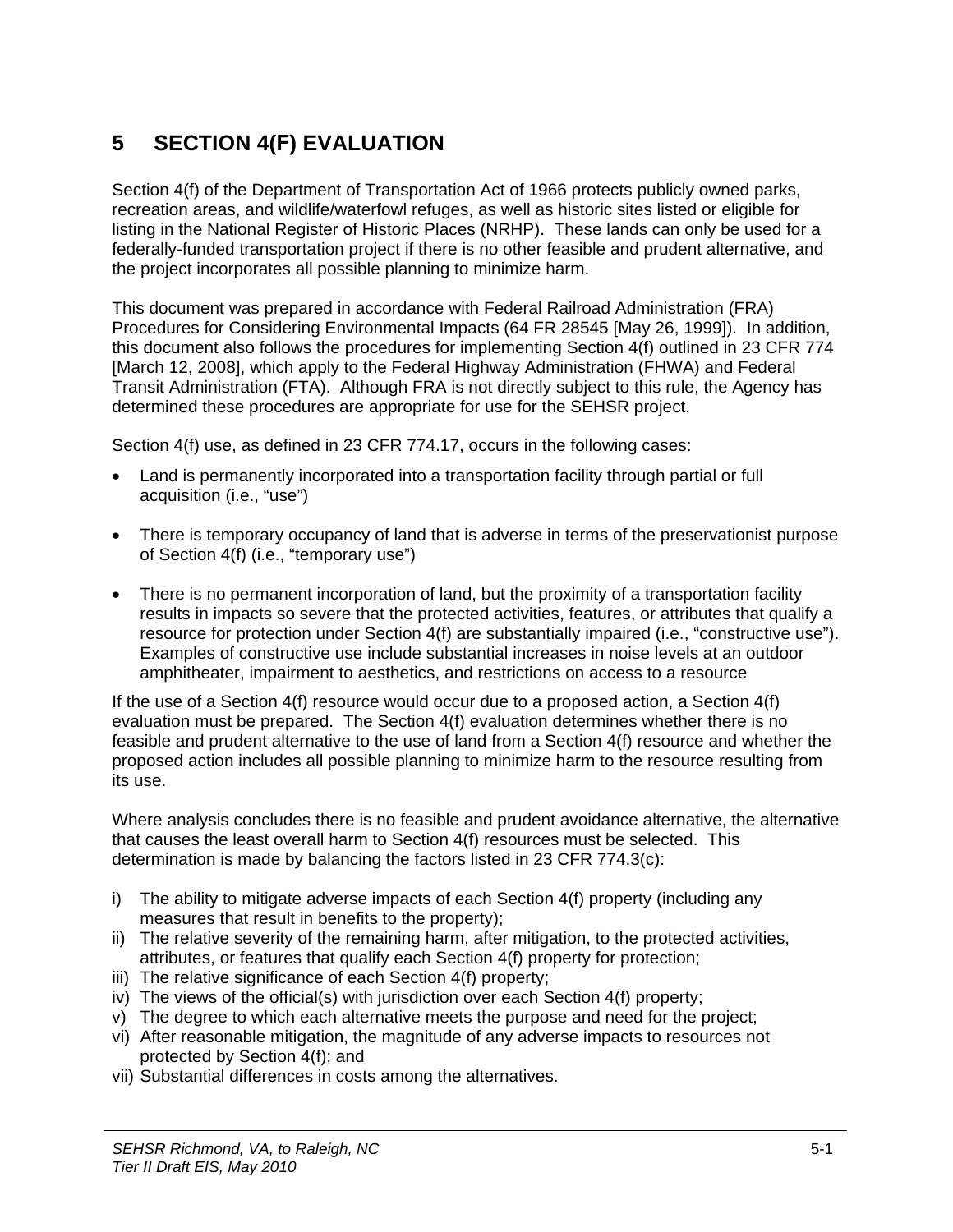The Safe, Accountable, Flexible, Efficient Transportation Equity Act: A Legacy for Users (SAFETEA-LU) of 2005, amended existing Section 4(f) legislation to simplify the processing and approval of projects that have only *de minimis* impacts on resources protected by Section 4(f). For historic resources, a *de minimis* impact means that the federal transportation agency has determined that, in accordance with 36 CFR 800, no historic property is affected by the project or the project would have no adverse effect on the property in question. If after consideration of any impact avoidance, minimization, and mitigation or enhancement measures, a transportation project results in a *de minimis* impact on a Section 4(f) property, an analysis of avoidance alternatives is not required and the Section 4(f) evaluation process is complete. The State Historic Preservation Officer (SHPO) or Tribal Historic Preservation Officer (THPO), and the Advisory Council on Historic Preservation (ACHP) (if participating in the consultation process), must concur in writing with this determination.

# **5.1 Description of the Proposed Action**

## **5.1.1 Purpose for the Project**

The Richmond, VA, to Raleigh, NC, portion of the SEHSR is an integral part of the overall Washington, DC, to Charlotte, NC, corridor. It constitutes 162 miles of the approximately 450-mile corridor that was evaluated in the 2002 Tier I Environmental Impact Statement (EIS) (NCDOT and VA DRPT, 2002). The purpose for the segment from Richmond to Raleigh is tied to implementation of the larger corridor. Therefore, the purpose of this proposed action is to facilitate the previously approved purpose for the SEHSR Tier I EIS, which includes the following and is applicable to the sections from Richmond to Raleigh:

- Divert trips from air and highway within the travel corridor, thus reducing the growth rate of congestion
- Provide a more balanced use of the corridor's transportation infrastructure
- Increase the safety and effectiveness of the transportation system within the travel corridor
- Serve both long-distance business and leisure travelers between and beyond Virginia and North Carolina, including Amtrak's Northeast Corridor, which extends from Washington, DC, to Boston, MA (with extensions planned beyond Boston), as well as points south

## **5.1.2 Project Description and Approach**

The SEHSR project involves the incremental development, implementation, and operation of high speed rail (HSR) service in the approximately 450-mile travel corridor from Washington, DC, through Richmond, VA, and Raleigh, NC, to Charlotte, NC. A "tiered" approach was adopted for the required environmental studies because of the length of the corridor. The Tier I EIS covered the entire Washington, DC, to Charlotte, NC, corridor at a program level, establishing the overall project purpose and need, along with the preferred corridor. This Tier II study includes detailed environmental documents appropriate to the proposed actions planned within the preferred corridor between Richmond, VA, and Raleigh, NC. Other environmental documentation will be prepared separately for implementation of the remainder of the corridor, as necessary.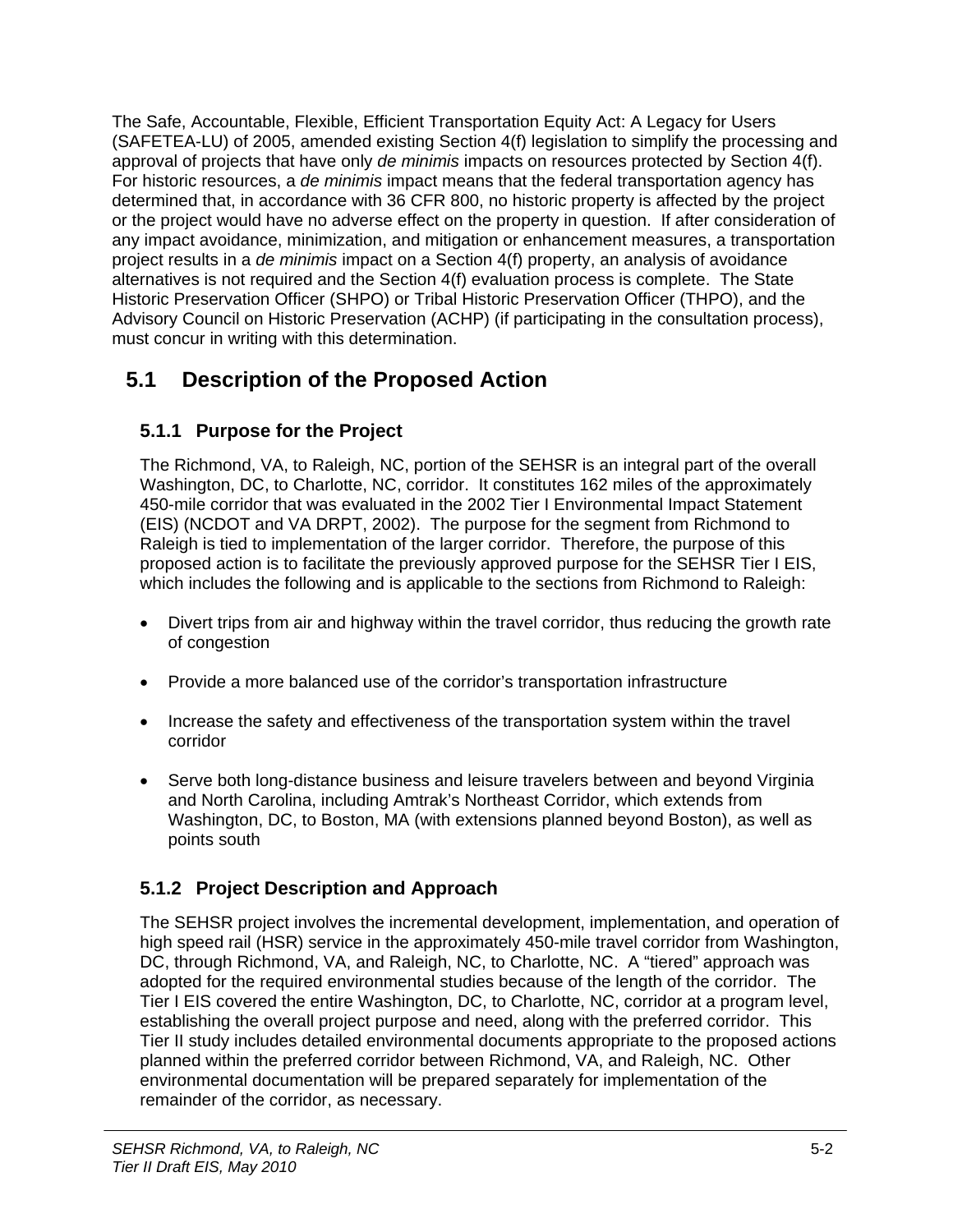The North Carolina Department of Transportation Rail Division (NCDOT) and the Virginia Department of Rail and Public Transportation (DRPT), with their federal partners, the Federal Railroad Administration (FRA) and the Federal Highway Administration (FHWA), determined that the SEHSR corridor should be analyzed using an "incremental" HSR approach with fossil fuel train sets (versus electrified). This decision was based on the findings of earlier feasibility studies. The incremental approach minimizes impacts to both the human and natural environments by using existing rail infrastructure and rail right of way (ROW) over the majority of the corridor. Use of existing infrastructure also reduces the initial capital investment required by the system. In addition, the approach does not preclude future electrification of the corridor.

The Tier I SEHSR environmental document examined nine Study Area Alternatives (centered around existing rail ROW). In addition to these Study Area Alternatives, a No Build Alternative was also considered. It was determined the No Build Alternative did not meet the purpose and need of the SEHSR project because it would not improve air quality or reduce net energy per passenger mile traveled in the corridor, nor would it offer additional transportation choices, ease congestion, or improve overall transportation system safety and effectiveness. Thus, the No Build Alternative was dropped from consideration and is not included in this Tier II analysis.

The preferred study corridor that was selected in the Tier I EIS runs from Washington, DC, through Richmond, VA, Petersburg, VA, Henderson, NC, Raleigh, NC, and Greensboro, NC, to Charlotte, NC, with a connection to Winston-Salem, NC (NCDOT and VA DRPT, 2002). There is existing freight and conventional passenger rail service operating within the preferred corridor north of Petersburg, and west of Raleigh. The corridor from Petersburg to Raleigh is inactive in Virginia and northern North Carolina (from the Virginia state line to Norlina, NC), with only freight service from Norlina to Raleigh.

The Tier II EIS for the proposed action is focused on the portion of the corridor between Richmond, VA, and Raleigh, NC, which includes the section without existing rail service. Figure 1.1 shows the study corridor for the SEHSR Richmond, VA, to Raleigh, NC, Tier II EIS.

#### **5.1.3 Project Alternatives**

The SEHSR Tier II EIS applies the incremental approach to the development of alternative alignments that was adopted in the Tier I EIS. This incremental approach utilizes existing rail lines or segments of existing rail lines in conjunction with areas of new track, taking advantage of existing rail ROW and infrastructure through improvements such as track upgrades, double tracking, additional sidings, curve straightening, train signal improvements, crossing consolidations, and grade separated crossings.

Alternatives were developed based on a variety of design parameters and environmental considerations. Initially, alignment options were narrowed to two optimum alignments for further study. As more detailed information became available throughout the design process, a third alignment was added. In most cases, the third alignment provides an avoidance alternative in areas with potential impacts to historic properties.

For the DEIS, the project corridor was divided into 26 sections labeled AA to V, from Richmond, VA, south to Raleigh, NC (Figure 2.1). Throughout much of the corridor, the alignments are on common location within existing rail ROW in order to minimize impacts.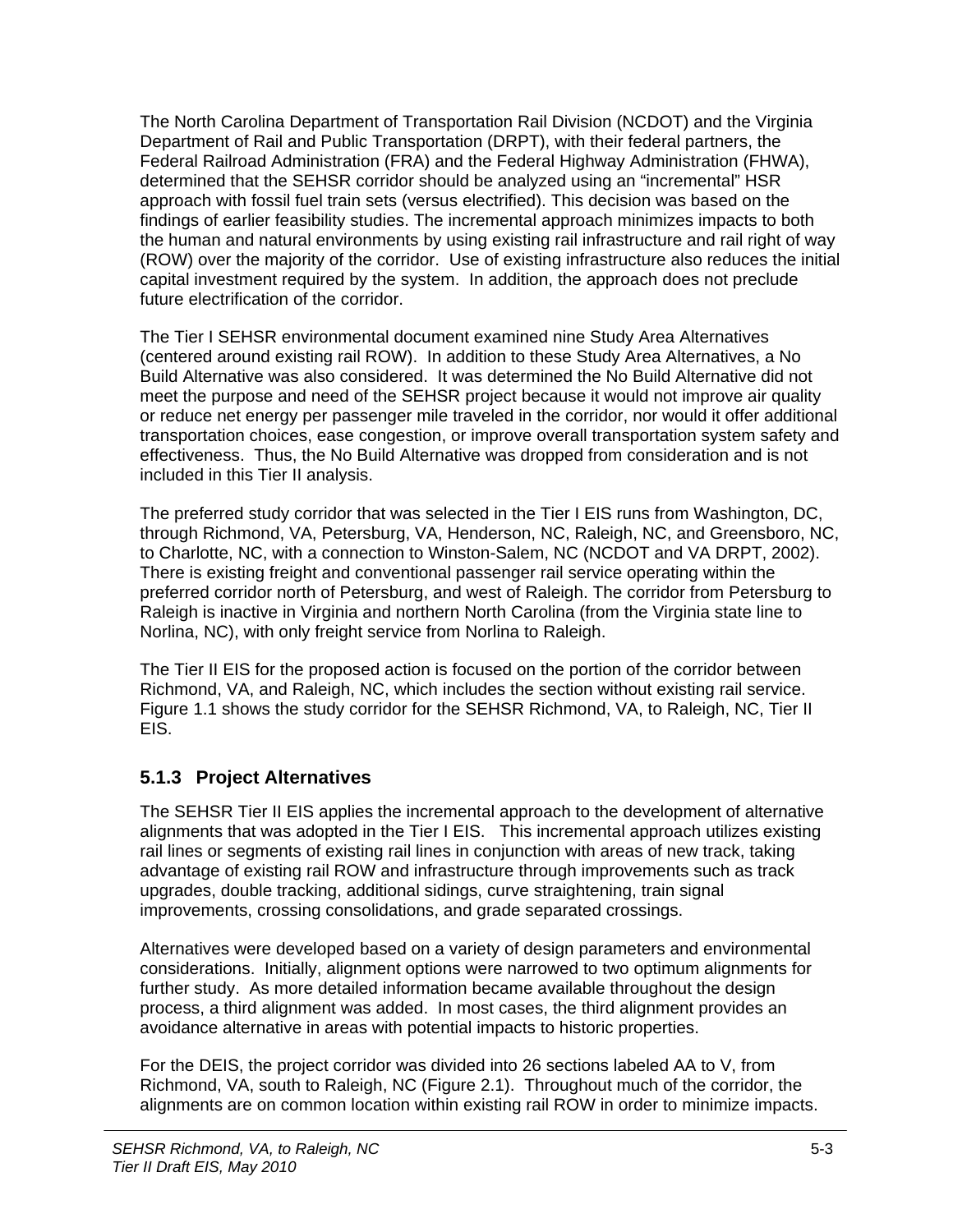The endpoints of each of the 26 sections are in locations where the alternative alignments are in a common location. The alternative alignments are called VA1, VA2, VA3 in Virginia, and NC1, NC2, NC3 in North Carolina. Except where otherwise specified, the VA3 and NC3 alignments are concurrent with VA1 and NC1, respectively. Overviews of the alignments in each of the 26 sections are provided in Chapter 2 of the DEIS.

## **5.2 Description of the 4(f) Resources – Parks, Recreation Areas, Wildlife Refuges**

The project would not use land from any recreation area or wildlife refuge; however, it would cross five publicly-owned trails in six locations, require a small amount of ROW from three public parks (two local and one national park), and come in close proximity to three public parks and a school playground (Table 5-1). The resources are listed in the order they appear in the project study area from north to south.

| Table 5-1<br>Parks, Recreation Areas, and Wildlife Refuges in the SEHSR Corridor |                            |                              |              |  |  |  |  |
|----------------------------------------------------------------------------------|----------------------------|------------------------------|--------------|--|--|--|--|
| <b>Resource Name</b>                                                             | Section(s)/<br>Mapsheet(s) | County                       | <b>State</b> |  |  |  |  |
| <b>Richmond Canal Walk</b>                                                       | AA/1                       | Richmond                     | VA.          |  |  |  |  |
| James River Park System - Slave Trail                                            | AA/1                       | Richmond                     | VA.          |  |  |  |  |
| Thomas B. Smith Community Center                                                 | AA/4                       | Richmond                     | VA           |  |  |  |  |
| <b>Chester Kiwanis Historical Park (Planned)</b>                                 | <b>BB/12</b>               | Chester                      | VA           |  |  |  |  |
| Ettrick Park & Mayes-Colbert Ettrick<br><b>Community Building</b>                | CC/20                      | Chester                      | VA           |  |  |  |  |
| Appomattox Riverfront Trail (Planned)                                            | CC/24                      | Chesterfield                 | VA           |  |  |  |  |
| <b>Upper Appomattox Canal Trail</b>                                              | CC/24                      | Petersburg                   | VA.          |  |  |  |  |
| Petersburg National Battlefield (Fort<br><b>Wadsworth Unit)</b>                  | DD/28                      | Petersburg                   | VA           |  |  |  |  |
| <b>Tobacco Heritage Trail</b>                                                    | $E/66$ and $I/83$          | Brunswick and<br>Mecklenburg | VA           |  |  |  |  |
| <b>Centennial Park</b>                                                           | 1/83                       | Mecklenburg                  | VA           |  |  |  |  |
| <b>Franklinton Elementary School</b>                                             | S/128                      | Franklin                     | <b>NC</b>    |  |  |  |  |
| Middle Crabtree Creek Greenway                                                   | V/148                      | Wake                         | <b>NC</b>    |  |  |  |  |

## **5.2.1 Richmond Canal Walk (VA)**

The City of Richmond's Canal Walk on the north side of the James River stretches 1.25 miles along the James River and the Kanawha and Haxall Canals, with access points at nearly every block between 5th and 17th Streets. The Canal Walk presents four centuries of Richmond's history interpreted through medallions, monuments, and exhibits along the Canal Walk and Brown's Island.

## **5.2.2 James River Park System – Slave Trail (VA)**

The City of Richmond, VA, James River Park System includes nearly 550 acres lining both banks of the James River from Huguenot Flatwater to Ancarrow's Landing. The SEHSR project would cross the Slave Trail portion of the park. The Slave Trail starts at Ancarrow's Landing/Manchester Slave Dock, a boat landing and fishing spot where slave ships docked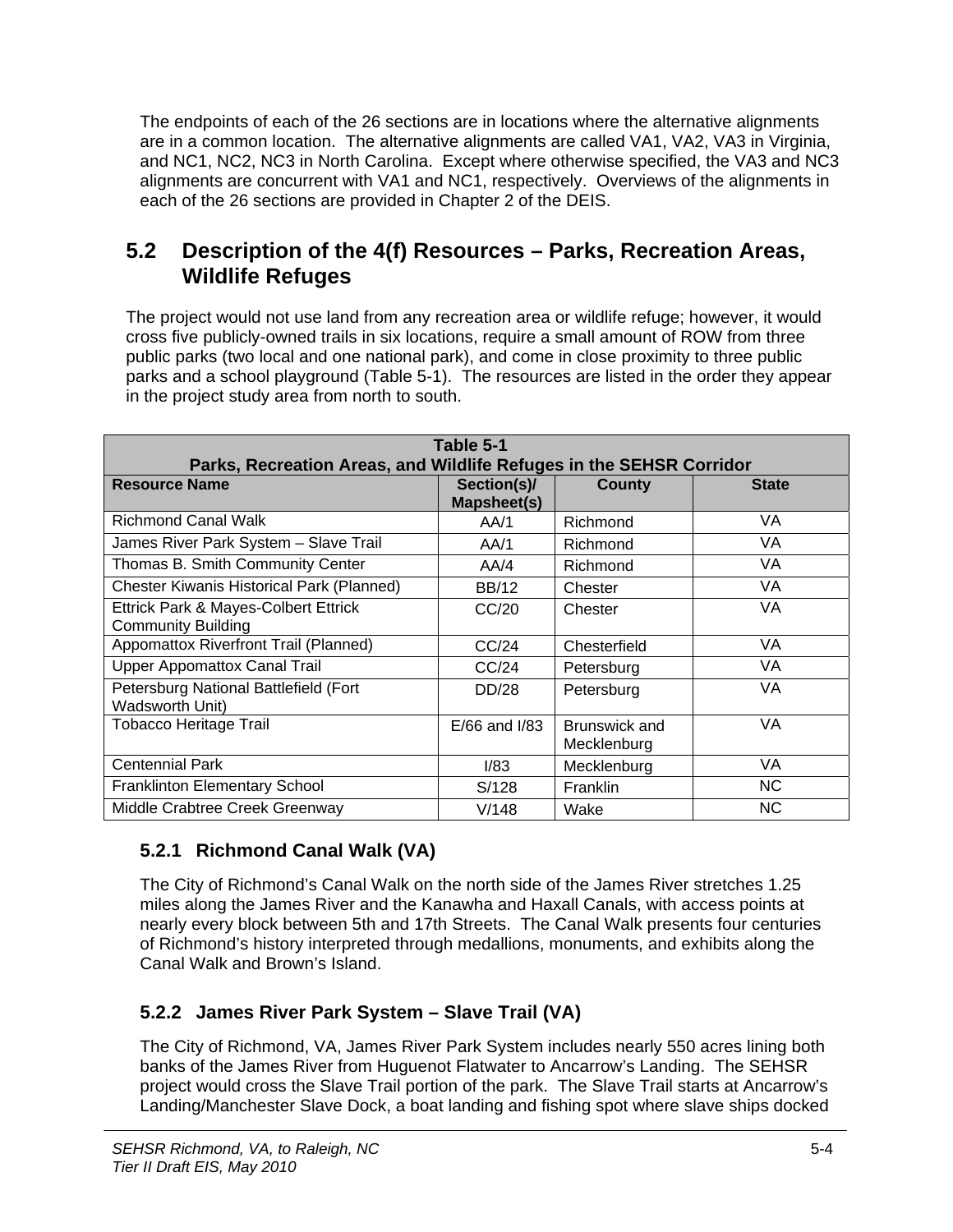in the 1700s and 1800s. The Slave Trail departs the landing and follows a 1.3 mile path that chronicles the history of the slave trade of Africans brought to Richmond until 1865. It follows a route through former slave markets, beside the Reconciliation Statue, past Lumpkin's Slave Jail and the Negro Burial Ground to First African Baptist Church, a center of African-American life in pre-Civil War Richmond. The Richmond City Council established the Richmond Slave Trail Commission in the late 1990s to raise the level of awareness and informational accuracy about Richmond's role in the slave trade.

## **5.2.3 Thomas B. Smith Community Center (VA)**

The City of Richmond, VA, Department of Parks, Recreation, and Community Facilities operates the Thomas B. Smith Community Center at 2015 Ruffin Road. This facility contains an athletic field, baseball diamond, basketball courts, community center, lighted areas, playground shelters, restrooms, tennis courts, and a "tot lot."

## **5.2.4 Chester Kiwanis Historical Park (Planned) (VA)**

In 2008, the Kiwanis Club of Chester agreed to donate the property at 4001 Gill Street in Chester, VA, to Chesterfield County for development as the Chester Kiwanis Historical Park. The land was formerly owned by the Chester Hotel Company and was the business, social, and church center of the original Chester Village. The property is planned to be used as a public park for passive recreation and historical interpretation. Planned improvements include walking trails, landscaping, and interpretive signage.

### **5.2.5 Ettrick Park & Mayes-Colbert Ettrick Community Building (VA)**

Chesterfield County, VA, Parks and Recreation Department operates the Ettrick Park and Mayes-Colbert Ettrick Community Building at 20400 Laurel Road in Ettrick. In addition to a community center that is open to the public and available for rent, the park offers multiple athletic fields, tennis courts, and basketball courts.

## **5.2.6 Appomattox Riverfront Trail (Planned) (VA)**

The planned Appomattox Riverfront Trail is being implemented by the Chesterfield County Department of Parks and Recreation and will be located on the north side of the Appomattox River near Ettrick, VA. The trail will extend for 1.8 miles along the riverfront between Virginia State University (VSU) and the Village of Ettrick. It is being planned by a team of volunteers, representing diverse community interest, and may eventually link to other recreational resources.

## **5.2.7 Upper Appomattox Canal Trail (VA)**

The Upper Appomattox Canal Trail in the City of Petersburg, VA, is a 3.6 mile trail following the towpath of the Upper Appomattox canal. It is included in the Appomattox River Corridor Plan, an initiative to explore creation of a greenway and blueway corridor along the Lower Appomattox River undertaken jointly by the Crater Planning District Commission, Friends of the Lower Appomattox River (FOLAR), and the six jurisdictions along the twenty-two mile stretch of Appomattox River. The Upper Appomattox Canal Trail begins at Appomattox Riverside Park (historic Ferndale Park) and ends at Campbell's Bridge on Fleet Street (State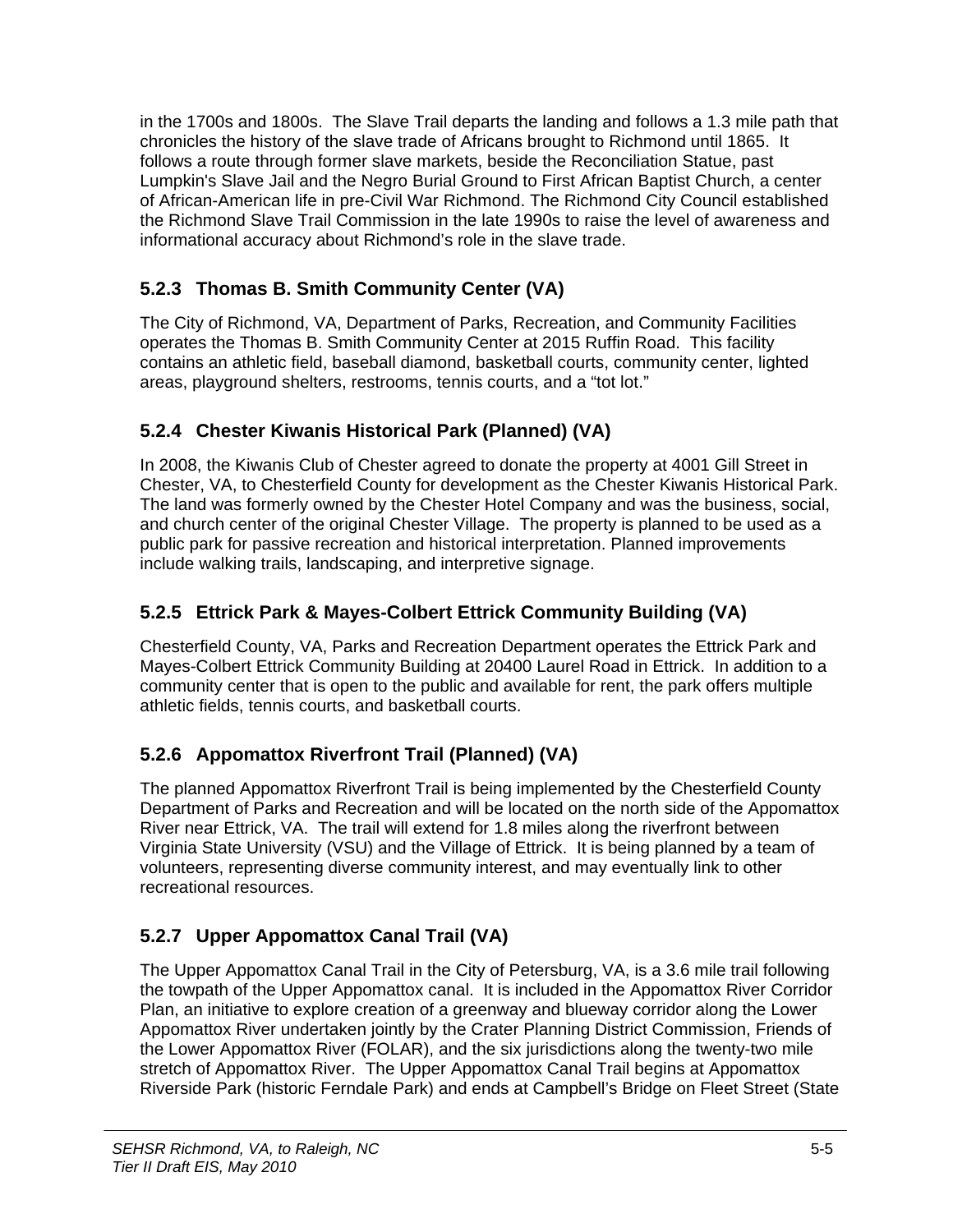Highway 36) near Virginia State University and downtown Petersburg. The trail provides access to many historic spots along the river, including the Abutment Dam.

## **5.2.8 Petersburg National Battlefield (Fort Wadsworth Unit) (VA)**

The Fort Wadsworth Unit of Petersburg National Battlefield is operated by the National Park Service. It is approximately 10.54 acres in size and is located adjacent to Collier rail yard in Petersburg, VA. Built following the Battle of the Weldon Railroad in August 1864, Fort Wadsworth anchored the extreme left of the Union siege lines for more than a month. It secured the Union grip on the Petersburg and Weldon Railroad. Interpretive markers within the fort discuss its significance.

## **5.2.9 Tobacco Heritage Trail (VA)**

The Tobacco Heritage Trail, a rails-to-trails corridor along an abandoned Norfolk-Southern rail corridor, intersects the study area in Alberta and La Crosse, VA. The Tobacco Heritage Trail will connect existing trail segments and create a new trail within five Virginia counties: Brunswick, Mecklenburg, Halifax, Charlotte, and Lunenburg, with a potential spur trail connection to Dinwiddie County. The trail is managed by the Roanoke River Rails-to-Trails (RRRT), a 501(c)(3) tax-exempt Virginia corporation. RRRT is a consortium of Southern Virginia localities, organized to facilitate acquisition and development of the abandoned railroad ROW required for the trail. Within Alberta, VA, the Tobacco Heritage Trail follows the abandoned Norfolk Southern line and crosses the SEHSR project corridor in the vicinity of Second Avenue. Within La Crosse, VA, the trail follows the abandoned Norfolk Southern line and crosses the SEHSR project corridor in the vicinity of Central Avenue.

## **5.2.10 Centennial Park (VA)**

The Town of La Crosse, VA, operates Centennial Park at the intersection of Main Street and the abandoned Norfolk Southern railroad line. The primary focus of the park is a train caboose, which recognizes the town as a place where railroads once crossed.

## **5.2.11 Franklinton Elementary School (NC)**

The Franklinton Elementary School located at 431 South Hillsborough Street in Franklinton, NC, has playgrounds, a practice field, a baseball field, a football field, and a soccer field that are available for public use. Members of the public and organizations can apply to use these facilities. The principal reviews the facility use applications. The school system has first priority for use, then the Franklin County Parks and Recreation Department, and then the general public.

## **5.2.12 Middle Crabtree Creek Greenway (NC)**

The Middle Crabtree Creek Greenway is located in Northern Raleigh and extends approximately 11 miles, from Milburnie Road to just short of Duraleigh Road. The trail is owned by the City of Raleigh and provides (via connections) access to the Raleigh downtown area, North Carolina Museum of Art, and area shopping malls. A connection is proposed to Umstead State Park, located west of Raleigh and to the Neuse River east of Raleigh. The trail crosses the SEHSR corridor in Raleigh, just south of the I-440 Belt Line and Yonkers Road and north of Hodges Street.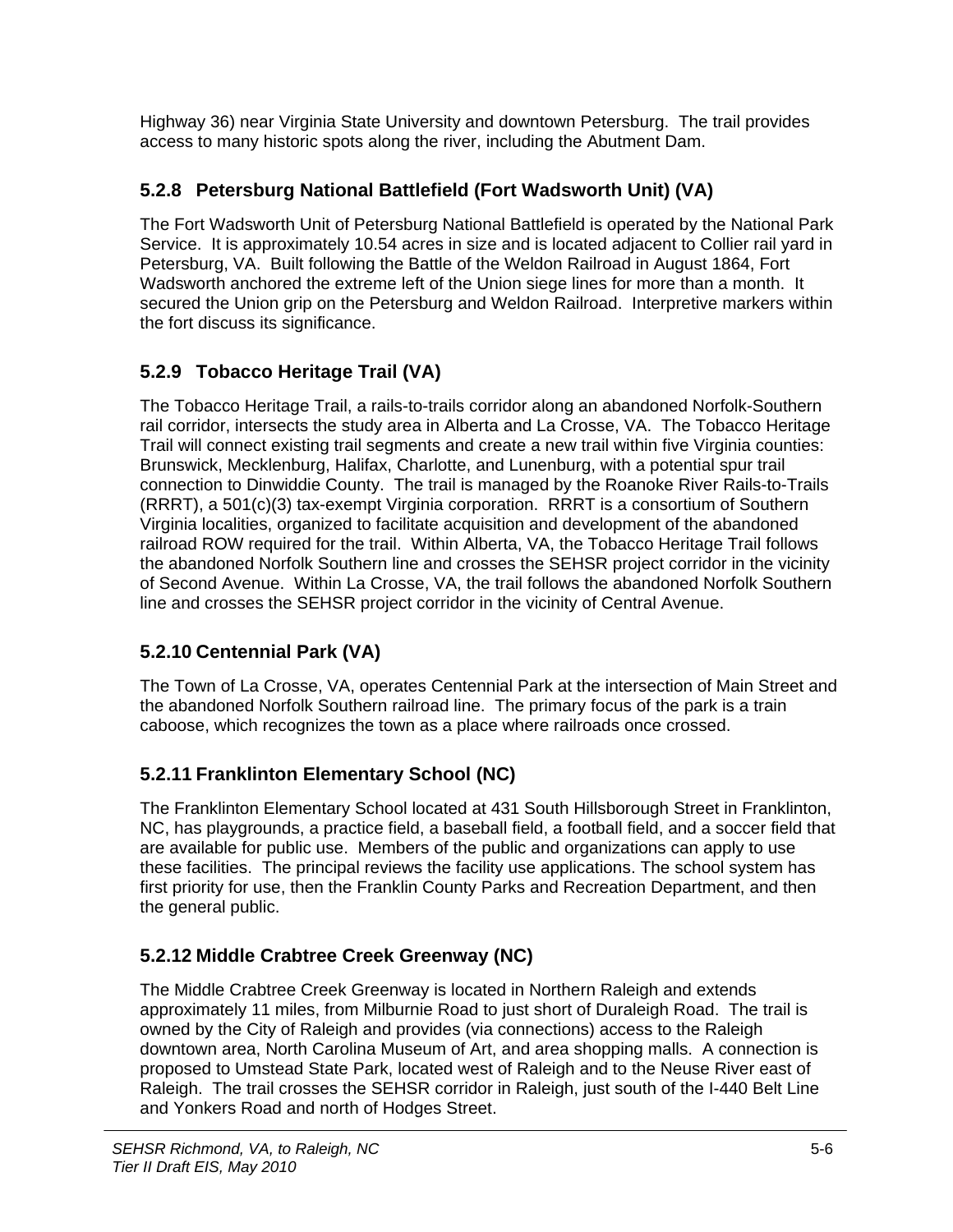# **5.3 Description of the 4(f) Resources – Historic Architecture Sites**

Section 3.12 of the DEIS describes the historic architecture resources within the Area of Potential Effects (APE) of the SEHSR project that were determined to be eligible for listing or are listed in the NRHP. Listed and eligible resources must meet at least one of the four NRHP key criteria:

- Criterion A associated with events that have made a significant contribution to the broad patterns of our history
- Criterion B associated with the lives of persons significant in our past; or
- Criterion C embody the distinctive characteristics of a type, period, or method of construction, or that represent the work of a master, or that possess high artistic values, or that represent a significant and distinguishable entity whose components may lack individual distinction
- Criterion D have yielded or may be likely to yield, information important in prehistory or history

The historic architecture resources (excluding battlefields) eligible for protection under Section 4(f) are described in Tables 5-2 and 5-3. The resources are listed in the order they appear in the project study area from north to south. More detailed information can be found in Section 3.12. Correspondence with the Virginia Department of Historic Resources (VDHR) and North Carolina State Historic Preservation Office (HPO) is included in Appendix L.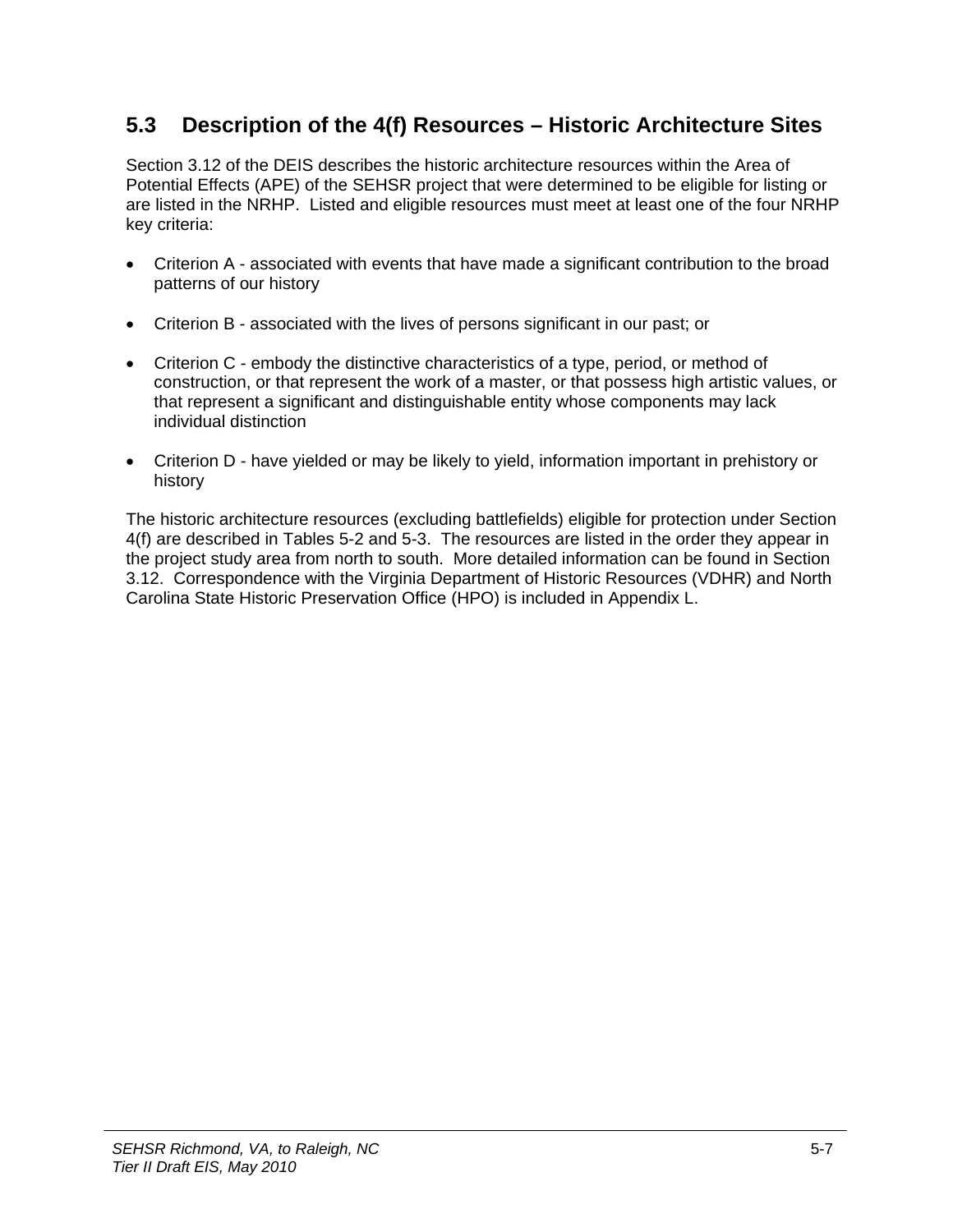| Table 5-2<br>Historic Architecture Resources in the SEHSR Corridor - Virginia |                                   |                                                                  |                        |                                                                                                                                                                                                                                                                         |  |
|-------------------------------------------------------------------------------|-----------------------------------|------------------------------------------------------------------|------------------------|-------------------------------------------------------------------------------------------------------------------------------------------------------------------------------------------------------------------------------------------------------------------------|--|
| <b>Resource Name</b>                                                          | Section(s)/<br><b>Mapsheet(s)</b> | <b>County</b>                                                    | <b>Status/Criteria</b> | <b>Description</b>                                                                                                                                                                                                                                                      |  |
| Seaboard Air Line Railroad<br>Corridor                                        | AA, BB, CC/<br>1-19, 23-24        | Chesterfield,<br>Colonial<br>Heights,<br>Petersburg,<br>Richmond | Eligible/A             | Historic railroad corridor that represents the<br>origins and growth of the railroad industry in<br>the Richmond to Petersburg corridor;<br>reflects the post-Civil War trend of merging<br>smaller operations to provide better service<br>while being more economical |  |
| C. & O. & Seaboard Railroad<br>Depot                                          | AA/1                              | Richmond                                                         | Listed/A, C            | Built 1901, the monumental structure<br>symbolizes the importance of the rail<br>terminal as an entrance gateway to<br>Richmond; example of the influence of the<br>French Ecole des Beaux Arts on American<br>building                                                 |  |
| Shockoe Valley & Tobacco<br><b>Row Historic District</b>                      | AA/1                              | Richmond                                                         | Listed/A, C            | Circa 1740, Encompasses the area of<br>Richmond's earliest residential, commercial,<br>and manufacturing activity; architectural<br>styles ranging from Federal through 20th-<br>century industrial vernacular                                                          |  |
| <b>Shockoe Slip Historic District</b>                                         | AA/1                              | Richmond                                                         | Listed/A, C            | Circa late 19th and early 20th century,<br>erected as wholesale food or tobacco<br>warehouses, with some serving light<br>industry; buildings generally are modified<br>Italianate in style                                                                             |  |
| <b>James River and Kanawha</b><br><b>Canal Historic District</b>              | AA/1                              | Richmond                                                         | Listed/A, C            | Circa 1785, canal improved navigation on<br>the James River from Richmond to<br>Botetourt County a distance of<br>approximately 200 miles; District<br>comprises of the canal and canal towpath                                                                         |  |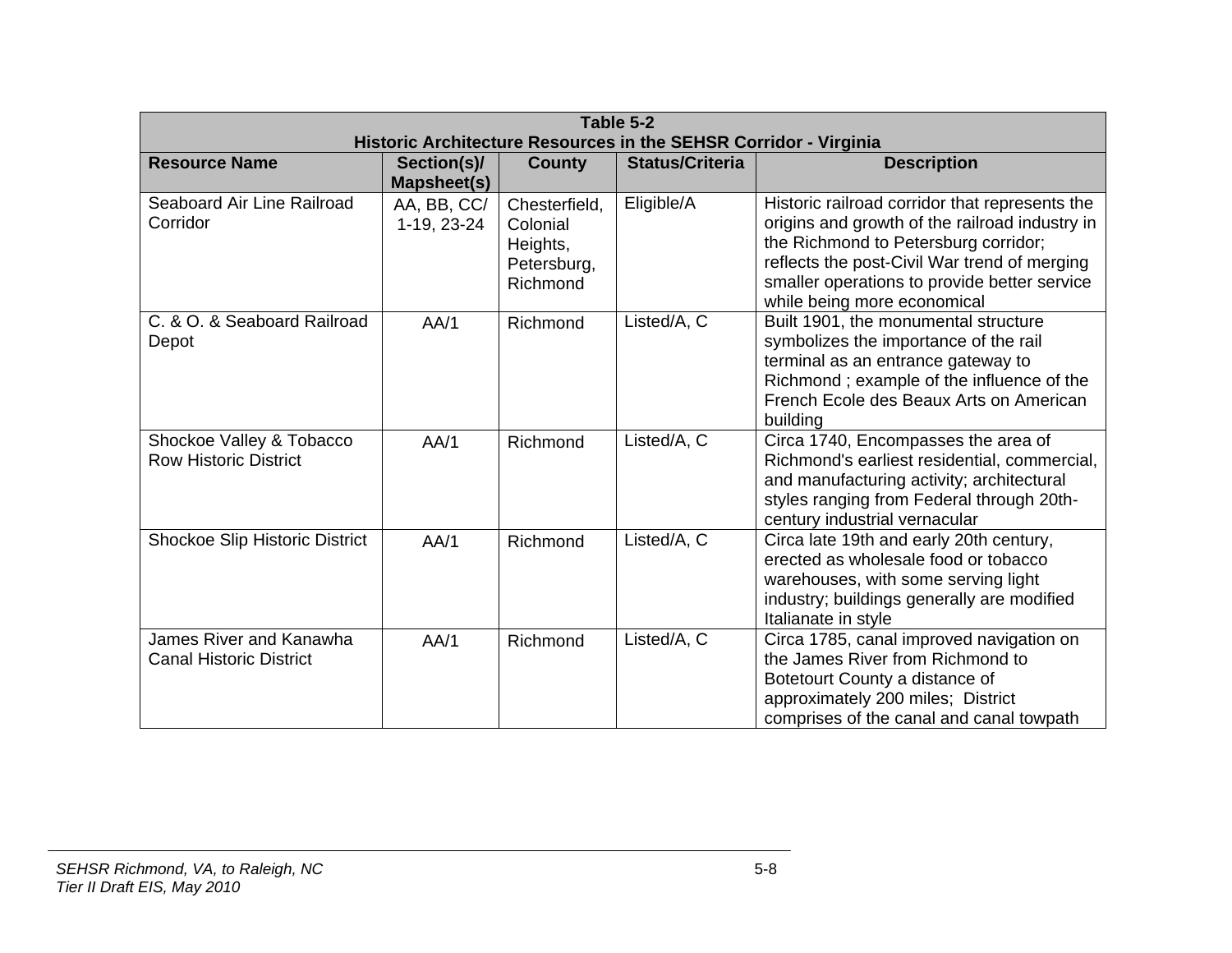| Table 5-2<br>Historic Architecture Resources in the SEHSR Corridor - Virginia |                                   |                                                                  |                        |                                                                                                                                                                                                                                                                         |
|-------------------------------------------------------------------------------|-----------------------------------|------------------------------------------------------------------|------------------------|-------------------------------------------------------------------------------------------------------------------------------------------------------------------------------------------------------------------------------------------------------------------------|
| <b>Resource Name</b>                                                          | Section(s)/<br><b>Mapsheet(s)</b> | <b>County</b>                                                    | <b>Status/Criteria</b> | <b>Description</b>                                                                                                                                                                                                                                                      |
| <b>Atlantic Coast Line Railroad</b><br>Corridor                               | AA, BB, CC/<br>$10 - 24$          | Chesterfield,<br>Colonial<br>Heights,<br>Petersburg,<br>Richmond | Eligible/A             | Historic railroad corridor that represents the<br>origins and growth of the railroad industry in<br>the Richmond to Petersburg corridor;<br>reflects the post-Civil War trend of merging<br>smaller operations to provide better service<br>while being more economical |
| <b>Manchester Warehouse</b><br><b>Historic District</b>                       | $AA/1-2$                          | Richmond                                                         | Listed/A, C            | Post 1880, 42 block industrial area related<br>to the post-war community of Manchester,<br>VA                                                                                                                                                                           |
| <b>Williams Bridge Company</b>                                                | AA/2                              | Richmond                                                         | Eligible/A, C, D       | Built in 1919 to assist with World War I war<br>efforts; also used by the US government<br>during World War II; eligible boundary<br>contains main factory and apartment<br>structures used to house workers during<br>both world wars                                  |
| <b>Lucky Strike/RJ Reynolds</b><br>Tobacco                                    | AA/2                              | Richmond                                                         | Eligible/A,C           | Circa 1955 industrial complex made up of<br>brick buildings and metal storage facilities                                                                                                                                                                                |
| <b>Transmontaigne Product</b><br>Services, Inc.                               | AA/2                              | Richmond                                                         | Eligible/A             | Used to refine, store, ship, and process oil<br>extracts for almost 80 years; founded in<br>1928 as Gulf Refinery Company;<br>associated with the history of oil production<br>and transport in Richmond                                                                |
| Davee Gardens Historic<br><b>District</b>                                     | AA/4                              | Richmond                                                         | Eligible/A, C          | Planned, symmetrical suburb of Richmond,<br>established in 1947                                                                                                                                                                                                         |
| <b>Dupont Spruance</b>                                                        | $AA/5-6$                          | Chesterfield,<br>Richmond                                        | Eligible/A             | 1,500 acre processing plant; first building<br>constructed in 1929; factory played a<br>significant role in the development of<br>textiles and plastics in the US                                                                                                       |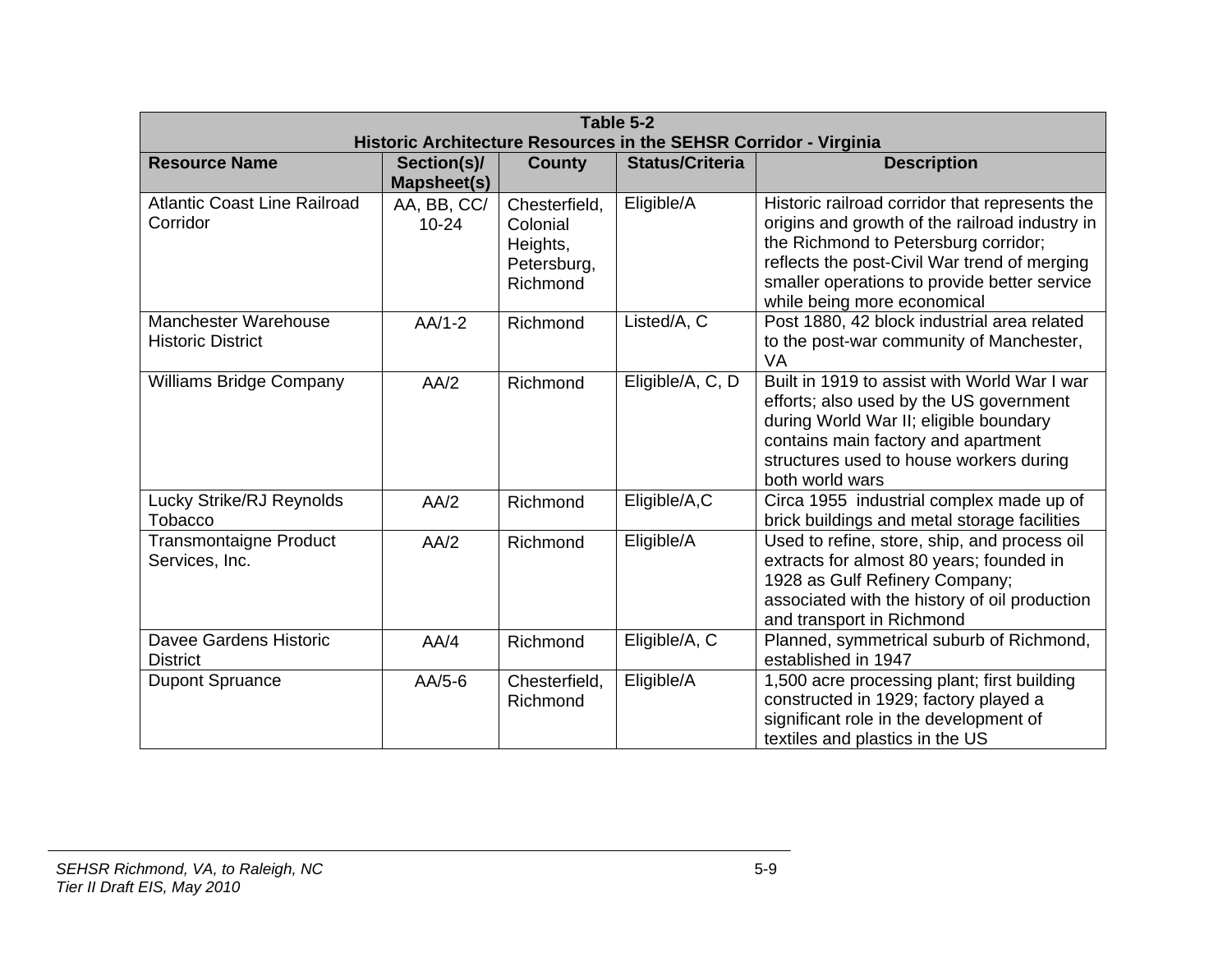|                                                                                                                               | Table 5-2<br>Historic Architecture Resources in the SEHSR Corridor - Virginia |                                                                  |                        |                                                                                                                                                                                                                                     |  |  |
|-------------------------------------------------------------------------------------------------------------------------------|-------------------------------------------------------------------------------|------------------------------------------------------------------|------------------------|-------------------------------------------------------------------------------------------------------------------------------------------------------------------------------------------------------------------------------------|--|--|
| <b>Resource Name</b>                                                                                                          | Section(s)/<br><b>Mapsheet(s)</b>                                             | <b>County</b>                                                    | <b>Status/Criteria</b> | <b>Description</b>                                                                                                                                                                                                                  |  |  |
| Sheffields; Auburn Chase;<br>Bellwood; Building 42 -<br><b>DSCR Officer's Club; New</b><br>Oxford                             | AA/8                                                                          | Chesterfield                                                     | Listed/A, C, D         | Circa 1797, representative of the changes<br>in the Richmond area economy, from<br>plantation to tenant farm to military depot;<br>The main dwelling is a Federal style<br>structure with Greek Revival modifications;              |  |  |
| <b>USDOD Supply Center</b><br>Historic District; Bellwood-<br><b>Richmond Quartermaster</b><br><b>Depot Historic District</b> | $AA/7-8$                                                                      | Chesterfield                                                     | Eligible/A, B, C,<br>D | Resource encompasses Sheffields -<br>Bellwood described above; Circa 1940,<br>compound established as the central depot<br>for Richmond area activities associated with<br>World War II                                             |  |  |
| Richmond & Petersburg<br><b>Electric Railway</b>                                                                              | AA, BB, CC/<br>4-12, 18, 22-<br>23                                            | Chesterfield,<br>Colonial<br>Heights,<br>Petersburg,<br>Richmond | Eligible/A             | Circa 1902, creation of this line was the<br>direct impetus for large-scale modifications<br>to settlement patterns in central Virginia                                                                                             |  |  |
| House at 3619 Thurston Rd                                                                                                     | AA/9                                                                          | Chesterfield                                                     | Eligible/C             | Circa 1900, 1.5-story Colonial Revival<br>dwelling with a gambrel roof and flared<br>eaves                                                                                                                                          |  |  |
| Centralia Post Office                                                                                                         | <b>BB/10</b>                                                                  | Chesterfield                                                     | Eligible/A             | Served as one of the pivotal social and<br>economic centers of the Centralia<br>community                                                                                                                                           |  |  |
| Ragland House/4626<br>Centralia Rd                                                                                            | <b>BB/10</b>                                                                  | Chesterfield                                                     | Eligible/C             | Circa 1890, 2.5-story frame single-family<br>dwelling with brick foundation and raised<br>basement                                                                                                                                  |  |  |
| Circle Oaks/4510 Centralia<br>Road                                                                                            | <b>BB/10</b>                                                                  | Chesterfield                                                     | Eligible/C             | Circa 1840, two-story single family dwelling<br>with slave quarters and a kitchen                                                                                                                                                   |  |  |
| <b>Chester Historic District</b>                                                                                              | BB/11-13                                                                      | Chesterfield                                                     | Eligible/A, C          | About 10 blocks within Village of Chester;<br>demonstrates a successful planned<br>community in the mid-nineteenth century;<br>high number of extant architectural<br>resources within its period of significance<br>(1830 to 1958) |  |  |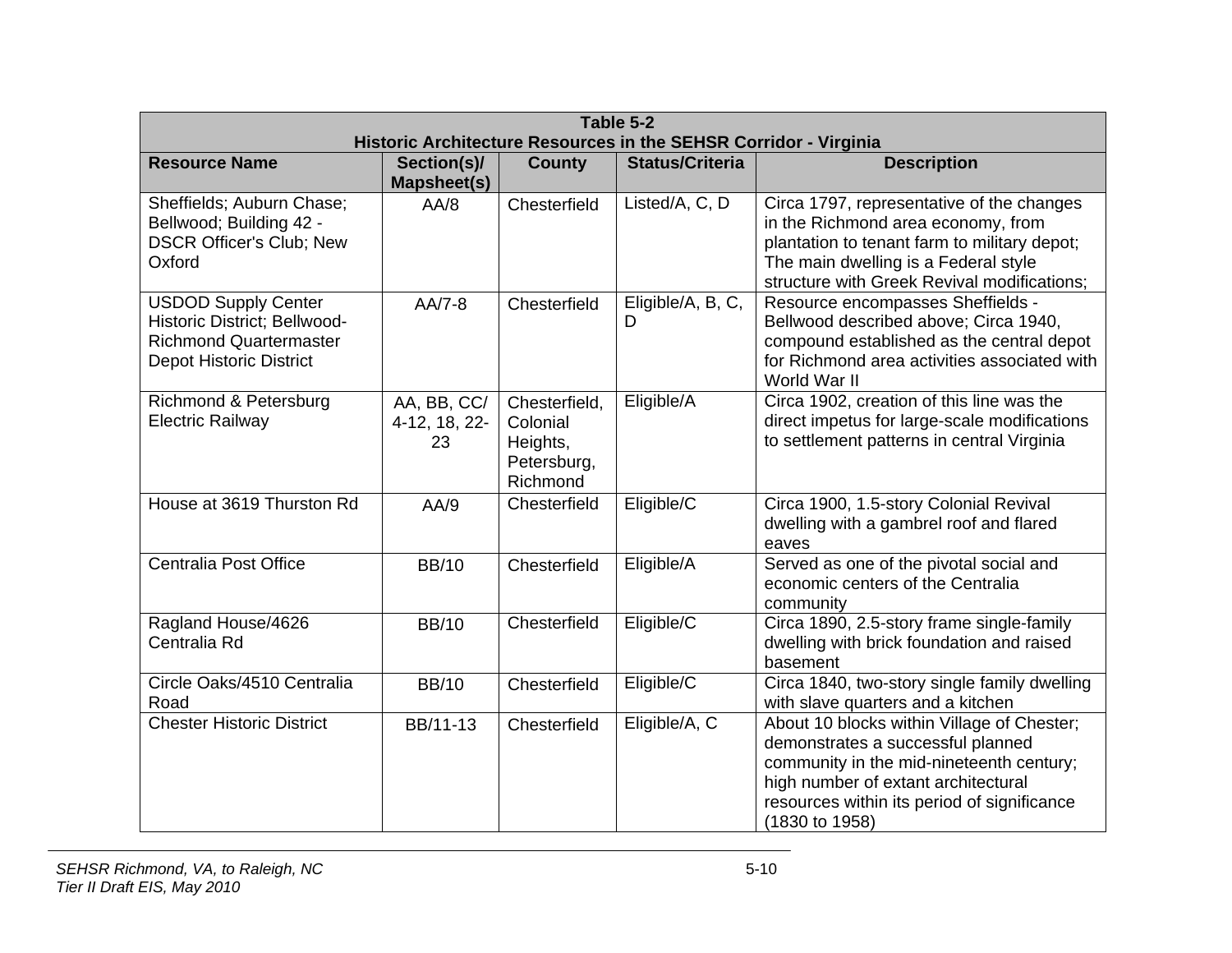| Table 5-2<br>Historic Architecture Resources in the SEHSR Corridor - Virginia |                                   |                     |                        |                                                                                                                                                                                                                                                                                                                                                |  |
|-------------------------------------------------------------------------------|-----------------------------------|---------------------|------------------------|------------------------------------------------------------------------------------------------------------------------------------------------------------------------------------------------------------------------------------------------------------------------------------------------------------------------------------------------|--|
| <b>Resource Name</b>                                                          | Section(s)/<br><b>Mapsheet(s)</b> | <b>County</b>       | <b>Status/Criteria</b> | <b>Description</b>                                                                                                                                                                                                                                                                                                                             |  |
| Chester #94 Masonic Lodge                                                     | <b>BB/12</b>                      | Chesterfield        | Eligible/A             | Circa 1905, simple two-story, one-bay,<br>frame meeting hall; important at the local<br>level as a historic Masonic lodge that<br>received its charter in 1878                                                                                                                                                                                 |  |
| <b>Pretlow House</b>                                                          | <b>BB/12</b>                      | Chesterfield        | Eligible/B             | Circa 1850 home to two notable Chester<br>residents, Joseph Snead and<br><b>Thomas Pretlow</b>                                                                                                                                                                                                                                                 |  |
| <b>Eichelberger House</b>                                                     | BB/12-13                          | Chesterfield        | Eligible/C             | Circa 1890, 1.5-story vernacular Queen<br>Anne-Eastlake style single dwelling with<br>Central Passage plan; eligible boundary<br>includes a stone gate near of the<br>intersection of the former Richmond &<br>Petersburg Railroad                                                                                                             |  |
| Ellerslie                                                                     | CC/17-18                          | Colonial<br>Heights | Listed/A, C            | Circa 1857, associated with the<br>development of Colonial Heights; an<br>excellent example of Italianate architecture                                                                                                                                                                                                                         |  |
| <b>Battersea</b>                                                              | CC/24                             | Petersburg          | Listed/A, B, C,<br>D   | Built 1768 for Colonel John Banister, the<br>first mayor of Petersburg and a signer of<br>the Articles of Confederation; a substantial<br>stuccoed brick house that still retains its<br>historic rural character                                                                                                                              |  |
| North Battersea/Pride's Field<br><b>Historic District</b>                     | CC/23-24                          | Petersburg          | Listed/C               | Circa mid-to-late 19th and early 20th<br>century, Italianate, Gothic Revival and<br><b>Colonial Revival styles residences</b>                                                                                                                                                                                                                  |  |
| Defense Road                                                                  | CC/25-27                          | Petersburg          | Eligible/A, C          | Colonial Revival-era public parkway<br>designed by the National Park Service in<br>the 1920s and built by the Civilian<br>Conservation Corps as a means of aiding<br>tourists visiting the numerous Petersburg<br>area Civil War earthworks and forts;<br>maintains its original white/grey pavement<br>and the surrounding park-like setting. |  |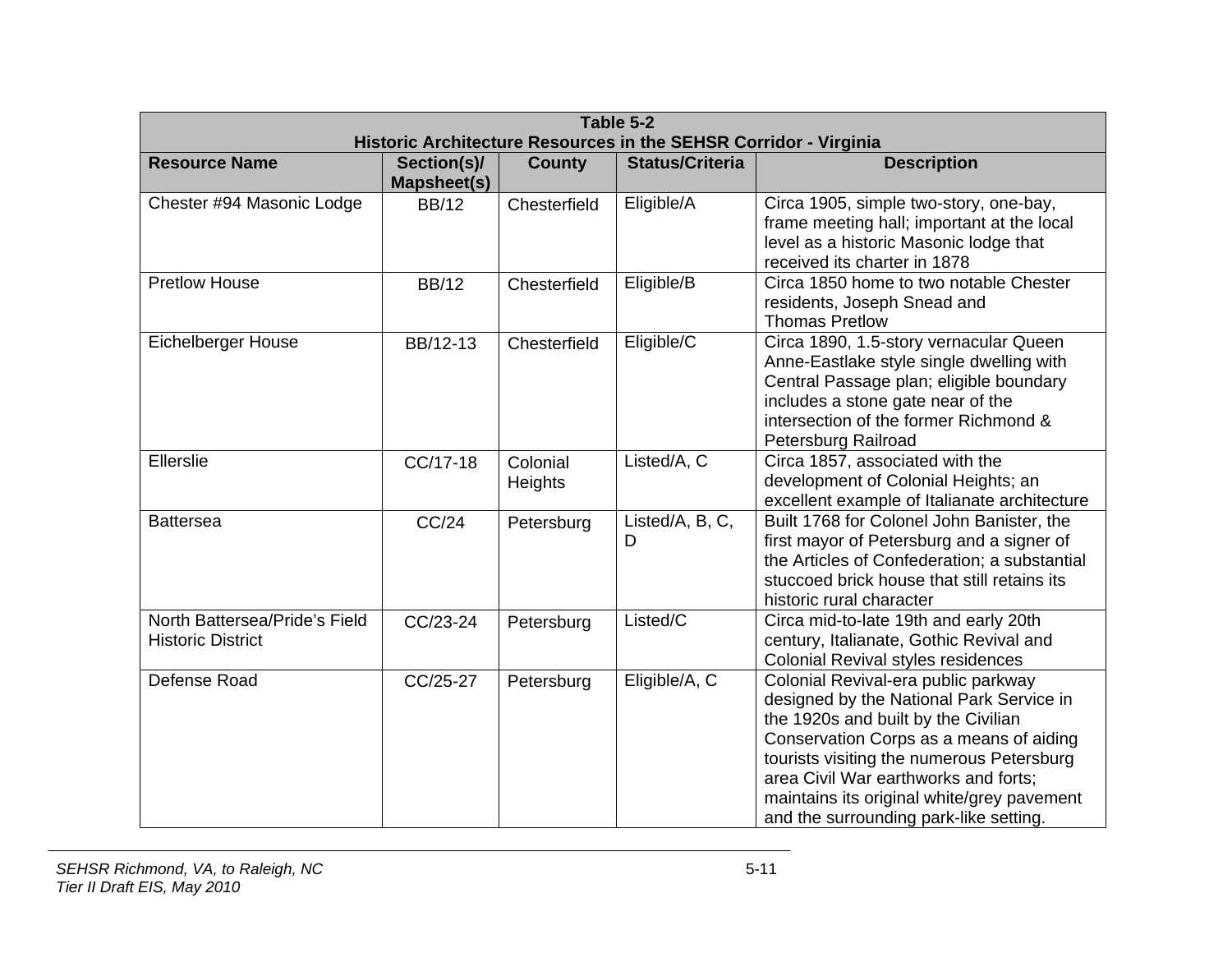| Table 5-2<br>Historic Architecture Resources in the SEHSR Corridor - Virginia |                                   |                  |                           |                                                                                                                                                                                                                                                  |  |
|-------------------------------------------------------------------------------|-----------------------------------|------------------|---------------------------|--------------------------------------------------------------------------------------------------------------------------------------------------------------------------------------------------------------------------------------------------|--|
| <b>Resource Name</b>                                                          | Section(s)/<br><b>Mapsheet(s)</b> | <b>County</b>    | <b>Status/Criteria</b>    | <b>Description</b>                                                                                                                                                                                                                               |  |
| <b>Dimmock Line/Earthworks</b>                                                | CC/26-27                          | Petersburg       | Eligible/A, B, C          | Series of Confederate defenses around<br>Petersburg; construction began in 1862 and<br>was primarily built with slave labor under<br>the guidance of Captain Charles Dimmock;<br>great example of a trench line used<br>throughout the Civil War |  |
| Bridge over Defense Road                                                      | CC/26-27                          | Petersburg       | Eligible/A, C             | Single-span, three-lane, segmental arch<br>bridge constructed in 1936 as part of the<br>larger Defense Road parkway project                                                                                                                      |  |
| Evergreen                                                                     | A/37                              | <b>Dinwiddie</b> | Eligible/C                | Circa 1790, example of a Federal-era<br>dwelling                                                                                                                                                                                                 |  |
| Courtworth                                                                    | C/44                              | <b>Dinwiddie</b> | Eligible/C                | Circa 1878, example of a late nineteenth-<br>century vernacular dwelling incorporating<br>Victorian motifs                                                                                                                                       |  |
| <b>Bowen House</b>                                                            | C/45                              | <b>Dinwiddie</b> | Eligible/C                | Circa 1878, example of late Victorian<br>domestic vernacular architecture                                                                                                                                                                        |  |
| W. Boisseau's Store,<br>Warehouse, Dwelling                                   | C/45                              | Dinwiddie        | Eligible/A, C             | Circa 1900, examples of rural<br>commercial/domestic complexes of the<br>early twentieth century in southern Virginia                                                                                                                            |  |
| <b>Bank Building</b>                                                          | C/50                              | Dinwiddie        | Potentially<br>Eligible/C | Example of a small-town banking institution                                                                                                                                                                                                      |  |
| <b>Mayton House</b>                                                           | C/51                              | <b>Dinwiddie</b> | Eligible/C                | Circa 1905, example of early twentieth-<br>century vernacular Colonial Revival<br>domestic architecture                                                                                                                                          |  |
| Honeymoon Hill Farm                                                           | C/51                              | <b>Dinwiddie</b> | Eligible/C                | Circa late 19th century, Good example of a<br>vernacular dwelling                                                                                                                                                                                |  |
| Wynnhurst                                                                     | $D/54-55$                         | <b>Brunswick</b> | Eligible/C                | Built 1925, example of an early twentieth-<br>century Dutch Colonial dwelling                                                                                                                                                                    |  |
| <b>Blick's Store</b>                                                          | $D/54-55$                         | <b>Brunswick</b> | Potentially<br>Eligible/C | Circa 1909, example of an early 20th<br>century crossroads store                                                                                                                                                                                 |  |
| <b>Tourist Guest House</b>                                                    | G/74                              | <b>Brunswick</b> | Eligible/C                | Circa 1926, Craftsman-style tourist house                                                                                                                                                                                                        |  |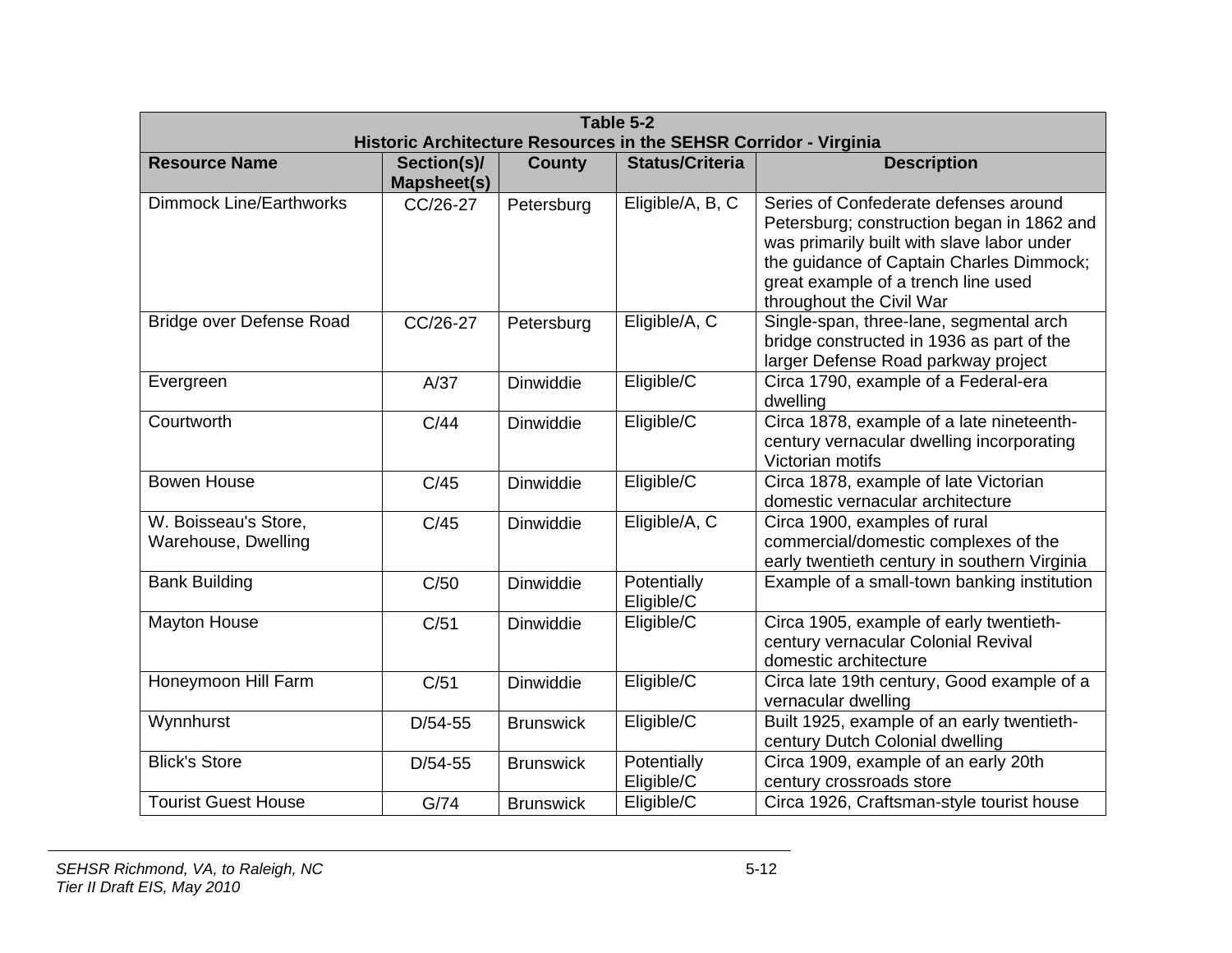| Table 5-2<br>Historic Architecture Resources in the SEHSR Corridor - Virginia |                            |                  |                        |                                                                                                                                                                                                                                                       |  |
|-------------------------------------------------------------------------------|----------------------------|------------------|------------------------|-------------------------------------------------------------------------------------------------------------------------------------------------------------------------------------------------------------------------------------------------------|--|
| <b>Resource Name</b>                                                          | Section(s)/<br>Mapsheet(s) | <b>County</b>    | <b>Status/Criteria</b> | <b>Description</b>                                                                                                                                                                                                                                    |  |
| <b>Oak Shades</b>                                                             | G/74                       | <b>Brunswick</b> | Eligible/C             | Built 1812, rural interpretation of the<br>Federal style                                                                                                                                                                                              |  |
| Evans House                                                                   | H/78-79                    | Meckenburg       | Eligible/C             | Built 1930, ornate example of an American<br>Foursquare dwelling                                                                                                                                                                                      |  |
| <b>Smelley House</b>                                                          | 1/82                       | Mecklenburg      | Eligible/C             | Built 1880, Victorian-era house represents<br>a rural interpretation of the highly ornate<br>Queen Anne style                                                                                                                                         |  |
| La Crosse Commercial<br><b>Historic District</b>                              | I/83                       | Mecklenburg      | Eligible/A, C          | Collection of early twentieth century<br>commercial buildings; significant as a boom<br>community created by the construction of<br>the railroad that brought economic<br>expansion to the region                                                     |  |
| <b>Wright Farmstead</b>                                                       | $J/84 - 85$                | Mecklenburg      | Eligible/A, C, D       | Associated with the history of agriculture in<br>this area, particularly the late-<br>nineteenth/early-twentieth century change<br>in the meat-smoking industry; farmstead<br>includes a main house, four outbuildings,<br>and an archaeological site |  |
| Sardis Methodist Church                                                       | J/86                       | Mecklenburg      | Eligible/C             | Built 1911, example of a vernacular early-<br>twentieth century ecclesiastic structure                                                                                                                                                                |  |
| <b>Bracey Historic District</b>                                               | K/89                       | Mecklenburg      | Eligible/A, C          | Circa late 19th century, example of a small<br>community created by the construction of<br>the railroad that brought economic<br>expansion to the region; architectural<br>example of a railroad community                                            |  |
| <b>Granite Hall/Fitts House</b>                                               | $L/92-93$                  | Mecklenburg      | Eligible/C             | Circa early 20th century, example of<br><b>Classical Revival architecture</b>                                                                                                                                                                         |  |

*Source: Berger, 2005; Dovetail, 2008, 2009b.*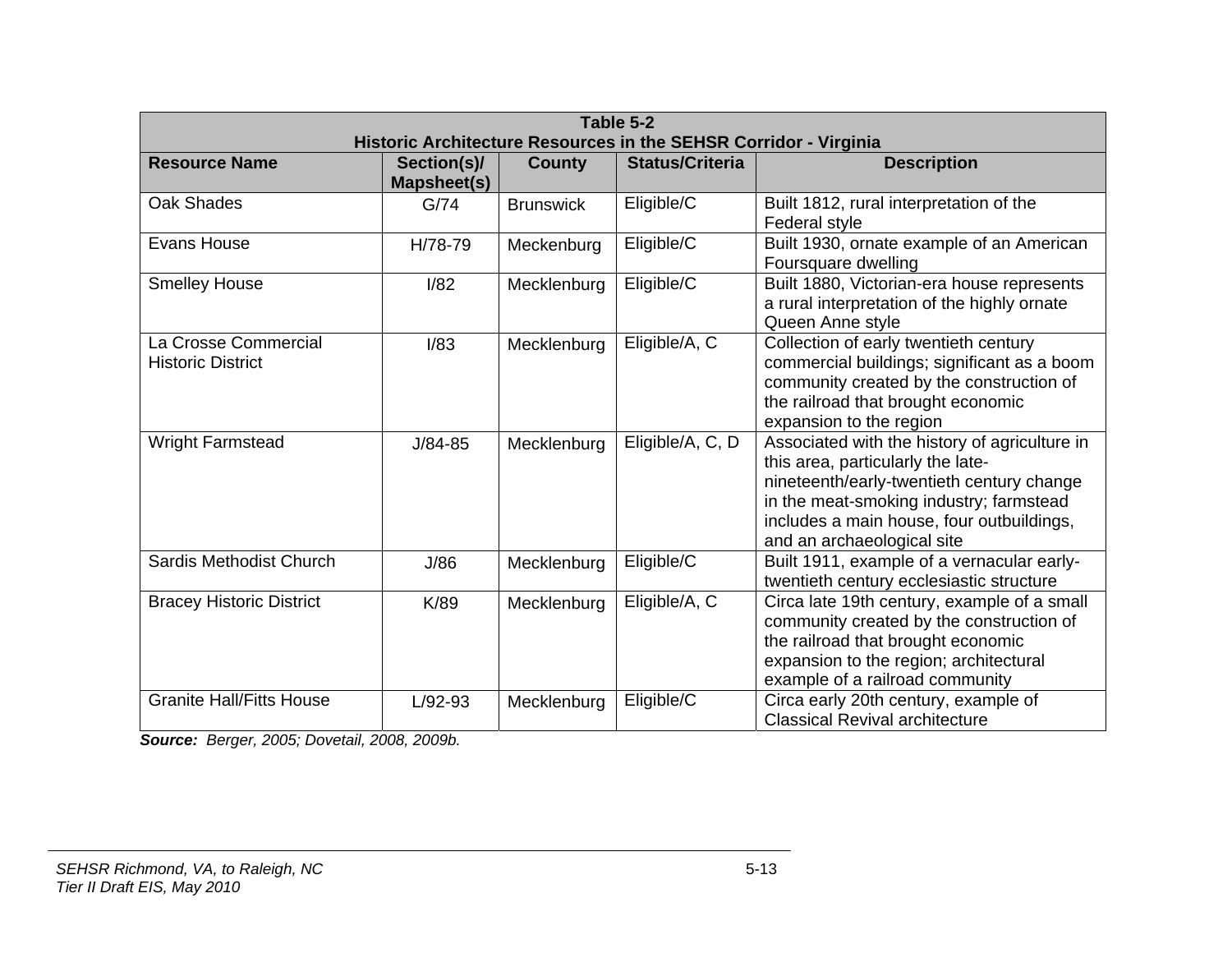| Table 5-3<br>Historic Architectures Resources in the SEHSR Corridor - North Carolina |                            |               |                        |                                                                                                                                                                                       |  |
|--------------------------------------------------------------------------------------|----------------------------|---------------|------------------------|---------------------------------------------------------------------------------------------------------------------------------------------------------------------------------------|--|
| <b>Resource Name</b>                                                                 | Section(s)/<br>Mapsheet(s) | <b>County</b> | <b>Status/Criteria</b> | <b>Description</b>                                                                                                                                                                    |  |
| <b>Warren County Training</b><br>School                                              | $L/94-95$                  | Warren        | Eligible/A, C          | Built 1922, first and only high school for<br>African Americans in the county; large and<br>architecturally sophisticated example of the<br>rural schools built for black communities |  |
| <b>Wise School</b>                                                                   | L/95                       | Warren        | Eligible/A, C          | Built 1904, reflects the era of school<br>consolidation in NC; imposing and rare<br>surviving example of the rural public<br>schools                                                  |  |
| House (East side of US 1,<br>Wise, NC)                                               | M/96                       | Warren        | Eligible/C             | Circa 1890, especially stylish expression of<br>a common regional design                                                                                                              |  |
| Holtzmann Farm                                                                       | M/101                      | Warren        | Eligible/A             | Circa 1880, illustrates the agricultural<br>practices and self-sufficiency of a middling<br>Ridgeway farmer                                                                           |  |
| Chapel of the Good Shepherd                                                          | M/101-102                  | Warren        | Listed/A, C            | Built 1871, Gothic Revival chapel; landmark<br>in Ridgeway community                                                                                                                  |  |
| Dr. Thomas B. Williams<br>House and Office                                           | M/102                      | Warren        | Eligible/C             | Circa 1890 residence, size and architectural<br>embellishments reflected the wealth and<br>status of the Williams family                                                              |  |
| William J. Hawkins House                                                             | N/103                      | Warren        | Listed/A, B, C         | Circa 1850, Greek Revival and Italianate<br>residence; illustration of the prosperous<br>plantation society; home of Dr. William J.<br>Hawkins:                                       |  |
| <b>Middleburg Community</b><br>House (Middleburg<br>Steakhouse)                      | O/108                      | Vance         | Eligible/A, C          | Circa 1930, financed by the Civil Works<br>Administration; rustic style for Depression<br>era residence                                                                               |  |
| House (Allison Cooper Rd,<br>Middleburg vicinity)                                    | O/108                      | Vance         | Eligible/C             | Circa 1880, Greek Revival residence                                                                                                                                                   |  |
| Holloway Farm                                                                        | O/109-110                  | Vance         | Eligible/A, C          | Late 19th century farm, illustrates the rise of<br>tobacco cultivation; traditional domestic and<br>agricultural buildings                                                            |  |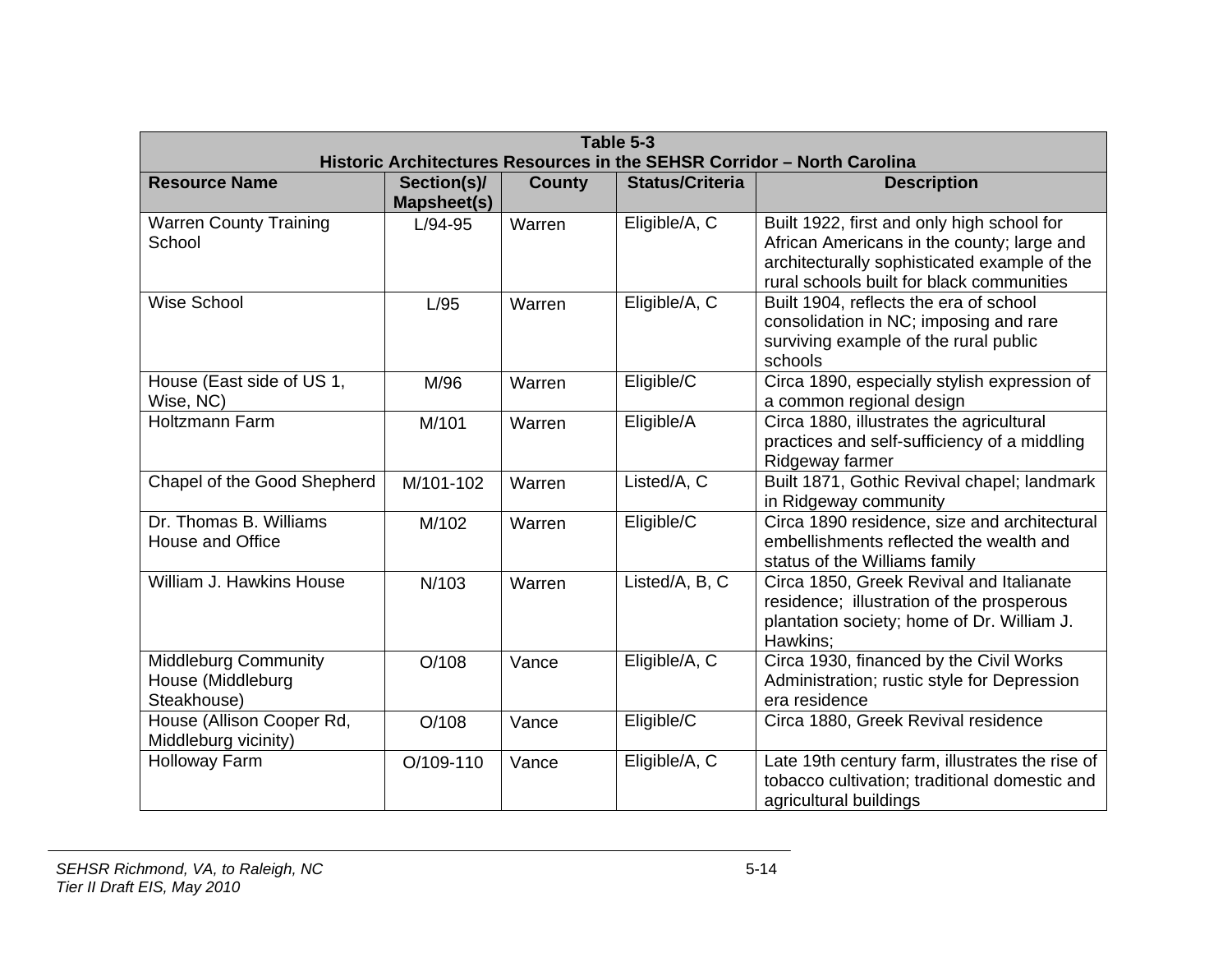| Table 5-3<br>Historic Architectures Resources in the SEHSR Corridor - North Carolina |                            |               |                        |                                                                                                                                                                   |  |  |
|--------------------------------------------------------------------------------------|----------------------------|---------------|------------------------|-------------------------------------------------------------------------------------------------------------------------------------------------------------------|--|--|
| <b>Resource Name</b>                                                                 | Section(s)/<br>Mapsheet(s) | <b>County</b> | <b>Status/Criteria</b> | <b>Description</b>                                                                                                                                                |  |  |
| William Haywood Harris Farm                                                          | O/109-110                  | Vance         | Eligible/A, C          | Built 1860 for tobacco cultivation; Greek<br>Revival residence                                                                                                    |  |  |
| <b>Forrest Ellington Farm</b>                                                        | O/110                      | Vance         | Eligible/A             | Circa 1920-1950 farmstead                                                                                                                                         |  |  |
| R. B. Carter House                                                                   | P/114                      | Vance         | Eligible/C             | Built 1892, adaptation of up-to-date<br>picturesque architecture to traditional forms                                                                             |  |  |
| <b>Henderson Historic District</b><br>and Proposed Boundary<br>Expansion             | P/114-115                  | Vance         | Listed/A, C            | Circa 1890-1930, tobacco market and<br>regional industrial center; represents the<br>national design and style trends of the<br>period                            |  |  |
| Houses (2 bungalows on E<br>Young Ave)                                               | P/115                      | Vance         | Eligible/A, C          | Circa 1900, gabled bungalows                                                                                                                                      |  |  |
| Mistletoe Villa                                                                      | P/115                      | Vance         | Listed/C               | Built in 1885, Queen Anne residence                                                                                                                               |  |  |
| South Henderson Industrial<br><b>Historic District</b>                               | P/115-116                  | Vance         | Eligible/A, C          | Early 20th century small-scale commercial<br>buildings, workers dwellings, and three<br>industrial complexes; illustrates rail-oriented<br>industrial development |  |  |
| Vance Flour Mill (Sanford<br>Milling Co.)                                            | P/115-116                  | Vance         | Eligible/A, C          | Circa 1920 factory; contributing element to<br>South Henderson Industrial Historic District;<br>represents innovation in industrial<br>construction               |  |  |
| Houses (5 worker houses on<br>1400 block of Nicholas St)                             | P/116                      | Vance         | Eligible/A, C          | Circa 1910-1920 worker dwellings;<br>contributing elements to South Henderson<br><b>Industrial Historic District</b>                                              |  |  |
| Houses (3 side gable houses<br>on 1500 block of Nicholas St)                         | P/116                      | Vance         | Eligible/A, C          | Circa 1910-1920 worker dwellings;<br>contributing elements to South Henderson<br><b>Industrial Historic District</b>                                              |  |  |
| <b>Esso Gasoline Station</b>                                                         | P/117                      | Vance         | Eligible/A, C          | Circa 1930, pre-World War II gasoline<br>station; Spanish Colonial Revival                                                                                        |  |  |
| <b>Confederate Cemetery</b>                                                          | Q/121                      | Vance         | Eligible/A             | Circa 1864-1865, one of the few<br>Confederate cemeteries in North Carolina                                                                                       |  |  |
| Saint James Episcopal<br>Church                                                      | Q/121                      | Vance         | Listed/C               | Circa 1850, Carpenter Gothic style church                                                                                                                         |  |  |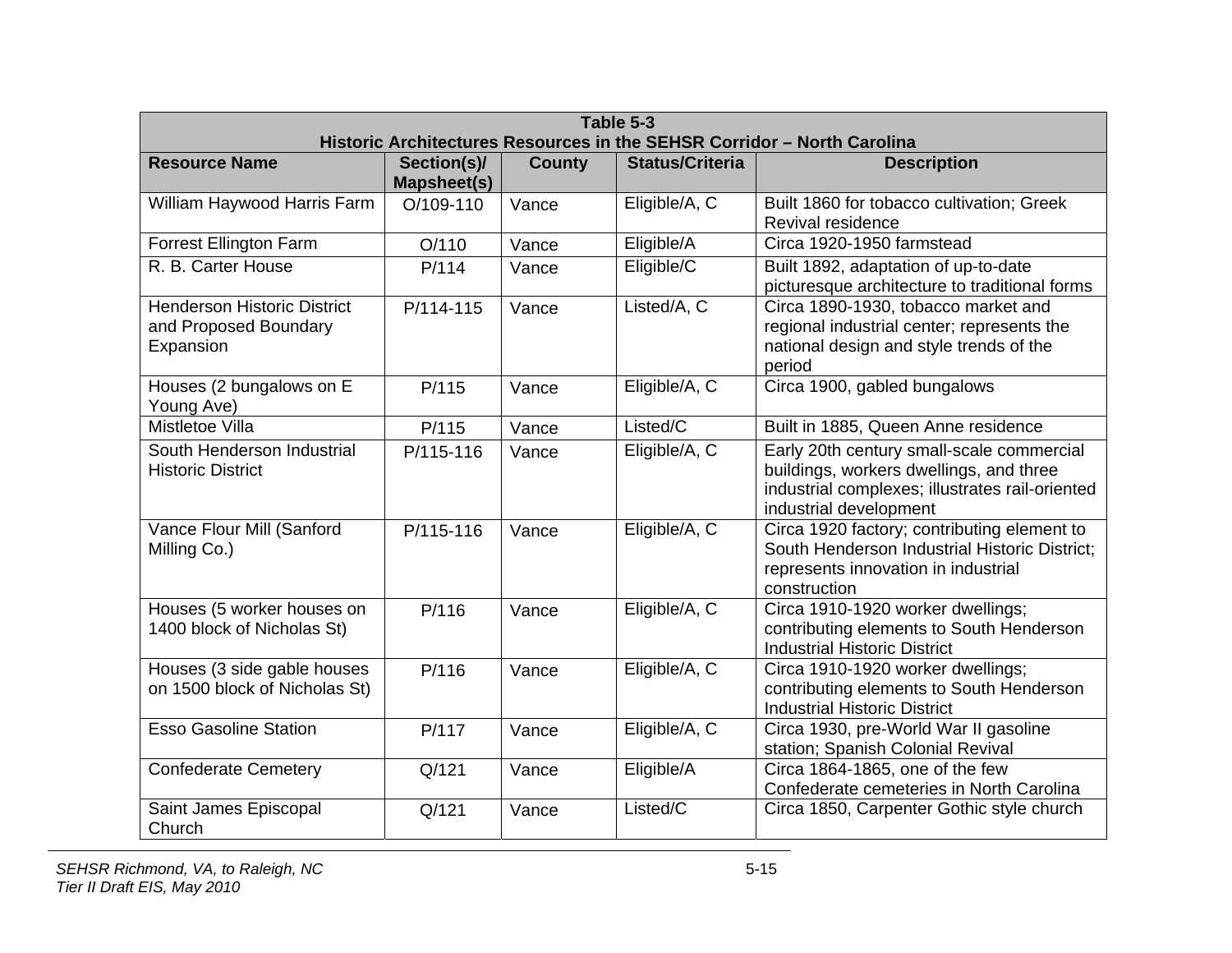| Table 5-3<br>Historic Architectures Resources in the SEHSR Corridor - North Carolina  |                            |                    |                        |                                                                                                                                                                                    |  |
|---------------------------------------------------------------------------------------|----------------------------|--------------------|------------------------|------------------------------------------------------------------------------------------------------------------------------------------------------------------------------------|--|
| <b>Resource Name</b>                                                                  | Section(s)/<br>Mapsheet(s) | <b>County</b>      | <b>Status/Criteria</b> | <b>Description</b>                                                                                                                                                                 |  |
| <b>Hedgepetch and Finch Store</b>                                                     | Q/121                      | Vance              | Eligible/A, C          | Late 19th century general merchandise<br>store; marshalling point for agricultural<br>products                                                                                     |  |
| Person-McGhee Farm                                                                    | Q, R/124-<br>125           | Franklin,<br>Vance | Listed/A, C            | Circa 1830, well-preserved farmstead;<br>Queen Anne dwelling surrounded by an<br>array of outbuildings                                                                             |  |
| Raleigh and Gaston Railroad<br><b>Bridge Piers (Tar River)</b>                        | Q, R/124                   | Vance              | Eligible/A, C          | Circa 1840 railroad piers; oldest railroad<br>structures in the state; illustrate the design,<br>material, and method of construction<br>employed in building before the Civil War |  |
| <b>Franklinton Historic District</b><br>(Includes Sterling Mill Historic<br>District) | S/127-128                  | Franklin           | Eligible/A, C          | Epitomizes the development of a Piedmont<br>railroad town circa 1890-1920; remains one<br>of the most intact, small railroad towns in<br>the Piedmont                              |  |
| Church                                                                                | S/127-128                  | Franklin           | Eligible/A, C          | Circa 1891, Gothic Revival church                                                                                                                                                  |  |
| <b>Sterling Cotton Mill</b>                                                           | S/127-128                  | Franklin           | Listed/A, C            | Circa 1895, two-story, simplified Italianate<br>mill; largest textile operation in Franklin<br>County                                                                              |  |
| Cedar Creek Railroad Bridge<br><b>Piers</b>                                           | S/129                      | Franklin           | Eligible/A, C          | Circa 1840 railroad piers, illustrate the<br>design, material, and method of<br>construction employed in building before<br>the Civil War                                          |  |
| Youngsville Historic District                                                         | T/132                      | Franklin           | Eligible/A, C          | Circa 1890, tobacco market; common<br>commercial and residential building types of<br>the period; stone veneered and several fine,<br>Queen Anne residences                        |  |
| J. B. Perry House                                                                     | T/132                      | Franklin           | Eligible/C             | Circa 1900, Queen Anne residence                                                                                                                                                   |  |
| <b>Glen Royall Mill Village</b><br><b>Historic District*</b>                          | U/135                      | Wake               | Listed/A, C            | Circa 1900, village that provided housing for<br>workers at the Royall Cotton Mill; district<br>includes a company commissary, additional<br>stores, churches, and schools         |  |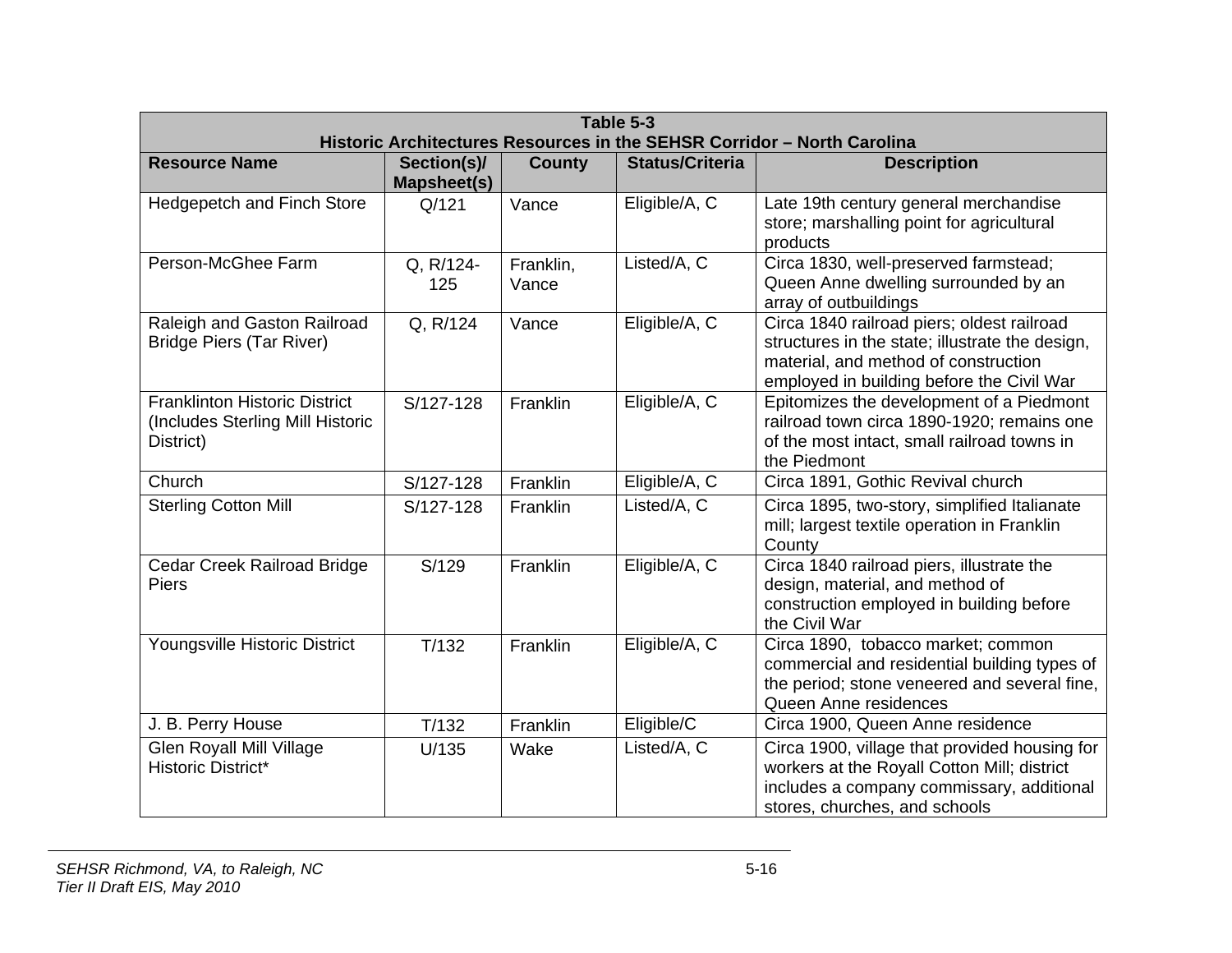| Table 5-3<br>Historic Architectures Resources in the SEHSR Corridor - North Carolina |                            |               |                        |                                                                                                                                                                                                                     |  |
|--------------------------------------------------------------------------------------|----------------------------|---------------|------------------------|---------------------------------------------------------------------------------------------------------------------------------------------------------------------------------------------------------------------|--|
| <b>Resource Name</b>                                                                 | Section(s)/<br>Mapsheet(s) | <b>County</b> | <b>Status/Criteria</b> | <b>Description</b>                                                                                                                                                                                                  |  |
| Wake Forest Historic District*                                                       | U/135-136                  | Wake          | Listed/A, C            | Original campus of Wake Forest College<br>circa 1820-1890; oldest denominational<br>college in NC; Colonial Revival buildings,<br>Greek Revival, Italianate, Queen Anne, and<br><b>Classical Revival residences</b> |  |
| Downtown Wake Forest<br><b>Historic District</b>                                     | U/136                      | Wake          | Listed/A               | Epitomizes the small, rail-oriented business<br>districts circa 1820-1890; Colonial Revival,<br>Moderne, and Art Deco elements                                                                                      |  |
| <b>Powell House</b>                                                                  | U/139-140                  | Wake          | Listed/A, C            | Circa 1790, centerpiece of a large<br>plantation; one of the most imposing and<br>earliest dwellings remaining in Wake<br>County                                                                                    |  |
| <b>Neuse Railroad Station</b>                                                        | U/142                      | Wake          | Eligible/A, C          | Circa 1900 station, typical of the period<br>railway stations                                                                                                                                                       |  |
| <b>Crabtree Creek Railroad</b><br><b>Bridge Pier</b>                                 | V/148                      | Wake          | Eligible/A, C          | Circa 1840 railroad pier; illustrates the<br>design, material, and method of<br>construction employed in building before<br>the Civil War                                                                           |  |
| Raleigh Bonded Warehouse                                                             | $V/148-149$                | Wake          | Listed/A, C            | Built 1923, cotton warehouse with a million<br>cubic feet of storage space strategically<br>located between the cotton growers of the<br>Coastal Plain and the textile mills in the<br>Piedmont                     |  |
| Mordecai Place Historic<br><b>District</b>                                           | $V/148-149$                | Wake          | Listed/A, C            | Circa 1916, subdivision of the plantations<br>that once encircled Raleigh; variety of<br>revival style dwellings, bungalows, and<br>minimal traditional domestic designs                                            |  |
| Pilot Mill*                                                                          | V/149                      | Wake          | Listed/A, C            | Built 1892, illustrates the emergence of the<br>Piedmont textile industry; example of the<br>simple, brick buildings with long,<br>rectangular plans and limited ornamentation                                      |  |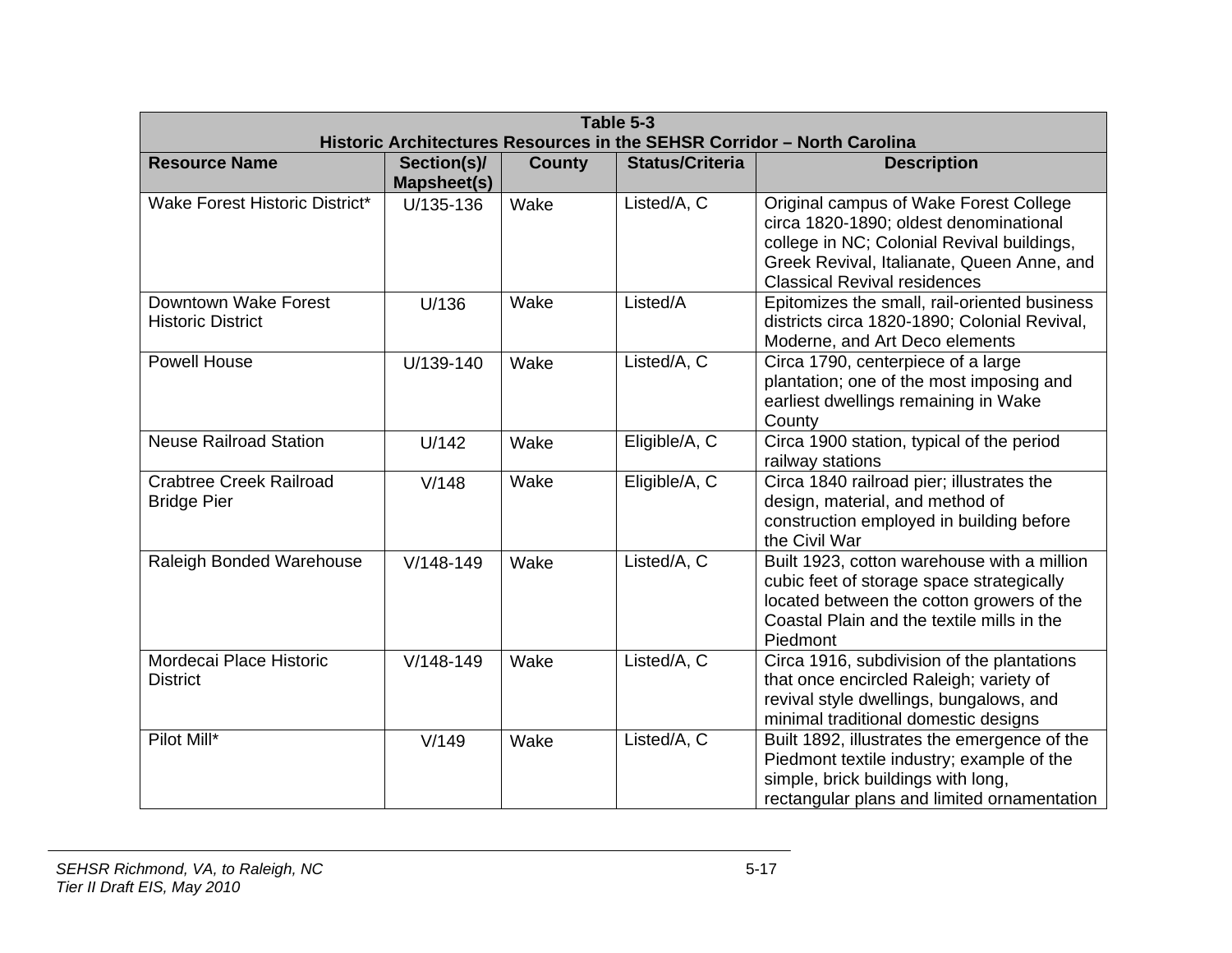| Table 5-3<br>Historic Architectures Resources in the SEHSR Corridor - North Carolina |                                   |               |                        |                                                                                                                                                                                                                 |  |  |
|--------------------------------------------------------------------------------------|-----------------------------------|---------------|------------------------|-----------------------------------------------------------------------------------------------------------------------------------------------------------------------------------------------------------------|--|--|
| <b>Resource Name</b>                                                                 | Section(s)/<br><b>Mapsheet(s)</b> | <b>County</b> | <b>Status/Criteria</b> | <b>Description</b>                                                                                                                                                                                              |  |  |
| Roanoke Park Historic District                                                       | V/149                             | Wake          | Listed/A, C            | Circa 1913-1926, residential neighborhood;<br>Colonial Revival, American Foursquare,<br>Dutch Colonial, Tudor Revival, Minimal<br>Traditional, Period Cottage, and ranch<br>residences                          |  |  |
| Noland Plumbing Company<br><b>Building</b>                                           | V/149                             | Wake          | Eligible/A, C          | Built 1960, represents wholesale<br>distribution companies during the postwar<br>years when suppliers built facilities near<br>customers in the new subdivisions;<br>illustrates the postwar modernist movement |  |  |
| John A. Edwards and<br><b>Company Building</b>                                       | V/149                             | Wake          | Eligible/C             | Built 1960, example of postwar commercial<br>modernism                                                                                                                                                          |  |  |
| Glenwood-Brooklyn Historic<br><b>District</b>                                        | V/149                             | Wake          | Listed/A, C            | Circa 1905, first of a series of suburban<br>neighborhoods; Queen Anne, Craftsman,<br>Tudor Revival, and Colonial Revival style<br>residences                                                                   |  |  |
| <b>Seaboard Railway Station</b>                                                      | V/149                             | Wake          | Eligible/A, C          | Built 1942, Colonial Revival railroad station;<br>represents the important role of rail<br>transportation                                                                                                       |  |  |
| Seaboard Railway<br>Warehouses                                                       | V/149                             | Wake          | Eligible/A, C          | Circa 1940, represents the important role of<br>rail transportation; representative of<br>planned warehousing                                                                                                   |  |  |
| Raleigh Cotton Mills*                                                                | V/149                             | Wake          | Eligible/A, C          | Circa 1890, illustrates the rise of the textile<br>industry; typifies the small-scale textile mills<br>of the period                                                                                            |  |  |
| Pine State Creamery*                                                                 | V/150                             | Wake          | Listed/A, C            | Built 1928, dairy farmers' cooperative; Art<br>Moderne building                                                                                                                                                 |  |  |
| <b>Melrose Knitting Mill</b>                                                         | V/150                             | Wake          | Eligible/A, C          | Built 1902, illustrates the rise of rail-oriented<br>manufacturing; typifies the small-scale<br>textile mills of the period                                                                                     |  |  |
| Raleigh Electric Company<br>Power House*                                             | V/150                             | Wake          | Listed/A               | Built 1910 primarily to power the city's<br>electric streetcar system                                                                                                                                           |  |  |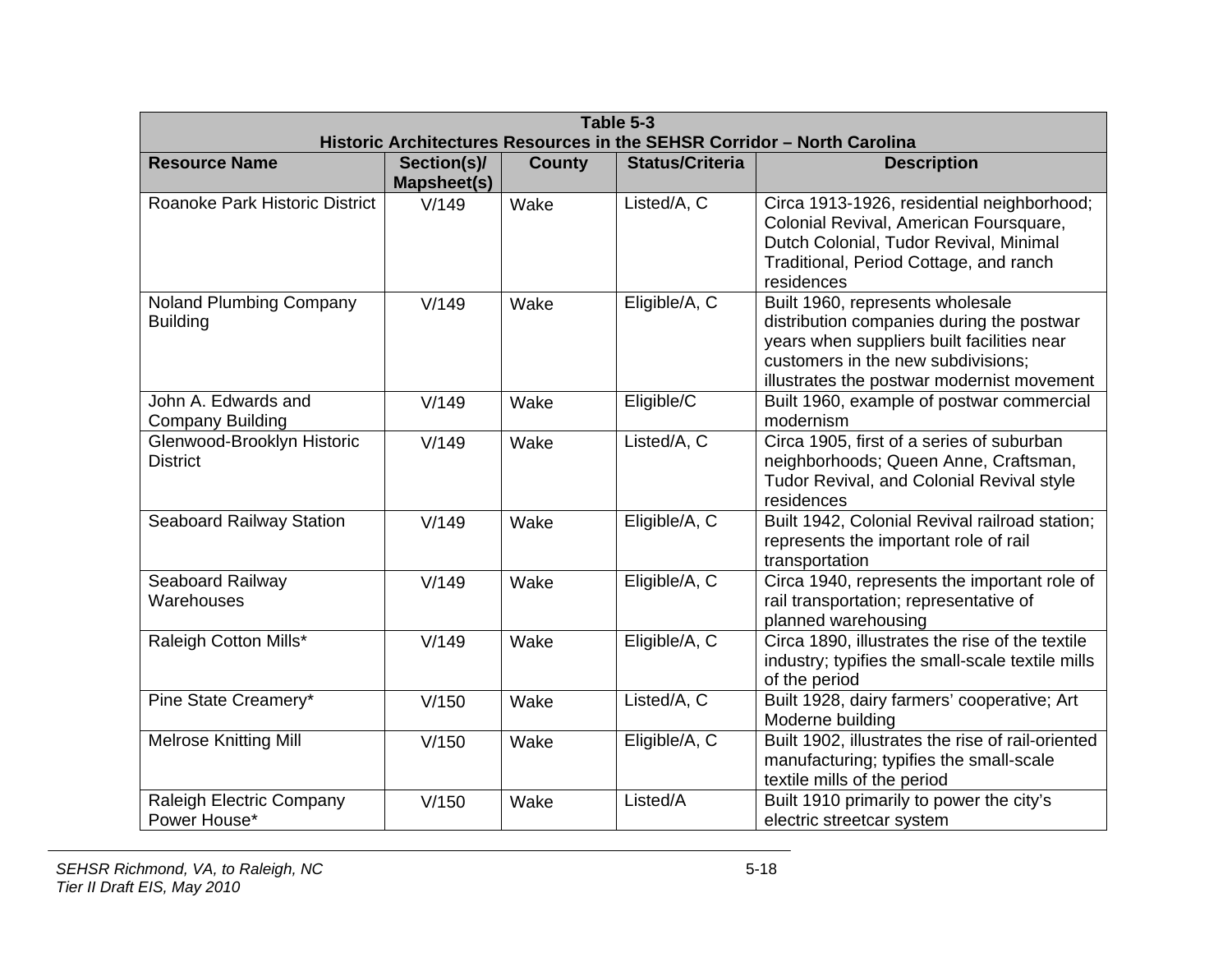| Table 5-3<br>Historic Architectures Resources in the SEHSR Corridor - North Carolina |                            |                                        |                        |                                                                                                                                                                                                                                                                  |  |
|--------------------------------------------------------------------------------------|----------------------------|----------------------------------------|------------------------|------------------------------------------------------------------------------------------------------------------------------------------------------------------------------------------------------------------------------------------------------------------|--|
| <b>Resource Name</b>                                                                 | Section(s)/<br>Mapsheet(s) | <b>County</b>                          | <b>Status/Criteria</b> | <b>Description</b>                                                                                                                                                                                                                                               |  |
| Carolina Power and Light<br>Company Car Barn and<br>Automobile Garage*               | V/150                      | Wake                                   | Listed/A, C            | Built 1925, housed and repaired the<br>company's streetcars and service vehicles;<br>Art Deco style garage                                                                                                                                                       |  |
| <b>National Art Interiors</b>                                                        | V/150                      | Wake                                   | Eligible/C             | Built 1915, large, intact example of early<br>twentieth century commercial architecture<br>dating from a period of extensive growth out<br>from Raleigh's center toward the new<br>streetcar suburbs                                                             |  |
| North Carolina School Book<br>Depository                                             | V/151                      | Wake                                   | Eligible/A             | Circa 1940, exemplifies the auxiliary<br>buildings erected to serve the expanding<br>statewide public school system                                                                                                                                              |  |
| Raleigh Hosiery Company<br><b>Building</b>                                           | V/151                      | Wake                                   | Eligible/A             | Circa 1900, illustrates the small-scale<br>industrial and warehousing properties built<br>along the rail lines                                                                                                                                                   |  |
| Boylan Heights Historic<br>District*                                                 | $V/150-151$                | Wake                                   | Listed/A, B, C         | Circa 1907, Colonial Revival, Neo-Classical<br>Revival, and picturesque dwellings;<br>exemplifies early twentieth century<br>suburban development; associations with<br>developers and civic leaders, Frank<br>Ellington and J. Stanhope Wynne                   |  |
| <b>Depot Historic District</b>                                                       | V/150                      | Wake                                   | Listed/A, C            | Circa 1880-1952, illustrates the<br>transformation of a downtown neighborhood<br>into a specialized industrial zone and<br>transportation center; area comprises<br>Raleigh's only important collection of rail-<br>related, industrial, and warehouse buildings |  |
| Raleigh and Gaston Railroad<br>Corridor                                              | $M-V/29$                   | Franklin,<br>Warren,<br>Vance,<br>Wake | Eligible/A             | Circa 1836-1840, one of the state's first two<br>railroads and grew to become one of the<br>major rail lines in the southeastern United<br><b>States</b>                                                                                                         |  |

*Source: Mattson, Alexander, and Associates, 2005, 2007, 2009.* 

\* Also a locally-designated historic site.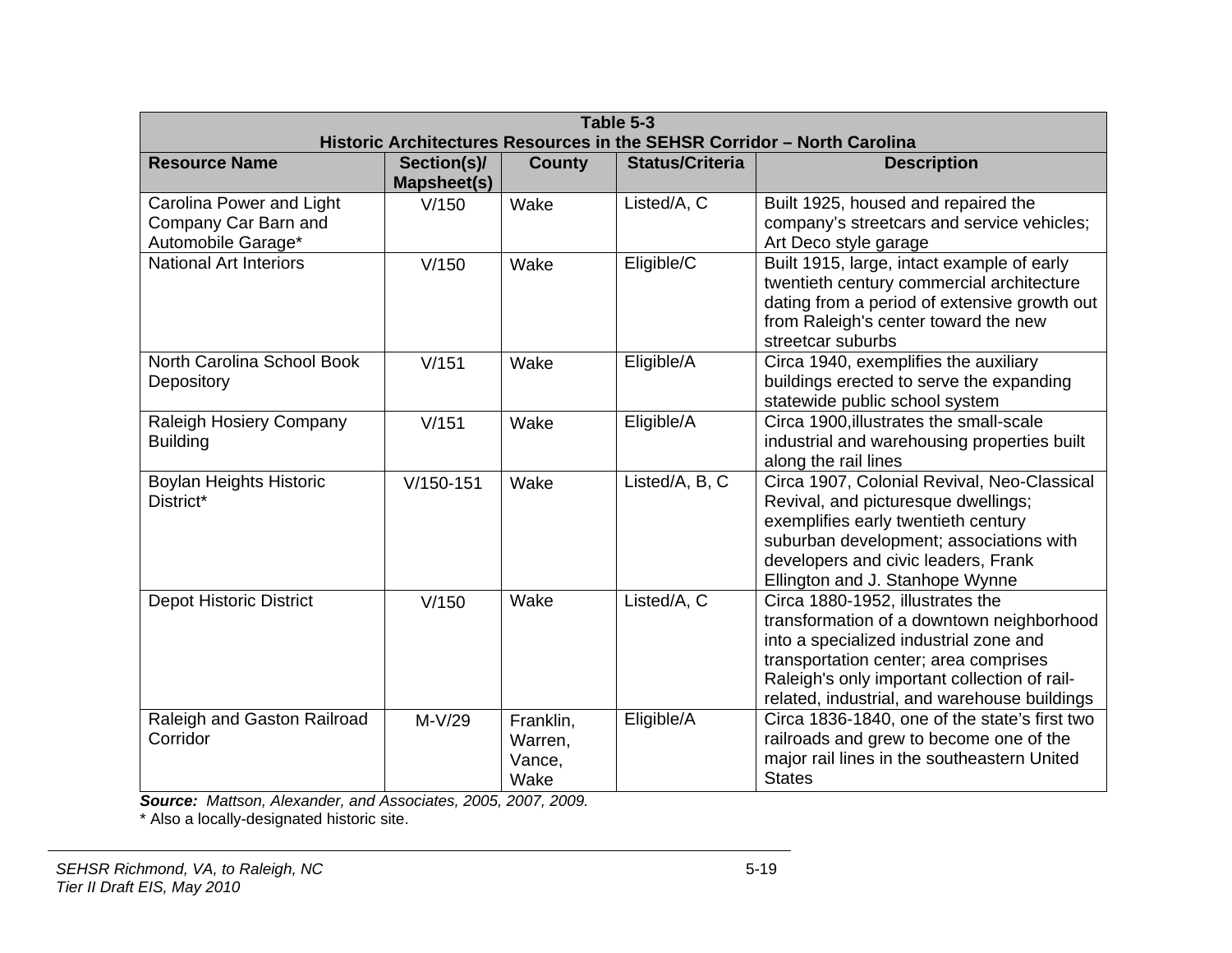# **5.4 Description of the 4(f) Resources – Battlefields**

Section 3.12.2.2 of the DEIS describes the battlefields within the APE of the SEHSR project that were determined to be eligible for listing in the NRHP. The 10 battlefields eligible for protection under Section 4(f) are described in Table 5-4. The battlefields are listed in the order they appear in the project study area from north to south.

As discussed in Section 3.12.2.2, the American Battlefield Protection Program (ABPP) proposed new National Register-eligible boundaries for the 10 battlefields within the project APE in July 2009. Although there are differences between the individual VDHR and ABPP battlefield boundaries, when considered in total, the two sets of boundaries almost completely overlap within the project APE.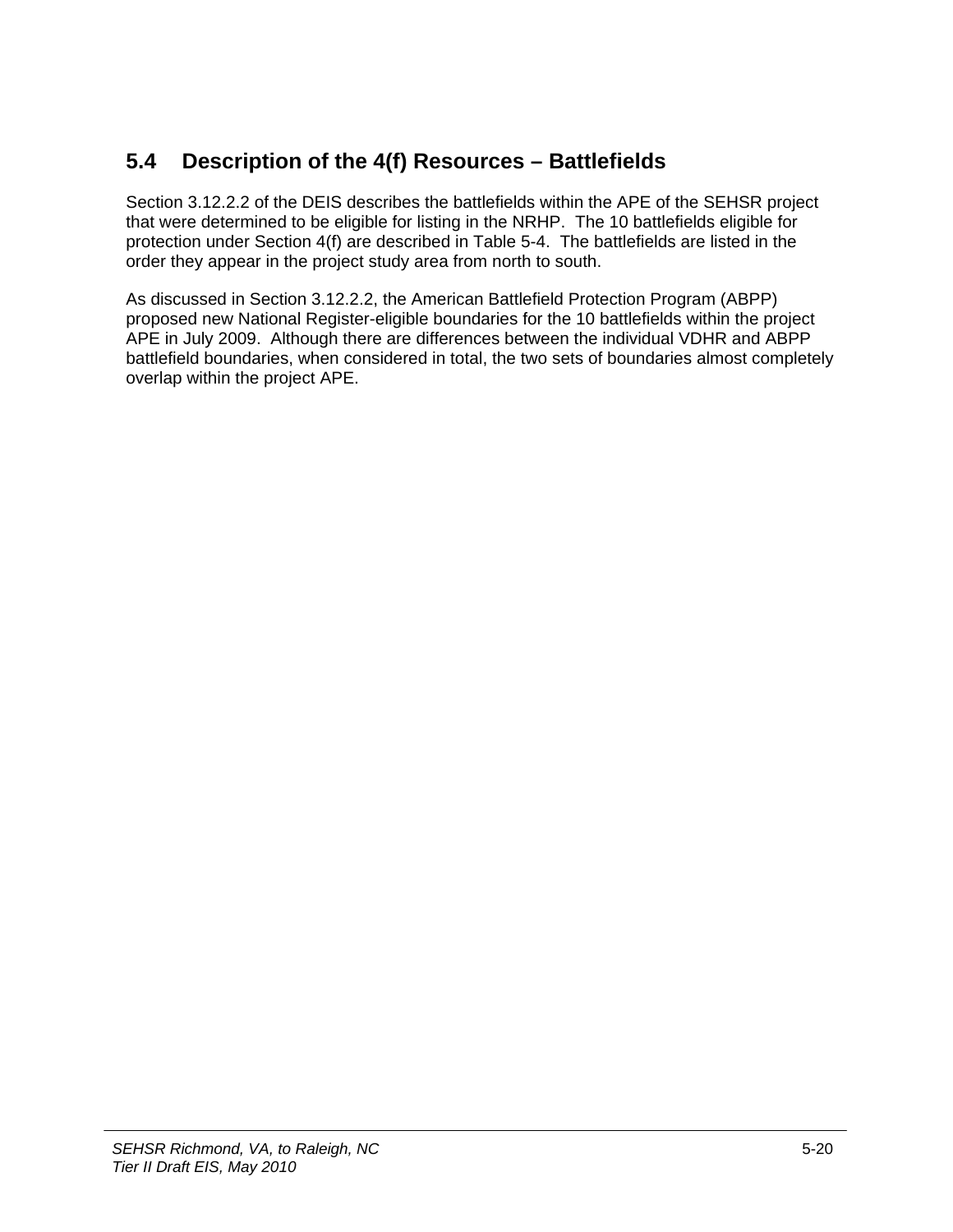| Table 5-4<br>Battlefields in the SEHSR Corridor - Virginia |                                   |                                             |                        |                                                                                                                                        |  |
|------------------------------------------------------------|-----------------------------------|---------------------------------------------|------------------------|----------------------------------------------------------------------------------------------------------------------------------------|--|
| <b>Resource Name</b>                                       | Section(s)/<br><b>Mapsheet(s)</b> | County                                      | <b>Status/Criteria</b> | <b>Description</b>                                                                                                                     |  |
| Proctor's Creek                                            | AA, BB/7-10                       | Chesterfield                                | Eligible/A             | The battlefield consists of monuments,<br>interpretive markers, a cemetery, historic<br>road bed, buildings and trenches               |  |
| <b>Port Walthall Junction</b>                              | BB/14-16                          | Chesterfield                                | Eligible/A             | Area associated with the Battle at Port<br>Walthall Junction; consists of a historic<br>road bed, trenches, and an old railroad<br>bed |  |
| Swift Creek/Arrowfield<br>Church                           | CC/16-18                          | Chesterfield,<br>Colonial<br><b>Heights</b> | Eligible/A             | Area associated with the Battle at Swift<br>Creek                                                                                      |  |
| Petersburg III/The<br>Breakthrough                         | CC, DD/25-<br>28                  | Dinwiddie,<br>Petersburg                    | Eligible/A             | Area associated with the Battle of<br>Petersburg                                                                                       |  |
| <b>Weldon Railroad/Globe</b><br>Tavern                     | CC, DD/26-<br>30                  | Dinwiddie,<br>Petersburg                    | Eligible/A             | Area associated with the Civil War battles<br>fought near the Weldon Railroad                                                          |  |
| Peebles Farm                                               | CC, DD/27,<br>$31 - 33$           | Dinwiddie,<br>Petersburg                    | Eligible/A             | Location of the Battle of Peebles Farm                                                                                                 |  |
| <b>Boydton Plank Road</b>                                  | DD, A/32-37                       | <b>Dinwiddie</b>                            | Eligible/A             | Location of the Battle of Boydton Plank<br>Road                                                                                        |  |
| Hatcher's Run                                              | DD, A/31-36                       | Dinwiddie                                   | Eligible/A             | Area associated with the Battle near<br>Hatcher's Run                                                                                  |  |
| Lewis Farm                                                 | $A/36-38$                         | <b>Dinwiddie</b>                            | Eligible/A             | Location of an episode in the initial phase<br>of Grant's final drive to outflank Lee's<br>Petersburg force                            |  |
| Dinwiddie Courthouse                                       | B/40-41                           | <b>Dinwiddie</b>                            | Eligible/A             | Location of the Battle at Dinwiddie<br>Courthouse                                                                                      |  |

*Source: Berger, 2005; Dovetail, 2008, 2009b.*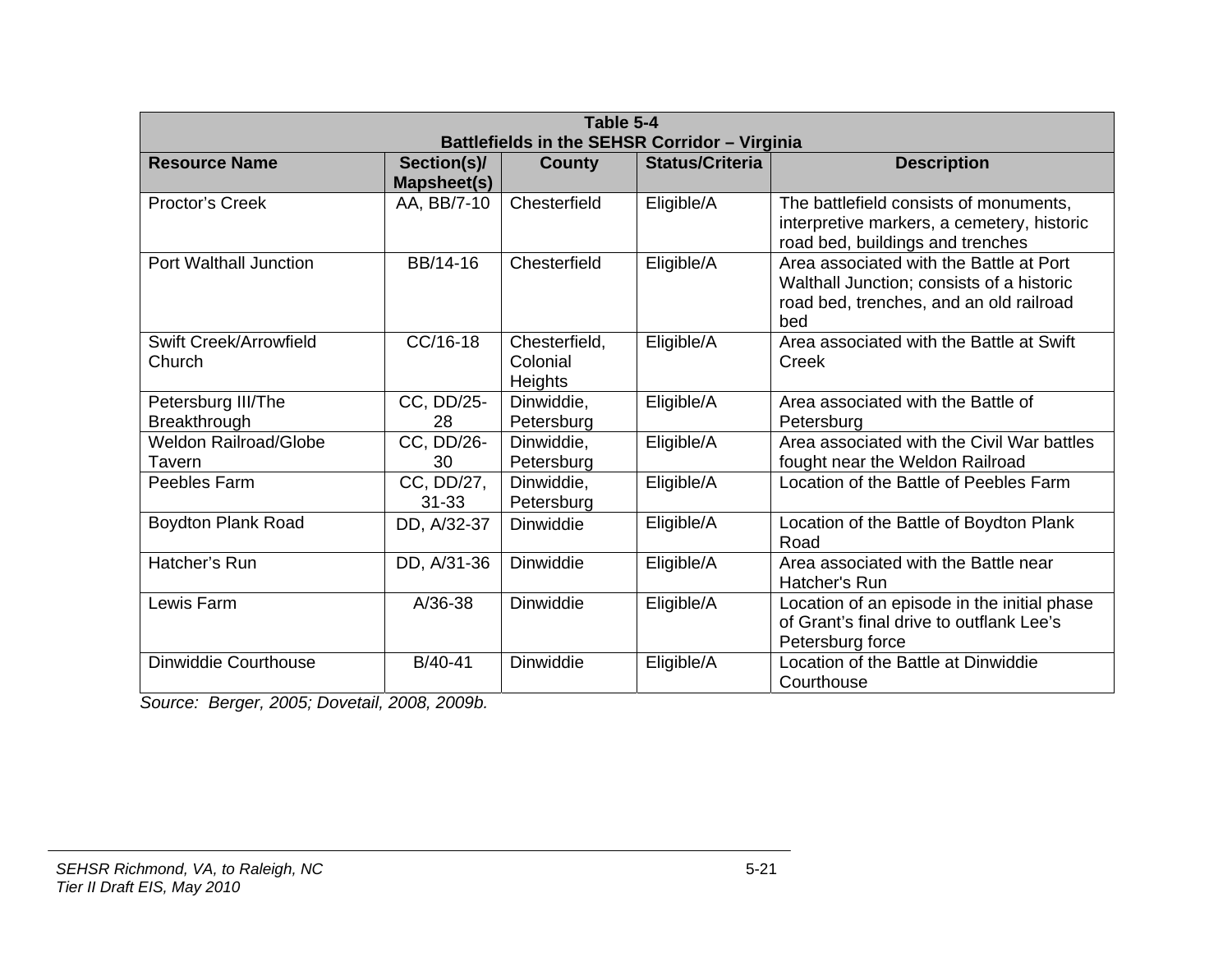# **5.5 Description of the 4(f) Resources – Archaeology Sites**

Per 36 CFR 800.4(b)(2), a phased approach has been developed to determine the eligibility of archaeological sites within the project APE. For this DEIS, Phase I investigations were completed to determine previously recorded archaeological sites and identify additional archaeological resources within the APE. However, testing to determine whether a particular resource is eligible for inclusion in the NRHP is not conducted during Phase I. The results of the Phase I investigation include all known sites listed in or previously determined eligible for the NRHP, as well as resources potentially eligible for the NRHP. For the SEHSR project, these results will be considered in the selection of the preferred alternative.

Phase II investigations to determine the eligibility of archaeological resources will be completed along the preferred alternative. This information will be reported in the FEIS and, where relevant, in the final Section 4(f) evaluation. The NRHP-eligible sites that will be included in the final Section 4(f) evaluation will include only those that warrant preservation in place (i.e., are not considered important solely because of what information they can provide through data recovery). As stated in 23 CFR 774.13(b), "Section 4(f) does not apply to archeological sites where the Administration, after consultation with the SHPO and the ACHP, determines that the archeological resource is important chiefly because of what can be learned by data recovery and has minimal value for preservation in place. This exception applies both to situations where data recovery is undertaken or where the Administration decides, with agreement of the SHPO and, where applicable, the ACHP not to recover the resource."

## **5.6 Section 4(f) Property Impacts – Parks, Recreation Areas, Wildlife Refuges**

The SEHSR project alternatives would require a *de minimis* Section 4(f) use of eight parks, recreation areas, or wildlife refuges as listed in Table 5-5 and described below.

| Table 5-5                                                                     |                |                |                |
|-------------------------------------------------------------------------------|----------------|----------------|----------------|
| Section 4(f) Determinations for Parks, Recreation Areas, and Wildlife Refuges |                |                |                |
| <b>Resource Name</b>                                                          | VA1/NC1        | VA2/NC2        | VA3/NC3        |
|                                                                               | Section 4(f)   | Section 4(f)   | Section 4(f)   |
|                                                                               | <b>Use</b>     | <b>Use</b>     | <b>Use</b>     |
| <b>Richmond Canal Walk</b>                                                    | No Use         | No Use         | No Use         |
| James River Park System - Slave Trail                                         | Use, De        | Use, De        | Use, De        |
|                                                                               | Minimis        | Minimis        | Minimis        |
| Thomas B. Smith Community Center                                              | Use, De        | Use, De        | Use, De        |
|                                                                               | Minimis        | Minimis        | Minimis        |
| <b>Chester Kiwanis Historical Park</b>                                        | No Use         | No Use         | No Use         |
| (Planned)                                                                     |                |                |                |
| Ettrick Park & Mayes-Colbert Ettrick                                          | No Use         | No Use         | No Use         |
| <b>Community Building</b>                                                     |                |                |                |
| Appomattox Riverfront Trail (Planned)                                         | Use, De        | Use, De        | Use, De        |
|                                                                               | <b>Minimis</b> | Minimis        | Minimis        |
| <b>Upper Appomattox Canal Trail</b>                                           | Use, De        | Use, De        | Use, De        |
|                                                                               | <b>Minimis</b> | <b>Minimis</b> | <b>Minimis</b> |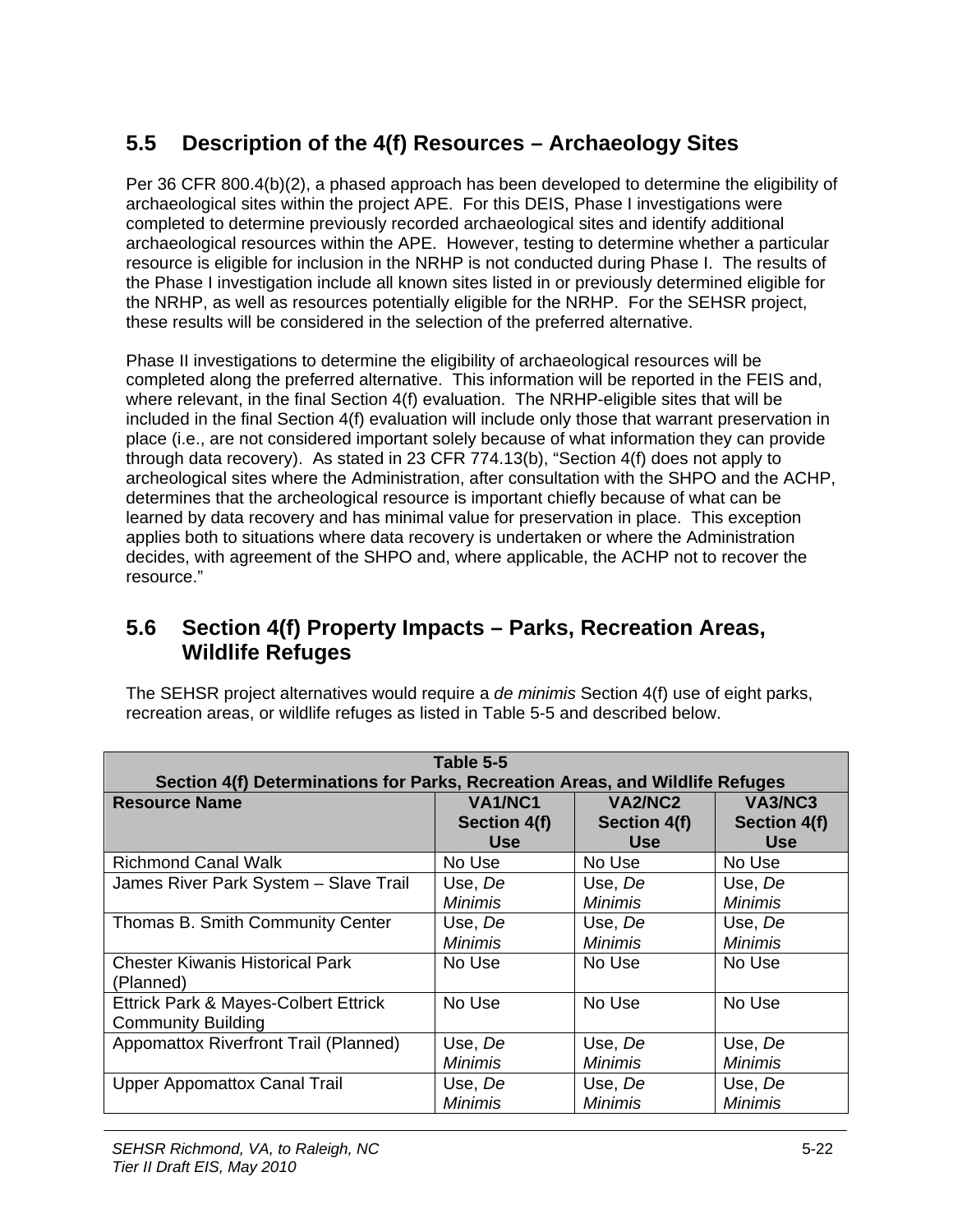| Table 5-5<br>Section 4(f) Determinations for Parks, Recreation Areas, and Wildlife Refuges |                     |                |                     |  |
|--------------------------------------------------------------------------------------------|---------------------|----------------|---------------------|--|
| <b>Resource Name</b>                                                                       | VA1/NC1             | VA2/NC2        | VA3/NC3             |  |
|                                                                                            | <b>Section 4(f)</b> | Section 4(f)   | <b>Section 4(f)</b> |  |
|                                                                                            | <b>Use</b>          | <b>Use</b>     | <b>Use</b>          |  |
| Petersburg National Battlefield (Fort                                                      | Use, De             | Use, De        | Use, De             |  |
| <b>Wadsworth Unit)</b>                                                                     | <b>Minimis</b>      | <b>Minimis</b> | <b>Minimis</b>      |  |
| <b>Tobacco Heritage Trail</b>                                                              | Use, De             | Use, De        | Use, De             |  |
|                                                                                            | <b>Minimis</b>      | <b>Minimis</b> | <b>Minimis</b>      |  |
| <b>Centennial Park</b>                                                                     | Use, De             | Use, De        | Use, De             |  |
|                                                                                            | <b>Minimis</b>      | Minimis        | Minimis             |  |
| <b>Franklinton Elementary School</b>                                                       | No Use              | No Use         | No Use              |  |
| Middle Crabtree Creek Greenway                                                             | Use, De             | Use, De        | Use, De             |  |
|                                                                                            | <b>Minimis</b>      | <b>Minimis</b> | <b>Minimis</b>      |  |

#### **5.6.1 Richmond Canal Walk (VA)**

All three of the proposed project alternatives (VA1, VA2, and VA3) would construct a new rail bridge over the James River, immediately adjacent to the existing rail bridge located between the South 14th Street and I-95 roadway bridges (Appendix Q, mapsheet 1). No ROW from the Canal Walk would be required. The existing rail lines in this area have daily freight and passenger rail traffic that can be heard and seen from the walkway. The addition of SEHSR should not alter the character, setting, or use of the Canal Walk. Therefore, the SEHSR project would have no effect on this resource and would not constitute a Section 4(f) use of the resource.

#### **5.6.2 James River Park System – Slave Trail (VA)**

All three of the proposed project alternatives (VA1, VA2, and VA3) would construct a new rail bridge over the James River, immediately adjacent to the existing rail bridge located between the South 14th Street and I-95 roadway bridges (Appendix Q, mapsheet 1). A small amount of ROW under the span of the bridge is required to allow for access and maintenance. Included in this ROW is approximately 0.03 acres of the Slave Trail within the James River Park System. The existing rail bridge has daily freight rail traffic that can be heard from the trail; therefore, the new bridge should not alter the character, setting, or use of the trail.

The City of Richmond Department of Parks, Recreation, & Community Facilities, as the official with jurisdiction over the Slave Trail, concurred in a letter dated May 7, 2009, that the project would not adversely affect the activities, features, and attributes that qualify the resource for protection under Section 4(f). Therefore, FRA has made a *de minimis* determination for this resource.

#### **5.6.3 Thomas B. Smith Community Center (VA)**

All three of the proposed project alternatives (VA1, VA2, and VA3) would provide a railroad bridge over Ruffin Road just west of the Thomas B. Smith Community Center and Park (Appendix Q, mapsheet 4). This bridge would ensure the safety of automobiles crossing the SEHSR corridor. Due to the need to lower Ruffin Road to accommodate the bridge, a small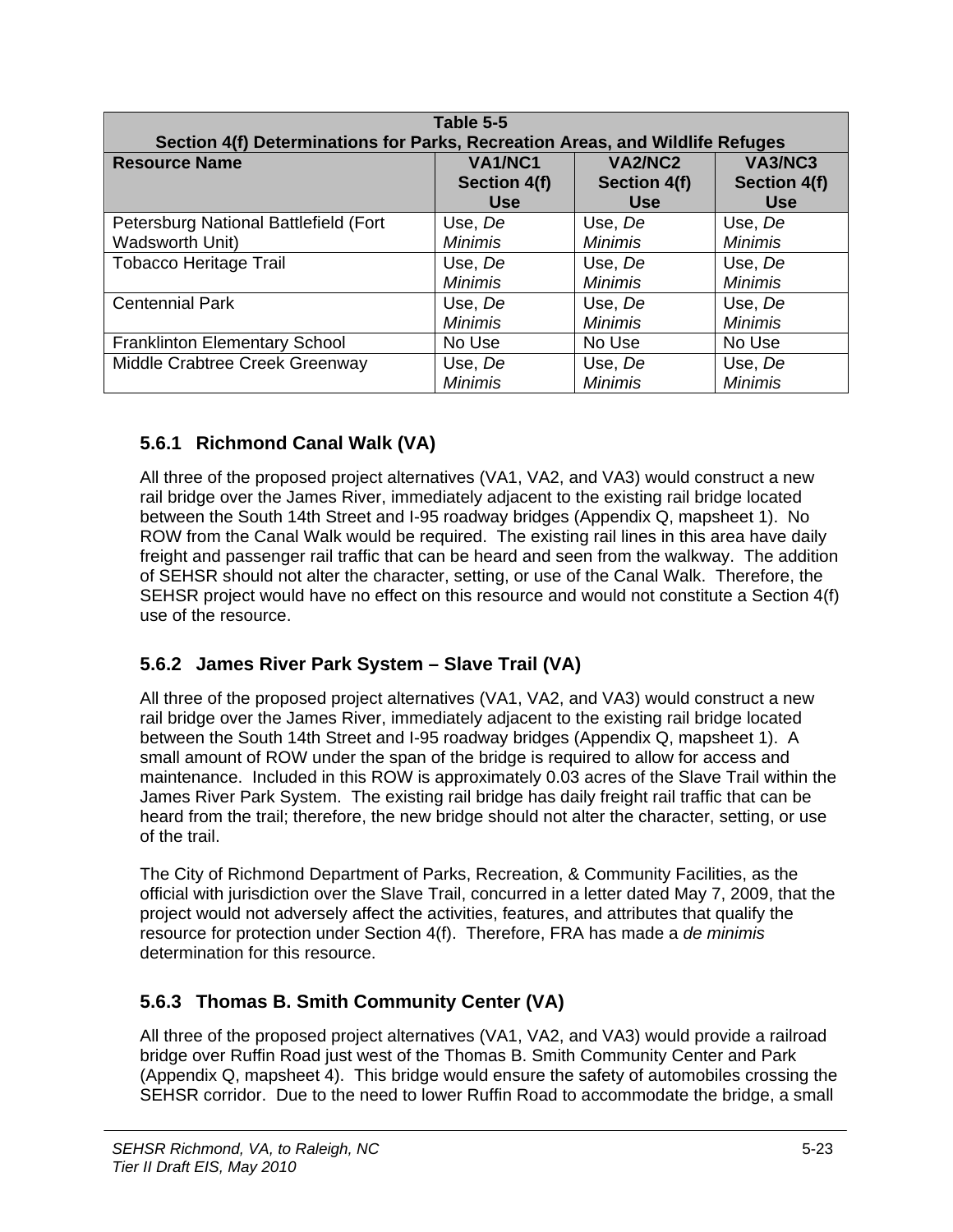amount of ROW is needed in southwest corner of the Thomas B. Smith Community Center and Park. The ROW is approximately 0.07 acres along Ruffin Road adjacent to the community center. Automobile access to the community center would be maintained. The existing rail crossing has daily freight rail traffic that can be heard from the community center and park; therefore, the new bridge should not alter its character or setting.

The City of Richmond Department of Parks, Recreation, & Community Facilities, as the official with jurisdiction over the Thomas B. Smith Community Center, concurred in a letter dated January 8, 2010, that the project would not adversely affect the activities, features, and attributes that qualify the resource for protection under Section 4(f). Therefore, FRA has made a *de minimis* determination for this resource.

## **5.6.4 Chester Kiwanis Historical Park (Planned) (VA)**

All three of the proposed project alternatives (VA1, VA2, and VA3) would require ROW from the parcel along Curtis Street and Richmond Street planned for the Chester Kiwanis Historical Park (Appendix Q, mapsheet 12). However, Chesterfield County made the acceptance of the donated land conditional upon reserving the necessary ROW for the SEHSR project (100 feet from the centerlines of both Curtis Street and Richmond Street) for non-park uses. Therefore, the SEHSR project would have no effect on this resource and would not constitute a Section 4(f) use of the resource.

## **5.6.5 Ettrick Park & Mayes-Colbert Ettrick Community Building (VA)**

All three of the proposed project alternatives (VA1, VA2, and VA3) are on common alignment along the park boundary, which is immediately adjacent to the existing railroad ROW (Appendix Q, mapsheet 20). None of the proposed project alternatives would require any ROW from the park. The existing rail line has daily freight and passenger rail traffic that can be heard and seen from the park and community center. The addition of SEHSR should not alter the character, setting, or use of the park. Therefore, the SEHSR project would have no effect on this resource and would not constitute a Section 4(f) use of the resource.

## **5.6.6 Appomattox Riverfront Trail (Planned) (VA)**

All three of the proposed project alternatives (VA1, VA2, and VA3) would construct a new rail bridge over the Appomattox River, immediately adjacent to the existing rail bridge near Virginia State University (Appendix Q, mapsheet 24). The bridge would be located just to the east of the existing bridge and would require a small amount of ROW under the span of the bridge to allow for access and maintenance. In addition, it may be necessary to provide Virginia State University with an access drive under the bridge. Included in the ROW needed for the SEHSR project is approximately 0.8 acres of the planned Appomattox Riverfront Trail. The existing rail bridge has daily freight and passenger rail traffic that can be heard from the surrounding area; therefore, the new bridge should not alter the character, setting, or use of the planned trail.

The Chesterfield County Department of Parks and Recreation, as the official with jurisdiction over the planned Appomattox Riverfront Trail, in a correspondence dated January 5, 2010, concurred that the project would not adversely affect the activities, features, and attributes that qualify the resource for protection under Section 4(f), with the stipulation that the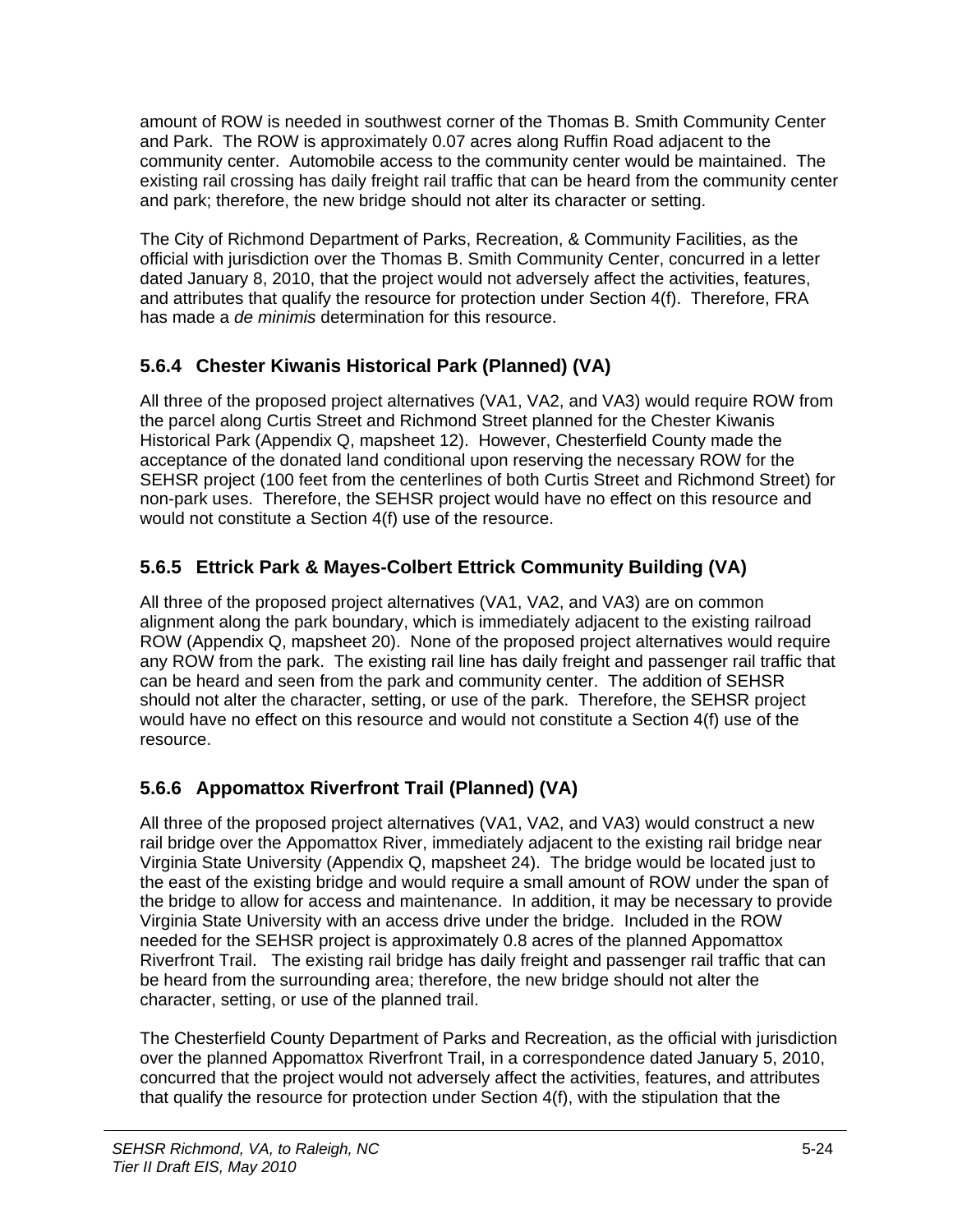SEHSR not impede access for pedestrians and bicyclists to traverse the full length of the trail without interruption at the railroad bridge. Therefore, FRA has made a *de minimis* determination for this resource.

## **5.6.7 Upper Appomattox Canal Trail (VA)**

All three of the proposed project alternatives (VA1, VA2, and VA3) would construct a new rail bridge over the Appomattox River, immediately adjacent to the existing rail bridge near Virginia State University (Appendix Q, mapsheet 24). A small amount of ROW under the span of the bridge is required to allow for access and maintenance. Included in this ROW is approximately 0.1 acres of the Upper Appomattox Canal Trail associated with Appomattox Riverside Park. The existing rail bridge has daily freight and passenger rail traffic that can be heard from the trail; therefore, the new bridge should not alter the character, setting, or use of the trail.

The SEHSR project team sent a letter to the City of Petersburg Department of Parks and Leisure Services, as the official with jurisdiction over the Upper Appomattox Canal Trail, on April 22, 2009, outlining the proposed project alternatives in the vicinity of the Upper Appomattox Canal Trail and stating that the project would not adversely affect the activities, features, and attributes that qualify the resource for protection under Section 4(f). No response has been received at the time of publication of this DEIS. Therefore, FRA has made a *de minimis* determination for this resource.

## **5.6.8 Petersburg National Battlefield (Fort Wadsworth Unit) (VA)**

All three of the proposed project alternatives (VA1, VA2, and VA3) would require obtaining approximately 30 feet of ROW (subject to final design) along the western portion of the Fort Wadsworth Unit of Petersburg National Battlefield (Appendix Q, mapsheet 28). This ROW is immediately adjacent to the existing railroad ROW at Collier rail yard. The ROW is needed for the additional track necessary to accommodate the high speed trains associated with the SEHSR project.

The National Park Service Petersburg National Battlefield superintendent, as the official with jurisdiction over the Fort Wadsworth Unit, stated in a letter dated March 4, 2009, that the project could mitigate potential adverse effects to the Fort Wadsworth Unit with a land exchange. Based on the land exchange, the ROW required by the SEHSR project would not adversely affect the activities, features, and attributes that qualify the resource for protection under Section 4(f). Therefore, FRA has made a *de minimis* determination for this resource.

## **5.6.9 Tobacco Heritage Trail (VA)**

All three of the proposed project alternatives (VA1, VA2, and VA3) would cross the Tobacco Heritage Trail in the Towns of Alberta and La Crosse, VA (Appendix Q, mapsheets 66 and 83, respectively). In Alberta, VA, the project would provide a pedestrian/non-motorized overpass of the proposed rail alignment. In addition, the realignment of Second Avenue, which is necessary to provide a vehicle bridge over the proposed rail alignment, would require ROW from the trail. In La Crosse, VA, the project would re-route the Tobacco Heritage Trail north along Main Street approximately 300 feet, where it would then cross under the proposed rail alignment, and rejoin the existing rails-to-trails corridor. The SEHSR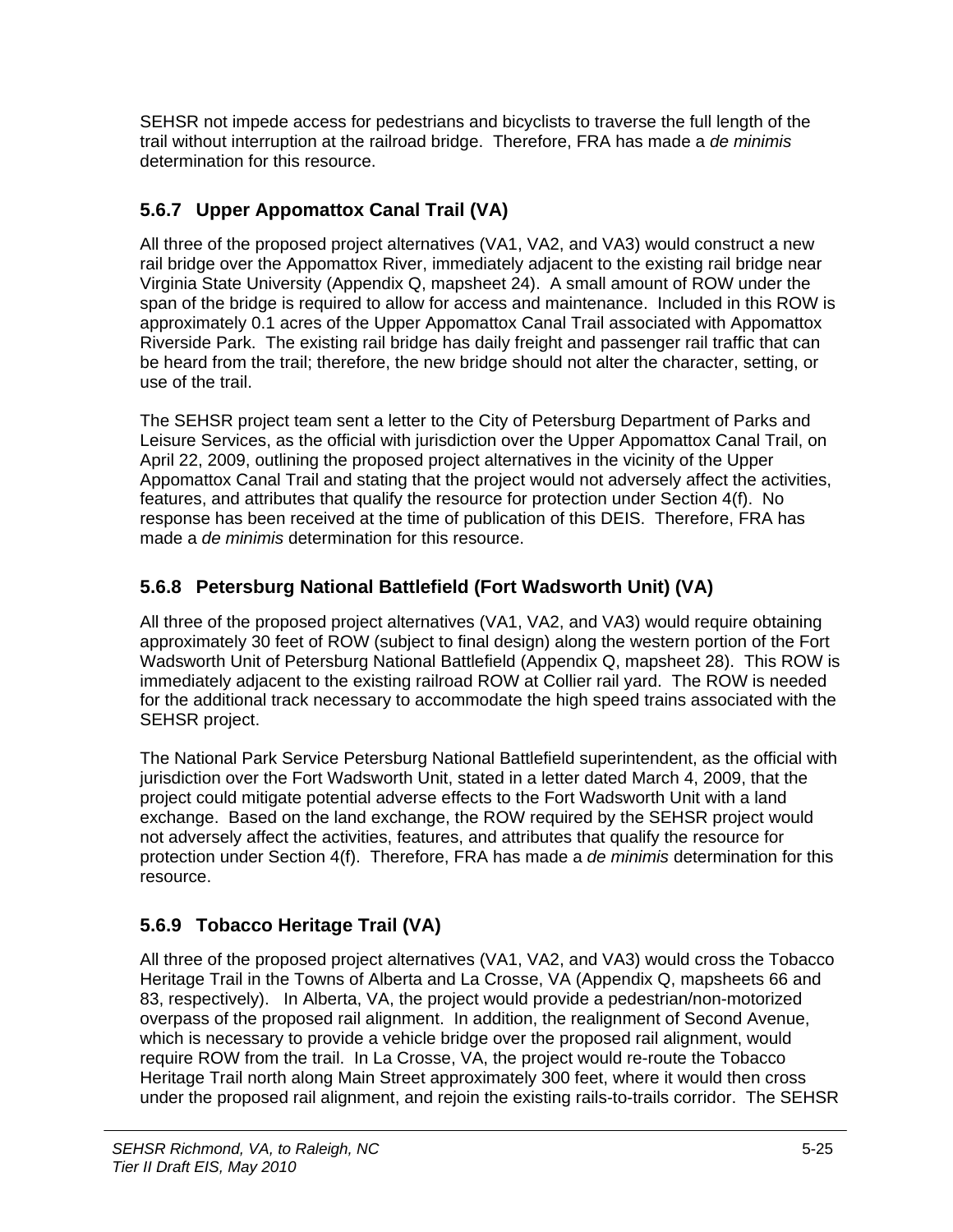project team worked with representatives from both towns and the RRRT in the development of the designs to ensure that the project would not impede the development or planned use of the trail.

The RRRT and the Towns of Alberta and La Crosse, VA, as the officials with jurisdiction over the Tobacco Heritage Trail, concurred in letters dated May 20, 2009 (RRRT), September 22, 2009 (Alberta, VA), and April 27, 2009 (La Crosse, VA), that the project would not adversely affect the activities, features, and attributes that qualify the resource for protection under Section 4(f). Therefore, FRA has made a *de minimis* determination for this resource.

The RRRT included in their concurrence the following stipulations:

- The pedestrian/non-motorized overpass of the proposed rail alignment in Alberta, VA, must accommodate all forms of non-motorized traffic, including equestrian use
- The overpass in Alberta, VA, must be of sufficient width and construction to accommodate maintenance vehicles
- A pedestrian/non-motorized route must be provided adjacent to the Second Avenue realignment in Alberta, VA
- The re-routed trail in La Crosse, VA, should re-connect to the Tobacco Heritage Trail in a location that provides the safest and best accommodation
- The underpass in La Crosse, VA, must accommodate all forms of non-motorized traffic, including equestrian use
- The underpass in La Crosse, VA, must be of sufficient width and construction to accommodate maintenance vehicles

## **5.6.10 Centennial Park (VA)**

All three of the proposed project alternatives (VA1, VA2, and VA3) would close the existing pedestrian crossing just east of Centennial Park and require a small amount of ROW (approximately 0.06 acres) to accommodate the railroad improvements (Appendix Q, mapsheet 82). The project would provide a new pedestrian underpass along the Tobacco Heritage Trail, approximately 300 feet to the north along Main Street, which would allow trail users to cross under the proposed rail alignment and rejoin the existing rails-to-trails corridor. Although the new rail traffic would be heard from the park, it is in character with its rail theme; therefore, the required ROW should not alter the character, setting, or use of the park.

The Town of La Crosse, as the official with jurisdiction over Centennial Park, concurred in a letter dated September 30, 2009, that the project would not adversely affect the activities, features, and attributes that qualify the resource for protection under Section 4(f). Therefore, FRA has made a *de minimis* determination for this resource.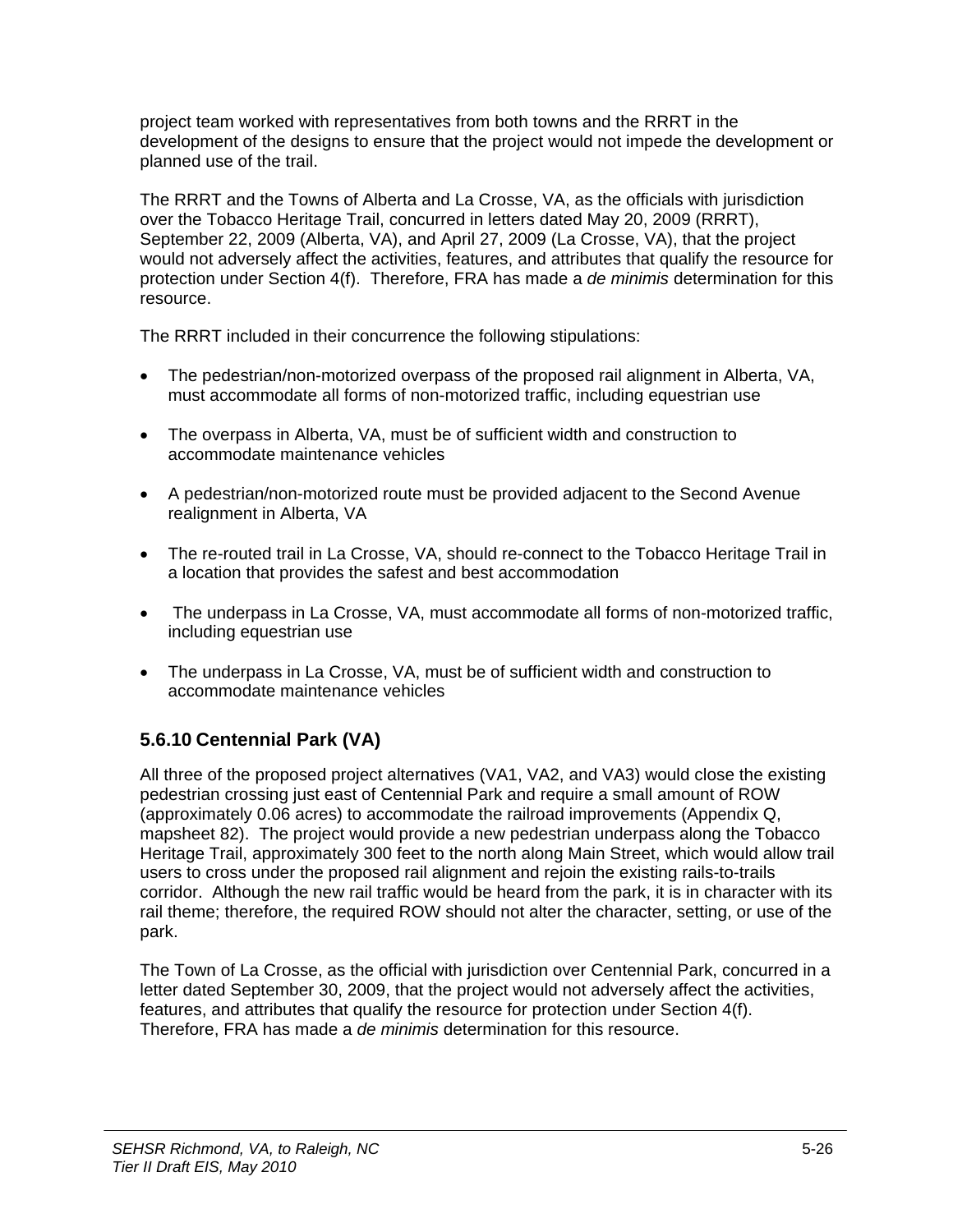#### **5.6.11 Franklinton Elementary School (NC)**

All three of the proposed project alternatives (NC1, NC2, and NC3) would require ROW in the vicinity of the Franklinton Elementary School to provide pedestrian access from Hawkins Street, under the railroad tracks, to South Main Street (Appendix Q, mapsheet 128). However, no land would be required from the school and the pedestrian access would have no effect on the use of its facilities. Therefore, the SEHSR project is anticipated to have no effect on this resource and would not constitute a Section 4(f) use of the resource.

#### **5.6.12 Middle Crabtree Creek Greenway (NC)**

All three of the proposed project alternatives (NC1, NC2, and NC3) would construct a new single track bridge adjacent to the existing rail bridge that spans Crabtree Creek and Hodges Street in Raleigh, NC (Appendix Q, mapsheet 148). The new rail bridge would provide an additional track that is necessary to accommodate the high speed trains associated with the SEHSR project. A small amount of ROW under the span of the bridge is required to allow for access and maintenance. Included in this ROW is approximately 0.15 acres of the City of Raleigh's Middle Crabtree Creek Greenway. The existing rail bridge has daily freight and passenger rail traffic that can be heard from the trail; therefore, the new bridge should not alter the character, setting, or use of the trail.

The City of Raleigh Parks and Recreation Department, as the official agency with jurisdiction over the Middle Crabtree Creek Greenway, concurred on September 11, 2009, that the project would not adversely affect the activities, features, and attributes that qualify the resource for protection under Section 4(f), with the stipulation that continuous operation of the greenway trail during construction would need to be addressed. Therefore, FRA has made a *de minimis* determination for this resource.

# **5.7 Section 4(f) Property Impacts – Historic Architecture Sites**

Of the 105 historic architecture resources (excluding battlefields) determined to be eligible for listing or listed in the NRHP within the project corridor, 59 would have property impacts or proximity impacts from one or more of the project alternatives (Tables 5-6 and 5-7). None of the project alternatives would have an effect on the remaining 46 resources under Section 106 of the National Historic Preservation Act (NHPA) nor would they require the acquisition of any ROW from any of these properties. There is no 4(f) use of these properties; therefore, no further action is required for these resources.

Where one or more of the project alternatives has been determined to affect a Section 4(f) resource (either no adverse effect or adverse effect under Section 106 of the NHPA or ROW required), details are provided below regarding each alternative's impact on the resource. Tables 5-6 and 5-7, as well as the discussion below, identify where FRA has determined that impacts are *de minimis* or do not constitute a Section 4(f) use. Resources in Tables 5-6 through 5-7 are ordered from north to south as they appear in the SEHSR study corridor.

It should be noted that effects for resources in Virginia are described as "recommended" effects. This is because final determination of effects for resources in Virginia will be completed after all archaeological surveys and effect determinations have been completed (i.e., after selection of the preferred alternative) and will be reported in the FEIS. The recommended effects were presented by the SEHSR project team to VDHR for concurrence,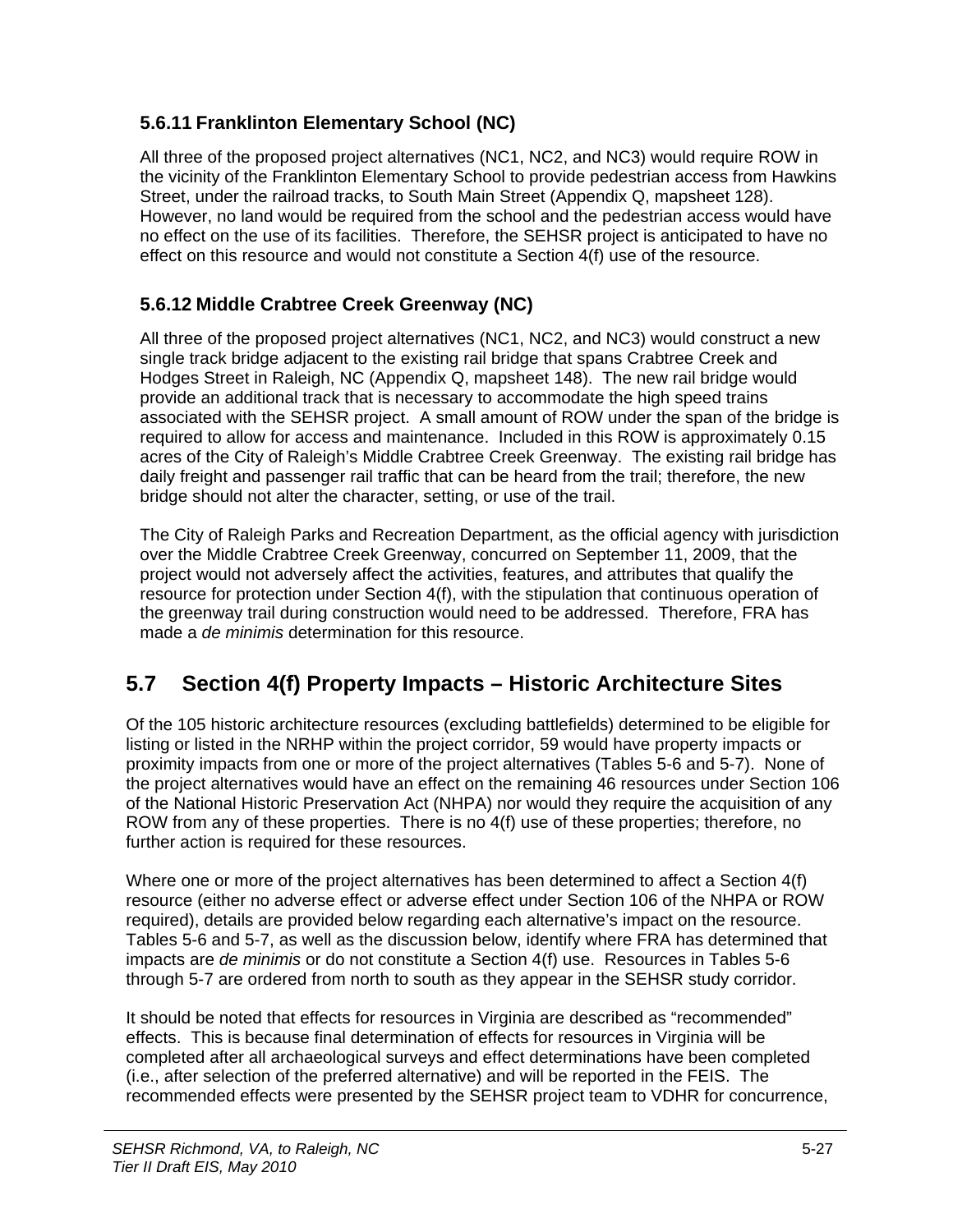which was granted in a letter dated November 23, 2009. Concurrence with *de minimis* findings in Virginia will be obtained after final determinations of effect.

The North Carolina State HPO concurred with the determinations of effect for resources in North Carolina in a form signed December 23, 3009. This form included concurrence with *de minimis* findings.

| Table 5-6<br>Section 4(f) Determinations for Historic Architecture Resources - Virginia                                   |                     |                     |                     |  |
|---------------------------------------------------------------------------------------------------------------------------|---------------------|---------------------|---------------------|--|
| <b>Resource Name</b>                                                                                                      | <b>VA1 Section</b>  | <b>VA2 Section</b>  | <b>VA3 Section</b>  |  |
|                                                                                                                           | 106 Effect/         | 106 Effect/         | 106 Effect/         |  |
|                                                                                                                           | <b>Section 4(f)</b> | Section 4(f)        | Section 4(f)        |  |
|                                                                                                                           | <b>Use</b>          | <b>Use</b>          | <b>Use</b>          |  |
| Seaboard Air Line Railroad Corridor                                                                                       | No Adverse          | No Adverse          | No Adverse          |  |
|                                                                                                                           | Effect/Use, De      | Effect/Use, De      | Effect/ Use, De     |  |
|                                                                                                                           | <b>Minimis</b>      | <b>Minimis</b>      | <b>Minimis</b>      |  |
| C. & O. & Seaboard Railroad Depot                                                                                         | No Adverse          | No Adverse          | No Adverse          |  |
|                                                                                                                           | Effect/ No Use      | Effect/ No Use      | Effect/ No Use      |  |
| Shockoe Valley & Tobacco Row Historic                                                                                     | No Adverse          | No Adverse          | No Adverse          |  |
| <b>District</b>                                                                                                           | Effect/ No Use      | Effect/ No Use      | Effect/ No Use      |  |
| <b>Shockoe Slip Historic District</b>                                                                                     | No Adverse          | No Adverse          | No Adverse          |  |
|                                                                                                                           | Effect/ No Use      | Effect/ No Use      | Effect/No Use       |  |
| James River and Kanawha Canal                                                                                             | No Adverse          | No Adverse          | No Adverse          |  |
| <b>Historic District</b>                                                                                                  | Effect/ No Use      | Effect/ No Use      | Effect/ No Use      |  |
| <b>Atlantic Coast Line Railroad Corridor</b>                                                                              | No Adverse          | No Adverse          | No Adverse          |  |
|                                                                                                                           | Effect/ Use, De     | Effect/ Use, De     | Effect/ Use, De     |  |
|                                                                                                                           | <b>Minimis</b>      | <b>Minimis</b>      | <b>Minimis</b>      |  |
| Manchester Warehouse Historic District                                                                                    | No Effect/ Use,     | No Effect/ Use,     | No Effect/ Use,     |  |
|                                                                                                                           | De Minimis          | De Minimis          | De Minimis          |  |
| <b>Williams Bridge Company</b>                                                                                            | Adverse Effect/     | Adverse Effect/     | Adverse Effect/     |  |
|                                                                                                                           | Use                 | Use                 | Use                 |  |
| Lucky Strike/RJ Reynolds Tobacco                                                                                          | No Effect/No        | No Effect/No        | No Effect/No        |  |
|                                                                                                                           | Use                 | Use                 | Use                 |  |
| Transmontaigne Product Services, Inc.                                                                                     | No Adverse          | No Adverse          | No Adverse          |  |
|                                                                                                                           | Effect/Use, De      | Effect/ Use, De     | Effect/ Use, De     |  |
|                                                                                                                           | <b>Minimis</b>      | <b>Minimis</b>      | <b>Minimis</b>      |  |
| Davee Gardens Historic District                                                                                           | No Adverse          | No Adverse          | No Adverse          |  |
|                                                                                                                           | Effect/Use, De      | Effect/ Use, De     | Effect/Use, De      |  |
|                                                                                                                           | <b>Minimis</b>      | <b>Minimis</b>      | <b>Minimis</b>      |  |
| <b>Dupont Spruance</b>                                                                                                    | No Adverse          | No Adverse          | No Adverse          |  |
|                                                                                                                           | Effect/ Use, De     | Effect/ Use, De     | Effect/ Use, De     |  |
|                                                                                                                           | <b>Minimis</b>      | <b>Minimis</b>      | <b>Minimis</b>      |  |
| Sheffields; Auburn Chase; Bellwood;<br>Building 42 - DSCR Officer's Club; New<br>Oxford                                   | No Effect/No<br>Use | No Effect/No<br>Use | No Effect/No<br>Use |  |
| <b>USDOD Supply Center Historic District;</b><br><b>Bellwood-Richmond Quartermaster</b><br><b>Depot Historic District</b> | No Effect/No<br>Use | No Effect/No<br>Use | No Effect/No<br>Use |  |

Impacts to the 10 historic battlefields are discussed separately in Section 5.8.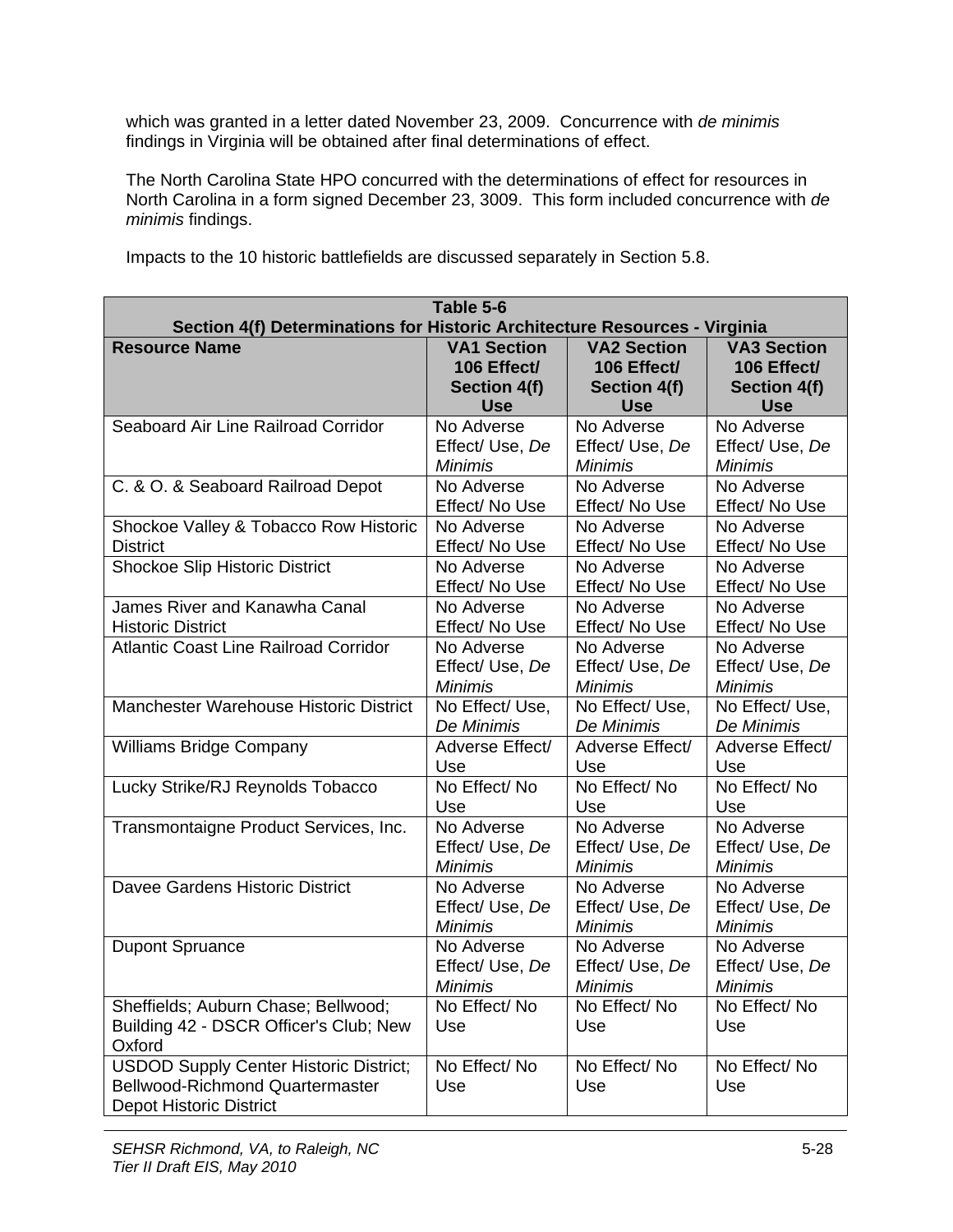| Table 5-6<br>Section 4(f) Determinations for Historic Architecture Resources - Virginia |                                                 |                                                 |                                                |
|-----------------------------------------------------------------------------------------|-------------------------------------------------|-------------------------------------------------|------------------------------------------------|
| <b>Resource Name</b>                                                                    | <b>VA1 Section</b>                              | <b>VA2 Section</b>                              | <b>VA3 Section</b>                             |
|                                                                                         | 106 Effect/                                     | 106 Effect/                                     | 106 Effect/                                    |
|                                                                                         | Section 4(f)                                    | Section 4(f)                                    | Section 4(f)                                   |
|                                                                                         | <b>Use</b>                                      | <b>Use</b>                                      | <b>Use</b>                                     |
| <b>Richmond &amp; Petersburg Electric</b><br>Railway                                    | No Adverse<br>Effect/ Use, De<br><b>Minimis</b> | No Adverse<br>Effect/Use, De<br><b>Minimis</b>  | No Adverse<br>Effect/Use, De<br><b>Minimis</b> |
| House at 3619 Thurston Rd                                                               | No Adverse                                      | No Adverse                                      | No Adverse                                     |
|                                                                                         | Effect/Use, De                                  | Effect/Use, De                                  | Effect/Use, De                                 |
|                                                                                         | <b>Minimis</b>                                  | <b>Minimis</b>                                  | <b>Minimis</b>                                 |
| <b>Centralia Post Office</b>                                                            | Adverse Effect/                                 | Adverse Effect/                                 | Adverse Effect/                                |
|                                                                                         | No Use                                          | No Use                                          | No Use                                         |
| Ragland House/4626 Centralia Road                                                       | No Adverse                                      | No Adverse                                      | No Adverse                                     |
|                                                                                         | Effect/ No Use                                  | Effect/ No Use                                  | Effect/ No Use                                 |
| Circle Oaks/4510 Centralia Road                                                         | Adverse Effect/                                 | Adverse Effect/                                 | Adverse Effect/                                |
|                                                                                         | No Use                                          | No Use                                          | No Use                                         |
| <b>Chester Historic District</b>                                                        | Adverse Effect/                                 | Adverse Effect/                                 | Adverse Effect/                                |
|                                                                                         | Use                                             | Use                                             | Use                                            |
| Chester #94 Masonic Lodge                                                               | No Effect/No                                    | No Effect/No                                    | No Effect/No                                   |
|                                                                                         | Use                                             | Use                                             | Use                                            |
| <b>Pretlow House</b>                                                                    | No Adverse                                      | No Adverse                                      | No Adverse                                     |
|                                                                                         | Effect/Use, De                                  | Effect/Use, De                                  | Effect/Use, De                                 |
|                                                                                         | <b>Minimis</b>                                  | <b>Minimis</b>                                  | <b>Minimis</b>                                 |
| <b>Eichelberger House</b>                                                               | Adverse Effect/                                 | Adverse Effect/                                 | Adverse Effect/                                |
|                                                                                         | Use                                             | Use                                             | Use                                            |
| Ellerslie                                                                               | No Effect/No                                    | No Effect/No                                    | No Effect/No                                   |
|                                                                                         | Use                                             | Use                                             | Use                                            |
| <b>Battersea</b>                                                                        | No Adverse                                      | No Adverse                                      | No Adverse                                     |
|                                                                                         | Effect/Use, De                                  | Effect/Use, De                                  | Effect/ Use, De                                |
|                                                                                         | <b>Minimis</b>                                  | <b>Minimis</b>                                  | <b>Minimis</b>                                 |
| North Battersea/Pride's Field Historic<br><b>District</b>                               | No Adverse<br>Effect/Use, De<br>Minimis         | No Adverse<br>Effect/ Use, De<br><b>Minimis</b> | No Adverse<br>Effect/Use, De<br><b>Minimis</b> |
| Defense Road                                                                            | Adverse Effect/                                 | Adverse Effect/                                 | Adverse Effect/                                |
|                                                                                         | Use                                             | Use                                             | Use                                            |
| <b>Dimmock Line/Earthworks</b>                                                          | Adverse Effect/                                 | Adverse Effect/                                 | Adverse Effect/                                |
|                                                                                         | Use                                             | Use                                             | Use                                            |
| Bridge over Defense Road                                                                | Adverse Effect/                                 | Adverse Effect/                                 | Adverse Effect/                                |
|                                                                                         | Use                                             | Use                                             | Use                                            |
| Evergreen                                                                               | No Effect/No                                    | No Effect/No                                    | No Effect/No                                   |
|                                                                                         | Use                                             | Use                                             | Use                                            |
| Courtworth                                                                              | No Effect/No                                    | No Effect/No                                    | No Effect/No                                   |
|                                                                                         | Use                                             | Use                                             | Use                                            |
| <b>Bowen House</b>                                                                      | No Adverse                                      | No Adverse                                      | No Adverse                                     |
|                                                                                         | Effect/ No Use                                  | Effect/ No Use                                  | Effect/ No Use                                 |
| W. Boisseau's Store, Warehouse,                                                         | No Effect/No                                    | No Effect/No                                    | No Effect/No                                   |
| Dwelling                                                                                | Use                                             | Use                                             | Use                                            |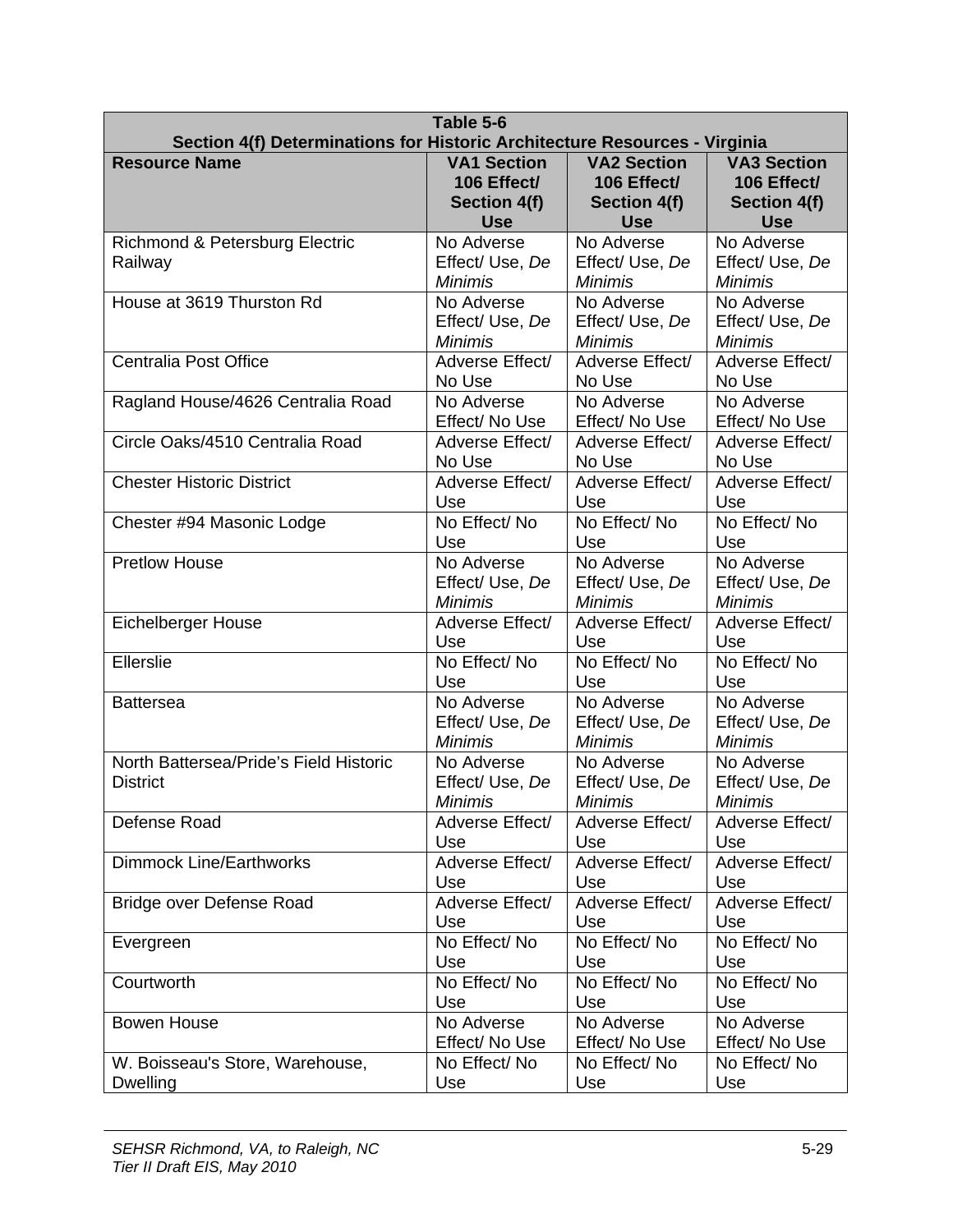| Table 5-6<br>Section 4(f) Determinations for Historic Architecture Resources - Virginia |                    |                    |                    |
|-----------------------------------------------------------------------------------------|--------------------|--------------------|--------------------|
| <b>Resource Name</b>                                                                    | <b>VA1 Section</b> | <b>VA2 Section</b> | <b>VA3 Section</b> |
|                                                                                         | 106 Effect/        | 106 Effect/        | 106 Effect/        |
|                                                                                         | Section 4(f)       | Section 4(f)       | Section 4(f)       |
|                                                                                         | <b>Use</b>         | <b>Use</b>         | <b>Use</b>         |
| <b>Bank Building</b>                                                                    | No Effect/No       | No Effect/No       | No Effect/No       |
|                                                                                         | Use                | Use                | Use                |
| <b>Mayton House</b>                                                                     | No Effect/No       | No Effect/No       | No Effect/No       |
|                                                                                         | Use                | Use                | Use                |
| Honeymoon Hill Farm                                                                     | No Effect/No       | No Effect/No       | No Effect/No       |
|                                                                                         | Use                | Use                | Use                |
| Wynnhurst                                                                               | Adverse Effect/    | No Effect/No       | Adverse Effect/    |
|                                                                                         | Use                | Use                | Use                |
| <b>Blick's Store</b>                                                                    | No Effect/No       | No Adverse         | No Effect/No       |
|                                                                                         | Use                | Effect/ Use, De    | Use                |
|                                                                                         |                    | <b>Minimis</b>     |                    |
| <b>Tourist Guest House</b>                                                              | No Effect/No       | No Effect/No       | Adverse Effect/    |
|                                                                                         | Use                | Use                | Use                |
| Oak Shades                                                                              | Adverse Effect/    | No Adverse         | No Effect/No       |
|                                                                                         | Use                | Effect/Use, De     | Use                |
|                                                                                         |                    | <b>Minimis</b>     |                    |
| Evans House                                                                             | No Effect/No       | No Effect/No       | No Effect/No       |
|                                                                                         | Use                | Use                | Use                |
| <b>Smelley House</b>                                                                    | No Effect/No       | No Effect/No       | No Effect/No       |
|                                                                                         | Use                | Use                | Use                |
| La Crosse Commercial Historic District                                                  | Adverse Effect/    | Adverse Effect/    | Adverse Effect/    |
|                                                                                         | Use                | Use                | Use                |
| <b>Wright Farmstead</b>                                                                 | Adverse Effect/    | No Effect/No       | Adverse Effect/    |
|                                                                                         | Use                | Use                | Use                |
| Sardis Methodist Church                                                                 | No Adverse         | No Adverse         | No Adverse         |
|                                                                                         | Effect/ No Use     | Effect/No Use      | Effect/ No Use     |
| <b>Bracey Historic District</b>                                                         | No Effect/No       | Adverse Effect/    | No Effect/No       |
|                                                                                         | Use                | Use                | Use                |
| <b>Granite Hall/Fitts House</b>                                                         | No Effect/No       | Adverse Effect/    | No Effect/No       |
|                                                                                         | Use                | Use                | Use                |

| Table 5-7                                                                        |                                                                 |                                                                        |                                                                        |  |
|----------------------------------------------------------------------------------|-----------------------------------------------------------------|------------------------------------------------------------------------|------------------------------------------------------------------------|--|
| Section 4(f) Determinations for Historic Architecture Resources - North Carolina |                                                                 |                                                                        |                                                                        |  |
| <b>Resource Name</b>                                                             | <b>NC1 Section</b><br>106 Effect/<br>Section 4(f)<br><b>Use</b> | <b>NC2 Section</b><br>106 Effect/<br><b>Section 4(f)</b><br><b>Use</b> | <b>NC3 Section</b><br>106 Effect/<br><b>Section 4(f)</b><br><b>Use</b> |  |
| <b>Warren County Training School</b>                                             | No Effect/No                                                    | No Effect/No                                                           | No Effect/No                                                           |  |
|                                                                                  | Use                                                             | Use                                                                    | Use                                                                    |  |
| Wise School                                                                      | No Effect/No                                                    | No Effect/No                                                           | No Effect/No                                                           |  |
|                                                                                  | Use                                                             | Use                                                                    | Use                                                                    |  |
| House (East side of US 1, Wise, NC)                                              | No Effect/No                                                    | No Effect/No                                                           | No Effect/No                                                           |  |
|                                                                                  | Use                                                             | Use                                                                    | Use                                                                    |  |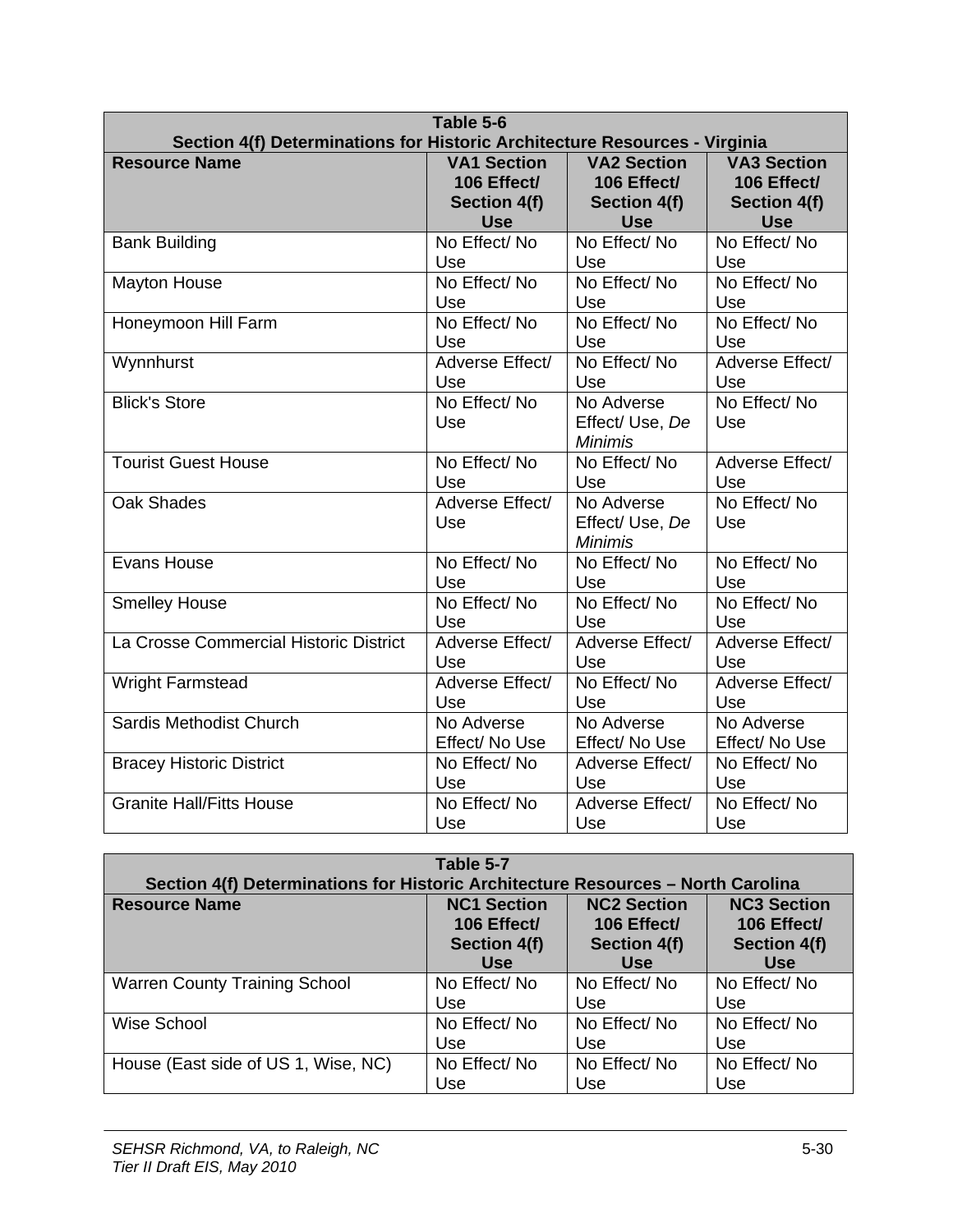| Table 5-7<br>Section 4(f) Determinations for Historic Architecture Resources - North Carolina |                                                 |                                                 |                                                 |
|-----------------------------------------------------------------------------------------------|-------------------------------------------------|-------------------------------------------------|-------------------------------------------------|
| <b>Resource Name</b>                                                                          | <b>NC1 Section</b>                              | <b>NC2 Section</b>                              | <b>NC3 Section</b>                              |
|                                                                                               | 106 Effect/                                     | 106 Effect/                                     | 106 Effect/                                     |
|                                                                                               | Section 4(f)                                    | <b>Section 4(f)</b>                             | Section 4(f)                                    |
|                                                                                               | <b>Use</b>                                      | <b>Use</b>                                      | <b>Use</b>                                      |
| <b>Holtzmann Farm</b>                                                                         | No Adverse                                      | No Adverse                                      | No Adverse                                      |
|                                                                                               | Effect/Use, De                                  | Effect/ Use, De                                 | Effect/ Use, De                                 |
|                                                                                               | <b>Minimis</b>                                  | <b>Minimis</b>                                  | <b>Minimis</b>                                  |
| Chapel of the Good Shepherd                                                                   | Adverse Effect/                                 | Adverse Effect/                                 | Adverse Effect/                                 |
|                                                                                               | No Use                                          | No Use                                          | No Use                                          |
| Dr. Thomas B. Williams House and                                                              | No Effect/No                                    | No Effect/No                                    | No Effect/No                                    |
| Office                                                                                        | Use                                             | Use                                             | Use                                             |
| William J. Hawkins House                                                                      | No Adverse                                      | No Adverse                                      | No Adverse                                      |
|                                                                                               | Effect/ Use, De                                 | Effect/ Use, De                                 | Effect/ Use, De                                 |
|                                                                                               | <b>Minimis</b>                                  | <b>Minimis</b>                                  | <b>Minimis</b>                                  |
| <b>Middleburg Community House</b>                                                             | No Effect/No                                    | No Effect/No                                    | No Effect/No                                    |
| (Middleburg Steakhouse)                                                                       | Use                                             | Use                                             | Use                                             |
| House (Allison Cooper Rd, Middleburg                                                          | No Effect/No                                    | No Effect/No                                    | No Effect/No                                    |
| vicinity)                                                                                     | Use                                             | Use                                             | Use                                             |
| <b>Holloway Farm</b>                                                                          | Adverse Effect/                                 | Adverse Effect/                                 | No Effect/No                                    |
|                                                                                               | Use                                             | Use                                             | Use                                             |
| William Haywood Harris Farm                                                                   | No Effect/No                                    | No Effect/No                                    | No Effect/No                                    |
|                                                                                               | Use                                             | Use                                             | Use                                             |
| <b>Forrest Ellington Farm</b>                                                                 | No Adverse                                      | No Adverse                                      | No Adverse                                      |
|                                                                                               | Effect/ Use, De                                 | Effect/ Use, De                                 | Effect/ Use, De                                 |
|                                                                                               | <b>Minimis</b>                                  | <b>Minimis</b>                                  | <b>Minimis</b>                                  |
| R. B. Carter House                                                                            | No Effect/No                                    | No Effect/No                                    | No Effect/No                                    |
|                                                                                               | Use                                             | Use                                             | Use                                             |
| <b>Henderson Historic District and</b>                                                        | Adverse Effect/                                 | Adverse Effect/                                 | Adverse Effect/                                 |
| Proposed Boundary Expansion                                                                   | Use                                             | Use                                             | Use                                             |
| Houses (2 bungalows on E Young Ave)                                                           | No Effect/No                                    | No Effect/No                                    | No Effect/No                                    |
|                                                                                               | Use                                             | Use                                             | Use                                             |
| Mistletoe Villa                                                                               | No Effect/No                                    | No Effect/No                                    | No Effect/No                                    |
|                                                                                               | Use                                             | Use                                             | Use                                             |
| South Henderson Industrial Historic                                                           | Adverse Effect/                                 | Adverse Effect/                                 | Adverse Effect/                                 |
| <b>District</b>                                                                               | Use                                             | Use                                             | Use                                             |
| Vance Flour Mill (Sanford Milling Co.)                                                        | No Effect/No                                    | No Effect/No                                    | No Effect/No                                    |
|                                                                                               | Use                                             | Use                                             | Use                                             |
| Houses (5 worker houses on 1400 block<br>of Nicholas St)                                      | No Adverse<br>Effect/ Use, De<br><b>Minimis</b> | No Adverse<br>Effect/ Use, De<br><b>Minimis</b> | No Adverse<br>Effect/ Use, De<br><b>Minimis</b> |
| Houses (3 side gable houses on 1500<br>block of Nicholas St)                                  | No Adverse<br>Effect/ Use, De<br><b>Minimis</b> | No Adverse<br>Effect/ Use, De<br><b>Minimis</b> | No Adverse<br>Effect/ Use, De<br><b>Minimis</b> |
| <b>Esso Gasoline Station</b>                                                                  | No Effect/No                                    | No Effect/No                                    | No Effect/No                                    |
|                                                                                               | Use                                             | Use                                             | Use                                             |
| <b>Confederate Cemetery</b>                                                                   | No Effect/No                                    | No Effect/No                                    | No Effect/No                                    |
|                                                                                               | Use                                             | Use                                             | Use                                             |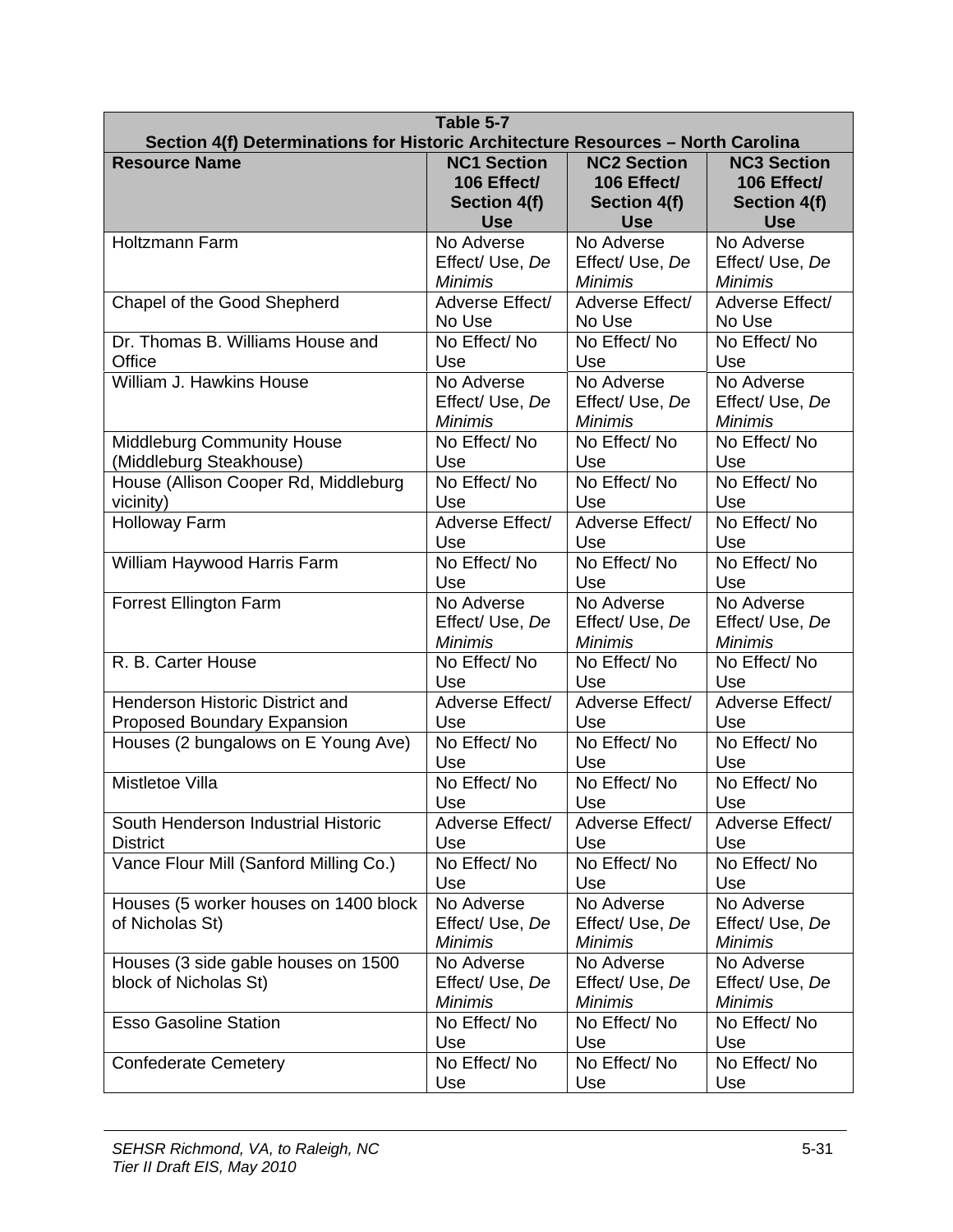| Table 5-7<br>Section 4(f) Determinations for Historic Architecture Resources - North Carolina |                    |                     |                    |  |
|-----------------------------------------------------------------------------------------------|--------------------|---------------------|--------------------|--|
| <b>Resource Name</b>                                                                          | <b>NC1 Section</b> | <b>NC2 Section</b>  | <b>NC3 Section</b> |  |
|                                                                                               | 106 Effect/        | 106 Effect/         | 106 Effect/        |  |
|                                                                                               | Section 4(f)       | <b>Section 4(f)</b> | Section 4(f)       |  |
| Saint James Episcopal Church                                                                  | <b>Use</b>         | <b>Use</b>          | <b>Use</b>         |  |
|                                                                                               | No Effect/No       | No Effect/No        | No Effect/No       |  |
| <b>Hedgepetch and Finch Store</b>                                                             | Use                | Use                 | Use                |  |
|                                                                                               | No Effect/No       | No Effect/No        | No Effect/No       |  |
|                                                                                               | Use                | Use                 | Use                |  |
| Person-McGhee Farm                                                                            | No Effect/No       | No Effect/No        | No Effect/No       |  |
|                                                                                               | Use                | Use                 | Use                |  |
| Raleigh and Gaston Railroad Bridge                                                            | No Effect/No       | No Effect/No        | No Effect/No       |  |
| Piers (Tar River)                                                                             | Use                | Use                 | Use                |  |
| <b>Franklinton Historic District (Includes</b>                                                | Adverse Effect/    | Adverse Effect/     | Adverse Effect/    |  |
| <b>Sterling Mill Historic District)</b>                                                       | Use                | Use                 | Use                |  |
| Church (within proposed Franklinton                                                           | No Effect/No       | No Effect/No        | No Effect/No       |  |
| <b>Historic District)</b>                                                                     | Use                | Use                 | Use                |  |
| <b>Sterling Cotton Mill</b>                                                                   | No Adverse         | No Adverse          | No Adverse         |  |
|                                                                                               | Effect/ Use, De    | Effect/ Use, De     | Effect/ Use, De    |  |
|                                                                                               | <b>Minimis</b>     | <b>Minimis</b>      | <b>Minimis</b>     |  |
| <b>Cedar Creek Railroad Bridge Piers</b>                                                      | No Adverse         | No Adverse          | No Adverse         |  |
|                                                                                               | Effect/No Use      | Effect/No Use       | Effect/No Use      |  |
| Youngsville Historic District                                                                 | No Adverse         | No Adverse          | No Adverse         |  |
|                                                                                               | Effect/ No Use     | Effect/ No Use      | Effect/ No Use     |  |
| J. B. Perry House                                                                             | No Effect/No       | No Effect/No        | No Effect/No       |  |
|                                                                                               | Use                | Use                 | Use                |  |
| Glen Royall Mill Village Historic District                                                    | No Adverse         | No Adverse          | No Adverse         |  |
|                                                                                               | Effect/ No Use     | Effect/ No Use      | Effect/ No Use     |  |
| <b>Wake Forest Historic District</b>                                                          | No Effect/No       | No Effect/No        | No Effect/No       |  |
|                                                                                               | Use                | Use                 | Use                |  |
| Downtown Wake Forest Historic District                                                        | No Effect/No       | No Effect/No        | No Effect/No       |  |
|                                                                                               | Use                | Use                 | Use                |  |
| <b>Powell House</b>                                                                           | No Effect/No       | No Effect/No        | No Effect/No       |  |
|                                                                                               | Use                | Use                 | Use                |  |
| <b>Neuse Railroad Station</b>                                                                 | No Effect/No       | No Effect/No        | No Effect/No       |  |
|                                                                                               | Use                | Use                 | Use                |  |
| Crabtree Creek Railroad Bridge Pier                                                           | No Adverse         | No Adverse          | No Adverse         |  |
|                                                                                               | Effect/ Use, De    | Effect/ Use, De     | Effect/ Use, De    |  |
|                                                                                               | <b>Minimis</b>     | <b>Minimis</b>      | <b>Minimis</b>     |  |
| Raleigh Bonded Warehouse                                                                      | No Effect/No       | No Effect/No        | No Effect/No       |  |
|                                                                                               | Use                | Use                 | Use                |  |
| Mordecai Place Historic District                                                              | No Effect/No       | No Effect/No        | No Effect/No       |  |
|                                                                                               | Use                | Use                 | Use                |  |
| <b>Pilot Mill</b>                                                                             | No Effect/No       | No Effect/No        | No Effect/No       |  |
|                                                                                               | Use                | Use                 | Use                |  |
| <b>Roanoke Park Historic District</b>                                                         | No Effect/No       | No Effect/No        | Adverse Effect/    |  |
|                                                                                               | Use                | Use                 | Use                |  |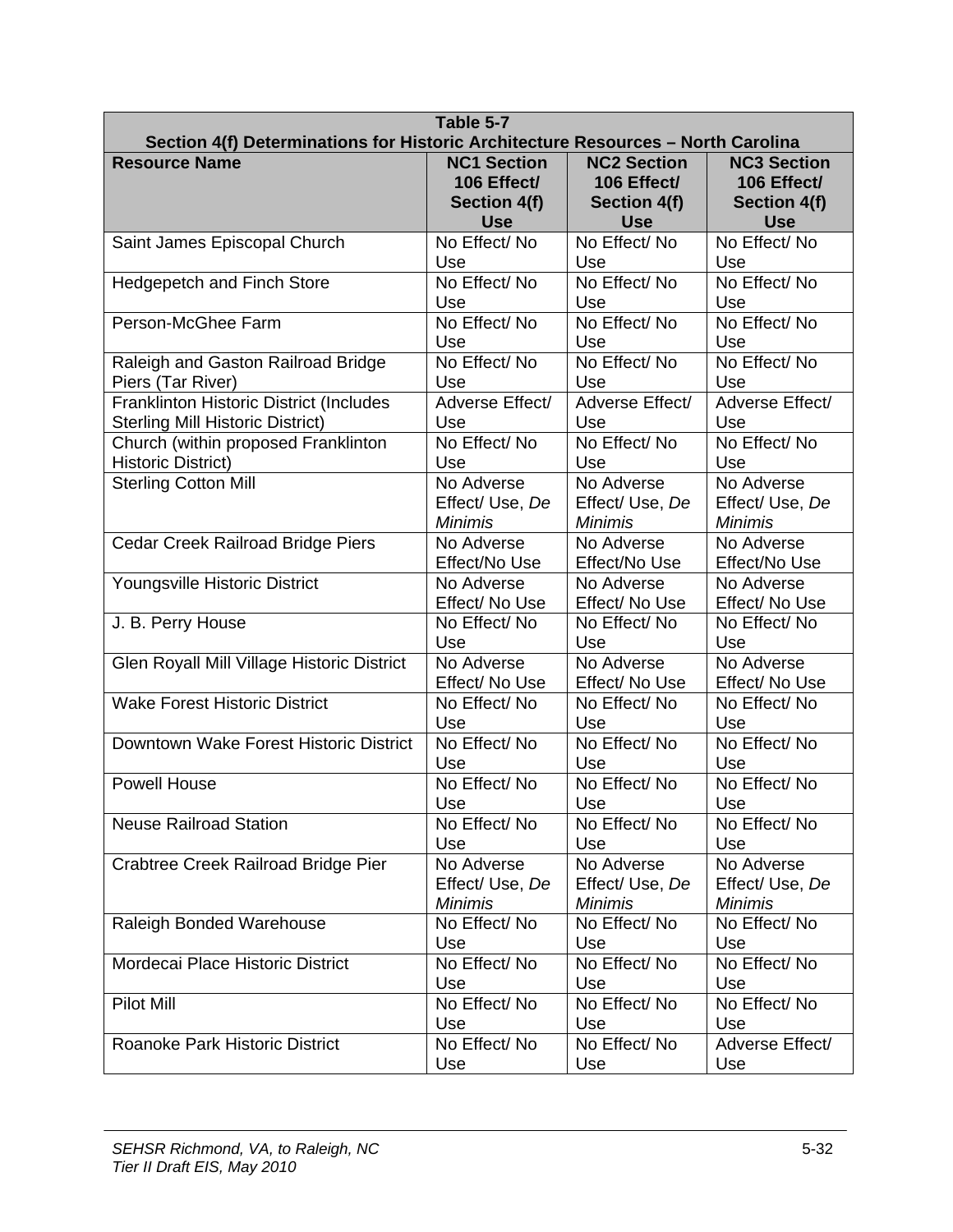| Table 5-7<br>Section 4(f) Determinations for Historic Architecture Resources - North Carolina |                                                 |                                                 |                                                 |  |
|-----------------------------------------------------------------------------------------------|-------------------------------------------------|-------------------------------------------------|-------------------------------------------------|--|
| <b>Resource Name</b>                                                                          | <b>NC1 Section</b>                              | <b>NC2 Section</b>                              | <b>NC3 Section</b>                              |  |
|                                                                                               | 106 Effect/                                     | 106 Effect/                                     | 106 Effect/                                     |  |
|                                                                                               | Section 4(f)                                    | <b>Section 4(f)</b>                             | <b>Section 4(f)</b>                             |  |
|                                                                                               | <b>Use</b>                                      | <b>Use</b>                                      | <b>Use</b>                                      |  |
| Noland Plumbing Company Building                                                              | No Effect/No<br>Use                             | No Effect/No<br>Use                             | No Adverse<br>Effect/ Use, De<br><b>Minimis</b> |  |
| John A. Edwards and Company Building                                                          | No Effect/No                                    | No Effect/No                                    | No Effect/No                                    |  |
|                                                                                               | Use                                             | Use                                             | Use                                             |  |
| Glenwood-Brooklyn Historic District                                                           | No Effect/No<br>Use                             | No Effect/No<br>Use                             | No Adverse<br>Effect/ Use, De<br><b>Minimis</b> |  |
| <b>Seaboard Railway Station</b>                                                               | No Adverse                                      | No Adverse                                      | No Effect/No                                    |  |
|                                                                                               | Effect/ No Use                                  | Effect/ No Use                                  | Use                                             |  |
| Seaboard Railway Warehouses                                                                   | No Adverse                                      | No Adverse                                      | No Effect/No                                    |  |
|                                                                                               | Effect/ No Use                                  | Effect/ No Use                                  | Use                                             |  |
| <b>Raleigh Cotton Mills</b>                                                                   | No Adverse<br>Effect/ Use, De<br><b>Minimis</b> | No Adverse<br>Effect/ Use, De<br><b>Minimis</b> | No Effect/No<br>Use                             |  |
| <b>Pine State Creamery</b>                                                                    | No Effect/No                                    | No Effect/No                                    | No Effect/No                                    |  |
|                                                                                               | Use                                             | Use                                             | Use                                             |  |
| <b>Melrose Knitting Mill</b>                                                                  | No Effect/No                                    | No Effect/No                                    | No Effect/No                                    |  |
|                                                                                               | Use                                             | Use                                             | Use                                             |  |
| Raleigh Electric Company Power House                                                          | Adverse Effect/                                 | Adverse Effect/                                 | No Effect/No                                    |  |
|                                                                                               | Use                                             | Use                                             | Use                                             |  |
| Carolina Power and Light Company Car                                                          | Adverse Effect/                                 | Adverse Effect/                                 | No Effect/No                                    |  |
| Barn and Automobile Garage                                                                    | Use                                             | Use                                             | Use                                             |  |
| <b>National Art Interiors</b>                                                                 | No Adverse                                      | No Adverse                                      | No Adverse                                      |  |
|                                                                                               | Effect/ No Use                                  | Effect/ No Use                                  | Effect/ No Use                                  |  |
| North Carolina School Book Depository                                                         | No Effect/No                                    | No Effect/No                                    | No Effect/No                                    |  |
|                                                                                               | Use                                             | Use                                             | Use                                             |  |
| Raleigh Hosiery Co. Building                                                                  | No Effect/No                                    | No Effect/No                                    | No Effect/No                                    |  |
|                                                                                               | Use                                             | Use                                             | Use                                             |  |
| Boylan Heights Historic District                                                              | No Effect/No                                    | No Effect/No                                    | No Effect/No                                    |  |
|                                                                                               | Use                                             | Use                                             | Use                                             |  |
| <b>Depot Historic District</b>                                                                | No Effect/No                                    | No Effect/No                                    | No Effect/No                                    |  |
|                                                                                               | Use                                             | Use                                             | Use                                             |  |
| Raleigh and Gaston Railroad Corridor                                                          | Adverse Effect/                                 | Adverse Effect/                                 | Adverse Effect/                                 |  |
|                                                                                               | Use                                             | Use                                             | Use                                             |  |

## **5.7.1 Seaboard Air Line Railroad Corridor (VA)**

The three SEHSR project alternatives are on common alignment in the vicinity of the Seaboard Line Railroad Corridor. The project alternatives would require a use of the resource in order to add a second set of tracks. However, this would return most of the corridor to its original historic appearance and configuration. It is recommended that the VA1, VA2, and VA3 project alternatives would have no adverse effect on this resource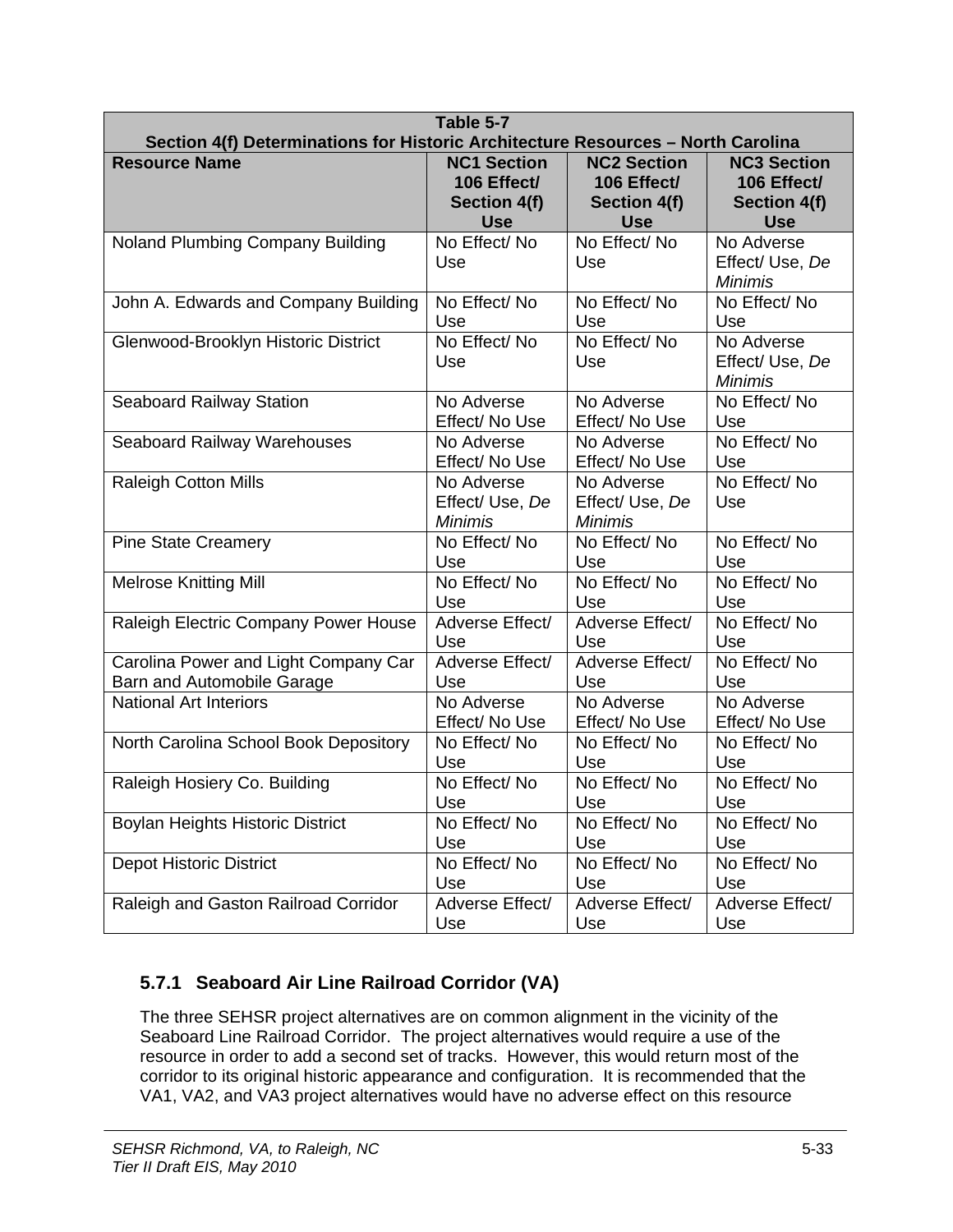under Section 106 of the NHPA. FRA has determined that the Section 4(f) impacts from all three project alternatives are *de minimis*.

# **5.7.2 C. & O. & Seaboard Railroad Depot (VA)**

The three SEHSR project alternatives are on common alignment in the vicinity of the C. & O. & Seaboard Railroad Depot. The project alternatives would add a second set of tracks. However, they would not require any modifications to the existing building or the surrounding tracks and would not alter the property's location, design, setting, materials, workmanship, feeling, or association. It is recommended that the VA1, VA2, and VA3 project alternatives would have no adverse effect on this resource under Section 106 of the NHPA. The project would not require any ROW from the resource. The FRA has determined that the proximity impacts do not cause a substantial impairment to the district; therefore, the impacts do not constitute a Section 4(f) use of the resource.

## **5.7.3 Shockoe Valley & Tobacco Row Historic District (VA)**

The three SEHSR project alternatives are on common alignment in the vicinity of this district. The project alternatives would add a second set of tracks. However, all work would be between one and three stories above the historic district atop existing support and the addition of the second track would not alter the physical composition or viewshed of the district in any way. It is recommended that the VA1, VA2, and VA3 project alternatives would have no adverse effect on this district under Section 106 of the NHPA. The project would not require any ROW from the resource. The FRA has determined that the proximity impacts do not cause a substantial impairment to the district; therefore, the impacts do not constitute a Section 4(f) use of the resource.

## **5.7.4 Shockoe Slip Historic District (VA)**

The three SEHSR project alternatives are on common alignment in the vicinity of this district. The project alternatives would add a second set of tracks. However, all work would be between one and three stories above the historic district atop existing support and the addition of the second track would not alter the physical composition or viewshed of the district in any way. It is recommended that the VA1, VA2, and VA3 project alternatives would have no adverse effect on this district under Section 106 of the NHPA. The project would not require any ROW from the resource. The FRA has determined that the proximity impacts do not cause a substantial impairment to the district; therefore, the impacts do not constitute a Section 4(f) use of the resource.

## **5.7.5 James River and Kanawha Canal Historic District (VA)**

The three SEHSR project alternatives are on common alignment in the vicinity of this district. The project alternatives would add a second set of tracks. However, the modifications would not impact the integrity of any aspects of this district, and the addition of the second track on the existing pier would not alter the district's significance or character. It is recommended that the VA1, VA2, and VA3 project alternatives would have no adverse effect on this district under Section 106 of the NHPA. The project would not require any ROW from the resource. The FRA has determined that the proximity impacts do not cause a substantial impairment to the district; therefore, the impacts do not constitute a Section 4(f) use of the resource.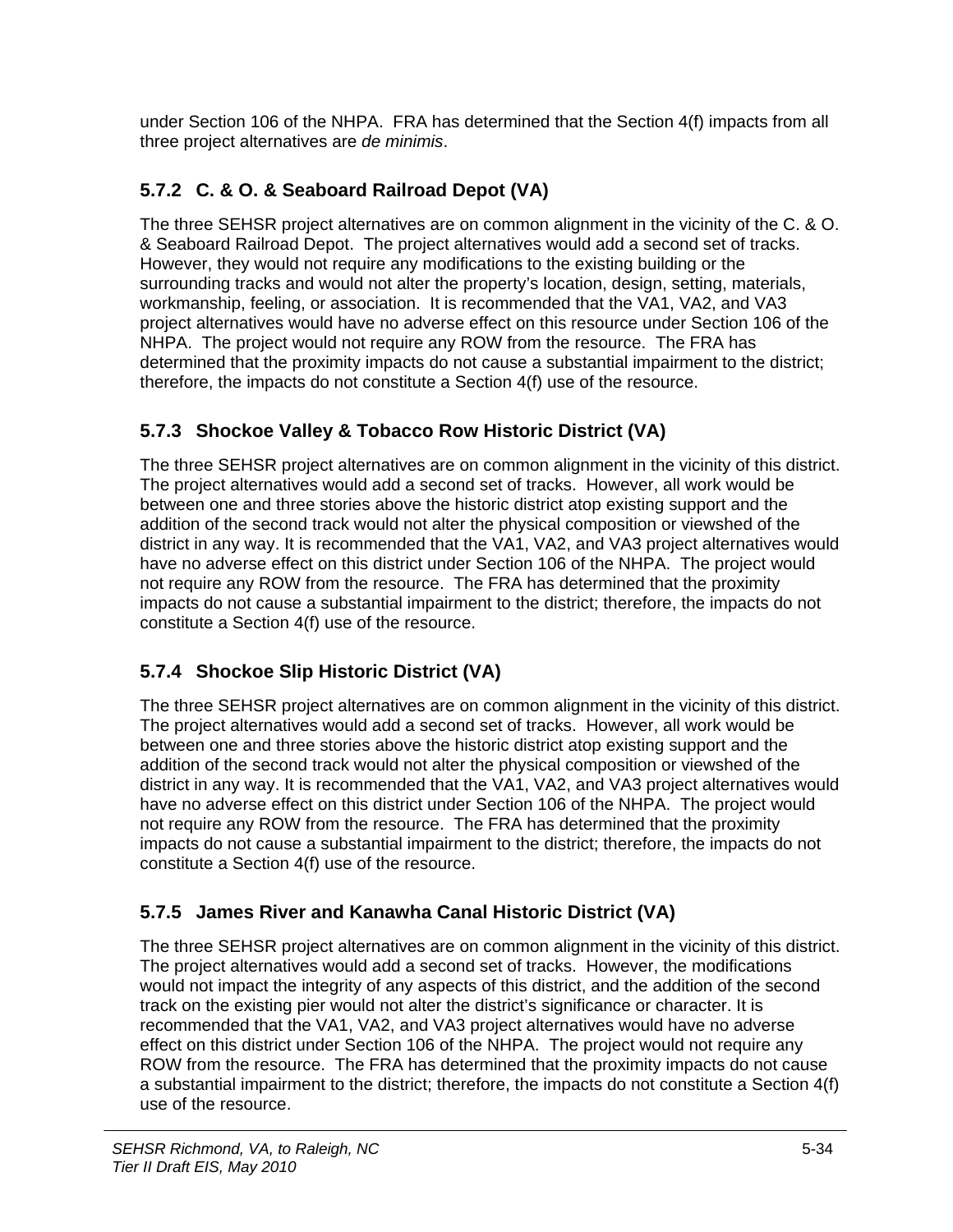## **5.7.6 Atlantic Coast Line Railroad Corridor (VA)**

The three SEHSR project alternatives are on common alignment in the vicinity of the Atlantic Coast Line Railroad Corridor. The project alternatives would require a use of the resource in order to add a second set of tracks. However, this would return most of the corridor to its original historic appearance and configuration. It is recommended that the VA1, VA2, and VA3 project alternatives would have no adverse effect on this resource under Section 106 of the NHPA. FRA has determined that the impacts from all three project alternatives are *de minimis*.

## **5.7.7 Manchester Warehouse Historic District (VA)**

The three SEHSR project alternatives are on common alignment in the vicinity of this district. The project alternatives would require a use of the resource in order to add a second set of tracks. However, alterations to the rail corridor itself would be minimal and road work in this area would primarily comprise modifications to change the intersection of Maury Street and the CSX rail tracks from an at-grade crossing to a bridged crossing. The road change would not diminish the district's location, setting, materials, workmanship, feeling or association. It is recommended that the VA1, VA2, and VA3 project alternatives would have no effect on this district under Section 106 of the NHPA. FRA has determined that the impacts from all three project alternatives are *de minimis*.

## **5.7.8 Williams Bridge Company (VA)**

The three SEHSR project alternatives are on common alignment near this resource. The project alternatives would require a use of the resource to add a second set of tracks and to reroute the entry and roadways near this complex. This has the potential to diminish the property's integrity of location, design, setting, feeling, and association. It is recommended that the VA1, VA2, and VA3 project alternatives would have an adverse effect on this resource under Section 106 of the NHPA and involve a Section 4(f) use.

## **5.7.9 Transmontaigne Product Services, Inc. (VA)**

The three SEHSR project alternatives are on common alignment near this resource. The project alternatives would require a use of the resource in order to add a second set of tracks and provide an underpass of Goodes Street. However, a retaining wall would be constructed on the north side of Goodes Street to eliminate any modifications to this historic property and the viewshed would not be modified. It is recommended that the VA1, VA2, and VA3 project alternatives would have no adverse effect on this resource under Section 106 of the NHPA. FRA has determined that the impacts from all three project alternatives are *de minimis*.

## **5.7.10 Davee Gardens Historic District (VA)**

The three SEHSR project alternatives are on common alignment near this resource. The project alternatives would require a use of the resource in order to add a second set of tracks and widen a 2,300-foot long stretch of Ruffin Road, which is located along the northern perimeter of the district. The modifications would not alter any of the characteristics that render this district eligible for the NRHP. It is recommended that the VA1, VA2, and VA3 project alternatives would have no adverse effect on this resource under Section 106 of the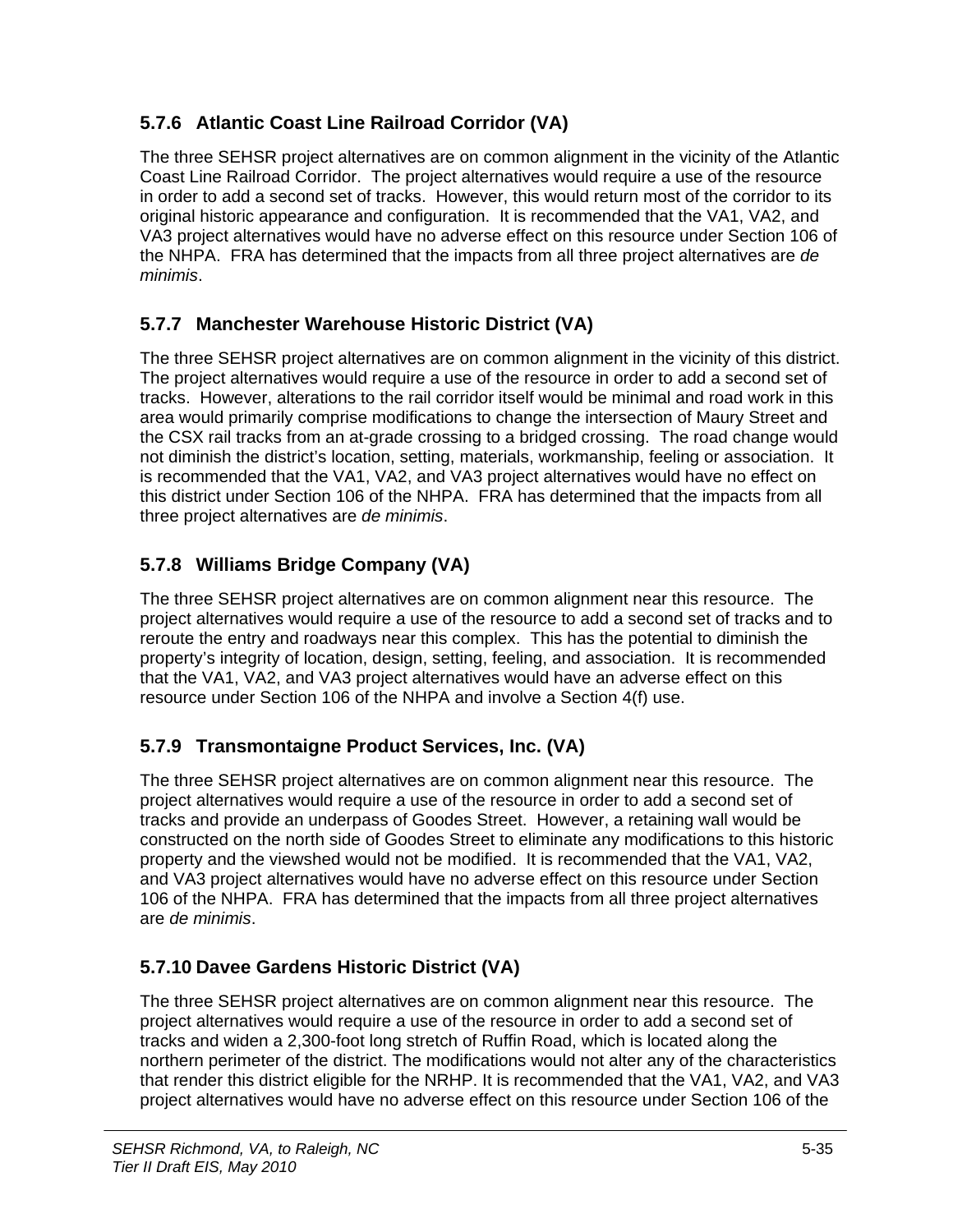NHPA. FRA has determined that the impacts from all three project alternatives are *de minimis*.

## **5.7.11 Dupont Spruance (VA)**

The three SEHSR project alternatives are on common alignment near this resource. The project alternatives would require a use of the resource in order to add a second set of tracks. Although the project has the potential to slightly alter the setting of the resource, it would not diminish the characteristics that make this property eligible for the NRHP. It is recommended that the VA1, VA2, and VA3 project alternatives would have no adverse effect on this resource under Section 106 of the NHPA. FRA has determined that the impacts from all three project alternatives are *de minimis*.

## **5.7.12 Richmond & Petersburg Electric Railway (VA)**

The three SEHSR project alternatives are on common alignment near this resource. The project alternatives would require a use of the resource in order to add a second set of tracks. It is recommended that the VA1, VA2, and VA3 project alternatives would have no adverse effect on this resource under Section 106 of the NHPA. FRA has determined that the impacts from all three project alternatives are *de minimis*.

# **5.7.13 House at 3619 Thurston Rd (VA)**

The three SEHSR project alternatives are on common alignment near this resource. The project alternatives would require a use of the resource in order to provide a new roadway about 250 feet west of the dwelling. The house would be separated from the road ROW by a modern home and a vegetative buffer and would not alter the resource's location, design, materials, workmanship, and feeling. It is recommended that the VA1, VA2, and VA3 project alternatives would have no adverse effect on this property under Section 106 of the NHPA. FRA has determined that the impacts from all three project alternatives are *de minimis*.

# **5.7.14 Centralia Post Office (VA)**

The three SEHSR project alternatives are on common alignment near this resource. The project alternatives would construct an overpass on Centralia Road. The fill slope from the bridge would be approximately 30 feet tall and located less than 30 feet south of the resource and its driveway would be moved. It is recommended that the VA1, VA2, and VA3 project alternatives would have an adverse effect on this resource under Section 106 of the NHPA.

Although the SEHSR project would have an adverse effect on the Centralia Post Office under Section 106, the project would not require any ROW from the resource. A visualization (i.e., computer-generated "before and after" images) of the view from the Centralia Post Office was prepared to convey the visual impact of the project alternatives (Appendix L). These images were shared with the property owner, who responded positively about the proposed change to the viewshed. Based on the visual change anticipated and communications with the property owner, the FRA has determined that the proximity impacts do not cause a substantial impairment to the Centralia Post Office.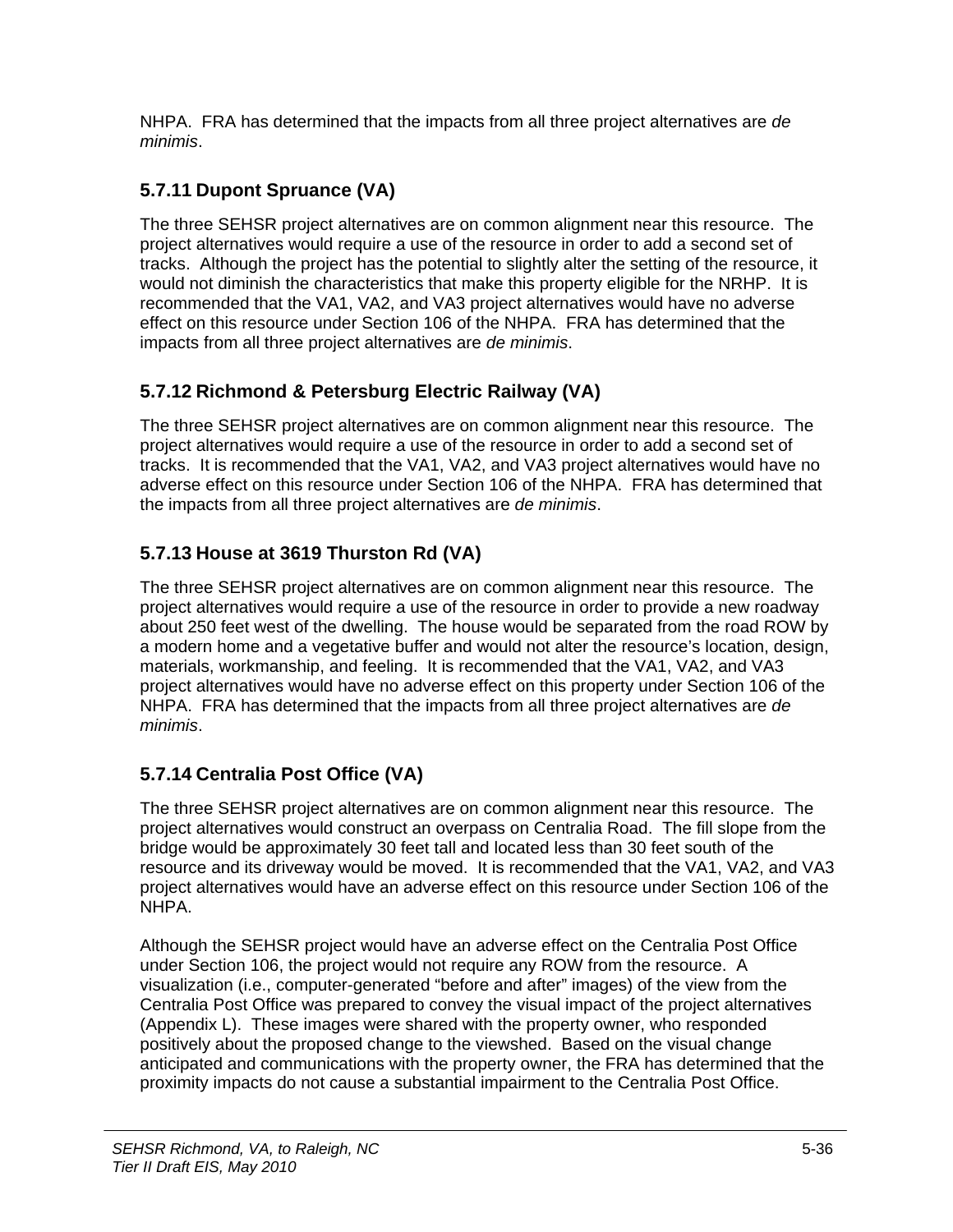Therefore, the impacts do not constitute a Section 4(f) use of the resource and the resource is not included in the remainder of the Section 4(f) evaluation.

## **5.7.15 Ragland House/4626 Centralia Rd (VA)**

The three SEHSR project alternatives are on common alignment near the Ragland House. The project alternatives would construct an overpass on Centralia Road and a portion of Centralia Road would be rerouted just east of Ragland House. However, no roadwork would be completed on the Ragland property, and the viewshed from the main house would be only slightly modified as the new road meets the old road southeast of the house. It is recommended that the VA1, VA2, and VA3 project alternatives would have no adverse effect on this resource under Section 106 of the NHPA. The project would not require any ROW from the resource. The FRA has determined that the proximity impacts do not cause a substantial impairment to the Ragland House; therefore, the impacts do not constitute a Section 4(f) use of the resource.

## **5.7.16 Circle Oaks/4510 Centralia Road (VA)**

The three SEHSR project alternatives are on common alignment near this resource. The project alternatives would construct an overpass on Centralia Road. The approach to the bridge would be visible from Circle Oaks and would require reconfiguring a section of driveway. The modifications have the potential to diminish the characteristics that make the property eligible for the NRHP. It is recommended that the VA1, VA2, and VA3 project alternatives would have an adverse effect on this resource under Section 106 of the NHPA.

Although the SEHSR project would have an adverse effect on Circle Oaks under Section 106, the project would not require any ROW from the resource. A visualization (i.e., computer-generated "before and after" images) of the view from the front porch of Circle Oaks was prepared to convey the visual impact of the project alternatives (Appendix L). These images were shared with the property owner, who did not express concerns about the proposed change to the viewshed. Based on the visual change anticipated and communications with the property owner, the FRA has determined that the proximity impacts do not cause a substantial impairment to Circle Oaks. Therefore, the impacts do not constitute a Section 4(f) use of the resource and the resource is not included in the remainder of the Section 4(f) evaluation.

## **5.7.17 Chester Historic District (VA)**

The three SEHSR project alternatives are on common alignment through the Chester Historic District. The project alternatives would require a use of the resource in order to add a second set of tracks, reroute several original road alignments, and close at-grade rail crossings. The project alternatives would result in notable modifications to the district's original plan. It is recommended that the VA1, VA2, and VA3 project alternatives would have an adverse effect on this district under Section 106 of the NHPA and involve a Section 4(f) use.

## **5.7.18 Pretlow House (VA)**

The three SEHSR project alternatives are on common alignment near this resource. The project alternatives would require a use of the resource in order to accommodate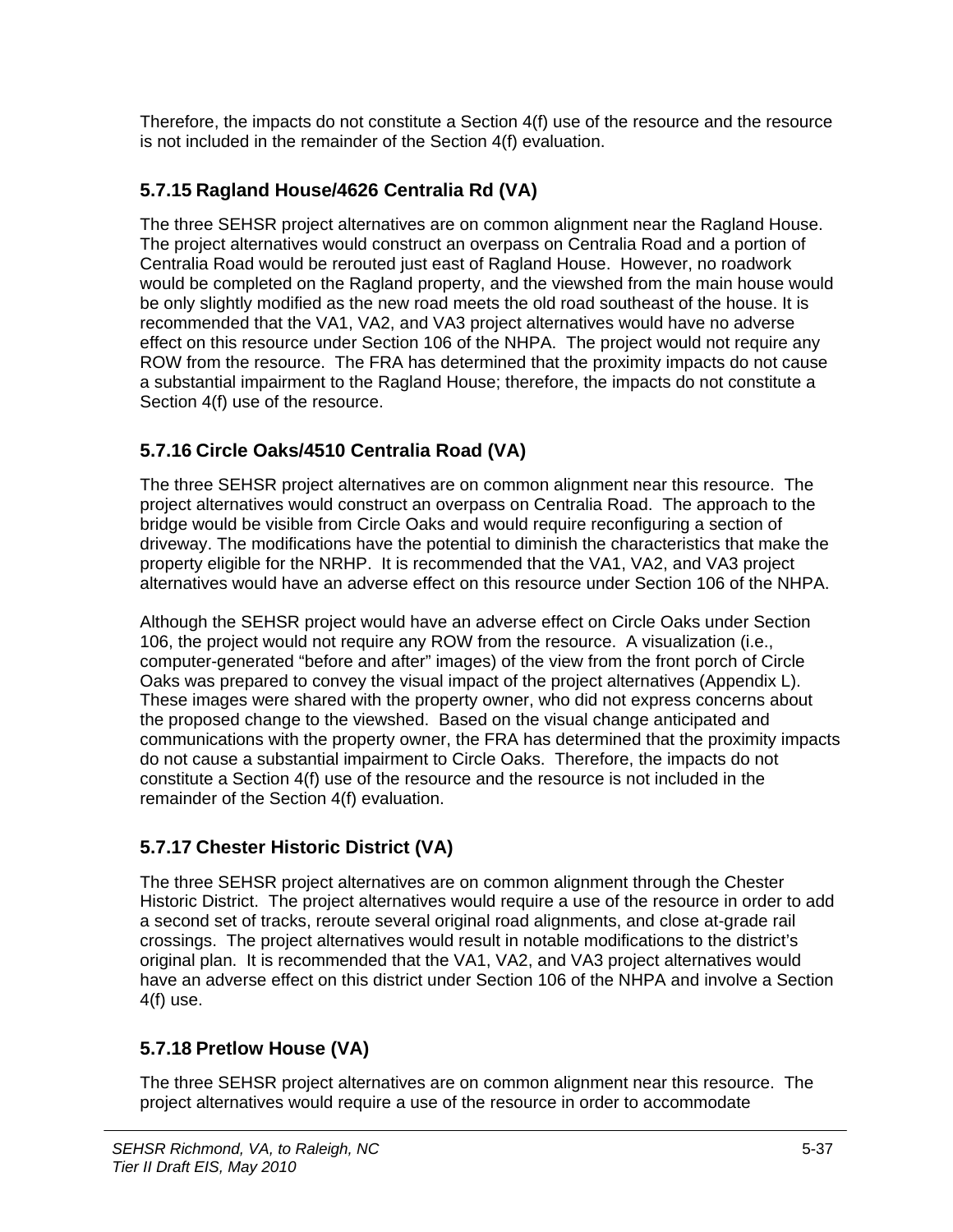modifications to Curtis Street between the rail tracks and Winfree Street. At Pretlow House, the road changes have been minimized through the creation of curb and gutter designs, thus avoiding impacts to vegetation currently in existence at the corner of the property and avoiding any impacts to the existing store wall. It is recommended that the VA1, VA2, and VA3 project alternatives would have no adverse effect on this resource under Section 106 of the NHPA. As a condition of this effect recommendation, the VDHR requested that all efforts be made during construction to avoid impacts to the existing stone wall and adjacent vegetation. FRA has determined that the impacts from all three project alternatives are *de minimis*.

## **5.7.19 Eichelberger House (VA)**

The three SEHSR project alternatives are on common alignment near this resource. The project alternatives would require a use of the resource in order to add a second set of tracks and widen Curtis Street as part of the new railroad underpass. This would require the removal of the original stone gate and part of the trail to the Eichelberger House. Both of these resources are contributing elements to the larger Eichelberger House property. It is recommended that the VA1, VA2, and VA3 project alternatives would have an adverse effect on this property under Section 106 of the NHPA and involve a Section 4(f) use.

## **5.7.20 Battersea (VA)**

The three SEHSR project alternatives are on common alignment near this resource. The project alternatives would require a use of the resource in order to add a second set of tracks. However, the main house and all above-ground resources are shielded from the rail corridor by distance (the closest above-ground contributing element is over 750 feet from the rail track and the main house is 1,200 feet from the tracks), topography, and dense vegetation. It is recommended that the VA1, VA2, and VA3 project alternatives would have no adverse effect on this property under Section 106 of the NHPA. FRA has determined that the impacts from all three project alternatives are *de minimis*.

## **5.7.21 North Battersea/Pride's Field Historic District (VA)**

The three SEHSR project alternatives are on common alignment near this district. The project alternatives would require a use of the resource in order to add a second set of tracks in the vicinity of Battersea mansion (a contributing element to the district). With the exception of Battersea, the closest contributing element to the rail corridor is over 2,000 feet east of the rail line and the project alternatives would not impact the physical or historic integrity of the resource. It is suggested that the VA1, VA2, and VA3 project alternatives would have no adverse effect on this district under Section 106 of the NHPA. As a condition of this effect recommendation, the VDHR requested that the project team coordinate with the City of Petersburg to identify measures to minimize impacts to this resource. FRA has determined that the impacts from all three project alternatives are *de minimis*.

## **5.7.22 Defense Road (VA)**

The three SEHSR project alternatives are on common alignment near this resource. The project alternatives would require a use of the resource in order to add a second railroad bridge over Defense Road (directly adjacent to the existing railroad bridge), which would necessitate the removal of a small section of the original roadway and lowering the overall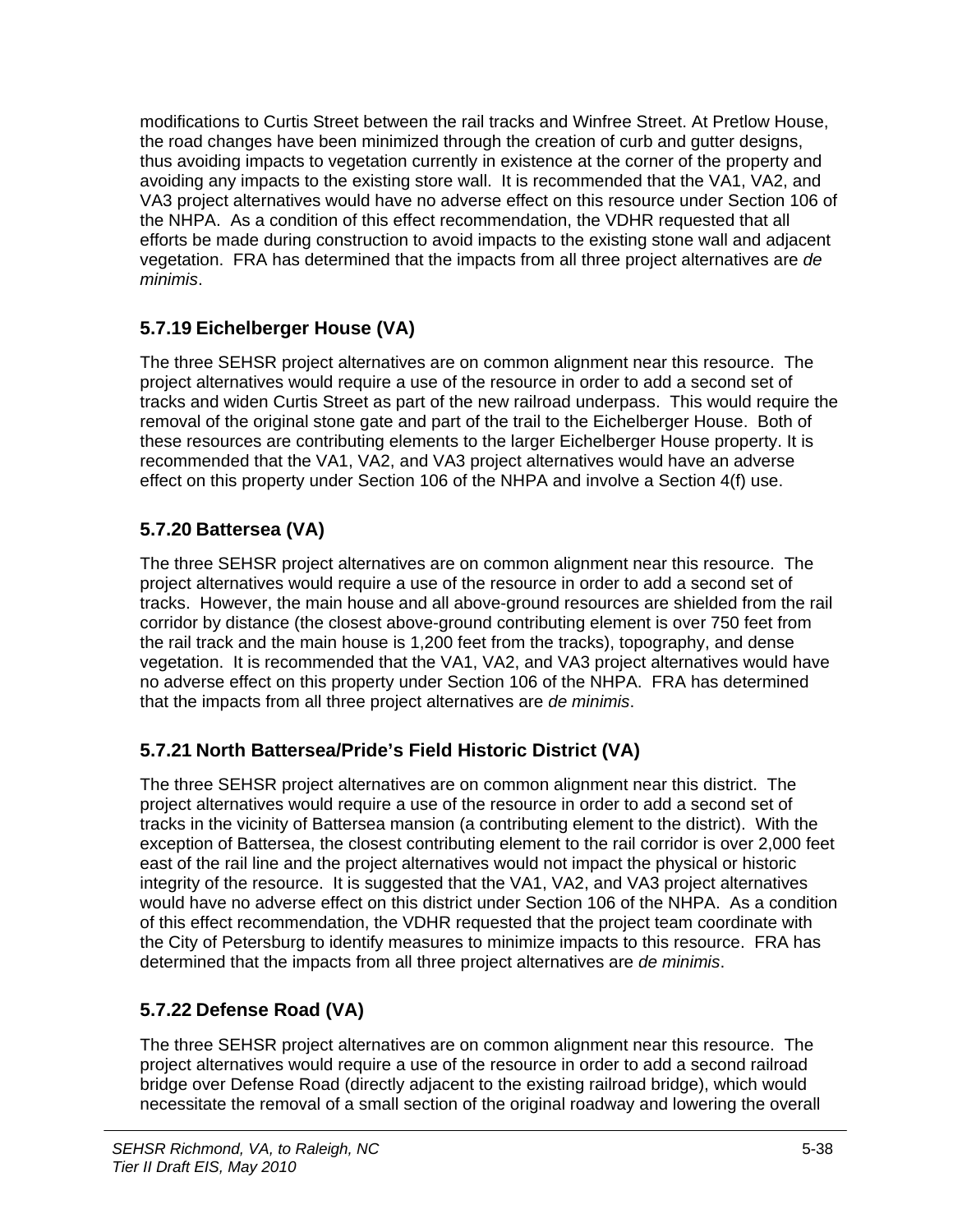road grade near the bridge to allow for vehicular passage beneath the new span. This change would impact the road's location, design, setting, materials, workmanship, and feeling. It is recommended that the VA1, VA2, and VA3 project alternatives would have an adverse effect on this resource under Section 106 of the NHPA and involve a Section 4(f) use.

## **5.7.23 Dimmock Line/Earthworks (VA)**

The three SEHSR project alternatives are on common alignment near this resource. The project alternatives would require a use of the resource in order to add a second railroad bridge over Defense Road (directly adjacent to the existing railroad bridge). Construction of the bridge and associated improvements to Defense Road would necessitate large disturbances to the segment of the earthworks within the project APE. It is recommended that the VA1, VA2, and VA3 project alternatives would have an adverse effect on the resource under Section 106 of the NHPA and involve a Section 4(f) use.

## **5.7.24 Bridge over Defense Road (VA)**

The three SEHSR project alternatives are on common alignment near this resource. The project alternatives would require a use of the resource in order to add a second bridge directly east of the existing span, thus introducing a new element adjacent to the current bridge. Due to the introduction of this large new element, it is recommended that the VA1, VA2, and VA3 project alternatives would have an adverse effect on the resource under Section 106 of the NHPA and involve a Section 4(f) use.

## **5.7.25 Bowen House (VA)**

The three SEHSR project alternatives are on common alignment near this resource, which is on the east side of US 1. The project alternatives would add a set of tracks within the existing rail corridor on the west side of US 1. The rail corridor is approximately 75 feet west of the western boundary of this resource and over 150 feet from the main house. However, the road system in this area would also be modified by rerouting the corridor to the south of the Bowen House and bridging Glebe Road over the rail lines. This new bridge would be just southwest of the Bowen House boundaries. It is possible that the new structure would be visible from the main house. However, any modifications to the viewshed would be tempered by a vegetative screen, distance, and the US 1 corridor. It is recommended that the VA1, VA2, and VA3 project alternatives would have no adverse effect on this resource under Section 106 of the NHPA. The project would not require any ROW from the resource. The FRA has determined that the proximity impacts do not cause a substantial impairment to the Bowen House; therefore, the impacts do not constitute a Section 4(f) use of the resource.

## **5.7.26 Wynnhurst (VA)**

The proposed SEHSR project alternatives vary near this resource. The VA1 and VA3 alternatives are on common alignment and require a use of the resource in order to add a second set of tracks. This alternative runs through the southeastern half of the Wynnhurst property; the new rail corridor is 100 feet from the main house and entirely within the larger property boundaries. Due to alterations to the property's location, design, setting, feeling, and association, it is recommended that the VA1/VA3 project alternative would have an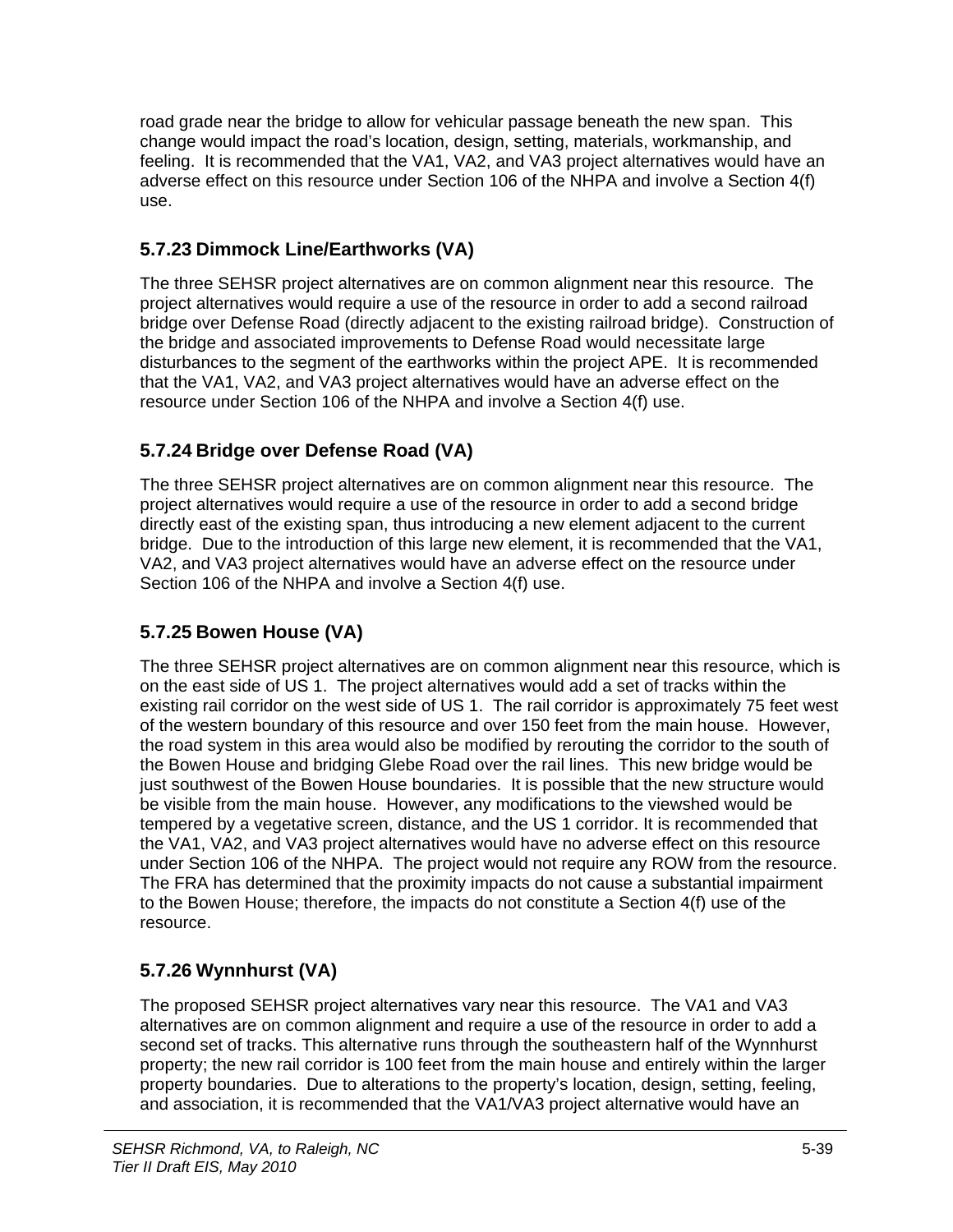adverse effect on this resource under Section 106 of the NHPA and involve a Section 4(f) use.

The VA2 alternative veers off to the northwest of Wynnhurst, running through the small community of Rawlings, VA. It is recommended that the VA2 project alternative would have no effect on this resource under Section 106 of the NHPA; the alternative would not require a Section 4(f) use.

## **5.7.27 Blick's Store (VA)**

The proposed SEHSR project alternatives vary near this resource. All project alternatives would rebuild the railroad tracks through this area in the existing corridor.

The VA1 and VA3 alternatives are on common alignment. This alternative includes no roadwork in the vicinity of the Blick's Store. The VA1/VA3 project alternative would have no effect on this resource under Section 106 of the NHPA; the alternative would not require a Section 4(f) use.

The VA2 project alternatives would require a use of the resource in order to reroute Route 629 behind the property, about 300 feet south of the store building. The road movement would not impact the physical characteristics of the resource. It is recommended that the VA2 project alternative would have no adverse effect on this resource under Section 106 of the NHPA. FRA has determined that the impact from the VA2 alternative is *de minimis*.

## **5.7.28 Tourist Guest House (VA)**

The proposed SEHSR project alternatives vary near this resource. The VA1 and VA2 project alternatives are located over 300 feet southeast of the property. It is recommended that the VA1 and VA2 project alternatives would have no effect on this resource under Section 106 of the NHPA; the alternatives would not require a Section 4(f) use.

The VA3 project alternative would require a use of the resource in order to locate the railroad tracks directly behind the main house of the Tourist Guest House. Construction of this new rail line would be within the viewshed of the home. It is recommended that the VA3 project alternative would have an adverse effect on this property under Section 106 of the NHPA and involve a Section 4(f) use.

## **5.7.29 Oak Shades (VA)**

The proposed SEHSR project alternatives vary near this resource. The VA1 project alternative would require a use of the resource in order to relocate the railroad corridor on new location just southeast of the main house at Oak Shades. The new rail corridor would be less than 50 feet from the home. Because of the impacts to the building's physical and historic integrity, it is recommended that the VA1 project alternative would have an adverse effect on this resource under Section 106 of the NHPA and involve a Section 4(f) use.

The VA2 project alternative would require a use of the resource in order to add a second set of tracks. The rail tracks would be located down a steel escarpment and not visible from the main house. It is recommended that the VA2 project alternative would have no adverse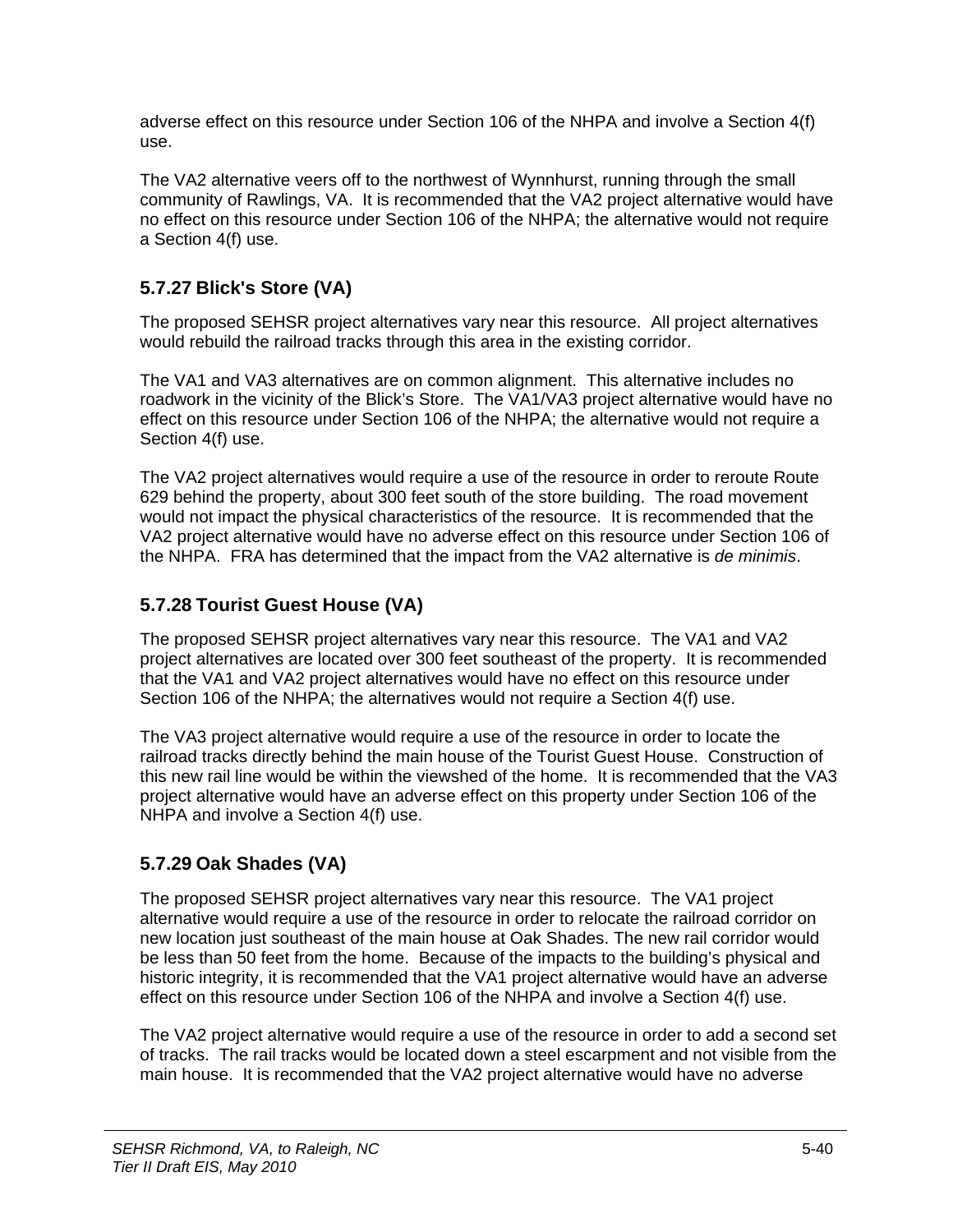effect on this resource under Section 106 of the NHPA. FRA has determined that the impact from the VA2 alternative is *de minimis*.

The VA3 project alternative is located over 300 feet from the Oak Shades property. It is recommended that this alternative would have no effect on this resource under Section 106 of the NHPA; the alternative would not require a Section 4(f) use.

## **5.7.30 La Crosse Commercial Historic District (VA)**

The three SEHSR project alternatives are on common alignment near this resource. The project alternatives would require a use of the resource in order to reestablish rail through town and remodel the road system to remove at-grade railroad crossings. The alternatives would require the demolition of at least two contributing resources. It is recommended that that the VA1, VA2, and VA3 project alternatives would have an adverse effect on this district under Section 106 of the NHPA and involve a Section 4(f) use.

## **5.7.31 Wright Farmstead (VA)**

The proposed SEHSR project alternatives vary near this resource. The VA1 and VA3 project alternatives would require a use of the resource in order to relocate the railroad corridor directly through the western two-thirds of the resource. It is recommended that the VA1/VA3 project alternative would have an adverse effect on this property under Section 106 of the NHPA.

The VA2 project alternative is located more than 500 feet from the Wright Farmstead. It is recommended that the VA2 project alternative would have no effect on this resource under Section 106 of the NHPA; the alternative would not require a Section 4(f) use.

## **5.7.32 Sardis Methodist Church (VA)**

The three SEHSR project alternatives are on common alignment near this resource. The project alternatives would reroute the current driveway for the church in order to close an atgrade railroad crossing. Although this change alters the property's setting, it does not diminish any of the characteristics that render the resource eligible for the NRHP. It is recommended that the VA1, VA2, and VA3 project alternatives would have no adverse effect on this resource under Section 106 of the NHPA. The project would not require any ROW from the resource. The FRA has determined that the proximity impacts do not cause a substantial impairment to the Sardis Methodist Church; therefore, the impacts do not constitute a Section 4(f) use of the resource.

## **5.7.33 Bracey Historic District (VA)**

The proposed SEHSR project alternatives vary near this resource. The VA1 and VA3 project alternatives share a common alignment and would construct the rail corridor west of the original Seaboard Air Line tracks. It is recommended that the VA1and VA3 project alternatives would have no effect on this district under Section 106 of the NHPA; the alternatives would not require a Section 4(f) use.

The VA2 project alternative would require a use of the resource in order to reestablish rail on the abandoned Seaboard tracks. This would result in construction directly adjacent to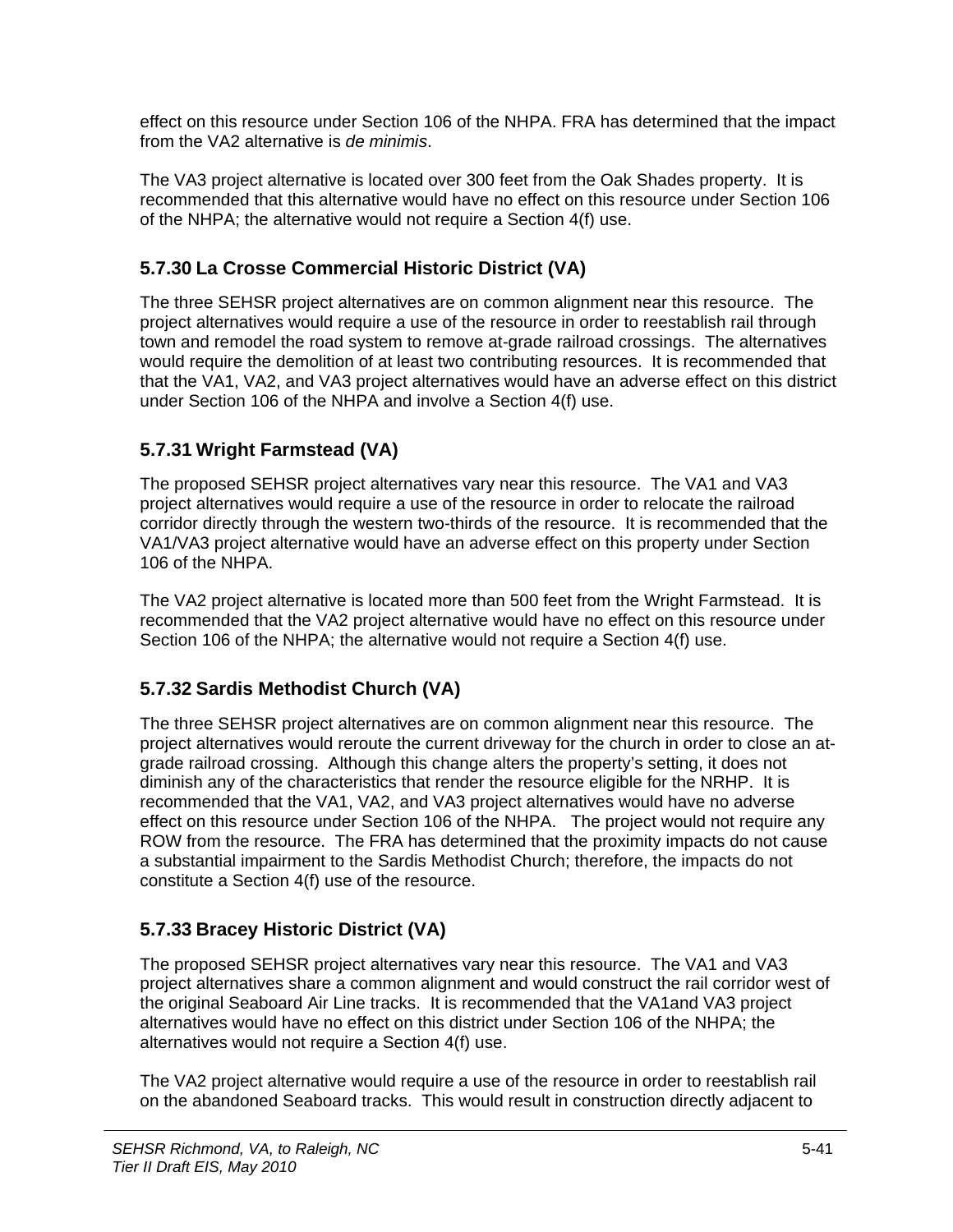the existing Bracey Railroad Depot, which is a contributing element to the district. Although the depot would not be destroyed, the work has the potential to diminish the district's design, setting, feeling, and association by modifying the original rail corridor and risking impacts to contributing elements. It is recommended that the VA2 project alternative would have an adverse effect on this district under Section 106 of the NHPA and involve a Section 4(f) use.

## **5.7.34 Granite Hall/Fitts House (VA)**

The proposed SEHSR project alternatives vary near this resource. The VA1 and VA3 project alternatives are on common alignment near Granite Hall. The rail alignments are located 700 feet west of Granite Hall and several dwellings, vegetation, and roadways are between the home and the alignments. It is recommended that the VA1and VA3 project alternatives would have no effect on the resource under Section 106 of the NHPA; the alternatives would not require a Section 4(f) use.

The VA2 project alternative runs along the abandoned Seaboard Air Line rail corridor. The alternative would require a use of the resource in order to construct a new bridge on Route 712 over the rail line. The fill slope for the new bridge would be located in front of the main house. This would alter both the driveway and the approach to the home and also introduce a new visual element outside of the primary elevation of the home. Because of impacts to the resource's design, setting, feeling, and association, it is recommended that the VA2 project alternative would have an adverse effect on this resource under Section 106 of the NHPA and involve a Section 4(f) use.

## **5.7.35 Holtzmann Farm (NC)**

The three SEHSR project alternatives are on common alignment near this resource. The project alternatives would require a use of the resource in order to accommodate improvements to St. Tammany Road associated with the new bridge over the railroad. A minor amount of road frontage ROW would be required from the southwest corner of the property directly adjacent to St. Tammany Road. The NC1, NC2, and NC3 alternatives would have no adverse effect on this resource under Section 106 of the NHPA. FRA has determined that the impacts from all three project alternatives are *de minimis*.

## **5.7.36 Chapel of the Good Shepherd (NC)**

All three of the proposed SEHSR rail alignments are on common alignment in the vicinity of the Chapel of the Good Shepherd. The project would reroute Ridgeway Warrenton Road from its current location in front of the church to a new location immediately behind the church. In addition, a new service road adjacent to the rail corridor would be located along the northern church property boundary and would tie into the realigned Ridgeway Warrenton Road. Both roads would be at an elevation approximately 10 feet higher than the surrounding ground elevation and may, therefore, be visible from the church. The driveway access for the church would remain unchanged; however, vehicles would approach the church from a different direction. The NC1, NC2, and NC3 alternatives would have an adverse effect on this resource under Section 106 of the NHPA.

Although the SEHSR project would have an adverse effect on the Chapel of the Good Shepherd under Section 106, the project would not require any ROW from the resource. An NCDOT representative spoke with the church pastor on September 15, 2009, regarding the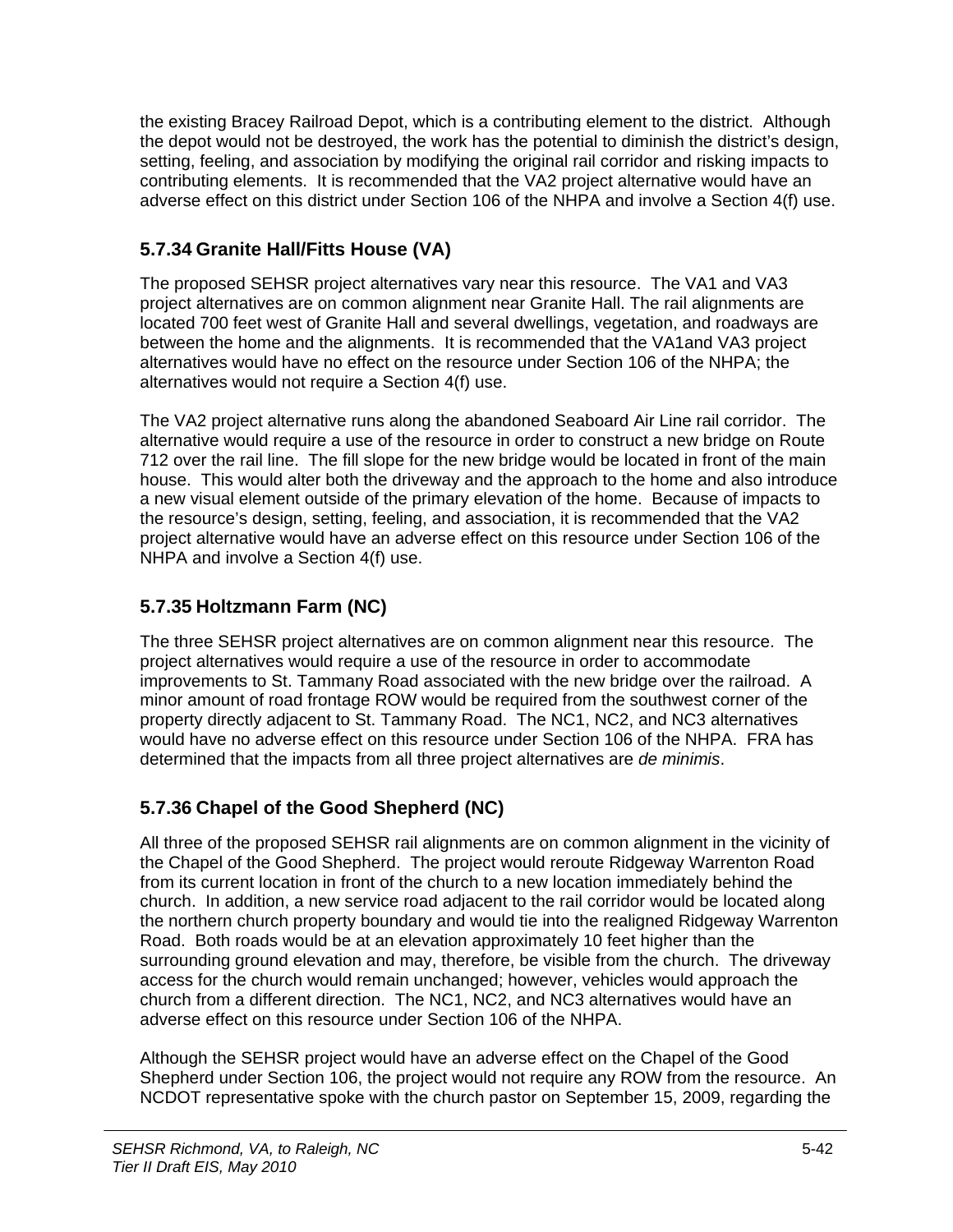proposed project and potential mitigation for impacts to the church. Subsequently, a copy of the project designs in the vicinity of the church was provided to the pastor. To date, no comments have been received from the church. Based on an assessment of the impact to the church and the fact that the church has not objected to the project, the FRA has determined that the proximity impacts do not cause a substantial impairment to the Chapel of the Good Shepherd. Therefore, the impacts do not constitute a Section 4(f) use of the resource.

## **5.7.37 William J. Hawkins House (NC)**

The three SEHSR project alternatives are on common alignment near this resource. The project alternatives would require a use of the resource in order to add a second set of tracks. In addition, the current driveway access for the property would be relocated. The NC1, NC2, and NC3 alternatives would have no adverse effect on this resource under Section 106 of the NHPA. This determination is conditional; the SEHSR must coordinate with the property owner about the access issue. FRA has determined that the impacts from all three project alternatives are *de minimis*.

#### **5.7.38 Holloway Farm (NC)**

The proposed SEHSR project alternatives vary near this resource. The proposed NC1 and NC2 project alternatives would both require a use of the resource to relocate the railroad corridor and would bisect Holloway Farm. The NC1 and NC2 alternatives would have an adverse effect on this resource under Section 106 of the NHPA and involve a Section 4(f) use.

The NC3 project alternative is located more than 500 feet east of the resource. The NC3 project alternative would have no effect on this resource under Section 106 of the NHPA; the alternative would not require a Section 4(f) use.

#### **5.7.39 Forrest Ellington Farm (NC)**

The three SEHSR project alternatives are on common alignment near this resource. The project alternatives would require a use of the resource in order to provide a new bridge over the railroad. A minor amount of road frontage ROW from the northwest corner of the property would be required at the intersection of Brookston Road and Carver School Road. The NC1, NC2, and NC3 alternatives would have no adverse effect on this resource under Section 106 of the NHPA. FRA has determined that the impacts from all three project alternatives are *de minimis*.

#### **5.7.40 Henderson Historic District and Proposed Boundary Expansion (NC)**

The three SEHSR project alternatives are on common alignment near this resource. The project alternatives would require a use of the resource in order to bridge Andrews Avenue (NC Hwy 39) within the Henderson Historic District. A retaining wall is included in the design to minimize impacts to the district from the bridge. However, the retaining wall would require a small amount of ROW be taken from a house along Andrews Avenue and necessitate regrading a driveway. It would also impact landscaping along Andrews Avenue, potentially removing several trees. The NC1, NC2, and NC3 alternatives would have an adverse effect on this resource under Section 106 of the NHPA and involve a Section 4(f) use.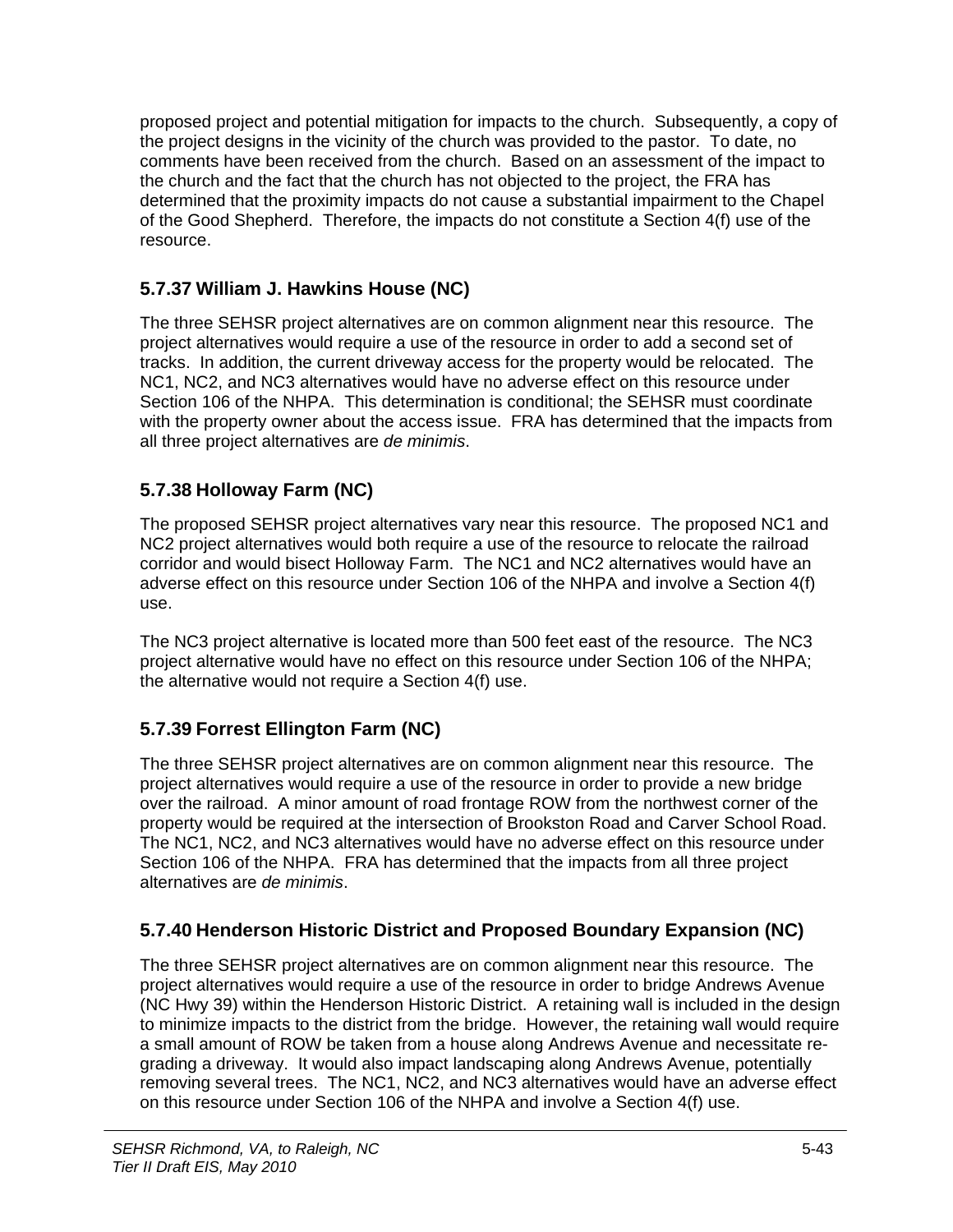#### **5.7.41 South Henderson Industrial Historic District (NC)**

The three SEHSR project alternatives are on common alignment near this resource. The project alternatives would require a use of the resource in order to bridge Alexander Avenue on new alignment through the South Henderson Industrial Historic District. Currently, Alexander Avenue terminates at Nicholas Street; the proposed alternatives would carry it over the railroad tracks to connect to the Dabney Drive Extension. In order to accommodate the new bridge on Alexander Avenue, the SEHSR alternatives would require the closing of the Nicholas Street intersection with Alexander Avenue. The NC1, NC2, and NC3 alternatives would have an adverse effect on this resource under Section 106 of the NHPA and involve a Section 4(f) use.

#### **5.7.42 Houses (5 worker houses on 1400 block of Nicholas St) (NC)**

The three SEHSR project alternatives are on common alignment near this resource. The project alternatives would require a use of the resource in order to add a second set of tracks. The alternatives would require minor ROW from the resources directly adjacent to the railroad corridor (i.e., from their backyards). The NC1, NC2, and NC3 project alternatives would have no adverse effect on these resources under Section 106 of the NHPA, provided that there is no taking of the structures. FRA has determined that the impacts from all three project alternatives are *de minimis*.

#### **5.7.43 Houses (3 side gable houses on 1500 block of Nicholas St) (NC)**

The three SEHSR project alternatives are on common alignment near this resource. The project alternatives would require a use of the resource in order to add a second set of tracks. The alternatives would require minor ROW from the resources directly adjacent to the railroad corridor (i.e., from their backyards). The NC1, NC2, and NC3 project alternatives would have no adverse effect on these resources under Section 106 of the NHPA, provided that there is no taking of the structures. FRA has determined that the impacts from all three project alternatives are *de minimis*.

#### **5.7.44 Franklinton Historic District (Includes Sterling Mill Historic District) (NC)**

The three SEHSR project alternatives are on common alignment near this resource. The project alternatives would require a use of the resource in order to eliminate the railroad crossing at Mason Street and replace the railroad bridge at Green Street, which is a contributing element to the historic district. The NC1, NC2, and NC3 alternatives would have an adverse effect on this resource under Section 106 of the NHPA and involve a Section 4(f) use.

## **5.7.45 Sterling Cotton Mill (NC)**

The three SEHSR project alternatives are on common alignment near this resource. The project alternatives would require a use of the resource in order to provide an underpass of the railroad at Green Street, including sidewalks. A minor amount of ROW would be needed for these improvements. The NC1, NC2, and NC3 alternatives would have no adverse effect on this resource under Section 106 of the NHPA. FRA has determined that the impacts from all three project alternatives are *de minimis*.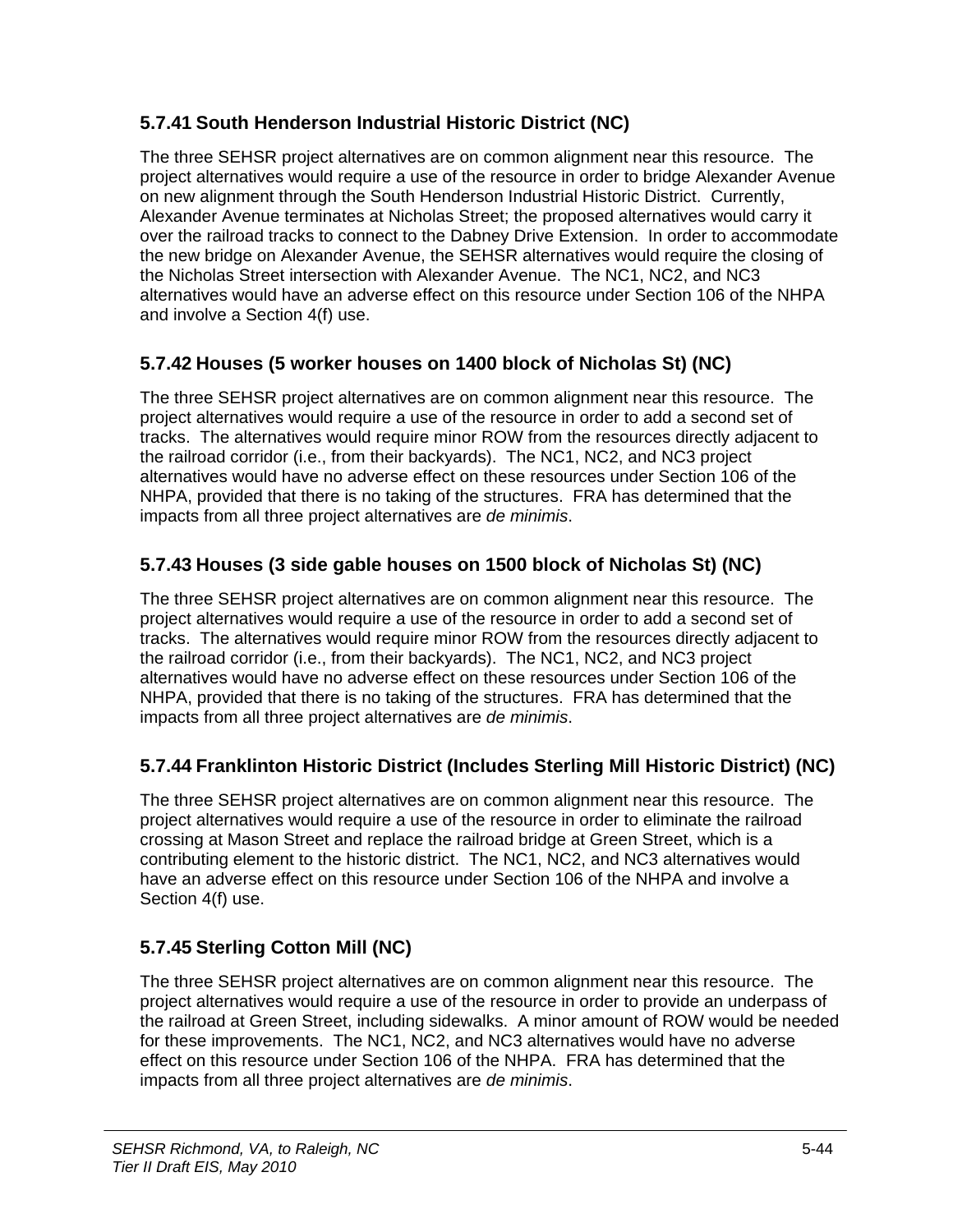#### **5.7.46 Cedar Creek Railroad Bridge Piers (NC)**

The proposed SEHSR project alternatives vary in the vicinity of this resource. The NC1 and NC3 alignments would cross Cedar Creek on a new bridge just to the east of the piers; the NC 2 alignment would cross on a new bridge just to the west of the existing piers. With implementation of any of the three project alternatives, the existing railroad bridge would no longer be used for rail traffic. The NC1, NC2, and NC3 alternatives would have no adverse effect on this resource under Section 106 of the NHPA. The SHPO's concurrence with this determination is conditional; NCDOT must commit to ensuring the piers are not taken down during the construction of the project.

The project would not require any ROW from the resource. The FRA has determined that the proximity impacts do not cause a substantial impairment to the Cedar Creek Railroad Bridge Piers; therefore, the impacts do not constitute a Section 4(f) use of the resource.

#### **5.7.47 Youngsville Historic District (NC)**

The three SEHSR project alternatives are on common alignment near this resource. The project alternatives bridge Main Street over the railroad in the vicinity of the Youngsville Historic District. In order to accommodate the new bridge, the alternatives would require the removal of several on-street parking spots in front of the Youngsville Community Center within the district. The NC1, NC2, and NC3 alternatives would have no adverse effect on this resource under Section 106 of the NHPA.

The project would not require any ROW from the resource. The FRA has determined that the proximity impacts do not cause a substantial impairment to the proposed Youngsville Historic District; therefore, the impacts do not constitute a Section 4(f) use of the resource.

## **5.7.48 Glen Royall Mill Village Historic District (NC)**

The three SEHSR project alternatives are on common alignment near this resource. The project alternatives include a pedestrian crossing of the railroad tracks directly adjacent to the district. The NC1, NC2, and NC3 alternatives would have no adverse effect on this resource under Section 106 of the NHPA. This determination is conditional; the SEHSR must design the pedestrian crossing in a manner that minimizes its opaqueness and fits in with the character of its surroundings.

The project would not require any ROW from the resource. The FRA has determined that the proximity impacts do not cause a substantial impairment to the Glen Royall Mill Village Historic District; therefore, the impacts do not constitute a Section 4(f) use of the resource.

## **5.7.49 Crabtree Creek Railroad Bridge Pier (NC)**

The three SEHSR project alternatives are on common alignment near this resource. The project alternatives would require a use of the resource in order to provide a new rail bridge that would accommodate an additional track. The new bridge would span the historic pier and require a small amount of ROW under the span to allow for access and maintenance. This ROW includes the land where the pier is situated; the pier would not be otherwise impacted. The NC1, NC2, and NC3 alternatives would have no adverse effect on this resource under Section 106 of the NHPA. This determination is conditional; the SEHSR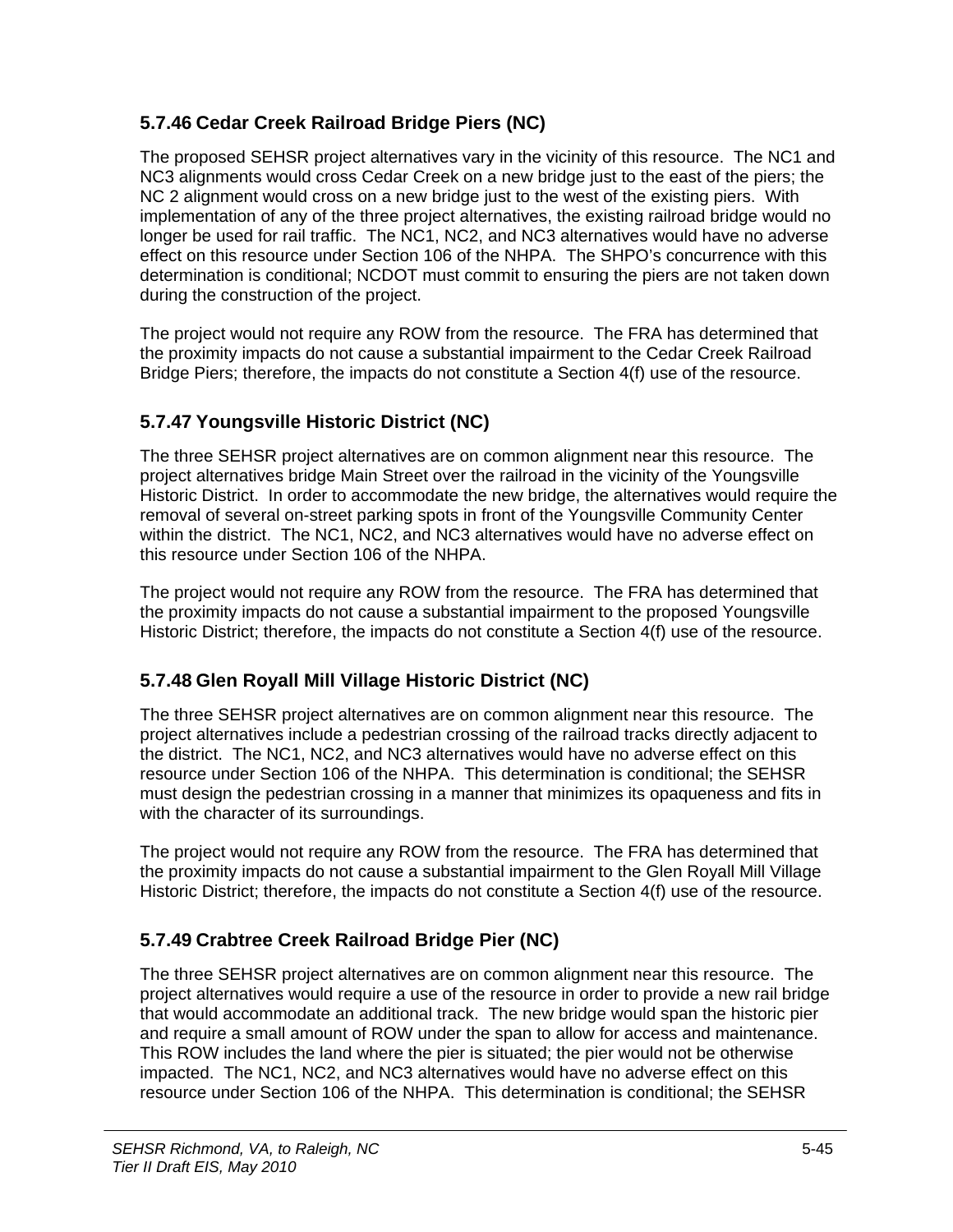must ensure that the pier is not impacted during construction of the new bridge. FRA has determined that the impacts from all three project alternatives are *de minimis*.

#### **5.7.50 Roanoke Park Historic District (NC)**

The proposed SEHSR project alternatives vary in the vicinity of this resource. The proposed NC1 and NC2 rail alignments are located across Capital Boulevard from the district. The NC1 and NC2 project alternatives would have no effect on this resource under Section 106 of the NHPA; the alternatives would not require a Section 4(f) use.

The NC3 project alternative would require a use of the resource in order to maintain the operation of the nearby Norfolk Southern railroad yard. The additional ROW would be located directly adjacent to the railroad corridor behind four properties on Bickett Boulevard within the historic district. The necessary ROW would impact the backyards of these properties; in particular, one property would lose approximately 0.15 acres, including a garage. The NC3 alternative would have an adverse effect on this resource under Section 106 of the NHPA and involve a Section 4(f) use.

#### **5.7.51 Noland Plumbing Company Building (NC)**

The proposed SEHSR project alternatives vary in the vicinity of this resource. The proposed NC1 and NC2 rail alignments are located across Capital Boulevard from the resource. The NC1 and NC2 project alternatives would have no effect on this resource under Section 106 of the NHPA; the alternatives would not require a Section 4(f) use.

The NC3 project alternative would require a use of the resource in order to maintain the operation of the nearby Norfolk Southern railroad yard. A small amount of ROW would be required directly adjacent to the railroad corridor along the rear of the Noland Plumbing Company Building property. Two modern storage buildings may be impacted by the additional ROW; neither is a contributing element to the resource. The NC3 project alternative would have no adverse effect on this resource under Section 106 of the NHPA. FRA has determined that the impact from the NC3 alternative is *de minimis*.

#### **5.7.52 Glenwood-Brooklyn Historic District (NC)**

The proposed SEHSR project alternatives vary in the vicinity of this resource. The proposed NC1 and NC2 rail alignments are located across Capital Boulevard from the district. The NC1 and NC2 project alternatives would have no effect on this resource under Section 106 of the NHPA; the alternatives would not require a Section 4(f) use.

The NC3 project alternative would require a use of the resource in order to maintain the operation of the nearby Norfolk Southern railroad yard. A small amount of ROW would be required from one residence on Adams Street and one residence on Washington Street (from the backyards of the properties). In addition, an easement would be required within the parking lots for several commercial properties along Dale Street and Jefferson Street. These easements are necessary to construct and maintain a retaining wall along the railroad corridor. The NC3 project alternative would have no adverse effect on this resource under Section 106 of the NHPA. FRA has determined that the impact from the NC3 alternative is *de minimis*.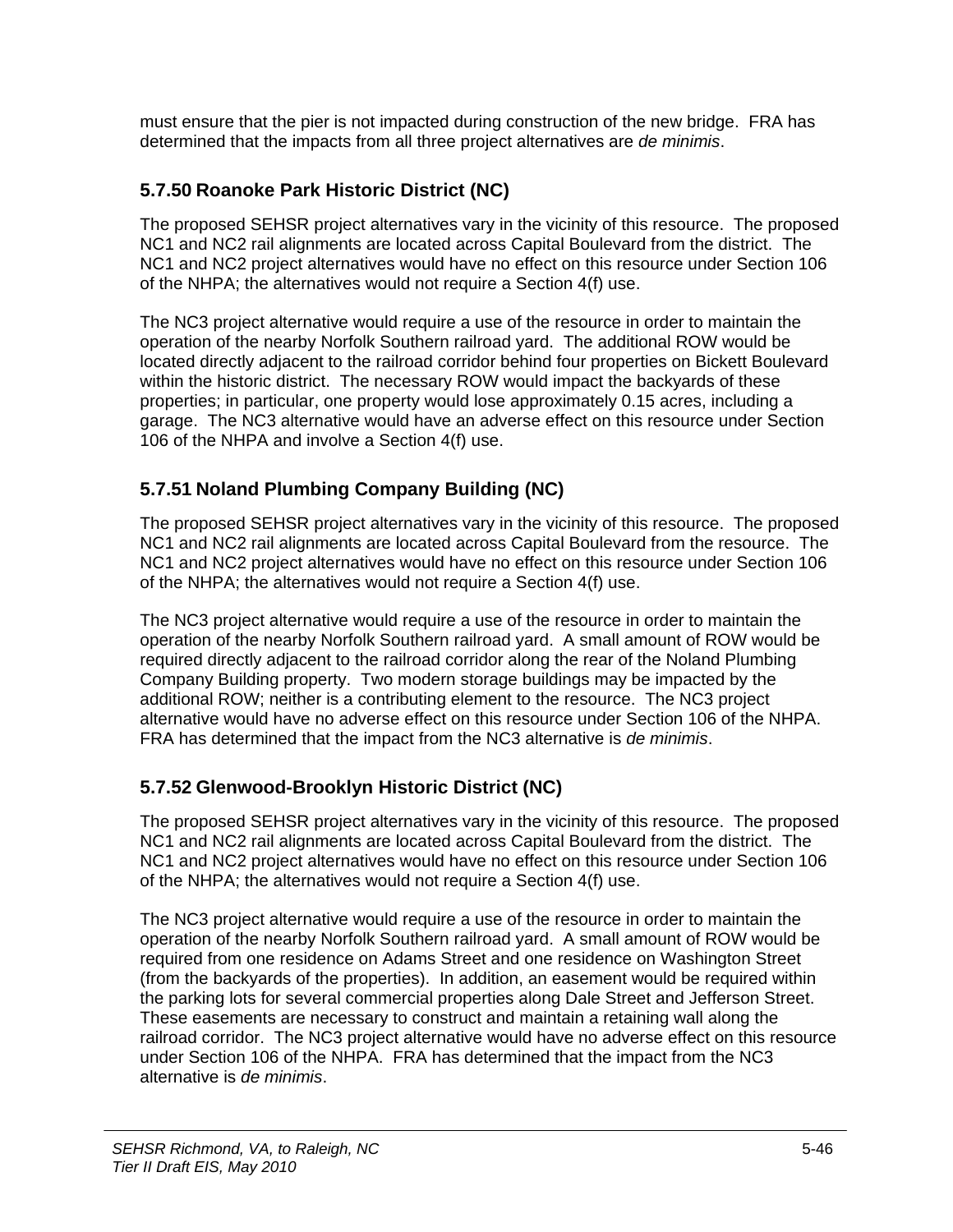#### **5.7.53 Seaboard Railway Station (NC)**

The proposed SEHSR project alternatives vary near this resource. The NC1 and NC2 project alternatives may require temporary construction easements from this resource. The NC1 and NC2 alternatives would have no adverse effect on this resource under Section 106 of the NHPA. The NC1 and NC2 project alternatives would not require any ROW from the resource. The FRA has determined that the proximity impacts do not cause a substantial impairment to the Seaboard Railway Station; therefore, the impacts do not constitute a Section 4(f) use of the resource.

The proposed NC3 rail alignment is located across Capital Boulevard from the resource. The NC3 project alternative would have no effect on this resource under Section 106 of the NHPA; the alternative would not require a Section 4(f) use.

#### **5.7.54 Seaboard Railway Warehouses (NC)**

The proposed SEHSR project alternatives vary near this resource. The NC1 and NC2 project alternatives may require temporary construction easements from this resource. The NC1 and NC2 alternatives would have no adverse effect on this resource under Section 106 of the NHPA. The NC1 and NC2 project alternatives would not require any ROW from the resource. The FRA has determined that the proximity impacts do not cause a substantial impairment to the Seaboard Railway Station; therefore, the impacts do not constitute a Section 4(f) use of the resource.

The proposed NC3 rail alignment is located across Capital Boulevard from the resource. The NC3 project alternative would have no effect on this resource under Section 106 of the NHPA; the alternative would not require a Section 4(f) use.

#### **5.7.55 Raleigh Cotton Mills (NC)**

The proposed SEHSR project alternatives vary near this resource. The NC1 and NC2 project alternatives would require a use of the resource in order to add a second set of tracks. A small amount of ROW would be required from the resource; however, no buildings would be taken. The NC1 and NC2 alternatives would have no adverse effect on this resource under Section 106 of the NHPA. FRA has determined that the impacts from the NC1 and NC2 alternatives are *de minimis*.

The proposed NC3 rail alignment is located across Capital Boulevard from the resource. The NC3 project alternative would have no effect on this resource under Section 106 of the NHPA; the alternative would not require a Section 4(f) use.

#### **5.7.56 Raleigh Electric Company Power House (NC)**

The proposed SEHSR project alternatives vary near this resource. The NC1 project alternative would require a use of the resource in order to bridge West Jones Street. The bridge would be visible directly in front of the Raleigh Electric Company Power House and a minor amount of ROW would be required from the property (with no impacts to the building itself). The NC1 alternative would have an adverse effect on this resource under Section 106 of the NHPA and involve a Section 4(f) use.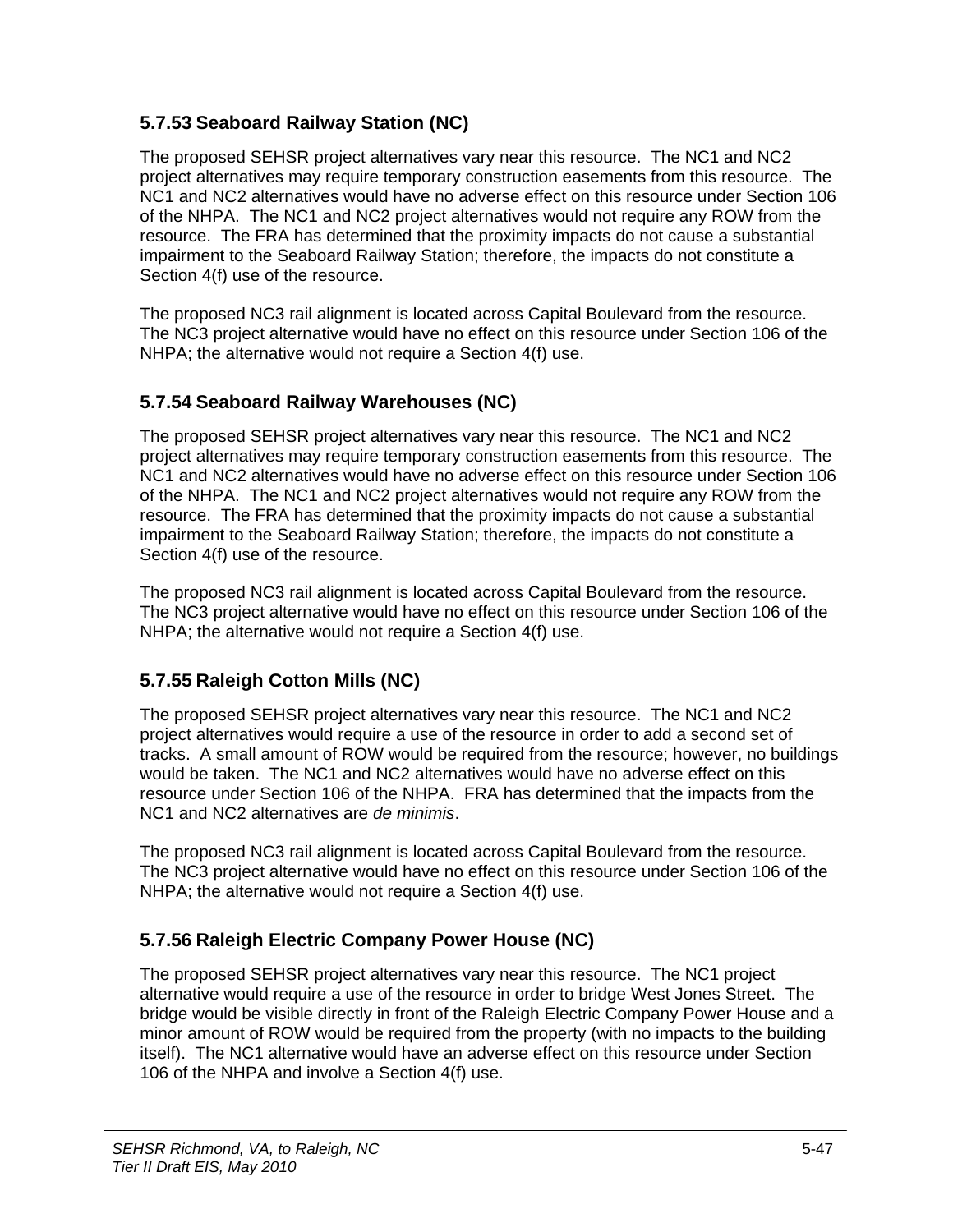The NC2 project alternative would be almost identical to the NC1 alternative in the vicinity of the resource, with a minor shift in rail alignment. The NC2 alternative would also require a use of the resource in order to bridge West Jones Street and would have the same visual and property impacts as the NC1 alternative. The NC2 alternative would have an adverse effect on this resource under Section 106 of the NHPA and involve a Section 4(f) use.

The proposed NC3 rail alignment would close the existing at-grade railroad crossing at West Jones Street. No ROW would be required from the resource. The NC3 alternative would have no effect on this resource under Section 106 of the NHPA; the alternative would not require a Section 4(f) use.

#### **5.7.57 Carolina Power and Light Company Car Barn and Automobile Garage (NC)**

The proposed SEHSR project alternatives vary near this resource. The NC1 project alternative would require a use of the resource in order to bridge West Jones Street. The bridge would be visible directly in front of the Carolina Power and Light Company Car Barn and Automobile Garage and a minor amount of ROW would be required from the property (with no impacts to the building itself). The NC1 alternative would have an adverse effect on this resource under Section 106 of the NHPA and involve a Section 4(f) use.

The NC2 project alternative would be almost identical to the NC1 alternative in the vicinity of the resource, with a minor shift in rail alignment. The NC2 alternative would also require a use of the resource in order to bridge West Jones Street and would have the same visual and property impacts as the NC1 alternative. Therefore, the NC2 alternative would have an adverse effect on this resource under Section 106 of the NHPA and involve a Section 4(f) use.

The proposed NC3 rail alignment would close the existing at-grade railroad crossing at West Jones Street. No ROW would be required from the resource. The NC3 alternative would have no effect on this resource under Section 106 of the NHPA; the alternative would not require a Section 4(f) use.

#### **5.7.58 National Art Interiors (NC)**

The three SEHSR project alternatives share concurrent ROW near this resource. The alternatives would impact a retaining wall that is located within railroad ROW and provides support for the foundation of the National Art Interiors building. This wall would be reconstructed as part of the SEHSR project. The NC1, NC2, and NC3 alternatives would have no adverse effect on the resource under Section 106 of the NHPA. This determination is conditional; the SEHSR must perform vibration monitoring (including an emergency protocol) during construction of the SEHSR project to ensure the National Art Interiors building is not impacted.

The project would not require any ROW from the resource. The FRA has determined that the proximity impacts do not cause a substantial impairment to National Art Interiors; therefore, the impacts do not constitute a Section 4(f) use of the resource and the resource is not included in the remainder of the Section 4(f) evaluation.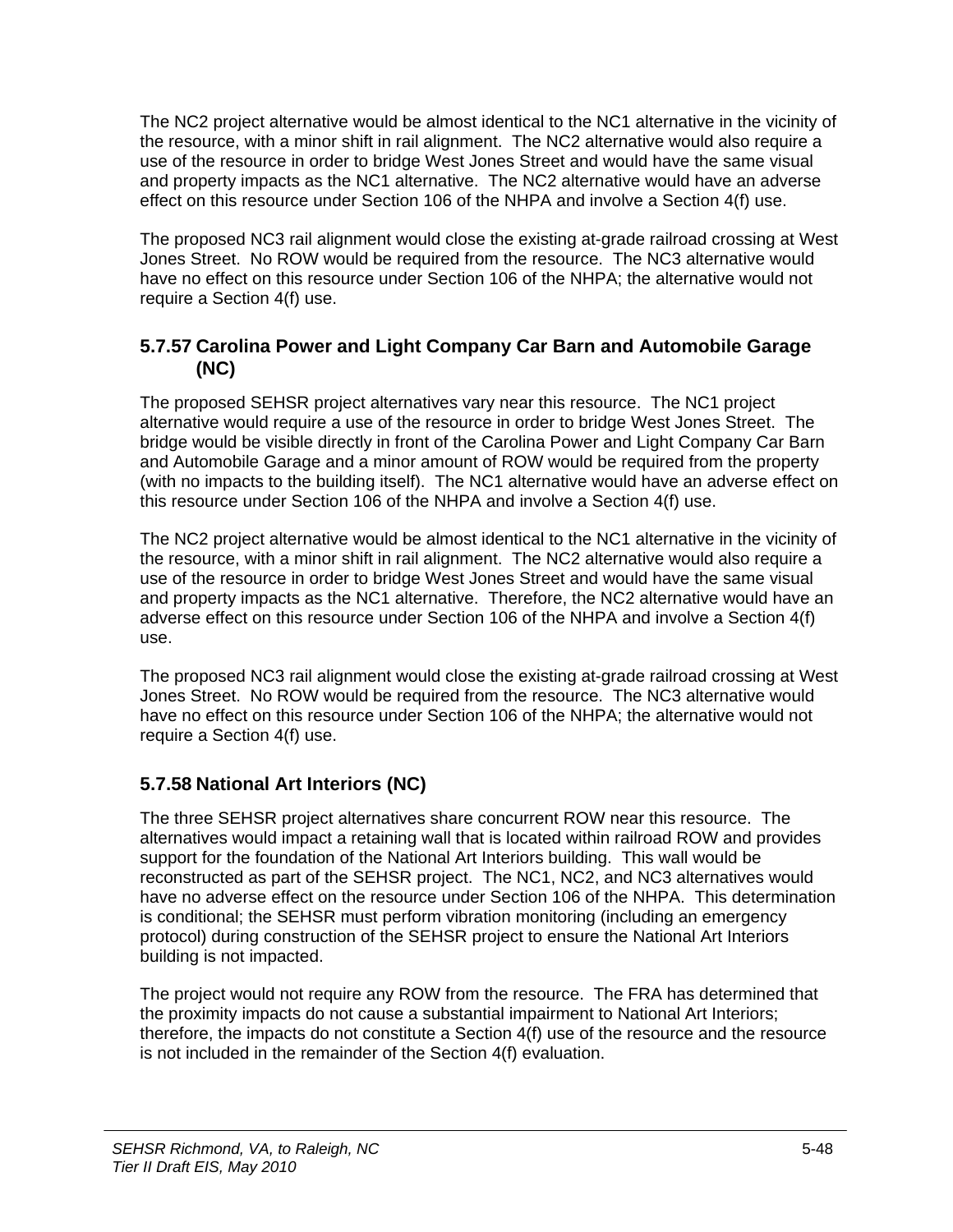#### **5.7.59 Raleigh and Gaston Railroad Corridor (NC)**

All of the proposed SEHSR project alternatives (NC1, NC2, and NC3) are located within the Raleigh and Gaston Railroad Corridor for the majority of their lengths (approximately 74% for NC1, 72% for NC3, and 67% for NC3). The alternatives would require a use of the resource in order to add a second set of tracks. Although the alternatives would not impact the vast majority of contributing elements to the corridor, they would all replace at least one of the historic concrete bridges and would potentially impact at least one of the historic stone-lined culverts. In addition, the NC2 alternative would require the relocation of the repeater tower in Norlina, NC. The NC1, NC2, and NC3 alternatives would have an adverse effect on the Raleigh and Gaston Railroad Corridor under Section 106 of the NHPA and involve a Section 4(f) use.

# **5.8 Section 4(f) Property Impacts – Battlefields**

Impacts to the 10 battlefields eligible for the NRHP within the APE for the SEHSR project are described in Table 5-8 and the sections below. All battlefields are impacted similarly by the project. The battlefields in Table 5-8 are ordered from north to south as they appear in the SEHSR study corridor.

As discussed in Section 4.12.2.2, there are minor differences between the National Registereligible battlefield boundaries proposed by ABPP in July 2009 within the project APE and those currently adopted by VHDR. There are seven areas where the VDHR boundaries within the project APE do not encompass all of the ABPP boundaries. None of the improvements proposed by the SEHSR project in these areas would result in a change to the Section 4(f) uses described below.

| Table 5-8                                               |                    |                    |                    |
|---------------------------------------------------------|--------------------|--------------------|--------------------|
| Section 4(f) Determinations for Battlefields - Virginia |                    |                    |                    |
| <b>Resource Name</b>                                    | <b>VA1 Section</b> | <b>VA2 Section</b> | <b>VA3 Section</b> |
|                                                         | 106 Effect/        | 106 Effect/        | 106 Effect/        |
|                                                         | Section 4(f)       | Section 4(f)       | Section 4(f)       |
|                                                         | <b>Use</b>         | <b>Use</b>         | <b>Use</b>         |
| Proctor's Creek                                         | No Adverse         | No Adverse         | No Adverse         |
|                                                         | Effect/Use, De     | Effect/Use, De     | Effect/ Use, De    |
|                                                         | <b>Minimis</b>     | Minimis            | <i>Minimis</i>     |
| <b>Port Walthall Junction</b>                           | No Adverse         | No Adverse         | No Adverse         |
|                                                         | Effect/ Use, De    | Effect/ Use, De    | Effect/ Use, De    |
|                                                         | Minimis            | Minimis            | <i>Minimis</i>     |
| Swift Creek/Arrowfield Church                           | No Adverse         | No Adverse         | No Adverse         |
|                                                         | Effect/ Use, De    | Effect/ Use, De    | Effect/ Use, De    |
|                                                         | <b>Minimis</b>     | <i>Minimis</i>     | <b>Minimis</b>     |
| Petersburg III/The Breakthrough                         | No Adverse         | No Adverse         | No Adverse         |
|                                                         | Effect/ Use, De    | Effect/ Use, De    | Effect/ Use, De    |
|                                                         | <b>Minimis</b>     | <b>Minimis</b>     | Minimis            |
| <b>Weldon Railroad/GlobeTavern</b>                      | No Adverse         | No Adverse         | No Adverse         |
|                                                         | Effect/ Use, De    | Effect/ Use, De    | Effect/ Use, De    |
|                                                         | Minimis            | Minimis            | Minimis            |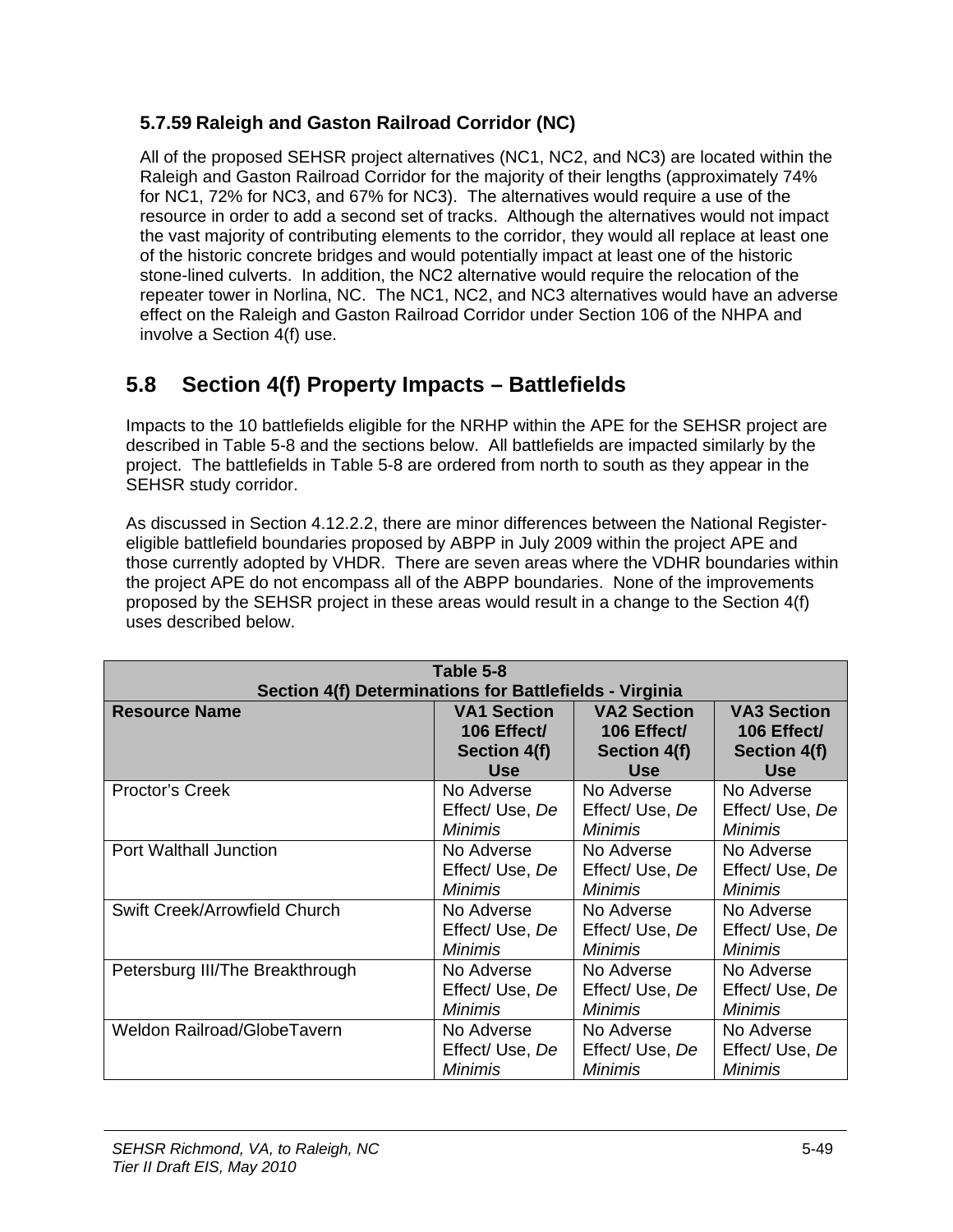| Table 5-8<br>Section 4(f) Determinations for Battlefields - Virginia |                    |                    |                     |
|----------------------------------------------------------------------|--------------------|--------------------|---------------------|
| <b>Resource Name</b>                                                 | <b>VA1 Section</b> | <b>VA2 Section</b> | <b>VA3 Section</b>  |
|                                                                      | 106 Effect/        | 106 Effect/        | 106 Effect/         |
|                                                                      | Section 4(f)       | Section 4(f)       | <b>Section 4(f)</b> |
|                                                                      | <b>Use</b>         | <b>Use</b>         | <b>Use</b>          |
| Peebles Farm                                                         | No Adverse         | No Adverse         | No Adverse          |
|                                                                      | Effect/ Use, De    | Effect/ Use, De    | Effect/ Use, De     |
|                                                                      | <i>Minimis</i>     | <i>Minimis</i>     | <i>Minimis</i>      |
| <b>Boydton Plank Road</b>                                            | No Adverse         | No Adverse         | No Adverse          |
|                                                                      | Effect/ Use, De    | Effect/ Use, De    | Effect/ Use, De     |
|                                                                      | <b>Minimis</b>     | <b>Minimis</b>     | <b>Minimis</b>      |
| Hatcher's Run                                                        | No Adverse         | No Adverse         | No Adverse          |
|                                                                      | Effect/ Use, De    | Effect/ Use, De    | Effect/ Use, De     |
|                                                                      | <b>Minimis</b>     | <i>Minimis</i>     | <i>Minimis</i>      |
| Lewis Farm                                                           | No Adverse         | No Adverse         | No Adverse          |
|                                                                      | Effect/ Use, De    | Effect/ Use, De    | Effect/ Use, De     |
|                                                                      | <b>Minimis</b>     | <b>Minimis</b>     | <b>Minimis</b>      |
| Dinwiddie Courthouse                                                 | No Adverse         | No Adverse         | No Adverse          |
|                                                                      | Effect/ No Use     | Effect/ No Use     | Effect/ No Use      |

#### **5.8.1 Proctor's Creek**

The three SEHSR project alternatives are on common alignment through this battlefield. The alternatives would require a use of the resource in order to add a second set of tracks. It is recommended that the VA1, VA2, and VA3 project alternatives would have no adverse effect on this battlefield under Section 106 of the NHPA. FRA has determined that the impacts from all three project alternatives are *de minimis*.

## **5.8.2 Port Walthall Junction**

The three SEHSR project alternatives are on common alignment through this battlefield. The alternatives would require a use of the resource in order to add a second set of tracks and to remove at-grade crossings in the very southwestern corner of the larger battlefield. It is recommended that the VA1, VA2, and VA3 project alternatives would have no adverse effect on this battlefield under Section 106 of the NHPA. FRA has determined that the impacts from all three project alternatives are *de minimis*.

## **5.8.3 Swift Creek/Arrowfield Church**

The three SEHSR project alternatives are on common alignment through this battlefield. The alternatives would require a use of the resource in order to add a second set of tracks and to minimally widen one existing roadway in the very northern portion of the battlefield. It is recommended that the VA1, VA2, and VA3 project alternatives would have no adverse effect on this battlefield under Section 106 of the NHPA. FRA has determined that the impacts from all three project alternatives are *de minimis*.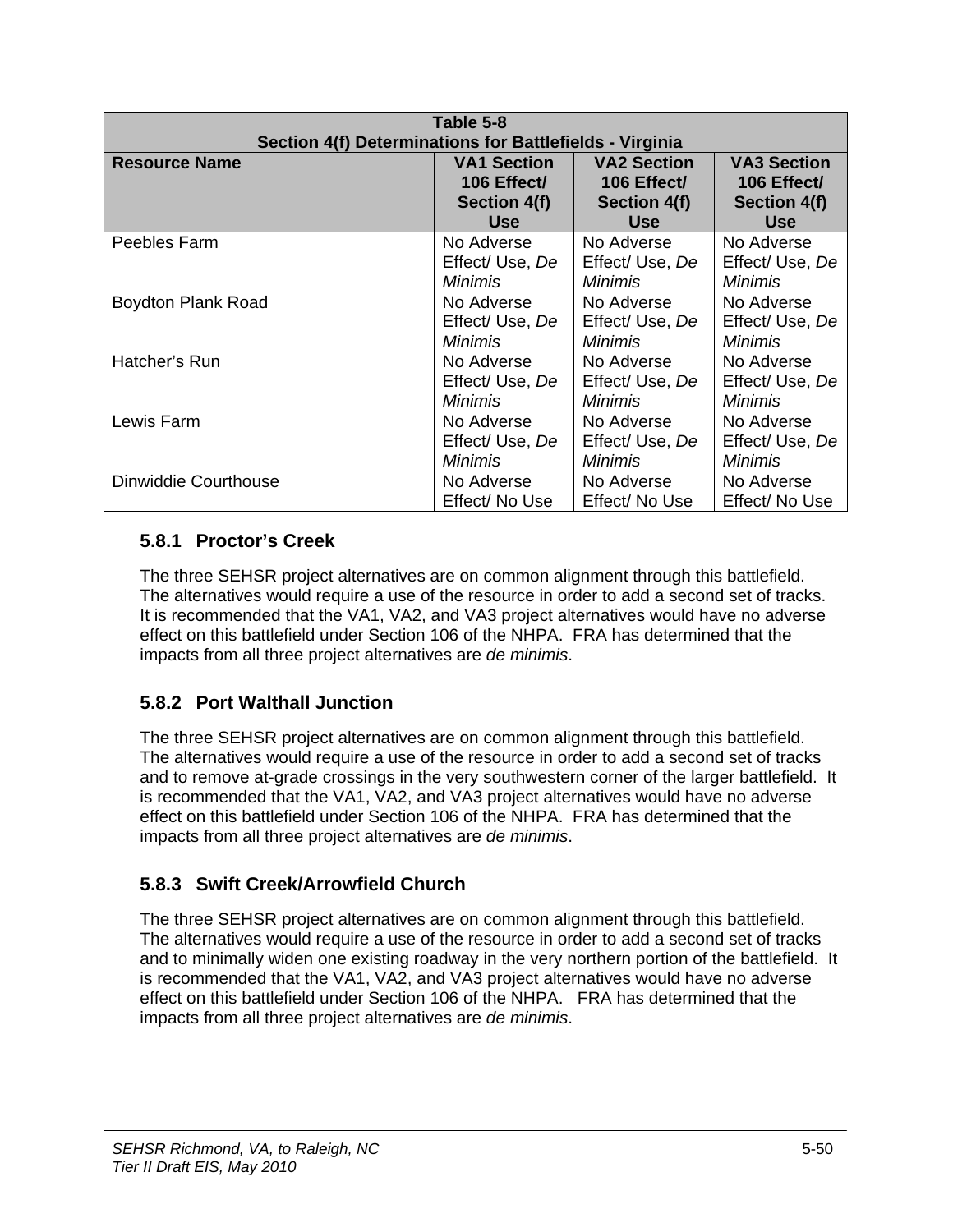## **5.8.4 Petersburg III/The Breakthrough**

The three SEHSR project alternatives are on common alignment through this battlefield. The alternatives would require a use of the resource in order to add a second set of tracks and to modify three roads within the battlefield boundaries: the existing railroad bridge over I-85 in the very northern portion of the battlefield would be widened to accommodate the second set of tracks, the bridge over Defense Road would be widened (see discussion of Defense Road above), and a short segment of Halifax Road east of the rail tracks would be straightened to remove a curve that runs adjacent to the rail line. In all, the changes include a very small percentage of the overall battlefield area. It is recommended that the VA1, VA2, and VA3 project alternatives would have no adverse effect on this battlefield under Section 106 of the NHPA. FRA has determined that the impacts from all three project alternatives are *de minimis*.

## **5.8.5 Weldon Railroad/Globe Tavern**

The proposed SEHSR project alternatives vary slightly through this battlefield. All of the project alternatives would require a use of the resource in order to add a second set of tracks, provide a bridge over the CSX A-line tracks, and modify Halifax Road. The impacted areas comprise a very small segment of the larger 4,370 acre battlefield. The difference in the three alternatives is related to the way they bridge the active CSX A-line and a small access road in the vicinity of where Halifax Road crosses the CSX A-line (see Section 4.14.3.2 for more details). It is recommended that the VA1, VA2, and VA3 project alternatives would have no adverse effect on this battlefield under Section 106 of the NHPA. As a condition of this effect recommendation, the National Park Service (NPS) Petersburg National Battlefield requested that the fill slopes for the proposed bridge over the CSX A-line have tree plantings to minimize the visual intrusion on the landscape. The VDHR also requested to view the engineering and vegetation plans before construction. FRA has determined that the impacts from all three project alternatives are *de minimis*.

#### **5.8.6 Peebles Farm**

The three SEHSR project alternatives are on common alignment through this battlefield. The alternatives would require a use of the resource in order to add a second set of tracks and to widen a small segment of Vaughn Road running north-south near the northeastern section of the southern battlefield section. It is recommended that the VA1, VA2, and VA3 project alternatives would have no adverse effect on this battlefield under Section 106 of the NHPA. FRA has determined that the impacts from all three project alternatives are *de minimis*.

## **5.8.7 Boydton Plank Road**

The proposed SEHSR project alternatives vary slightly through this battlefield in the vicinity of the Burgess Connector, an inactive railroad corridor between the CSX S-Line (currently inactive) and the CSX A-Line (currently active). The VA1/VA3 project alternative stays within the existing railroad ROW in this area. The VA2 project alternative extends slightly outside of the existing ROW from Smith Grove Road to Dabney Mill Road, a distance of approximately two miles, in order to flatten out a severe curve in the existing rail alignment. All of the project alternatives would require a use of the resource in order to add a second set of tracks and modify a segment of Squirrel Level Road. It is recommended that the VA1,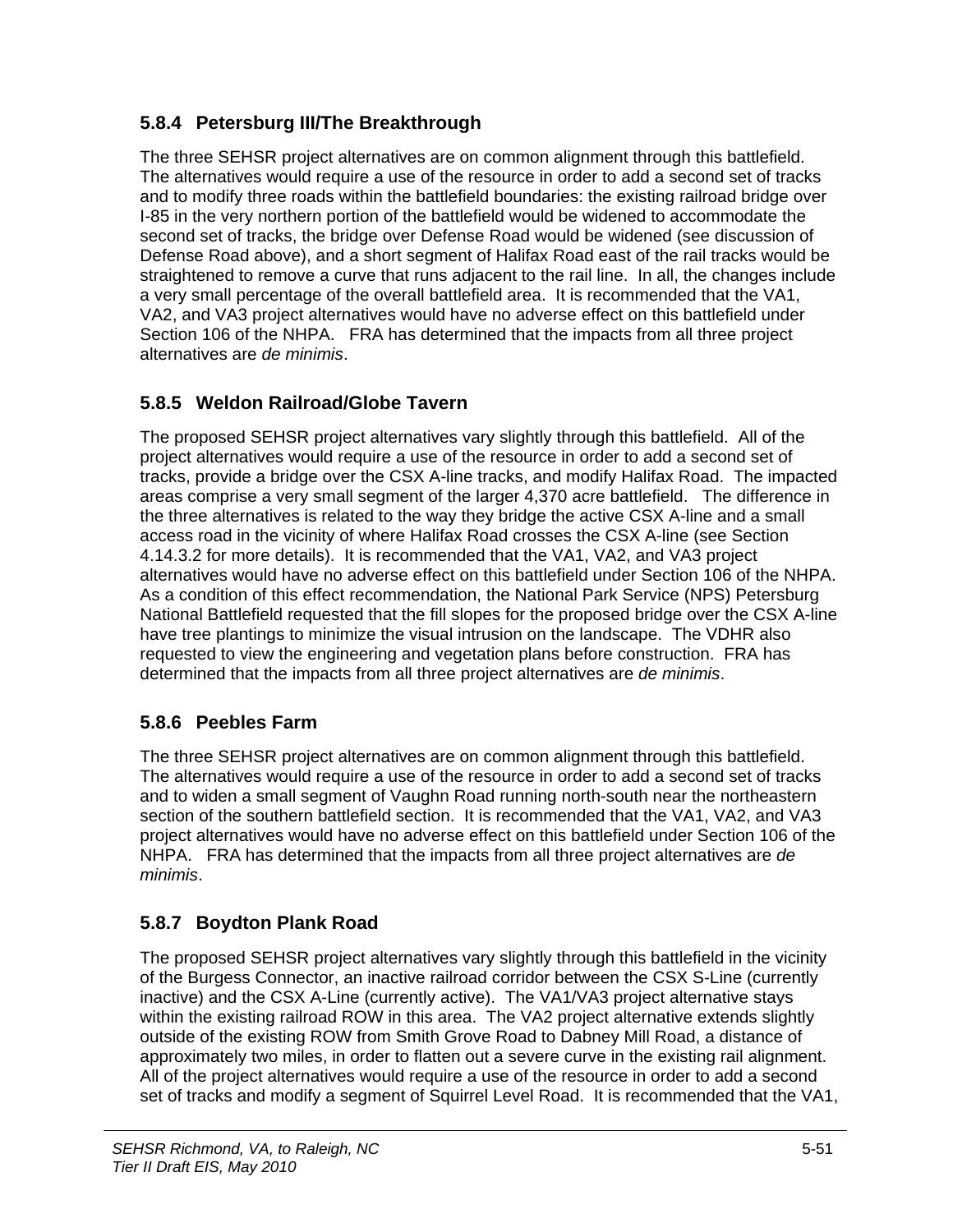VA2, and VA3 project alternatives would have no adverse effect on this battlefield under Section 106 of the NHPA. FRA has determined that the impacts from all three project alternatives are *de minimis*.

#### **5.8.8 Hatcher's Run**

The proposed SEHSR project alternatives vary slightly through this battlefield in the vicinity of the Burgess Connector, as described above for Boydton Plank Road battlefield. All of the project alternatives would require a use of the resource in order to add a second set of tracks and modify two roads. A small section of Vaughn Road would be widened and a small section of Squirrel Level Road would be improved. Both road improvement areas are located in the very northeastern corner of the larger battlefield. It is recommended that the VA1, VA2, and VA3 project alternatives would have no adverse effect on this battlefield under Section 106 of the NHPA. FRA has determined that the impacts from all three project alternatives are *de minimis*.

#### **5.8.9 Lewis Farm**

The three SEHSR project alternatives are on common alignment through this battlefield. All of the project alternatives would require a use of the resource in order to add a second set of tracks and to reroute a segment of Quaker Road. It is recommended that the VA1, VA2, and VA3 project alternatives would have no adverse effect on this battlefield under Section 106 of the NHPA. FRA has determined that the impacts from all three project alternatives are *de minimis*.

#### **5.8.10 Dinwiddie Courthouse**

The three SEHSR project alternatives are on common alignment through this battlefield. All of the project alternatives would require a use of the resource in order to add a second set of tracks. It is recommended that the VA1, VA2, and VA3 project alternatives would have no adverse effect on this battlefield under Section 106 of the NHPA. The project alternatives would not require any ROW from the resource. The FRA has determined that the proximity impacts do not cause a substantial impairment to the battlefield; therefore, the impacts do not constitute a Section 4(f) use of the resource.

# **5.9 Section 4(f) Property Impacts – Archaeology Sites**

The effects of the SEHSR project on archaeological resources will be determined after the selection of the preferred alternative per 36 CFR 800.4(b)(2). This regulation permits a phased process to conduct identification and evaluation efforts on projects where alternatives under consideration consist of corridors or large land areas. Phase II investigations to determine eligibility for the NRHP, as well as determinations of the effects of the project on eligible archaeological resources, will be completed for the preferred alternative prior to the publication of the FEIS. Mitigation commitments will be developed for a memorandum of agreement (MOA) under Section 106 of the NHPA if NRHP eligible sites are identified and would be adversely impacted. The MOA will be included in the FEIS.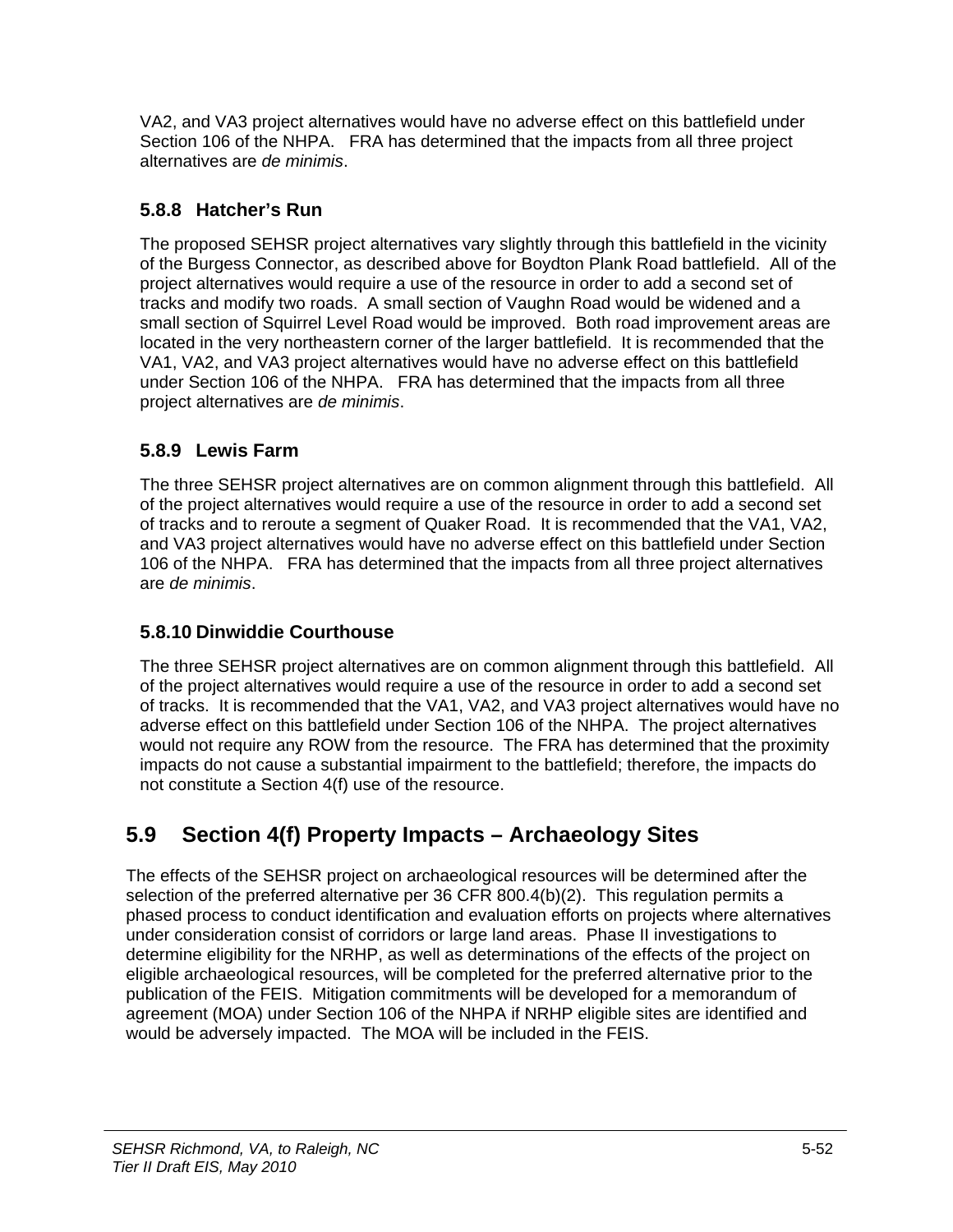# **5.10 Avoidance Alternatives**

The Section 4(f) statute requires the selection of an alternative that avoids the use of Section 4(f) property if that alternative is deemed feasible and prudent. For all resources that would require a Section 4(f) use by one or more of the proposed project alternatives (listed in Table 5-9), avoidance alternatives were investigated as described below.

|                                      | Table 5-9                                                                 |                  |                     |                |  |
|--------------------------------------|---------------------------------------------------------------------------|------------------|---------------------|----------------|--|
|                                      | Resources Where at Least One Alternative Would Require a Section 4(f) Use |                  |                     |                |  |
|                                      |                                                                           | (Not De Minimis) |                     |                |  |
| <b>Resource Name</b>                 | Section/                                                                  | <b>VA1/NC1</b>   | <b>VA2/NC2</b>      | <b>VA3/NC3</b> |  |
|                                      | <b>State</b>                                                              | Section 4(f)     | <b>Section 4(f)</b> | Section 4(f)   |  |
|                                      |                                                                           | <b>Use</b>       | <b>Use</b>          | <b>Use</b>     |  |
| <b>Williams Bridge Company</b>       | AA / VA                                                                   | Use              | Use                 | Use            |  |
| <b>Chester Historic District</b>     | BB/VA                                                                     | Use              | Use                 | Use            |  |
| <b>Eichelberger House</b>            | BB/VA                                                                     | Use              | Use                 | Use            |  |
| Defense Road                         | $\overline{CC}/VA$                                                        | Use              | Use                 | Use            |  |
| <b>Dimmock Line/Earthworks</b>       | CC/VA                                                                     | Use              | Use                 | Use            |  |
| Bridge over Defense Road             | CC/VA                                                                     | Use              | Use                 | Use            |  |
| Wynnhurst                            | D/VA                                                                      | Use              | No Use              | Use            |  |
| <b>Tourist Guest House</b>           | G/VA                                                                      | No Use           | No Use              | Use            |  |
| <b>Oak Shades</b>                    | G/VA                                                                      | Use              | De Minimis Use      | No Use         |  |
| La Crosse Commercial Historic        | I/VA                                                                      | Use              | Use                 | Use            |  |
| <b>District</b>                      |                                                                           |                  |                     |                |  |
| <b>Wright Farmstead</b>              | J/VA                                                                      | Use              | No Use              | Use            |  |
| <b>Bracey Historic District</b>      | K/VA                                                                      | No Use           | Use                 | No Use         |  |
| <b>Granite Hall/Fitts House</b>      | L/VA                                                                      | No Use           | Use                 | No Use         |  |
| <b>Holloway Farm</b>                 | O/NC                                                                      | Use              | Use                 | No Use         |  |
| Henderson Historic District and      | P/NC                                                                      | Use              | Use                 | Use            |  |
| Proposed Boundary Expansion          |                                                                           |                  |                     |                |  |
| South Henderson Industrial           | P/NC                                                                      | Use              | Use                 | Use            |  |
| <b>Historic District</b>             |                                                                           |                  |                     |                |  |
| <b>Franklinton Historic District</b> | S/NC                                                                      | Use              | Use                 | Use            |  |
| (Includes Sterling Mill Historic     |                                                                           |                  |                     |                |  |
| District)                            |                                                                           |                  |                     |                |  |
| Roanoke Park Historic District       | V/NC                                                                      | No Use           | No Use              | Use            |  |
| Raleigh Electric Company Power       | V/NC                                                                      | Use              | Use                 | No Use         |  |
| House                                |                                                                           |                  |                     |                |  |
| Carolina Power and Light             | V/NC                                                                      | Use              | Use                 | No Use         |  |
| Company Car Barn and                 |                                                                           |                  |                     |                |  |
| Automobile Garage                    |                                                                           |                  |                     |                |  |
| Raleigh and Gaston Railroad          | $M - V/$                                                                  | Use              | Use                 | Use            |  |
| Corridor                             | <b>NC</b>                                                                 |                  |                     |                |  |

In several locations, historic resources that would require a Section 4(f) use by one or more project alternatives are located in close proximity to one another. In addition, the potential adverse effects to historic districts are very similar in nature. Therefore, the discussion of potential avoidance alternatives for resources in close proximity and historic districts are consolidated to avoid redundancy.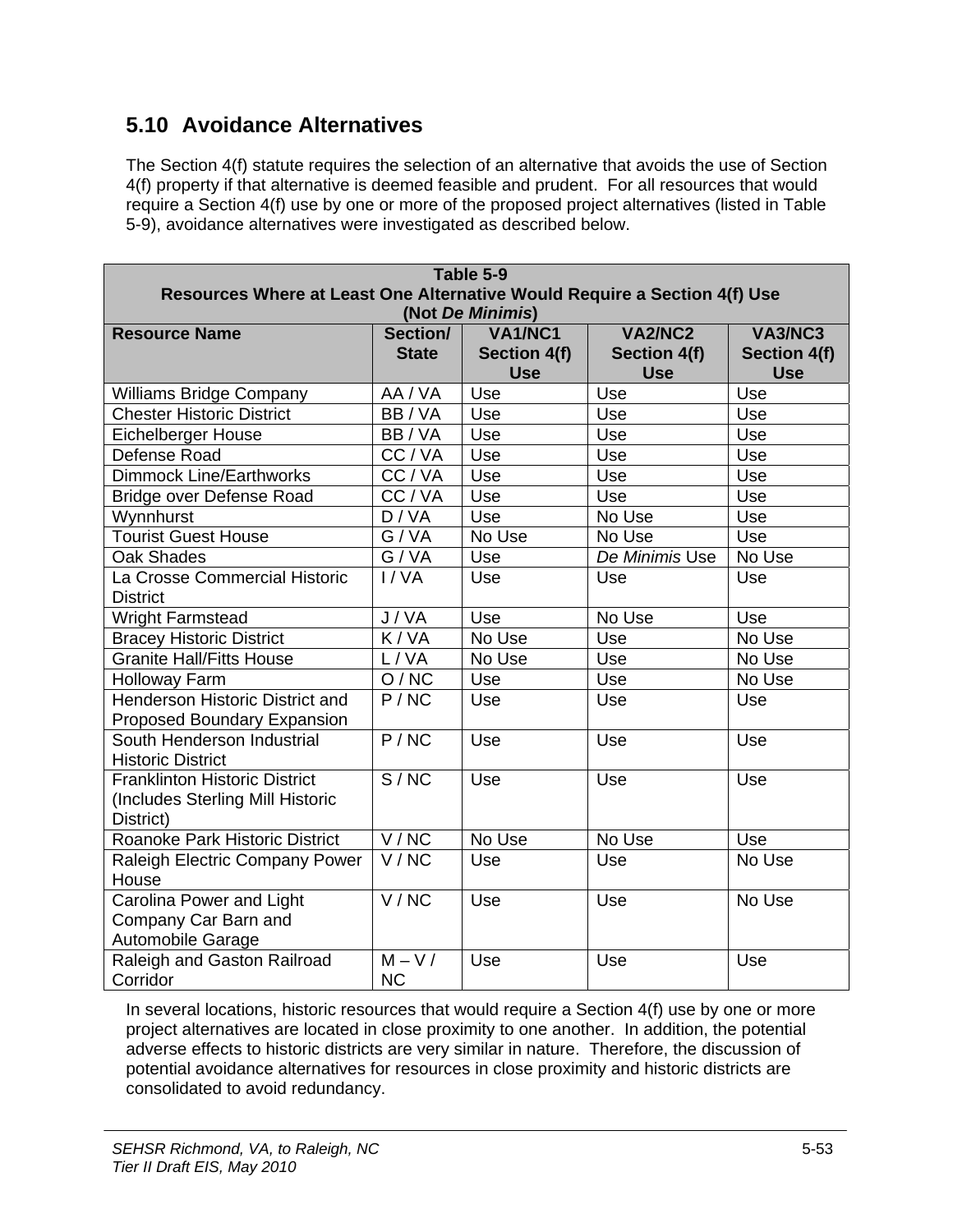#### **5.10.1 Alternatives that Avoid All Section 4(f) Resources**

A total avoidance alternative is a feasible and prudent alternative that would avoid all Section 4(f) resources. Alternatives that do not meet the purpose and need for the project are not considered feasible and prudent. Avoidance alternatives for individual Section 4(f) resources were developed and evaluated as field work and research revealed these resources during the DEIS process.

A fundamental goal of the "incremental" high speed rail approach is the utilization of existing rail ROW to the maximum extent practicable, in order to best minimize the overall impacts to both the human and natural environments.

In approximately 40% of the project area, the rail design alignments were outside of developed areas on new ROW, and avoidance alternatives for individual resources were successfully designed while continuing to meet the overall project purpose and need.

Approximately 60% of the rail design alignments were able to effectively use the existing rail ROW. Cities and towns grew up historically along this railroad ROW for the transportation benefits provided in the movement of both people and goods. The presence of rail serving the city/town centers promoted, and continues to promote, sustainable transportation and sustainable development patterns.

The ability of the SEHSR to effectively divert trips to rail from the current and future air and highway travel in the corridor (thus helping reduce the growth rate of congestion in the corridor and resulting in a more balanced use of the corridor's transportation infrastructure) is greatly affected by the ability to serve the city/town centers. The developed corridor would provide not only high speed passenger service, but also the opportunity for conventional passenger service and, in some areas, commuter service, both of which will allow stops in many of the small cities and towns along the corridor. This improved service would provide the traveling public and special populations, such as the elderly and the disabled, with improved transportation choices.

The unavoidable Section 4(f) impacts addressed in this document are located along existing rail ROW within the developed areas of cities and towns. Avoidance of these areas by means of bypasses fails to meet the project purpose and need as just described. In addition, the design goals of one degree of curvature (both horizontally and vertically) result in substantially increased corridor lengths, increasing travel times, while resulting in additional, and likely significant, impacts to natural resources (e.g., streams and wetlands), along with residential and/or business relocations. In addition, the required ROW would result in significantly more expensive project costs. Cumulatively, these impacts are not prudent per 23 CFR 774.17.

#### **5.10.2 Avoidance Alternatives for the Use (Not** *De Minimis***) of Individual Section 4(f) Resources**

The following sections discuss the evaluation of avoidance alternatives for individual Section 4(f) resources used by the SEHSR project. Resources are presented as they appear in the project corridor from north to south. Avoidance alternatives are not required when a finding of *de minimis* use is made for Section 4(f) historic resources because Section 4(f) is satisfied once *de minimis* applies.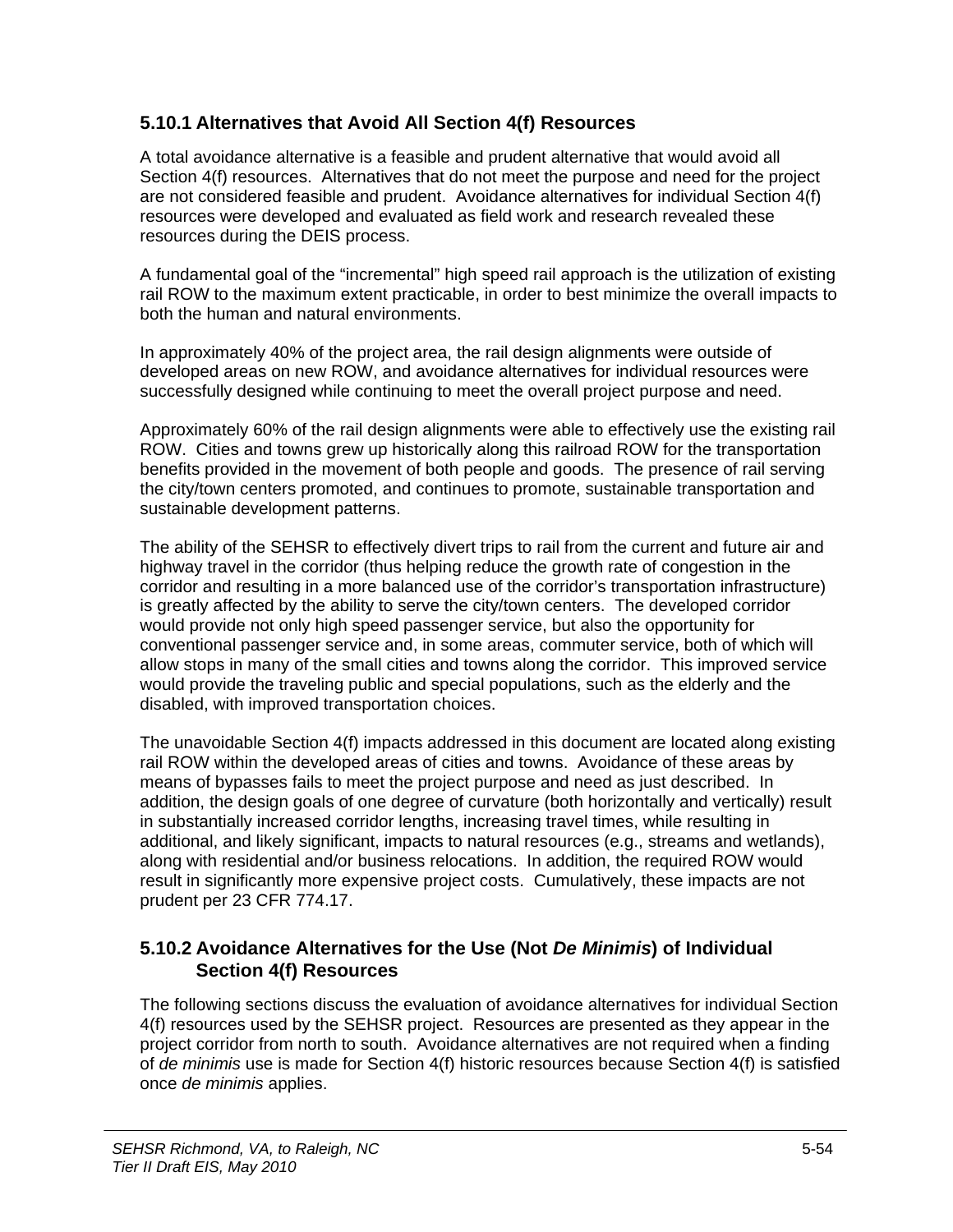An avoidance alternative for an individual Section 4(f) resource used by the SEHSR project must be evaluated within the section of the project where the resource is located. As explained in Section 2.2, the endpoints of each of the 26 sections of the project are in locations where the alternative alignments are in a common location. A preferred alternative will be selected for each section and joined together across the length of the project. Avoidance alternatives may not use another resource protected under Section 4(f) within the same section of the SEHSR project.

#### **5.10.3 Chester, La Crosse Commercial, Henderson, Franklinton, and South Henderson Industrial Historic Districts**

Several concepts to avoid adverse impacts to the Chester, La Crosse Commercial, Henderson, Franklinton, and South Henderson Industrial historic districts were assessed during the project planning process. This section discusses the concepts to avoid the use of the Section 4(f) resources that were objectively evaluated and explains the rationale for the dismissal of each concept. The following avoidance concepts were examined:

- At-grade crossing instead of grade separation
- Relocation of grade separation
- Bypass of historic district.

#### *5.10.3.1 Avoidance Concept 1: At-Grade Crossing*

In each of the historic districts, the adverse effect is directly tied to the proposed grade separation within the district as described in Section 5.3. The use of at-grade crossings instead of grade separations were considered as a means of avoiding the impacts. Atgrade crossings would avoid or minimize uses of the Section 4(f) resources; however, they are not prudent per the definition of "feasible and prudent alternative" in 23 CFR 774.17 because they would result in the continuation of unacceptably unsafe conditions and neither address nor correct the transportation purpose and need that prompted the proposed project.

The overarching philosophy of the design of the SEHSR from Richmond, VA, to Raleigh, NC, is to consolidate and grade separate all railroad-roadway crossings for the primary purpose of ensuring both rail and roadway safety. At-grade crossings inherently have risk of train-automobile collisions. A collision at a crossing on a higher speed track is a significant event often causing a death in the vehicle and in the case of larger, heavier trucks, the possible derailment of the train and associated injuries.

Chapter 2 of the DEIS outlines additional reasons for grade separations:

- Elimination of railroad/roadway traffic issues
- Elimination of possible system failure and associated delays
- Elimination of easy trespasser access
- Elimination of horn noise
- Comparable capital cost to grade-separated structure
- Improved long term cost of maintenance
- Allows for future speed increases.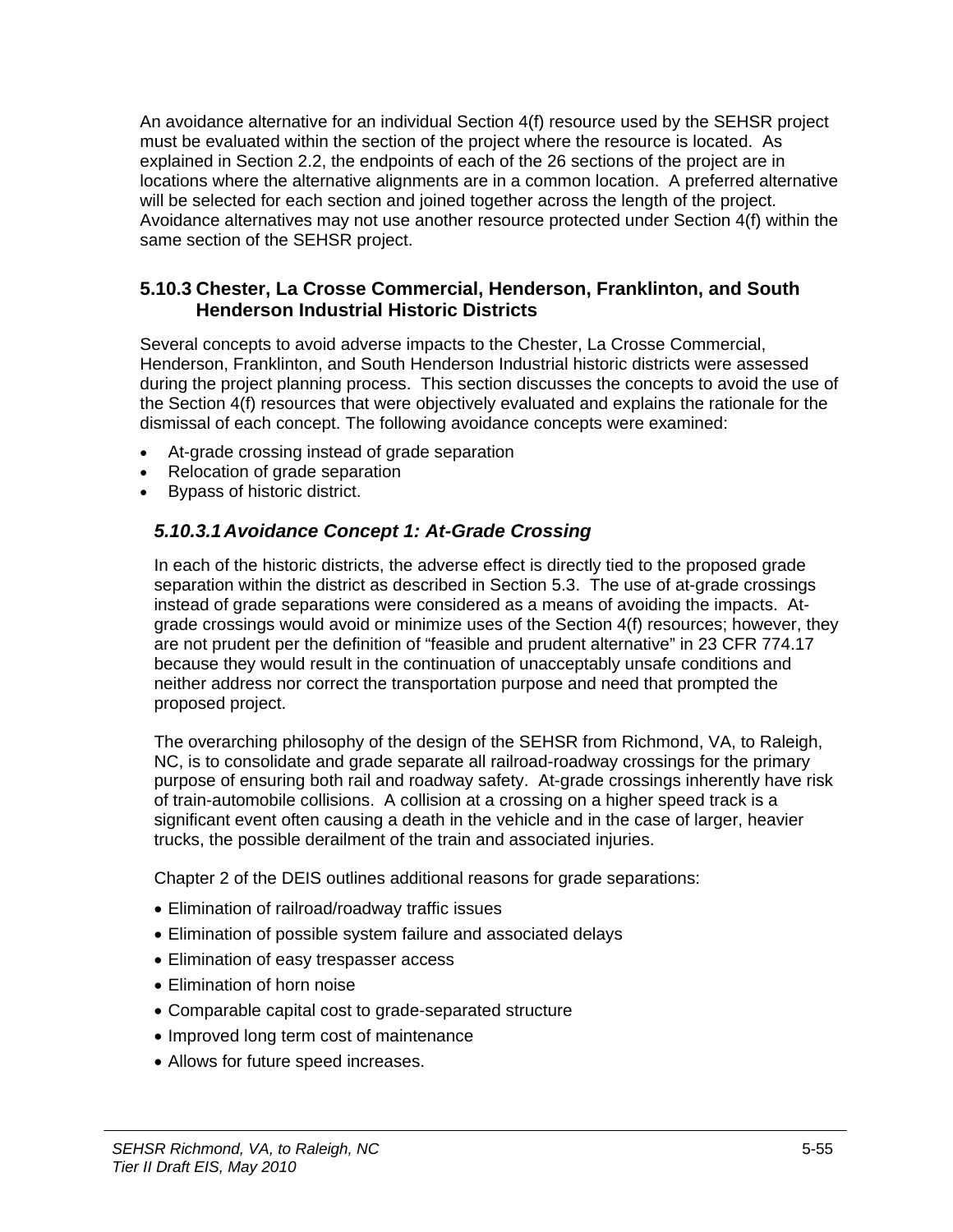For these reasons, at-grade crossings fail to meet one of the purposes of the SEHSR project, which is to increase the safety and operability of the transportation system within the travel corridor. Therefore, this concept is not prudent per 23 CFR 774.17.

#### *5.10.3.2 Avoidance Concept 2: Relocate Grade Separation*

As described above, the adverse effect from the project on each of the historic districts is a direct result of the proposed grade separation. To avoid these impacts, relocations of the proposed grade separations to areas outside of or elsewhere within the historic districts were considered. In all cases, the potential relocations were not prudent because the changes to the road network would result in significant traffic problems, there were constructability issues, or there were other problems as explained in Table 5-10. Based on the unacceptable operational problems this concept would cause, it is not prudent per 23 CFR 774.17.

| <b>Table 5-10</b><br><b>Grade Separation Locations Considered</b> |                                     |                                                                                                                                                                                                                                                                                                                                                                                                                                   |
|-------------------------------------------------------------------|-------------------------------------|-----------------------------------------------------------------------------------------------------------------------------------------------------------------------------------------------------------------------------------------------------------------------------------------------------------------------------------------------------------------------------------------------------------------------------------|
| <b>Historic District</b>                                          | Location                            | <b>Reasons Selected or Excluded</b>                                                                                                                                                                                                                                                                                                                                                                                               |
| Chester                                                           | Curtis St                           | Selected – Curtis St was selected for the grade<br>separation because it carries the majority of traffic going<br>north-south through Chester, VA. It continues beyond W<br>Petersburg St to join VA Route 10 (W Hundred Rd) north<br>of town.                                                                                                                                                                                    |
|                                                                   | West St                             | Excluded - West St was excluded as a potential grade<br>separation location because it lacks the connectivity of<br>Curtis St. Additionally, locating the grade separation on<br>West St would require routing traffic across West St and<br>back up to Curtis St via Winfree St or W Petersburg St;<br>the improvements necessary for this would potentially<br>result in severe residential relocations along these<br>streets. |
|                                                                   | Snead St                            | Excluded – Snead Street was excluded as a potential<br>grade separation location because it was too far south of<br>the center of Chester, VA, to carry the flow of traffic north-<br>south across the railroad. It would also have the same<br>potential residential impacts as West St.                                                                                                                                         |
| La Crosse<br>Commercial                                           | Meredith St/<br><b>Hillcrest Rd</b> | Selected - Meredith St/Hillcrest Rd was selected for the<br>grade separation because it provides the east-west<br>connectivity required by the community of La Crosse for<br>its downtown. A grade separation outside of town would<br>have resulted in negative community impacts, notably the<br>removal of traffic and associated commerce for downtown<br>businesses.                                                         |
|                                                                   | W Pine St                           | Excluded – W Pine St was excluded as a potential grade<br>separation because it is too close to the existing grade<br>separation at US 58. It would not provide the east-west<br>connectivity needed within the town of La Crosse.                                                                                                                                                                                                |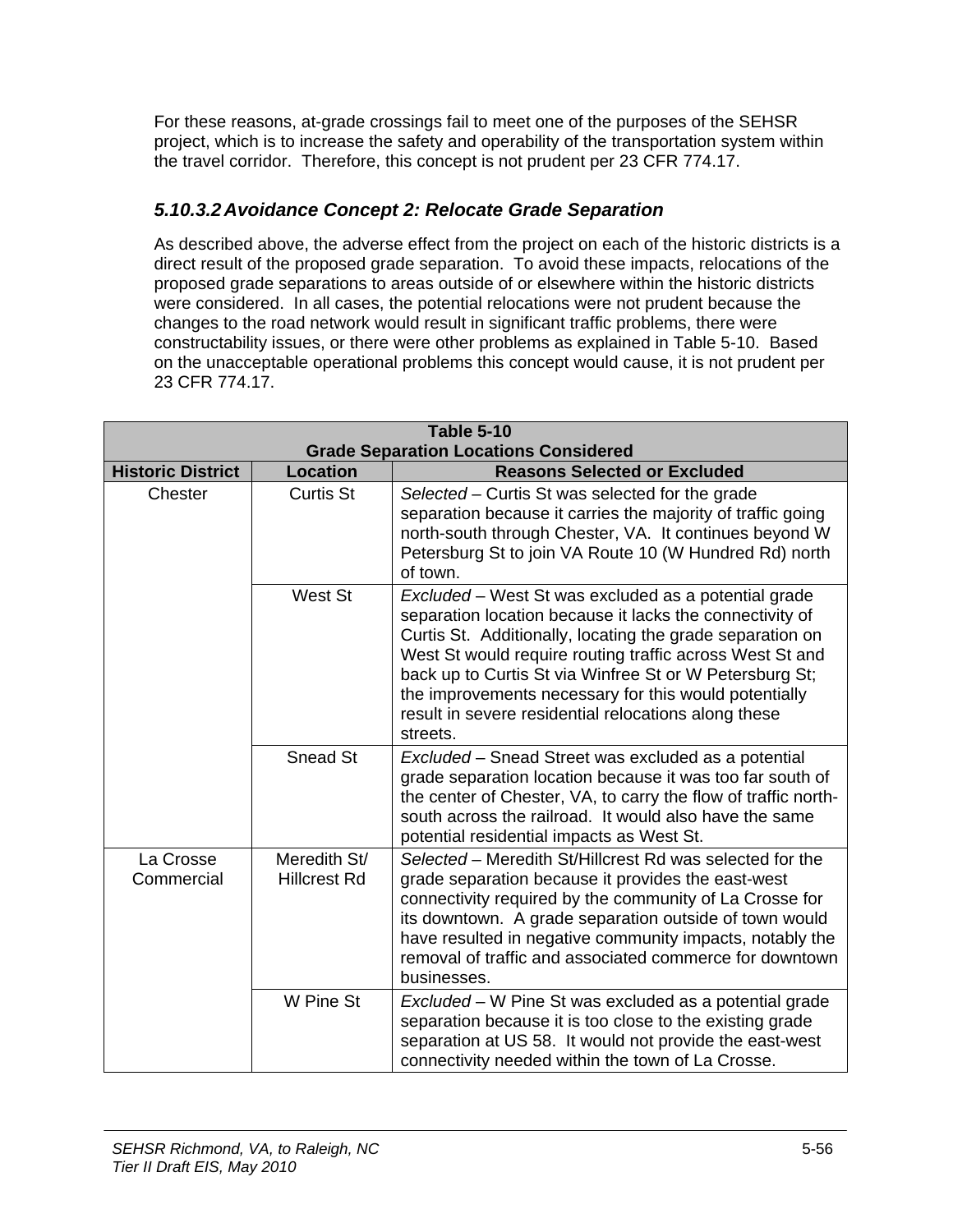| <b>Table 5-10</b><br><b>Grade Separation Locations Considered</b> |                                    |                                                                                                                                                                                                                                                                                                                                                                                                                                                                                                                                                                                   |
|-------------------------------------------------------------------|------------------------------------|-----------------------------------------------------------------------------------------------------------------------------------------------------------------------------------------------------------------------------------------------------------------------------------------------------------------------------------------------------------------------------------------------------------------------------------------------------------------------------------------------------------------------------------------------------------------------------------|
| <b>Historic District</b>                                          | <b>Location</b>                    | <b>Reasons Selected or Excluded</b>                                                                                                                                                                                                                                                                                                                                                                                                                                                                                                                                               |
|                                                                   | Seaboard Ave/<br>College St        | Excluded - Seaboard Ave/ College St was excluded as a<br>potential grade separation because it would likely result in<br>substantial commercial relocations in downtown La<br>Crosse.                                                                                                                                                                                                                                                                                                                                                                                             |
|                                                                   | Marengo Rd/St<br><b>Tammany Rd</b> | Excluded - A grade separation that would connect<br>Marengo Rd to St Tammany Rd with a bridge over the<br>railroad was explored at the request of the community of<br>La Crosse. This concept would have resulted in a long<br>bridge approximately 30 feet over the proposed rail<br>alignment. Visualizations of the design were shown to<br>members of the community who then expressed<br>concerns about accessibility and connectivity within<br>downtown. In addition, this grade separation would have<br>resulted in a similar or larger impact to the historic district. |
| Henderson                                                         | W Andrews Ave                      | Selected - W Andrews St (NC39) was chosen for the<br>grade separation in Henderson because it is the primary<br>east-west route through the town; closing this rail<br>crossing would result in inoperable traffic operations.                                                                                                                                                                                                                                                                                                                                                    |
|                                                                   | <b>Chavasse Ave</b>                | Excluded - Chavasse Ave was excluded from<br>consideration for a grade separation because of<br>constructability issues. It was not possible to provide the<br>required vertical clearance under the rail line and still<br>maintain the existing side street intersections. Cutting off<br>these side streets would alter the road network in the<br>town to such a degree as to render the option imprudent.                                                                                                                                                                    |
| South<br>Henderson<br>Industrial                                  | Alexander Ave                      | Selected – Alexander Ave was chosen for the grade<br>separation through the South Henderson Industrial<br>District at the request of the Town of Henderson; any<br>crossing to the north of Alexander Ave would have an<br>impact on the Henderson historic district.                                                                                                                                                                                                                                                                                                             |
|                                                                   | Miriam Ave/<br><b>Wilkins Ln</b>   | Excluded - A crossing at Miriam Ave/Wilkins Ln (or any<br>other crossing south of the historic district) would not<br>provide the necessary east-west connectivity required to<br>maintain traffic operations within Henderson.                                                                                                                                                                                                                                                                                                                                                   |
| Franklinton                                                       | Green St                           | Selected – Green St was selected for the grade<br>separation through downtown Franklinton because it is<br>the location of an existing grade separation (the SEHSR<br>project would replace and widen the existing bridge);<br>therefore, it would have the fewest residential and<br>commercial relocations and maintain continuity in traffic<br>operations.                                                                                                                                                                                                                    |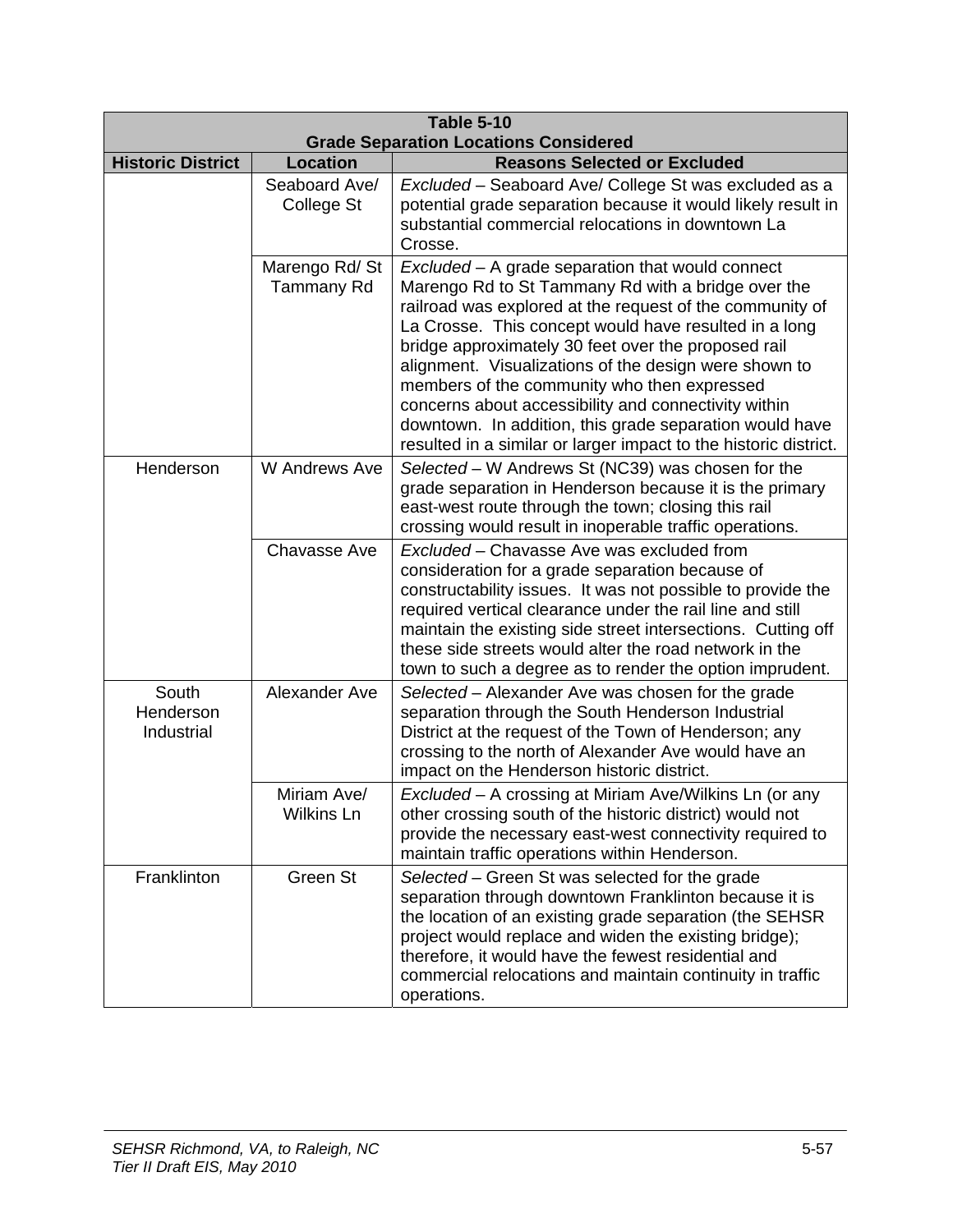| <b>Table 5-10</b><br><b>Grade Separation Locations Considered</b> |                                                 |                                                                                                                                                                                                                                                                                                                                                                             |
|-------------------------------------------------------------------|-------------------------------------------------|-----------------------------------------------------------------------------------------------------------------------------------------------------------------------------------------------------------------------------------------------------------------------------------------------------------------------------------------------------------------------------|
| <b>Historic District</b>                                          | <b>Reasons Selected or Excluded</b><br>Location |                                                                                                                                                                                                                                                                                                                                                                             |
|                                                                   | Mason St                                        | Excluded - Mason St was excluded as a location for a<br>grade separation because it would have substantial<br>impacts to the commercial district as well as the historic<br>district. It was not possible to evaluate placement of<br>grade separations entirely outside the historic district<br>because of the need to maintain connectivity within the<br>downtown area. |

#### *5.10.3.3 Avoidance Concept 3: Bypass of Historic District*

Impacts to the historic districts could be avoided if the project were to bypass the districts on new rail alignments. Such bypasses could be located in the general vicinity of an individual historic district (less than a mile from the district boundary) or bypass multiple districts (at a distance further away).

Either type of bypass would require leaving existing rail ROW and locating the alternatives on land that is either currently used for other purposes or undeveloped. This would likely result in significant residential and/or business relocations and impacts to natural resources (e.g., streams and wetlands). Such unacceptable and severe adverse social and environmental impacts are not prudent per 23 CFR 774.17.

In addition, bypasses would increase travel time by adding length to the alternatives and, potentially, by requiring slower speeds through sharper turns. Increases to travel time would have a negative impact on ridership. As discussed above, bypasses fail to meet one of the purposes of the SEHSR project, which is to divert trips from air and highway within the travel corridor. Therefore, this concept is not prudent per 23 CFR 774.17.

#### **5.10.4 Williams Bridge Company (VA)**

The SEHSR rail alternatives all require a small amount of ROW along the western boundary of the Williams Bridge Company. Rail alignment options in the vicinity of the Williams Bridge Company are severely constrained due to the need to utilize the existing James River railroad bridge (located just north of the Williams Bridge Company) and the Richmond flood wall gate (located just south of the Williams Bridge Company). The Richmond flood wall serves as a protective concrete wall against a sizeable flood. The gate is a large opening to provide passage except during periods of flooding, when it is closed. These constraints make it imprudent to relocate the rail alternatives off of the Williams Bridge Company property.

In addition to the ROW impacts from the railroad alternatives, the Section 4(f) use of the Williams Bridge Company is due to the additional driveway that was added to the SEHSR designs at the request of the company. This driveway would provide tandem tractor trailers leaving the Williams Bridge Company with a means to access the proposed grade separation at Goodes Street. These trucks are too large to utilize the existing tunnel under the railroad located at the entrance to the property. According to representatives of Williams Bridge Company, the failure of the project to provide access for tandem tractor trailers would result in closure of the company's Richmond location. This would be an unacceptable and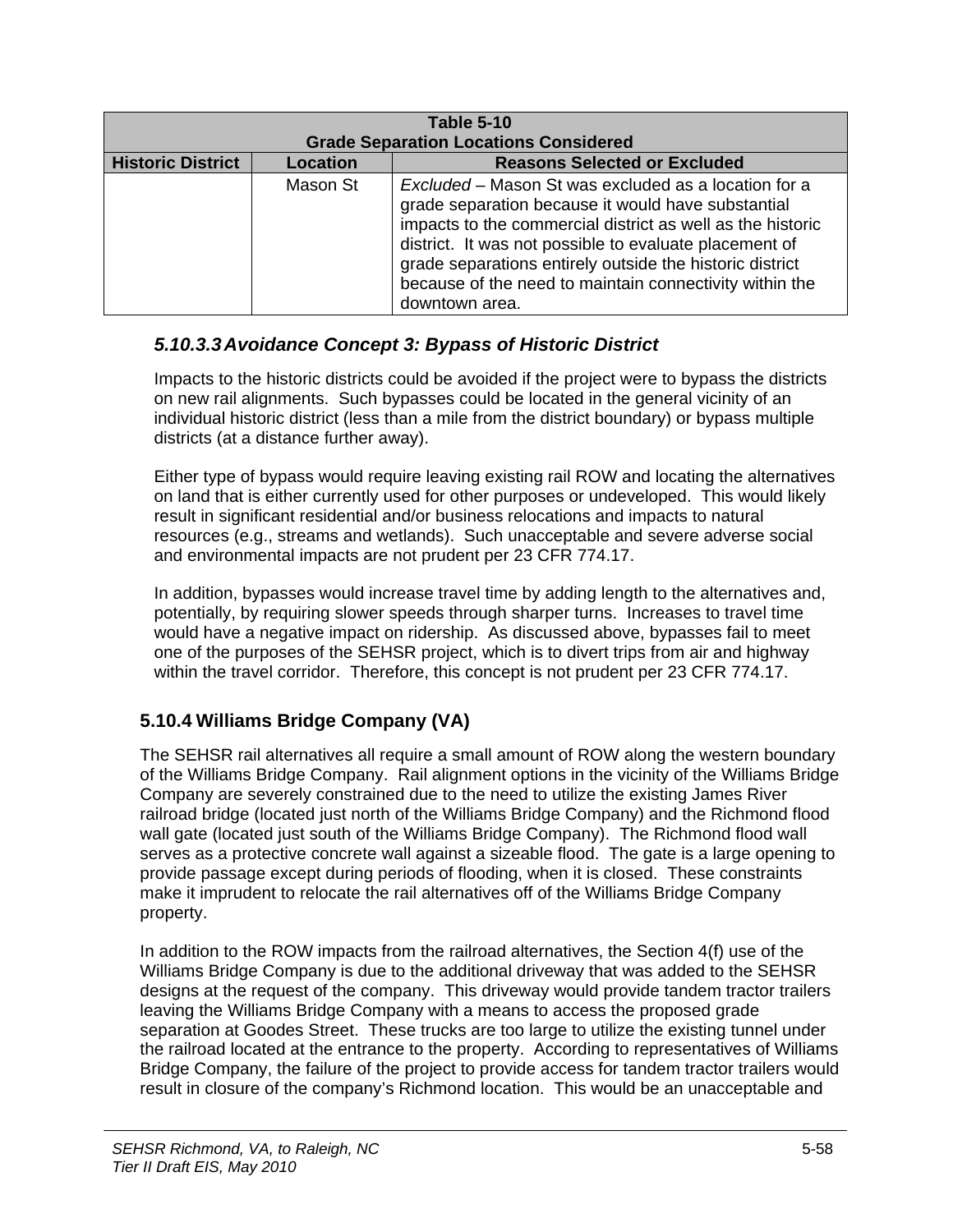severe adverse social and economic impact. As a result of these potential impacts, an avoidance alternative for the Williams Bridge Company is not prudent per 23 CFR 774.17.

## **5.10.5 Eichelberger House (VA)**

The SEHSR project alternatives are on common alignment in the vicinity of the Eichelberger House. Avoidance of the gated entrance to the Eichelberger House would require a realignment of the SEHSR rail alternatives through the Chester Historic District, with a shift to the south. This shift would impact a planned public park on the opposite corner of Curtis Street, which is also protected by Section 4(f). In addition, the realignment would likely result in significant residential impacts due to the terrain in the vicinity of the Eichelberger House. As a result of these potential impacts, an avoidance alternative for the Eichelberger House is not prudent per 23 CFR 774.17.

#### **5.10.6 Defense Road, Dimmock Line/Earthworks, and Bridge over Defense Road (VA)**

These three resources are all located directly adjacent to one another along Defense Road in Petersburg, VA. The SEHSR project alternatives are on common alignment in this area. Defense Road runs east-west through Petersburg and crosses the existing CSX rail line approximately 250 feet south of I-85. Rail alignment options for the SEHSR project are severely constrained in this area due to the need to utilize the existing rail underpass at I-85 and provide rail access to Collier rail yard, which is located approximately one mile south of Defense Road. Use of the existing rail underpass at I-85 is necessitated by the extraordinary costs and operational issues (e.g., maintaining highway and rail traffic) associated with constructing a new rail underpass. Access to Collier rail yard is also essential to maintenance of railroad operations. The yard serves as an interchange between the CSX and Norfolk Southern rail lines, and provides storage areas, staging areas, bulk transfer, and industrial switching facilities. Due to these constraints, it is not possible to realign the project alternatives in such a way as to avoid crossing Defense Road in the vicinity of the existing railroad bridge over Defense Road. Therefore, an avoidance alternative for Defense Road, Dimmock Line/Earthworks, and the Bridge over Defense Road is not prudent per 23 CFR 774.17.

## **5.10.7 Wynnhurst (VA)**

The VA1 and VA3 SEHSR project alternatives would result in a Section 4(f) use of the Wynnhurst property. The VA2 alternative is an avoidance alternative for Wynnhurst within Section D of the SEHSR project. The alignment veers to the northwest of Wynnhurst through the small community of Rawlings, VA. This alternative does not require the acquisition of ROW from Wynnhurst and would not result in a Section 4(f) use of the resource.

The VA2 alternative is a prudent and feasible avoidance alternative within Section D of the project. It avoids an impact to a species protected under the Endangered Species Act, while the VA1/VA3 alternative would result in an impact. In addition, the VA2 alternative has lower costs and fewer associated relocations than the VA1/VA3 alternatives. However, it has greater impacts to streams and wetlands than the VA1/VA3 alternatives. All efforts will be made during final design to further avoid and minimize impacts to streams and wetlands.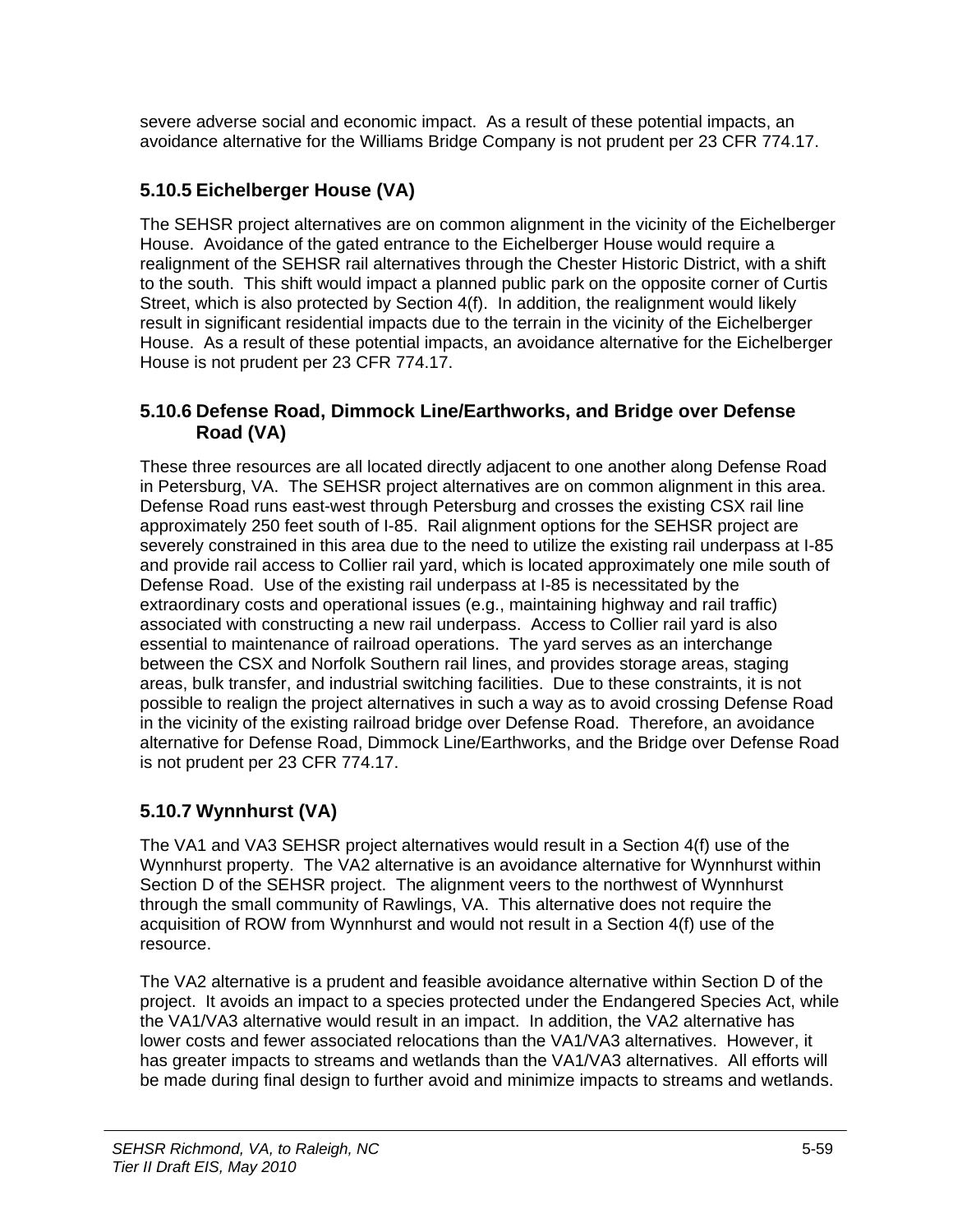#### **5.10.8 Tourist Guest House (VA)**

The VA3 SEHSR project alternative would result in a Section 4(f) use of the Tourist Guest House within Section G of the project. The VA2 alternative is an avoidance alternative for these impacts to the Tourist Guest House. The alternative stays more than 500 feet south of the boundary of the Tourist Guest House and skirts the southern boundary of the Oak Shades property, which is also located within Section G and upon which it has a *de minimis*  impact. The VA2 alternative does not require the acquisition of ROW from the Tourist Guest House and would not result in a Section 4(f) use of the resource. Although the VA1alternative would not result in a Section 4(f) use of the Tourist House, it would result in a Section 4(f) use of Oak Shades in the same section of the project.

The VA2 alternative is a prudent and feasible avoidance alternative within Section G of the project. It has similar impacts to natural resources and lower costs than the VA1 and VA3 alternatives.

#### **5.10.9 Oak Shades (VA)**

The VA1 SEHSR project alternative would result in a Section 4(f) use of Oak Shades within Section G of the project. The VA2 alternative is an avoidance alternative for these impacts to Oak Shades. The alternative skirts the southern boundary of the resource and was determined to have a *de minimis* impact upon it. The VA2 alternative would not result in a Section 4(f) use of the Tourist Guest House, which is also located within Section G. Although the VA3 alternative would not result in a Section 4(f) use of Oak Shades, it would result in a Section 4(f) use of the Tourist Guest House in the same section of the project.

As discussed above, the VA2 alternative is a prudent and feasible avoidance alternative within Section G of the project. It has similar impacts to natural resources and lower costs than the VA1 and VA3 alternatives.

#### **5.10.10 Wright Farmstead (VA)**

The VA1 and VA3 SEHSR project alternatives would result in a Section 4(f) use of the Wright Farmstead within Section J of the project. VA2 is an avoidance alternative for these impacts to the Wright Farmstead. The alignment is located more than 500 feet from the boundary of the resource. This alternative does not require the acquisition of ROW from the Wright Farmstead and would not result in a Section 4(f) use of the resource.

The VA2 alternative is a prudent and feasible avoidance alternative within Section J of the project. It has fewer impacts to streams and similar impacts to other resources as the VA1 and VA3 alternatives. The VA2 alternative also has similar costs to the VA1 and VA3 alternatives. However, the VA2 alternative has a greater number of impacted noise receptors than the VA1 and VA3 alternatives. Noise abatement measures will be analyzed during the final design process.

## **5.10.11 Bracey Historic District (VA)**

The VA2 SEHSR project alternative would result in a Section 4(f) use of the Bracey Historic District within Section K of the project. The VA1 and VA3 alternatives are avoidance alternatives for these impacts to the Bracey Historic District. These alternatives are on common alignment through Section K. They would construct a new rail alignment west of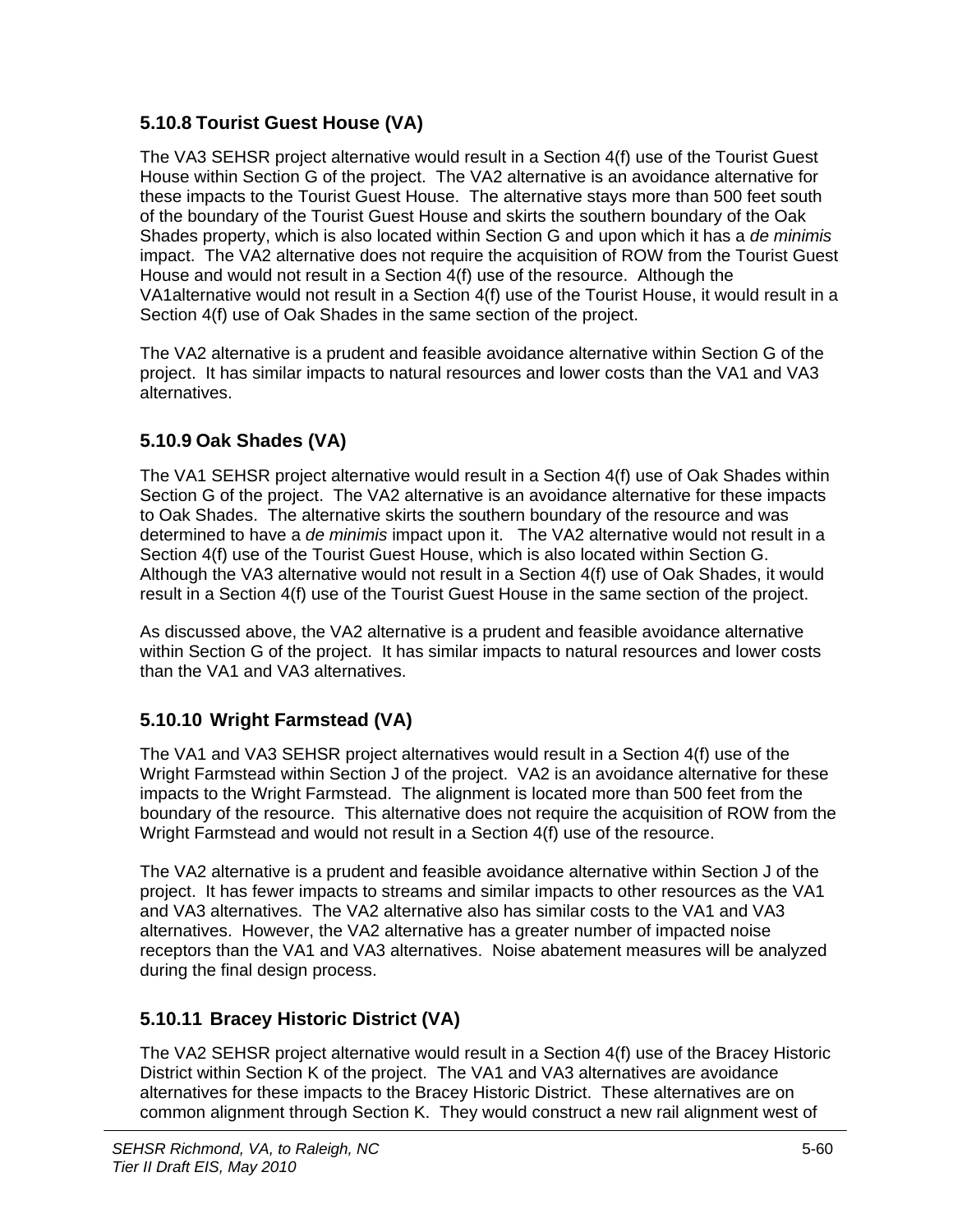the original Seaboard Air Line tracks, outside of the historic district. These alternatives do not require the acquisition of ROW from the Bracey Historic District and would not result in a Section 4(f) use of the resource.

The VA1/VA3 alternatives are prudent and feasible avoidance alternatives within Section K of the project. The VA1/VA3 alternatives would result in fewer stream impacts than the VA2 alternative and would have similar impacts to other resources.

#### **5.10.12 Granite Hall/Fitts House (VA)**

The VA2 SEHSR project alternative would result in a Section 4(f) use of Granite Hall/Fitts House within Section L of the project. The VA1 and VA3 alternatives are avoidance alternatives for these impacts to Granite Hall/Fitts House. These alternatives are on common alignment through Section L. They are located approximately 700 feet west of the resource. These alternatives do not require the acquisition of ROW from Granite Hall/Fitts House and would not result in a Section 4(f) use of the resource.

The VA1/VA3 alternatives are prudent and feasible avoidance alternatives within Section L of the project. The VA1/VA3 alternatives would result in fewer stream and wetland impacts, fewer relocations, and fewer noise and vibration impacts than the VA2 alternative.

## **5.10.13 Holloway Farm (NC)**

Although the NC3 project alternative is located more than 500 feet from Holloway Farm and would not result in a Section 4(f) use of the resource, it is not an avoidance alternative because it would use other resources protected under Section 4(f) within the same section of the SEHSR project. Within Section O, all project alternatives would result in a Section 4(f) use of the Raleigh and Gaston Railroad Corridor. As described below, it is not possible for the project alternatives to avoid a use of the railroad corridor. Therefore, an avoidance alternative for Holloway Farm is not prudent per 23 CFR 774.17.

Although the NC3 alternative is not a prudent and feasible avoidance alternative in Section O of the project, it is the alternative within Section O that causes the least overall harm to Section 4(f) resources. It would require a use of the Raleigh and Gaston Railroad Corridor (as would the NC1 and NC2 alternatives), but would not require a use of Holloway Farm. Compared to the NC1 and NC2 alternatives, the NC3 alternative would result in fewer impacts to wetlands, greater impacts to streams, fewer noise and vibration impacts, and fewer relocations.

## **5.10.14 Roanoke Park Historic District (NC)**

Although the NC1 and NC2 project alternatives would not result in a Section 4(f) use of the Roanoke Park Historic District, they are not avoidance alternatives because they would use other resources protected under Section 4(f) within the same section of the SEHSR project. Within Section V, NC1 and NC2 would result in Section 4(f) uses of the Raleigh Electric Company Power House and the Carolina Power and Light Company Car Barn and Automobile Garage.

The NC3 alternative takes ROW from the eastern boundary of the Roanoke Park Historic District and would result in a Section 4(f) use of the resource. If the rail alignment were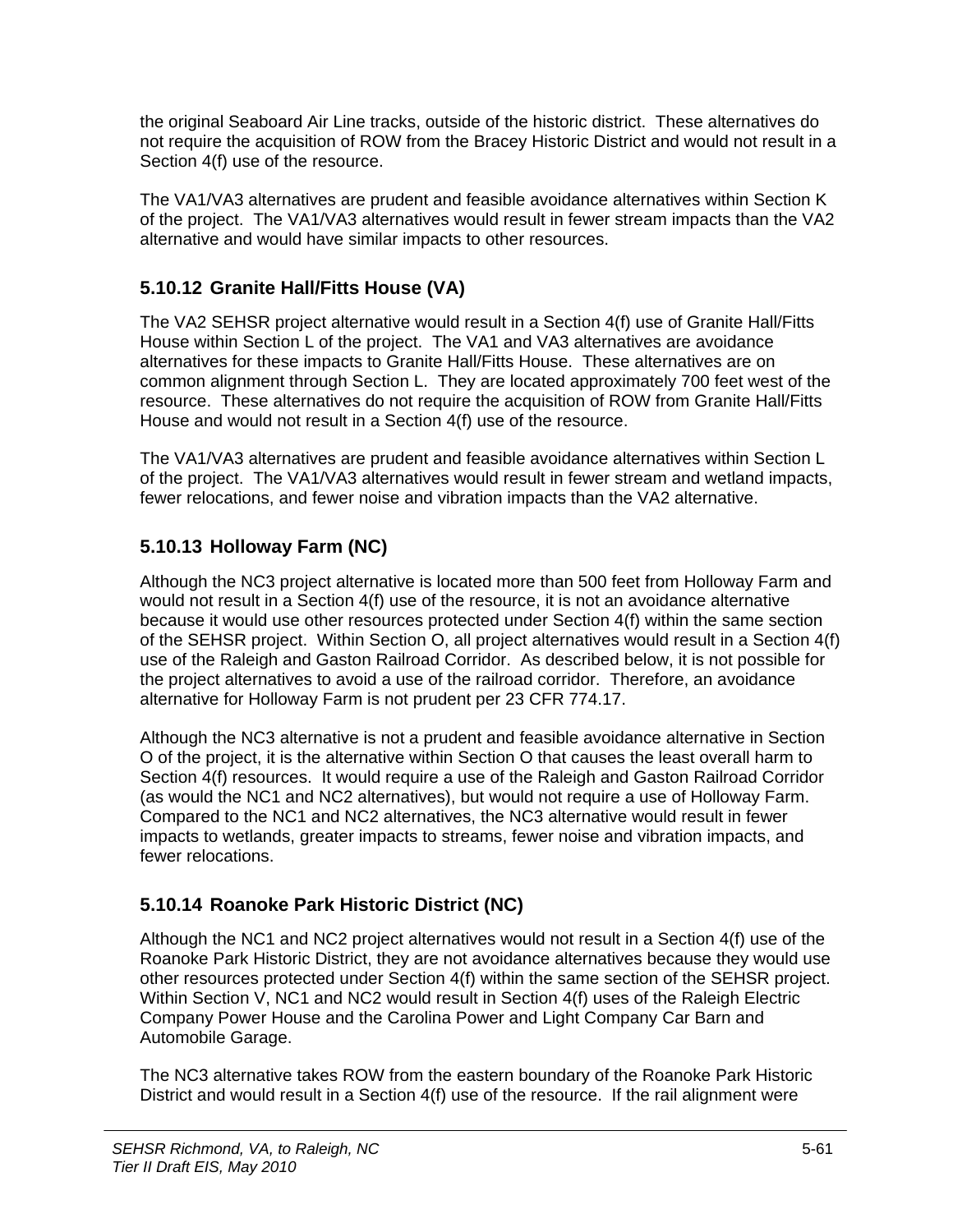shifted east to avoid the district entirely, it would impact the Norfolk Southern rail yard, which is immediately adjacent to the district. Due to the configuration of railroad tracks and operations buildings, combined with the location of Capital Boulevard immediately to the east, this impact would require the relocation of the rail yard. Reconfiguring the rail yard is not possible because it would require taking the yard out of operation. Maintenance of the Norfolk Southern rail yard is essential to the company's railroad operations in Raleigh, NC. The yard serves as a railway car sort facility and provides interchanges with CSX, Coastal Carolina Railway, and North Carolina Railroad. Relocation of the rail yard would be an unacceptable and severe adverse social and economic impact, and result in an extraordinary cost to the project. Therefore, an avoidance alternative for the Roanoke Park Historic District is not prudent per 23 CFR 774.17.

An analysis will be performed for the FEIS to determine which of the three project alternatives in Section V of the SEHSR project causes the least overall harm to Section 4(f) resources. This analysis will include:

- The ability to mitigate adverse impacts to each Section 4(f) property (including any measures that result in benefits to the property);
- The relative severity of the remaining harm, after mitigation, to the protected activities, attributes, or features that qualify each Section 4(f) property for protection;
- The relative significance of each Section 4(f) property;
- The views of the official(s) with jurisdiction over each Section 4(f) property;
- The degree to which each alternative meets the purpose and need for the project;
- After reasonable mitigation, the magnitude of any adverse impacts to resources not protected by Section 4(f); and
- Substantial differences in costs among the alternatives.

## **5.10.15 Raleigh Electric Company Power House (NC)**

Although the NC3 project alternative does not impact the Raleigh Electric Company Power House, it is not an avoidance alternative because it would use another resource protected under Section 4(f) within the same section of the SEHSR project. Within Section V, NC3 would result in a Section 4(f) use of the Roanoke Park Historic District.

Avoiding a Section 4(f) use of the Raleigh Electric Company Power House would require one of three design changes: (1) shifting the rail alignment east or west away from the resource; (2) maintaining the existing at-grade rail crossing at West Jones Street; or (3) closing the crossing and relocating the grade separation to another location. Shifting the alignment would result in unacceptable and severe impacts to businesses and residences in downtown Raleigh. Maintaining the existing at-grade crossing does not meet the purpose and need of the SEHSR project (see Section 5.10.3.1). Closing the crossing would also be problematic. The City of Raleigh stated in a letter dated July 30, 2008, that closing the West Jones Street rail crossing under the NC1 or NC2 alternatives would cause extraordinary traffic problems and community disruption. Therefore, an avoidance alternative for the Raleigh Electric Company Power House is not prudent per 23 CFR 774.17.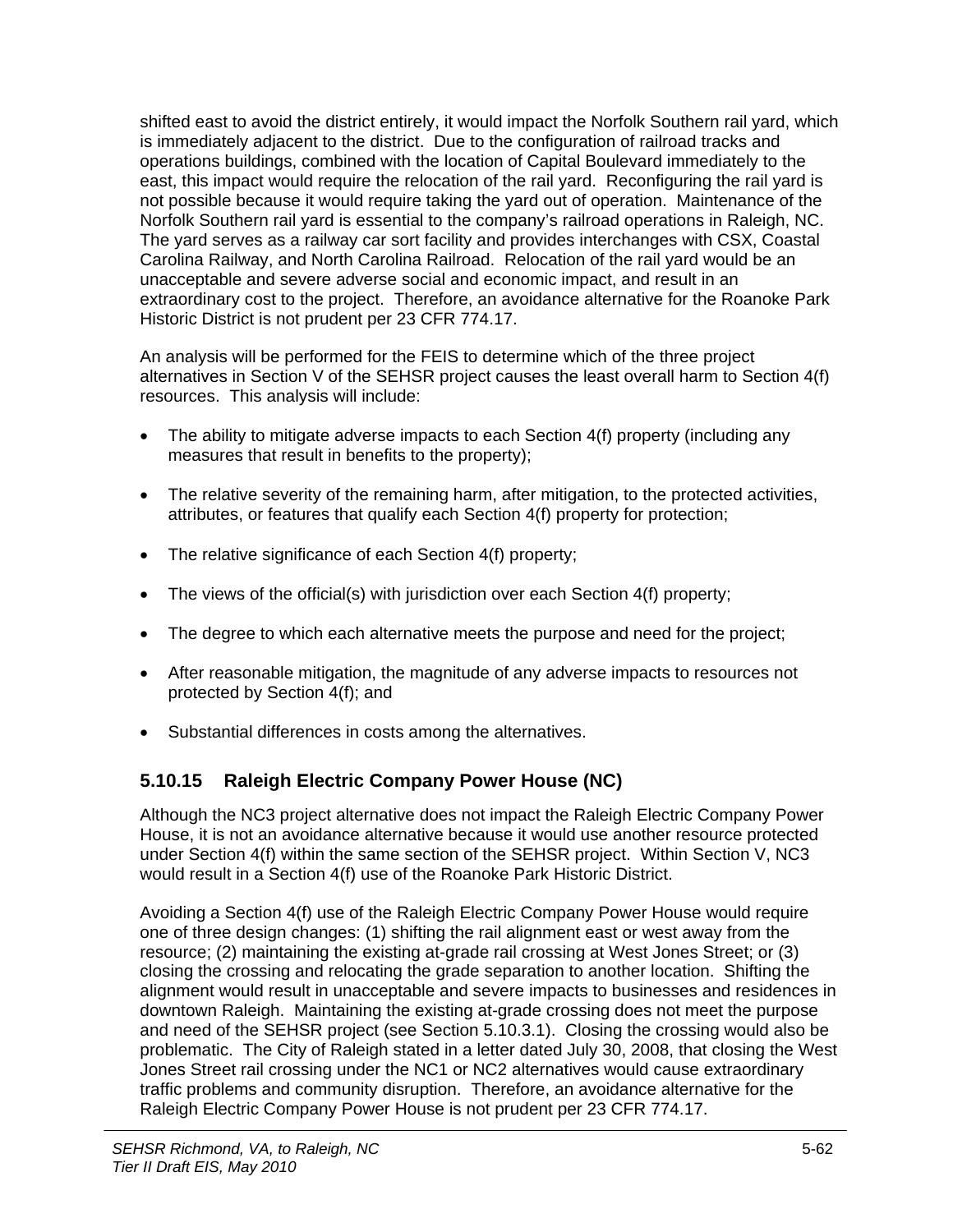As discussed above, an analysis will be performed for the FEIS to determine which of the three project alternatives in Section V of the SEHSR project causes the least overall harm to Section 4(f) resources.

#### **5.10.16 Carolina Power and Light Company Car Barn and Automobile Garage (NC)**

Although the NC3 project alternative would not result in a Section 4(f) use of the Carolina Power and Light Company Car Barn and Automobile Garage, it is not an avoidance alternative because it would use another resource protected under Section 4(f) within the same section of the SEHSR project. Within Section V, NC3 would result in a Section 4(f) use of the Roanoke Park Historic District.

Avoiding a Section 4(f) use of the Carolina Power and Light Company Car Barn and Automobile Garage would require one of three design changes: (1) shifting the rail alignment east or west away from the resource; (2) maintaining the existing at-grade rail crossing at West Jones Street; or (3) closing the crossing and relocating the grade separation to another location. Shifting the alignment would result in unacceptable and severe impacts to businesses and residences in downtown Raleigh. Maintaining the existing at-grade crossing does not meet the purpose and need of the SEHSR project (see Section 5.10.3.1). Closing the crossing would also be problematic. The City of Raleigh stated in a letter dated July 30, 2008, that closing the West Jones Street rail crossing under the NC1 or NC2 alternatives would cause extraordinary traffic problems and community disruption. Therefore, an avoidance alternative for the Carolina Power and Light Company Car Barn and Automobile Garage is not prudent per 23 CFR 774.17.

As discussed above, an analysis will be performed for the FEIS to determine which of the three project alternatives in Section V of the SEHSR project causes the least overall harm to Section 4(f) resources.

## **5.10.17 Raleigh and Gaston Railroad Corridor (NC)**

An avoidance alternative for the Raleigh and Gaston Railroad Corridor would require relocating the rail alignments to avoid all reinforced concrete bridges and stone-lined culverts within the existing railroad ROW between Norlina, NC, and Raleigh, NC. To avoid these Section 4(f) uses of the resources would involve relocating the alternatives on land that is either currently used for other purposes or undeveloped. This would cause unacceptable and severe adverse social and environmental impacts such as significant residential and/or business relocations and impacts to natural resources. In addition, the required ROW would result in significantly greater project costs. Cumulatively, these impacts are not prudent per 23 CFR 774.17.

#### **5.10.18 Summary**

In summary, there are 21 historic resources where one or more of the SEHSR project alternatives would result in a Section 4(f) use (not *de minimis*). Of these, there are six resources where there is a reasonable and prudent avoidance alternative that would not result in a Section 4(f) use within the section of the project where the resource is located. There remain 15 resources for which there is no feasible and prudent alternative to a Section 4(f) use.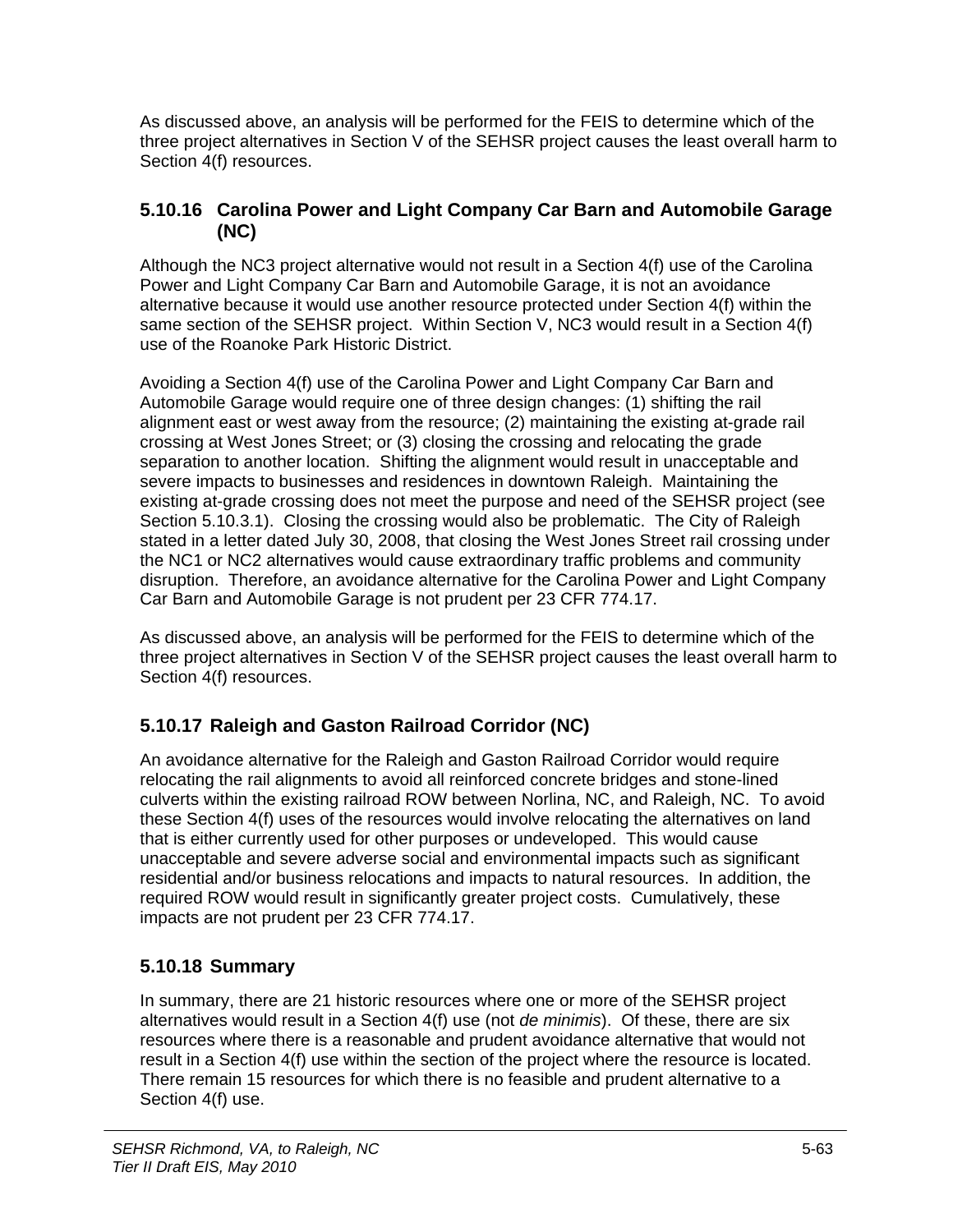## **5.11 Measures to Minimize Harm**

The discussion of measures to minimize harm focuses on the 13 resources where all project alternatives would result in a Section 4(f) use. Resources are ordered from north to south as they appear in the SEHSR study corridor. Minimization measures are not required when a finding of *de minimis* use is made for Section 4(f) resources because Section 4(f) is satisfied once *de minimis* applies.

The minimization measures presented here do not represent the full suite of measures that will ultimately be undertaken by the project. The specific minimization measures for the project will be determined during the final design stage based on coordination with the FRA, Virginia DHR, North Carolina HPO, and consulting parties and will be reflected in the final Section 4(f) evaluation included in the FEIS.

#### **5.11.1 Williams Bridge Company (VA)**

Members of the SEHSR project team met with a representative of the Williams Bridge Company on May 12, 2009, to discuss ways to minimize the impacts of the project on the resource. The Williams Bridge Company expressed concerns about whether the changes in access to the property would accommodate the tandem tractor trailers (as much as 150 feet long) they use to deliver large steel structures. They explained that the highest priority for the company is to maintain access to the adjacent road and rail network; this access is vital to being able to operate their business. In response, designs for a driveway access to the proposed railroad bridge on Goodes Street were added to the project, which will serve this need.

In addition, the SEHSR project team asked the Williams Bridge Company if there was any additional mitigation the project could provide. They responded that they might be interested in allowing historians to interview members of their staff who have been working for the company dating back to the WWII period. This information would then be shared with their staff and the general public.

## **5.11.2 Chester Historic District (VA)**

Members of the SEHSR project team met with the Chesterfield Historical Society on April 8, 2009, to discuss ways to minimize the impacts of the project on historic resources in Chesterfield County, VA. Representatives of the society stated they would consider minimization measures and follow up with the SEHSR project team at a later date. Possible mitigation measures suggested by the SEHSR team included NRHP nomination assistance and interpretive signs within the district.

A meeting was held at the Chesterfield County Public Library Enon Branch in Chester, VA, on May 12, 2009, with property owners of historic resources within the Chester Historic District. Several property owners expressed concerns that the proposed railroad overpass on Curtis Street would increase the volume and speed of vehicles on Curtis Street and were also concerned about the wide cross-section (i.e., footprint) shown on the SEHSR designs at that time. In response, the designs were altered to provide a more context-sensitive cross-section with curb and cutter. This minimizes the ROW necessary for the project along Curtis Street and is more in keeping with the existing setting.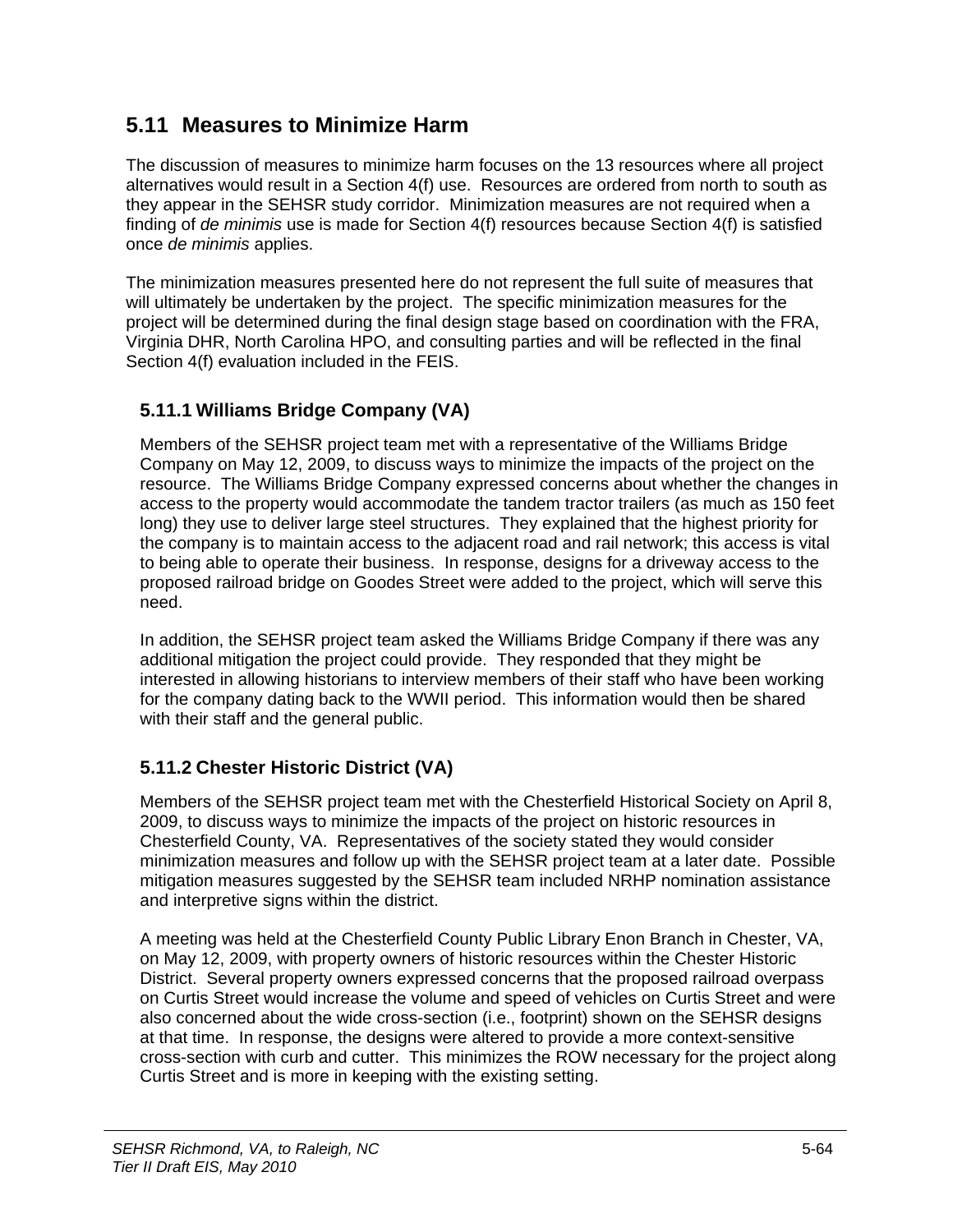#### **5.11.3 Eichelberger House (VA)**

Members of the SEHSR project team met with owners of the properties comprising the Eichelberger House on April 8, 2009, and May 12, 2009, to discuss ways to minimize the impacts of the project on the resource. Possible mitigation measures include relocating the stone gate and walking path outside of the required ROW. In addition, the owner of the main house of the Eichelberger House asked for information about possible assistance in nominating the property for inclusion on the NRHP. The SEHSR project team will follow up with him about this opportunity.

The specific minimization measures for the project will be determined during the final design stage based on coordination with the FRA, VDHR, and the resource owners.

#### **5.11.4 Defense Road, Dimmock Line/Earthworks, and Bridge over Defense Road (VA)**

Members of the SEHSR project team met with the NPS Petersburg National Battlefield and City of Petersburg Preservation Planning office on May 12, 2009, to discuss ways to minimize the impacts of the project on the resources in the vicinity of Defense Road. The NPS and City of Petersburg requested that the design for the new bridge and associated retaining wall be comparable, but not identical, to the existing structures in order to minimize impacts to the historic resources. In addition, the City of Petersburg requested that an interpretive Civil War Trails sign about the history of Defense Road be placed in Lee Memorial Park, which is located on Defense Road just south of the railroad overpass. The NPS also asked that all efforts be made to minimize disturbance to the Dimmock Line/Earthworks. This will be reflected in the MOA that is developed for inclusion in the FEIS.

#### **5.11.5 La Crosse Commercial Historic District (VA)**

The proposed project alternatives through the La Crosse Commercial Historic District represent the result of extensive coordination with the La Crosse town manager, town council, and local citizens. The project team met with representatives of the town and members of the public to discuss the project on July 22, 2003; December 10, 2004; January 30, 2006; May 10, 2006; and September 18, 2006. Visualizations (i.e., computer-generated "before and after" images) of some of the early project designs were prepared in 2005 to assist the public in understanding the design constraints and options.

The design that is presented in this DEIS has addressed the concerns and desires expressed by the local community, which included maintaining the historic feeling of the town. In a letter dated September 15, 2006, the La Crosse town manager acknowledged that representatives of the SEHSR project had "made every effort to accommodate the Town's requests" through the design process and "included the Town's input on many key issues, which the Town feels is important for its future growth and success."

#### **5.11.6 Henderson Historic District and Proposed Boundary Extension (NC)**

Members of the SEHSR project team met with representatives of the Town of Henderson, NC, and members of the public to discuss the project on June 24, 2003; February 14, 2006; and September 20, 2007. At these meetings, proposed designs were reviewed and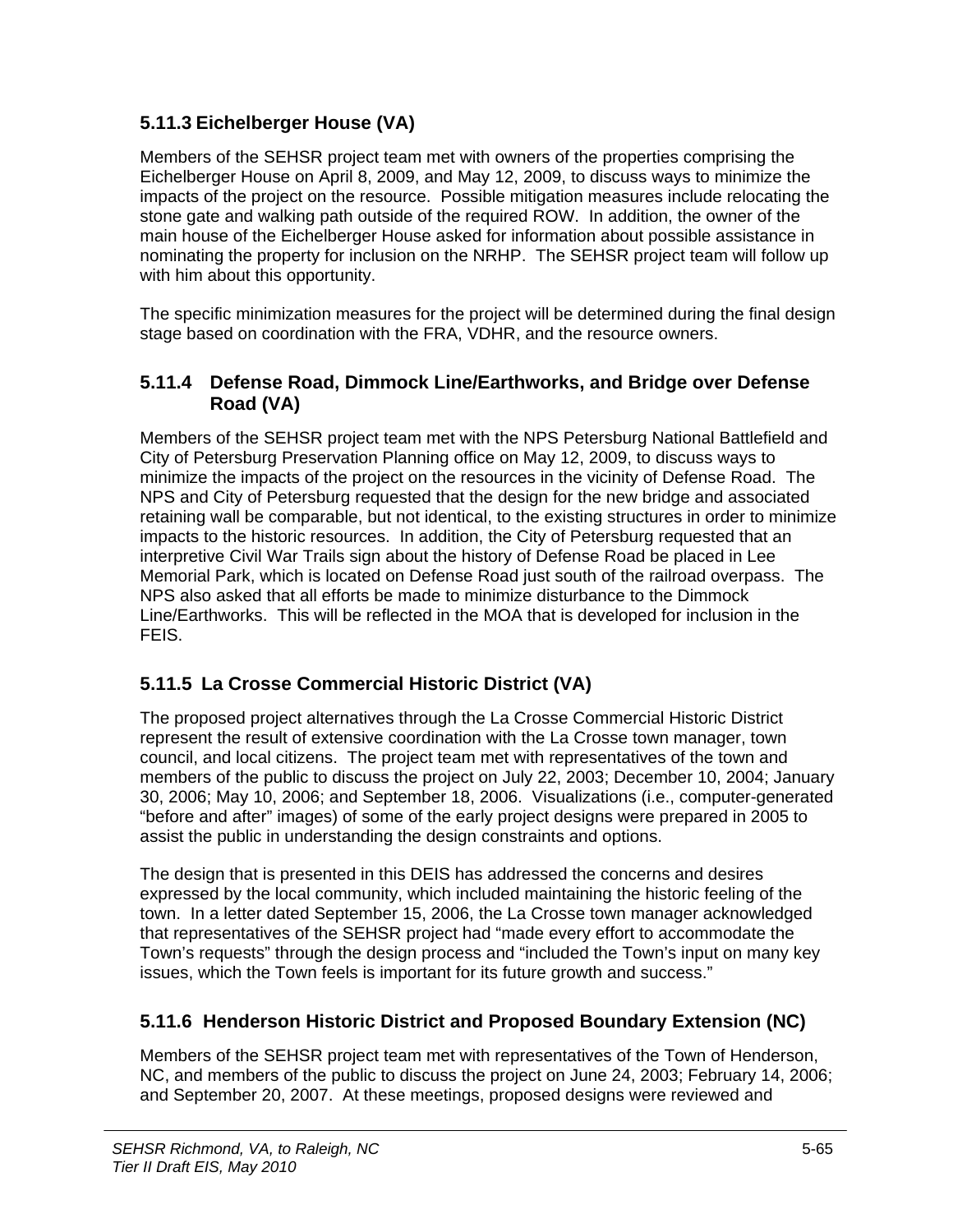suggestions were solicited from the town. Cultural resource impacts were included in the discussion. As a result of this coordination, a pedestrian underpass within the Henderson Historic District was added to the project design in order to accommodate the non-motorized traffic through the historic downtown area.

Members of the SEHSR project team met with the North Carolina HPO on September 8, 2008, to discuss the impacts of the proposed project on cultural resources. The following were identified as potential measures to minimize impacts to the Henderson Historic District:

- Minimize the taking of trees in the vicinity of the bridge over Andrews Avenue
- Minimize impacts to contributing elements to the historic district

These minimization efforts will be undertaken during the final design process.

#### **5.11.7 South Henderson Industrial Historic District (NC)**

Members of the SEHSR project team met with representatives of the Town of Henderson, NC, and members of the public to discuss the project on June 24, 2003; February 14, 2006; and September 20, 2007. At these meetings, proposed designs were reviewed and suggestions were solicited from the town. Cultural resource impacts were included in the discussion. The designs presented in the DEIS were based on input provided at the meetings.

In order to minimize property impacts within the South Henderson Industrial District, the connection of Nicholas Street to Alexander Avenue would be closed under the project alternatives. Without this closure, it would be necessary to raise Nicholas Street to meet the new elevation of Alexander Avenue, which would be higher due to the proposed bridge over the railroad tracks. Raising the elevation of Nicholas Street would require greater ROW along Nicholas Street through the historic district.

Letters from the SEHSR project team were sent to all property owners located within the South Henderson Industrial Historic District in August 2009 inviting them to provide input on impacts to historic resources. Several comments received have expressed concern about the impact that the closure of Nicholas Street would have on travel patterns with the district, particularly for truck traffic. The SEHSR project design will reevaluate the closure of Nicholas Street as the project moves forward based on coordination with HPO, the Town of Henderson, and the resource owners.

## **5.11.8 Franklinton Historic District (NC)**

The project team met with representatives of the Town of Franklinton, NC, and members of the public to discuss the project on June 26, 2003, and May 9, 2008. At these meetings, proposed designs were reviewed and suggestions were solicited from the town. As a result of this input, the project alternatives include two pedestrian-only grade-separated crossings of the railroad to accommodate the non-motorized traffic through the historic downtown area (overpass of Mason Street and underpass near College Street). In addition, the underpass at Greene Street was designed to include pedestrian sidewalks. The project alternatives also include north-south connector streets just outside the historic district, which serve to address concerns raised by the town about the loss of connectivity due to the closure of atgrade railroad crossings. The project team also investigated several railroad bridge locations proposed by town; however, these bridges were ruled out due to impacts to contributing elements to the historic district and streams.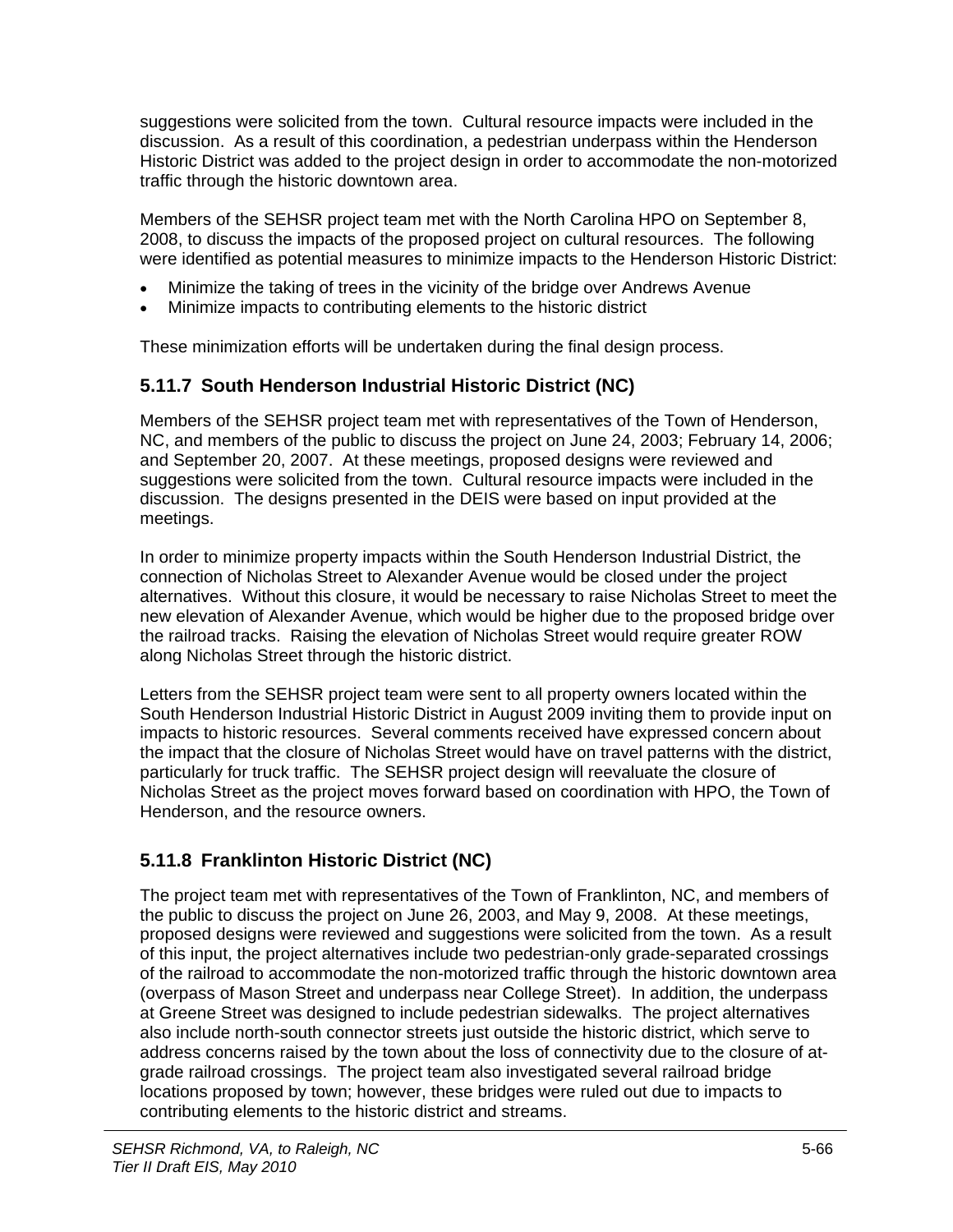### **5.11.9 Roanoke Park Historic District (NC)**

The designs for the NC3 project alternative use a retaining wall to minimize the amount of ROW required from the Roanoke Park Historic District. The project team also investigated shifting the alignment slightly east; however, this would require the relocation of the Norfolk Southern rail yard.

Members of the SEHSR project team met with the North Carolina HPO on September 2, 2009, to discuss the impacts of the proposed project on cultural resources. The following were identified as potential measures to minimize impacts to the Roanoke Park Historic District:

- Landscaping to minimize the visual intrusion
- The fence that sits atop the retaining wall should be visually appropriate for the setting

These minimization efforts will be undertaken during the final design process.

#### **5.11.10 Raleigh Electric Company Power House (NC)**

The designs for the NC1 and NC2 project alternatives use a retaining wall to minimize the amount of ROW required from the Raleigh Electric Company Power House. In addition, the proposed railroad bridge uses straddle bents so that access from West Jones Street is maintained underneath the bridge. This also serves to reduce the visual impact of the bridge on the historic resource.

#### **5.11.11 Carolina Power and Light Company Car Barn and Automobile Garage (NC)**

The designs for the NC1 and NC2 project alternatives use a retaining wall to minimize the amount of ROW required from the Carolina Power and Light Company Car Barn and Automobile Garage. In addition, the proposed railroad bridge uses straddle bents so that access from West Jones Street is maintained underneath the bridge. This also serves to reduce the visual impact of the bridge on the historic resource.

#### **5.11.12 Raleigh and Gaston Railroad Corridor (NC)**

The SEHSR project alternatives do not impact the vast majority of contributing elements to the Raleigh and Gaston Railroad Corridor (e.g., several historic stations, a section house, a defect and dragging detection equipment shed, and the railroad turntable in Raleigh). The impacts to the reinforced concrete bridges and stone-lined culverts cannot be minimized because the project requires these structures to be replaced. If the NC2 alternative is selected as the preferred alternative in Section M, the project will relocate the repeater tower that is currently located in the ROW required for this alternative.

# **5.12 Coordination**

The project team met with VDHR and NC HPO several times during the development of project alternatives to discuss impacts to historic resources. Measures to minimize and mitigate for impacts, as well as potential avoidance measures, were also discussed. Determination of effects meetings were held with VDHR on April 15, 2009, August 7, 2009,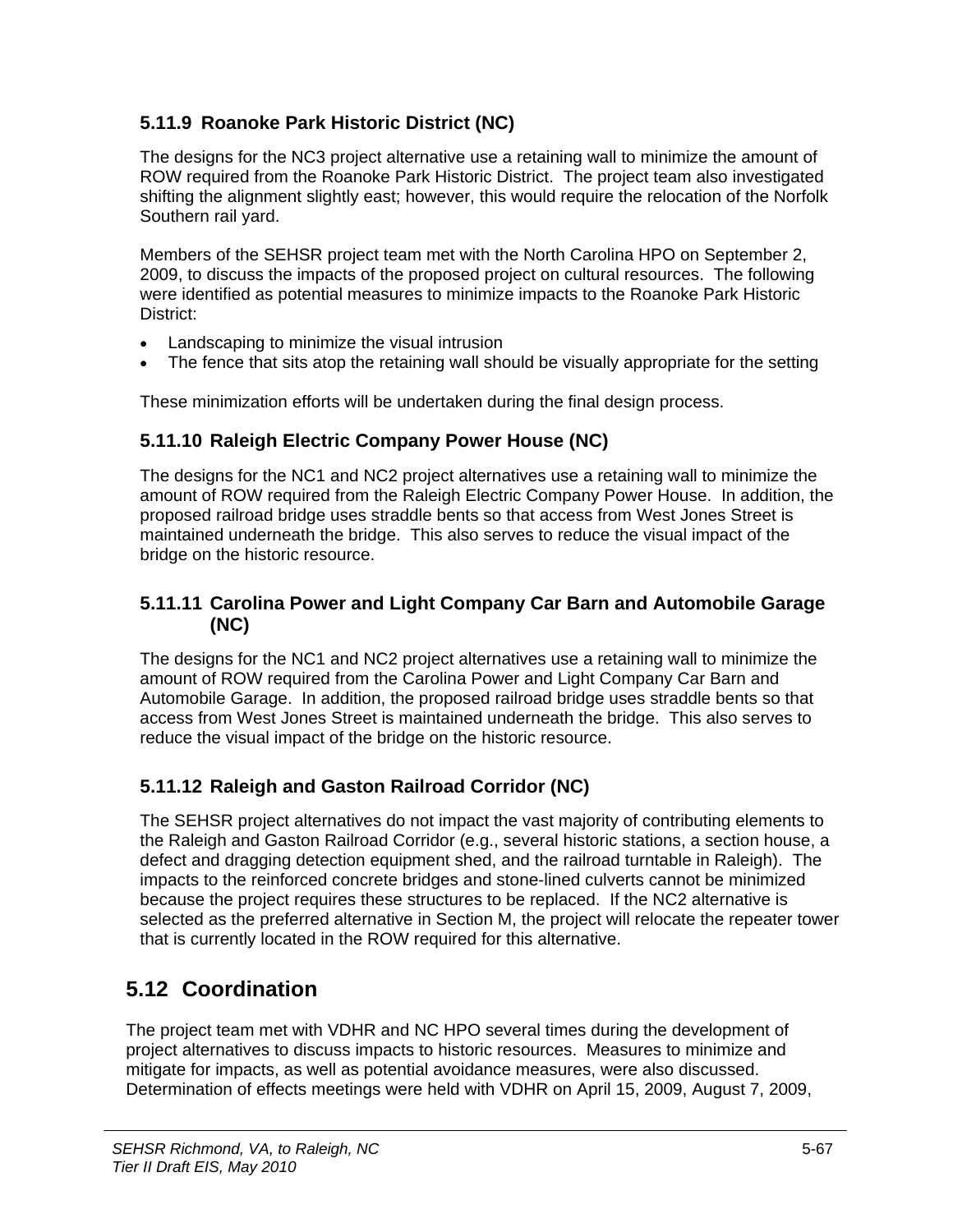and November 20, 2009. Similar determination of effects meetings with HPO were held on August 20, 2008, September 2, 2009, and September 29, 2009.

The following discussion describes the coordination between the SEHSR project team and individual property owners or officials with jurisdiction over resources protected under Section 4(f). Although coordination has taken place with numerous individuals and organizations, the discussion below focuses on the 14 resources where all project alternatives would result in a Section 4(f) use. Resources are ordered from north to south as they appear in the SEHSR study corridor.

## **5.12.1 Williams Bridge Company (VA)**

A SEHSR meeting was held at the Williams Bridge Company in Richmond, VA, on May 12, 2009. The meeting focused on measures to minimize impacts to the resource.

#### **5.12.2 Resources Located in Chesterfield County, VA**

The SEHSR project team held two meetings in Chesterfield County, VA, to solicit input on measures to minimize impacts to historic resources within the county. The first meeting was held at the Chesterfield Historical Society in Chesterfield County, VA, on April 8, 2009. In attendance were representatives of the historic society and two property owners for the Eichelberger House. A second meeting was held at the Chesterfield County Public Library Enon Branch in Chester, VA, on May 12, 2009. In attendance were property owners representing the Chester Historic District, Eichelberger House, Centralia Post Office, Circle Oaks, and Ragland House.

#### **5.12.3 Defense Road, Dimmock Line/Earthworks, and Bridge over Defense Road (VA)**

A meeting was held at the NPS Petersburg National Battlefield office in Petersburg, VA, on May 12, 2009, with representatives from the NPS and the City of Petersburg Preservation Planning office. The project alternatives were presented and input was solicited on measures to minimize impacts to Defense Road, Dimmock Line/Earthworks, and the Bridge over Defense Road.

## **5.12.4 La Crosse Commercial Historic District (VA)**

The project team met with representatives of the Town of La Crosse, VA, and members of the public to discuss the project on July 22, 2003; December 10, 2004; January 30, 2006; May 10, 2006; and September 18, 2006. At these meetings, the proposed project designs were presented for comment. Impacts to the historic district were considered in the evaluation of the designs.

#### **5.12.5 Henderson Historic District and Proposed Extension and South Henderson Industrial Historic District (NC)**

Members of the SEHSR project team met with representatives of the Town of Henderson, NC, and members of the public to discuss the project on June 24, 2003; February 14, 2006; and September 20, 2007. At these meetings, the proposed project designs were presented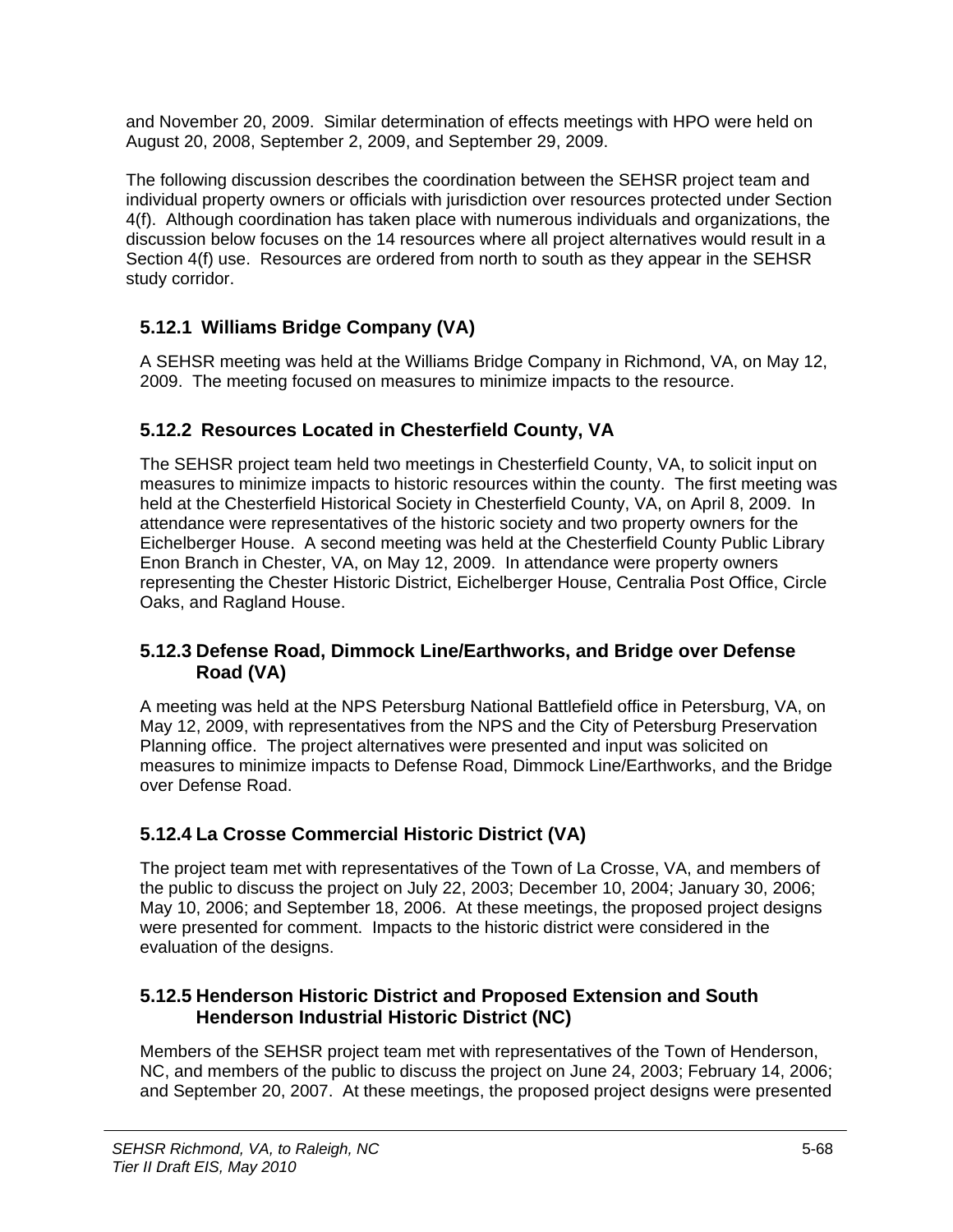for comment. Impacts to the historic district were considered in the evaluation of the designs.

Letters were sent to all property owners located within the Henderson Historic District and South Henderson Industrial Historic District in August 2009 inviting them to participate in the SEHSR Section 106 process. A meeting to discuss minimization and mitigation for impacts to the district will take place in early 2010.

#### **5.12.6 Franklinton Historic District (NC)**

The project team met with representatives of the Town of Franklinton, NC, and members of the public to discuss the project on June 26, 2003, and May 9, 2008. At these meetings, the proposed project designs were presented for comment. Impacts to the historic district were considered in the evaluation of the designs.

Letters were sent to all property owners located within the Franklinton Historic District in August 2009 inviting them to participate in the SEHSR Section 106 process. A meeting to discuss minimization and mitigation for impacts to the district will take place in early 2010.

#### **5.12.7 Resources Located in Raleigh, NC**

The project team met with representatives of the City of Raleigh and members of the public to discuss the project on July 15, 2003; January 13, 2005; September 21, 2005; April 7, 2008; and April 17, 2008. At these meetings, the proposed project designs were presented for comment. Impacts to the historic district were considered in the evaluation of the designs.

On October 20, 2009, the SEHSR project team discussed the project with a member of the City of Raleigh Planning Department, which supports the 12-member Raleigh Historic Districts Commission, the citizens' body appointed by the city council to advise on issues related to locally-recognized historic districts. Subsequently, the proposed project designs have been provided to the City.

Letters were sent to all potentially impacted property owners within the Roanoke Park Historic District and the owner of the Raleigh Electric Company Power House and Carolina Power and Light Company Car Barn and Automobile Garage in October 2009 inviting them to participate in the SEHSR Section 106 process. A meeting to discuss minimization and mitigation for impacts to the resources will take place in early 2010.

## **5.12.8 Raleigh and Gaston Railroad Corridor (NC)**

On October 5, 2009, a letter was sent to CSX Transportation inviting them, as the primary property owner within the Raleigh and Gaston Railroad Corridor, to participate in the Section 106 consultation process for the SEHSR project. At the time of publication of this document, no response has been received.

## **5.12.9 Consulting Parties**

Section 106 of the NHPA encourages early coordination with groups or individuals who have a demonstrated interested in historic properties that may be affected by a proposed project.